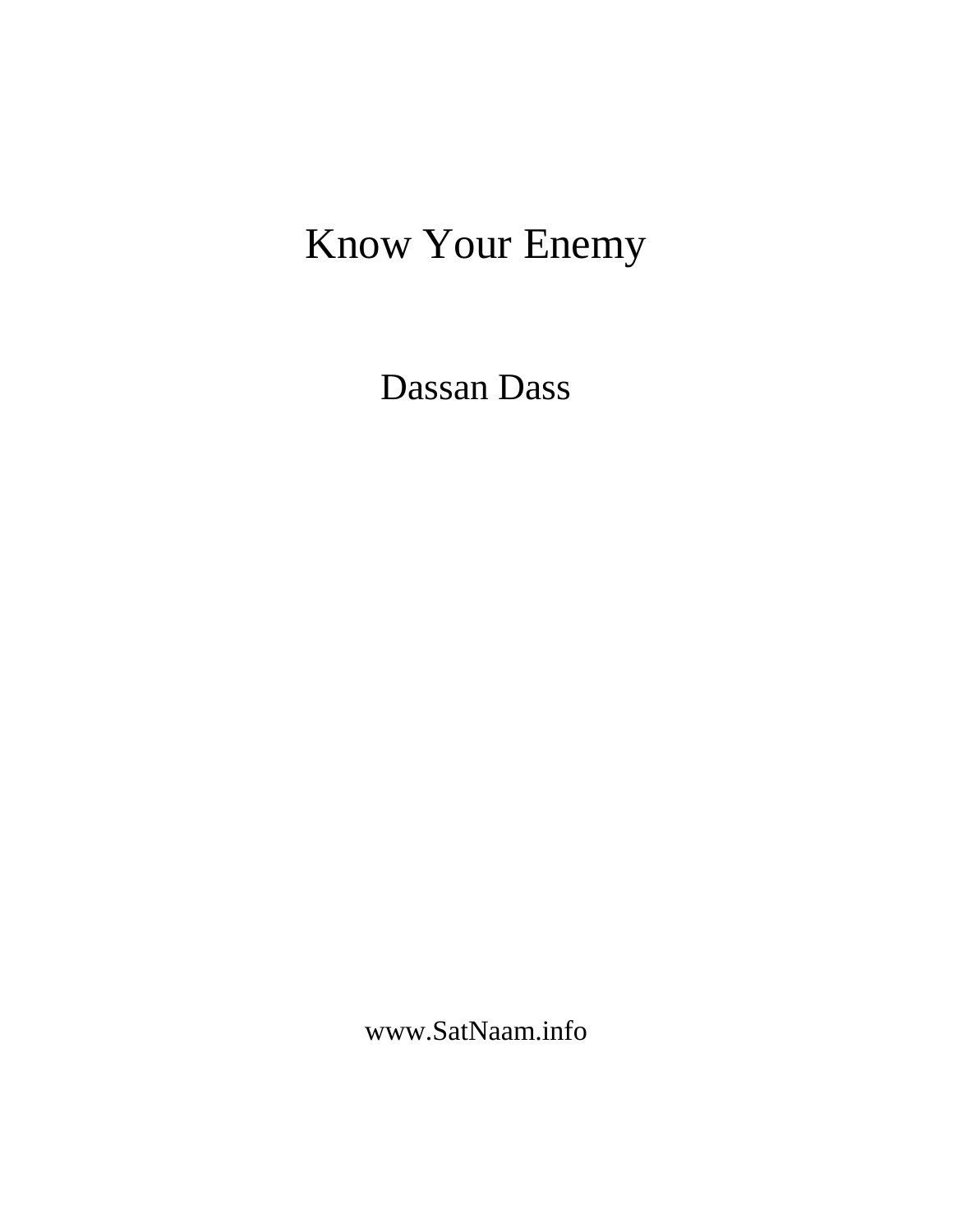# **Know Your Enemy**

Copyright © 2012 by [www.SatNaam.info](http://www.satnaam.info/)

First Edition December 2012

*All rights reserved. However, do feel free to use any part of this book for inspiring others just mention where you got the information from i.e. Dassan Dass. You can also help distribute the books by purchasing them online from the website. This is a not-for- profit Seva project done on a volunteer basis – so feel free to join in.*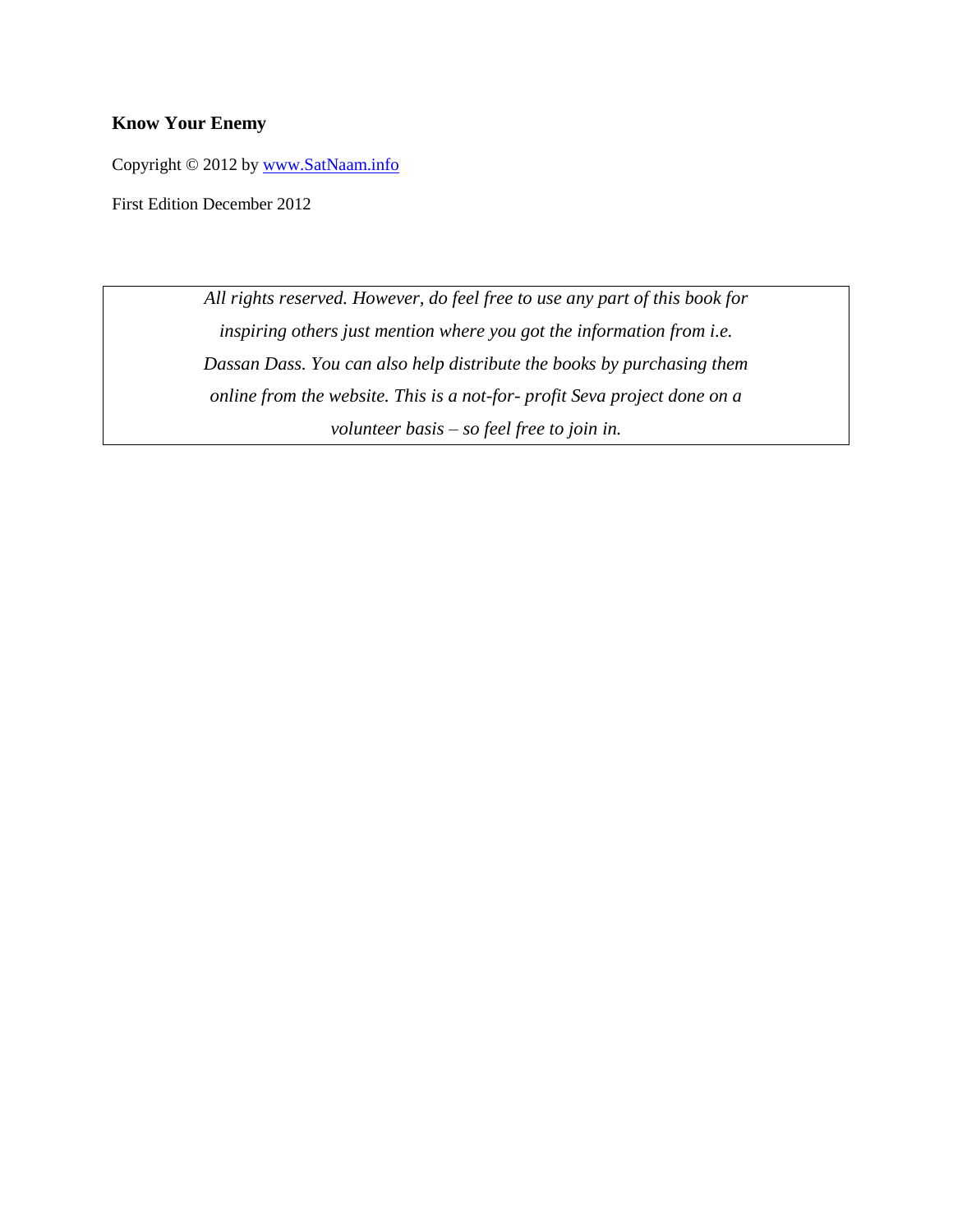# **CONTENTS**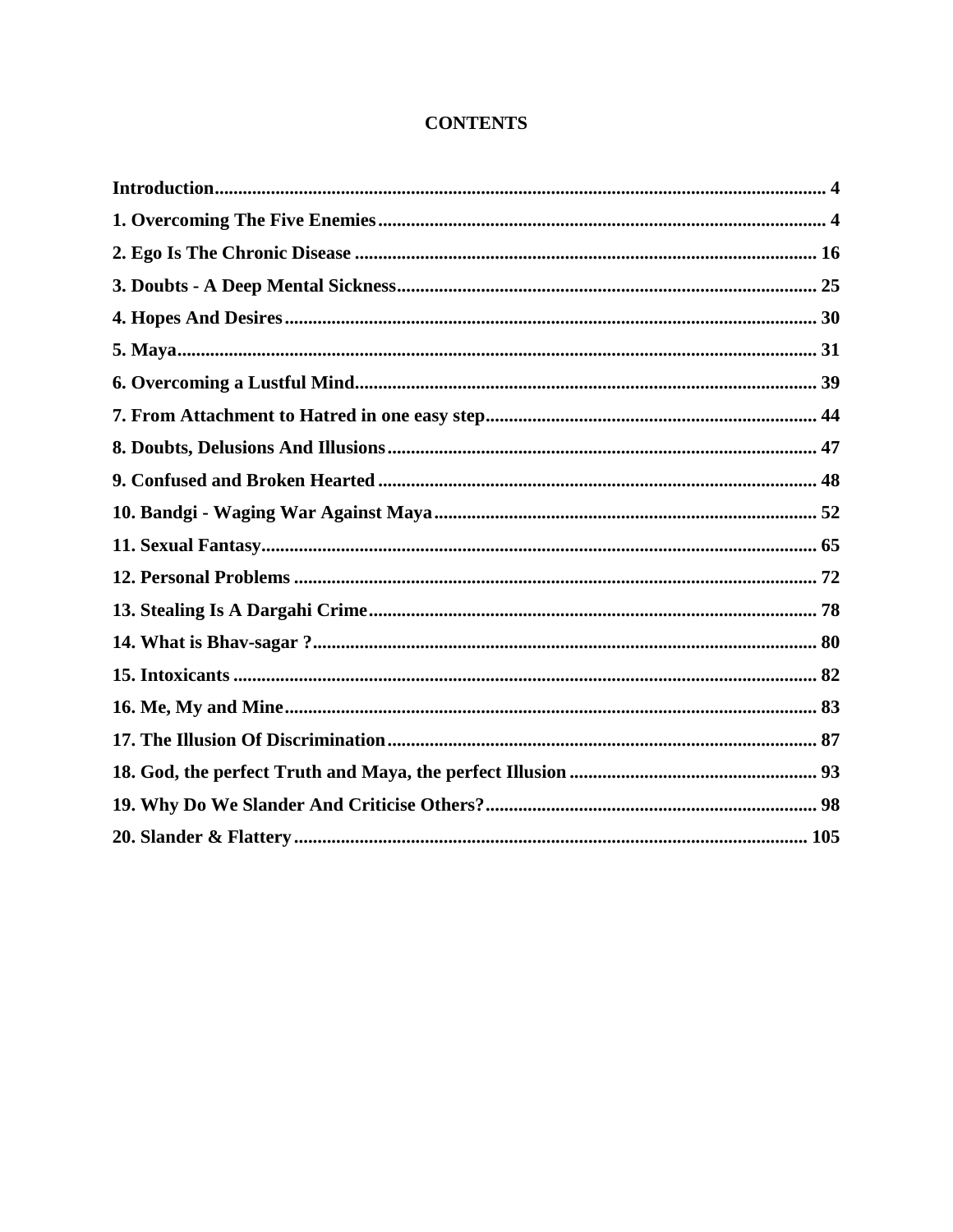# <span id="page-3-0"></span>**Introduction**

Articles about the negative forces on the path of loving devotion.

# <span id="page-3-1"></span>**1. Overcoming The Five Enemies**

A PRACTICAL GUIDE TO MAXIMIZE BENEFITS OF SIMRAN JAP SAT NAAM SAT NAAM SAT NAAM SAT NAAM SAT NAAM SADA SADA SAT NAAM

To maximize the rewards of SIMRAN you must watch your actions and reactions during the day and night. The divine laws laid out by the GURBANI tell you to become a truthful person, to live truthfully, to act and react truthfully, practice truth, abide by truth and serve the truth. All the non-truthful actions-and reactions –ASAT KARAM – are carried under the influence of Five Thieves (PANJ DOOT) :

KAAM - Lust,

KRODH - Anger,

LOBH - Greed,

MOH – Selfish Love & Attachments

AHANKAAR– Self Pride.

These Five Thieves reside inside your body and steal your lifeforce, you inner spiritual energy known as AMRIT. And they steal God's NAAM the source that generates your inner Amrit.

eis dhaehee a(n)dhar pa(n)ch chor vasehi kaam krodhh lobh mohu aha(n)kaaraa || Within this body dwell the five thieves: sexual desire, anger, greed, emotional attachment and egotism.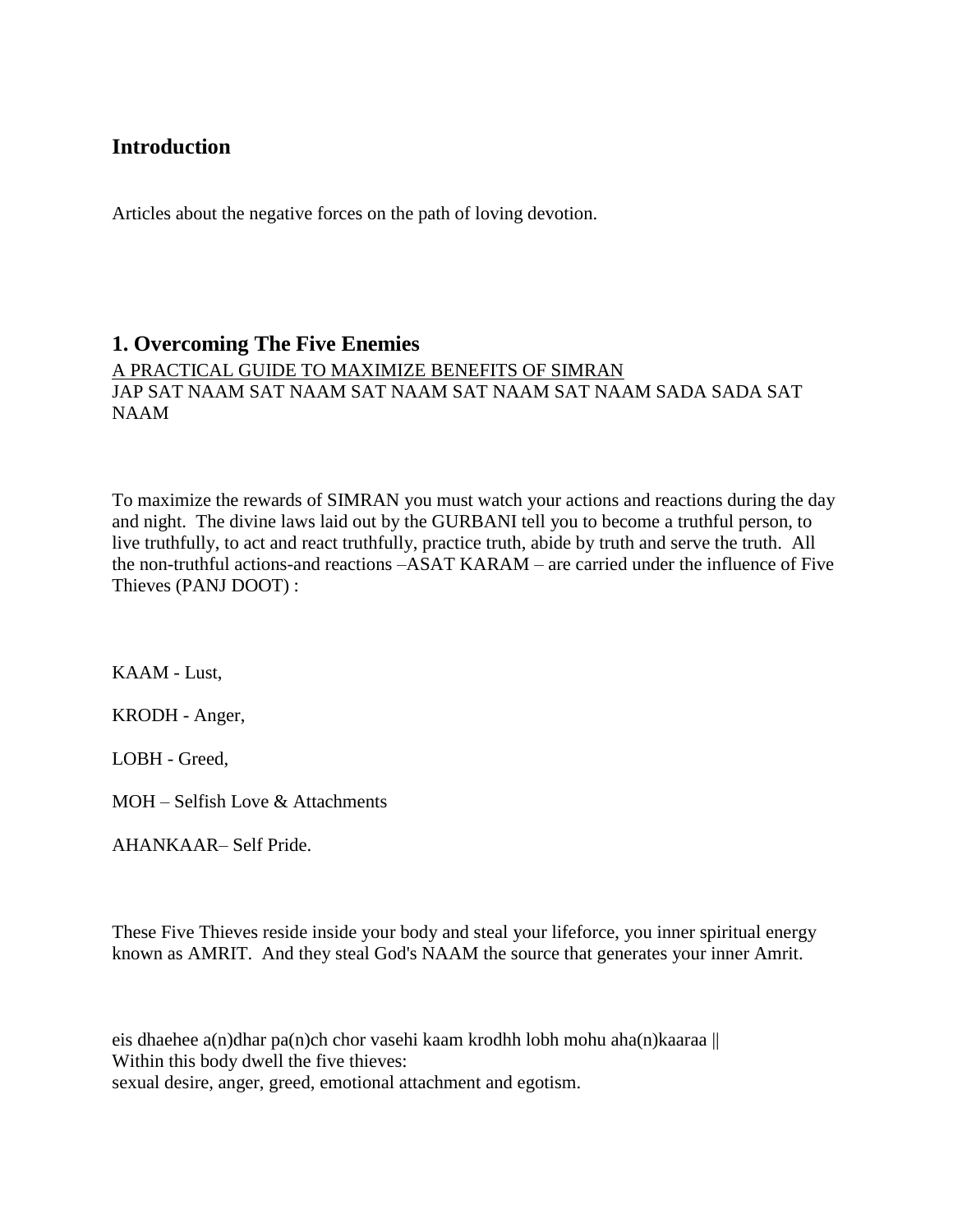a(n)mrith loottehi manamukh nehee boojhehi koe n sunai pookaaraa || They plunder the Amrit Nectar, but the self-willed manmukh does not realize it; no one hears the screams.

a(n)dhhaa jagath a(n)dhh varathaaraa baajh guroo gubaaraa ||2|| The world is blind, and its dealings are blind as well;

without the Guru, there is only pitch darkness.  $||2||$ 

## SGGS 600

pa(n)ch chor mil laagae nagareeaa raam naam dhhan hiriaa  $\parallel$ The five thieves join together and plunder the body-village,

stealing the wealth of the Lord's Name.

# SGGS 1178

KAAM Lust, resides in the lower portion of your body around the sexual organs.

KRODH Anger resides in the stomach area.

LOBH AND MOH reside in the chest-heart area.

And AHANKAAR self pride, the biggest enemy, lives in your head and the most difficult to control.

A normal person's daily actions and reactions are controlled by these PANJ DOOTS. The mind of a normal person works under the direct control of PANJ DOOTS. Your past life has a very big influence on how you conduct yourself in your day-to-day activities. And your this life's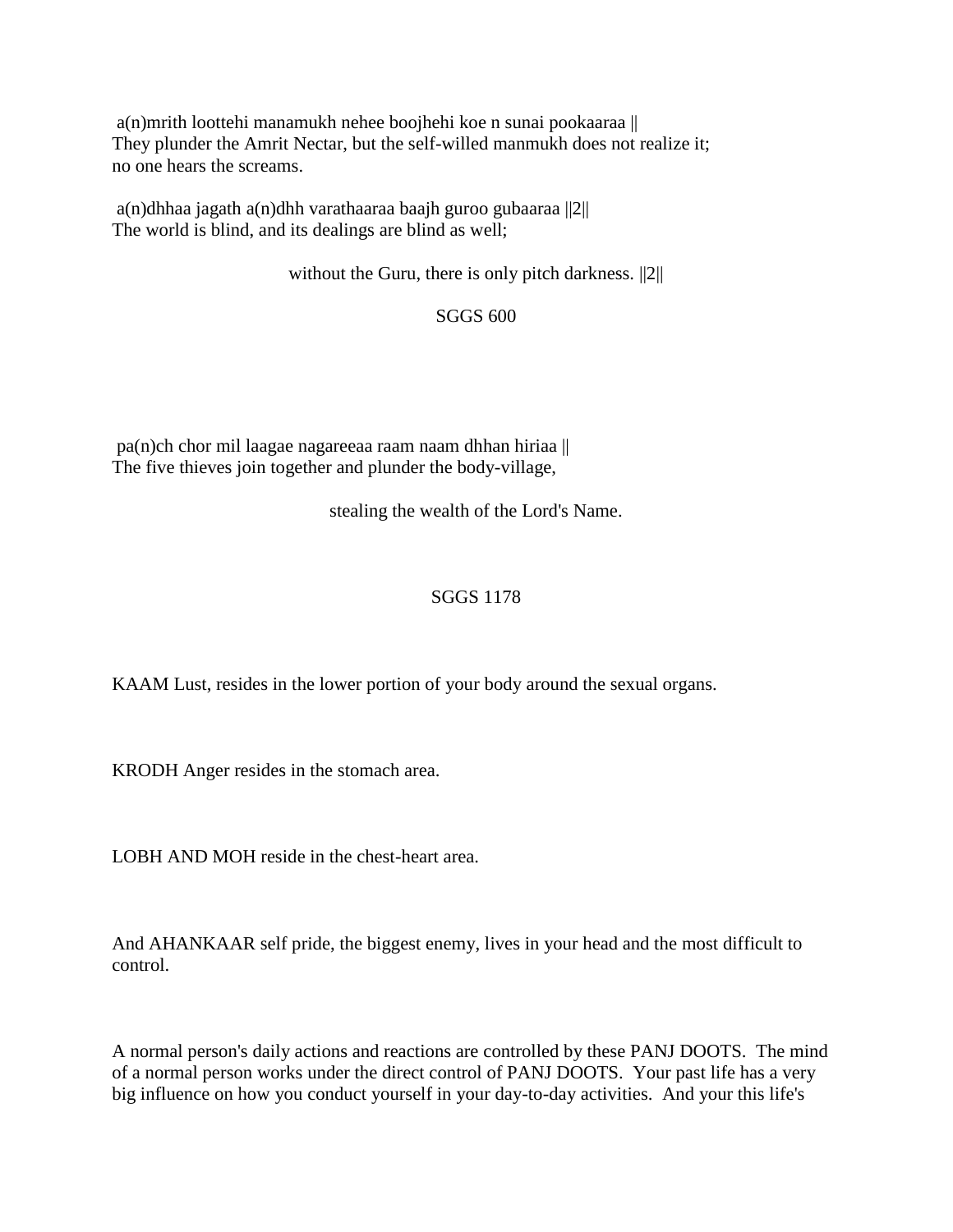character is greatly influenced by all the previous lives. The idea is to get yourself away from the influence of your past life's and previous lives' in your daily conduct to be free from the control of the PANJ DOOTS. This is the most difficult task to accomplish, it is easy to do SIMRAN but you need to bring these enemies of yours under your control –

pa(n)ch dhooth thudhh vas keethae kaal ka(n)ttak maariaa  $\parallel$ Through You, we subdue the five demons of desire, and slay Death, the torturer.

# SGGS 917

This is how you are going to win over your mind,

man jeethae jag jeethiaa jaa(n) thae bikhiaa thae hoe oudhaas ||2|| Conquering the mind, one conquers the world,

and then remains detached from corruption. ||2||

#### SGGS 1103

The most difficult war is to win over these PANJ DOOTS, and how you will accomplish that?

1. AHANKAAR - SELF PRIDE

Let us consider the most difficult and the most distracting one first– AHANKAAR self pride. This is the biggest enemy standing in the way of the Human Soul (JEEV ATMA) on its spiritual journey to become a Supreme Soul (PARAM-ATMA). The distance between the PARAM-ATMA and JEEV ATMA is the creation of the man himself due to his ego and pride (HAUME – AHANKAAR).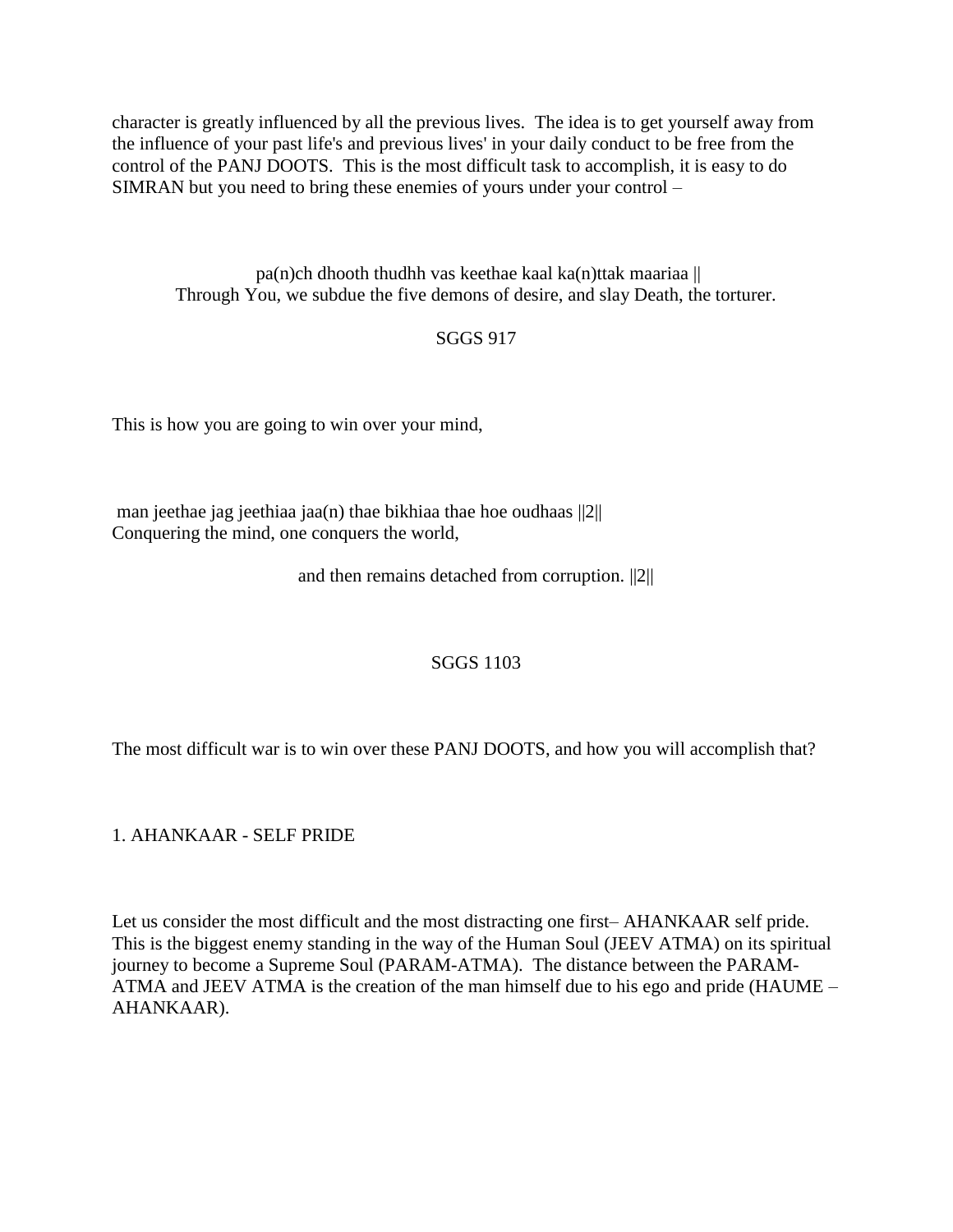#### mehalaa 2 || Second Mehl:

houmai eaehaa jaath hai houmai karam kamaahi || This is the nature of ego, that people perform their actions in ego.

houmai eaeee ba(n)dhhanaa fir fir jonee paahi  $\parallel$ This is the bondage of ego, that time and time again, they are reborn.

> houmai kithhahu oopajai kith sa(n)jam eih jaae || Where does ego come from? How can it be removed?

houmai eaeho hukam hai paeiai kirath firaahi || This ego exists by the Lord's Order; people wander according to their past actions.

> houmai dheeragh rog hai dhaaroo bhee eis maahi || Ego is a chronic disease, but it contains its own cure as well.

kirapaa karae jae aapanee thaa gur kaa sabadh kamaahi || If the Lord grants His Grace, one acts according to the Teachings of the Guru's Shabad.

> naanak kehai sunahu janahu eith sa(n)jam dhukh jaahi ||2|| Nanak says, listen, people: in this way, troubles depart. ||2||

#### SGGS 466

vaddeha(n)s mehalaa 3 || Wadahans, Third Mehl:

houmai naavai naal virodhh hai dhue n vasehi eik t(h)aae || Ego is opposed to the Name of the Lord; the two do not dwell in the same place.

houmai vich saevaa n hovee thaa man birathhaa jaae ||1|| In egotism, selfless service cannot be performed, and so the soul goes unfulfilled. ||1||

har chaeth man maerae thoo gur kaa sabadh kamaae || O my mind, think of the Lord, and practice the Word of the Guru's Shabad.

hukam ma(n)nehi thaa har milai thaa vichahu houmai jaae || rehaao || If you submit to the Hukam of the Lord's Command, then you shall meet with the Lord; only then will your ego depart from within. ||Pause||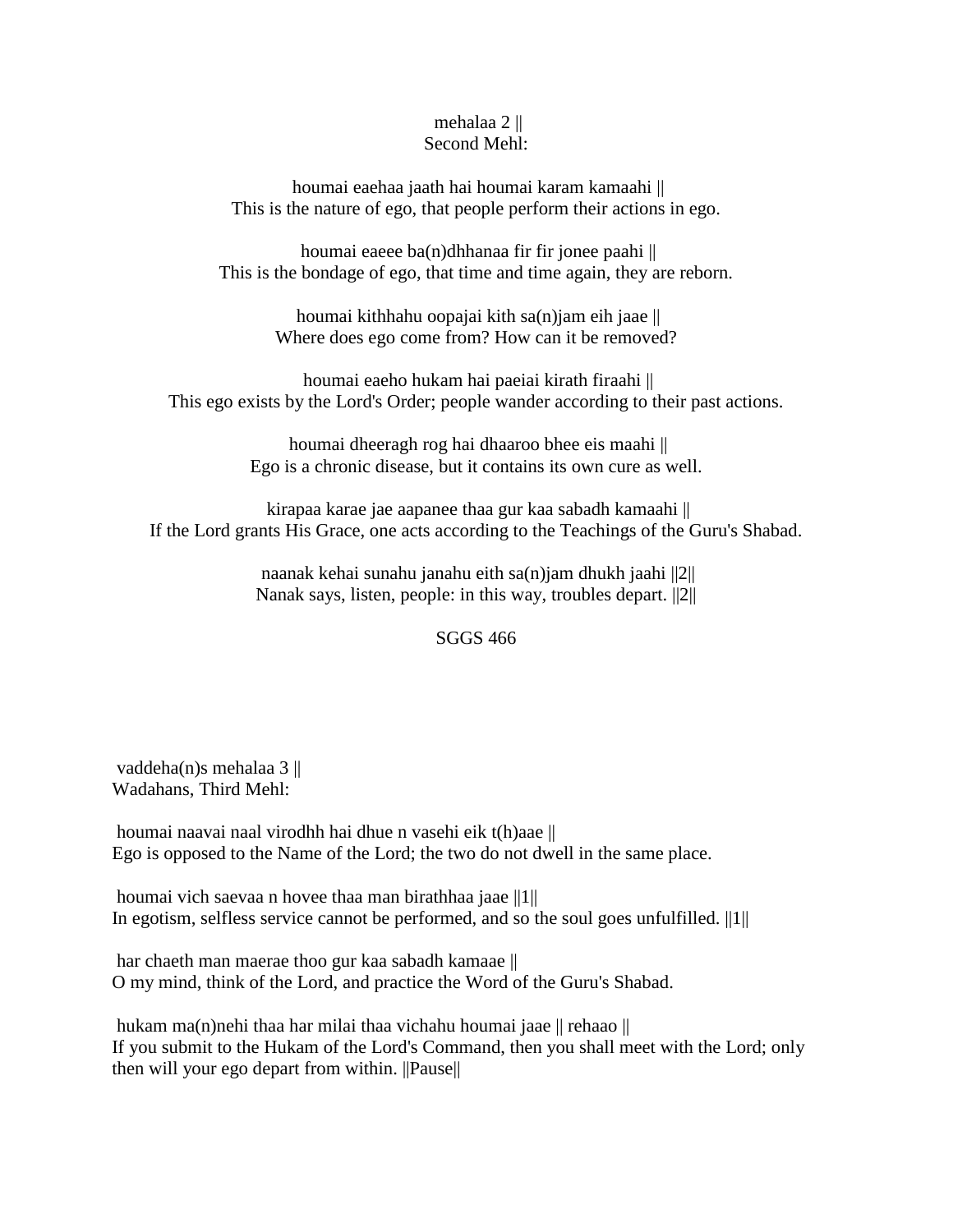houmai sabh sareer hai houmai oupath hoe || Egotism is within all bodies; through egotism, we come to be born.

houmai vaddaa gubaar hai houmai vich bujh n sakai koe ||2|| Egotism is total darkness; in egotism, no one can understand anything. ||2||

houmai vich bhagath n hovee hukam n bujhiaa jaae || In egotism, devotional worship cannot be performed, and the Hukam of the Lord's Command cannot be understood.

houmai vich jeeo ba(n)dhh hai naam n vasai man aae ||3|| In egotism, the soul is in bondage, and the Naam, the Name of the Lord, does not come to abide in the mind. ||3||

naanak sathagur miliai houmai gee thaa sach vasiaa man aae || O Nanak, meeting with the True Guru, egotism is eliminated, and then, the True Lord comes to dwell in the mind

sach kamaavai sach rehai sachae saev samaae ||4||9||12|| One starts practicing truth, abides in truth

and by serving the True One gets absorbed in Him. ||4||9||12||

# SGGS 560

One thing more to understand to make it easier to understand is that KRODH anger and AHANKAAR self-pride are complementary to each other. AHANKAAR causes KRODH. KRODH comes because of AHANKAAR. So if you are able to over power AHANKAAR then KRODH will diminish automatically. The opposite of AHANKAAR is the utmost humbleness-NIMRATA, and this is a very powerful weapon to kill AHANKAAR. In order to kill your HAUME EGO try following things:

Cleaning of your kitchen utensils - seva starts from your home.

· Cleaning of your family's shoes - seva starts from serving your own family members first.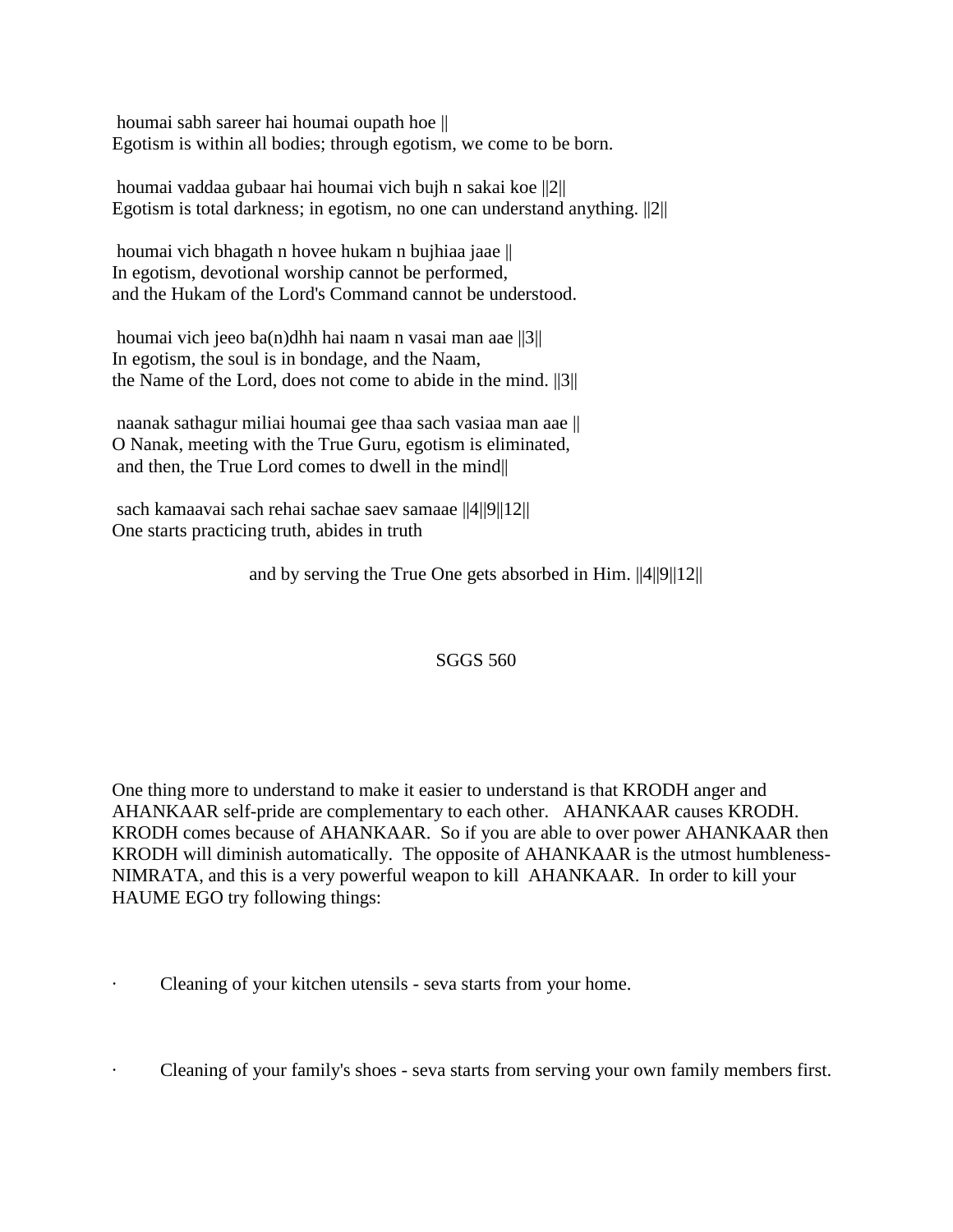· Do DANDAOT BANDHNA (prostrating to SGGS) when you go to the gurudwara – KAR DANDAOT PUN WADDA HAI, this produces wonderful results.

Clean langar's utensils, no match with this seva.

Clean gurudwara.

· Dust sangat's shoes, does wonders.

· AND IF YOU REALLY WANT TO EARN IT FAST DUST SANGAT'S SHOES WITH YOUR BEARD OR HAIR (ego women's pony tail).

Believe it, if you do these things you will definitely feel the difference within your self instantaneously. These have been very successfully experienced by this servant (sevak) of yours and some of the other gursikhs known to this sevak. It does wonders, just do it and reap the rewards instantaneously. The more the NIMRATA the more the AMRIT.

SAT GURUS were extremely humble - they were servants of Gods servants (DASSAN DAAS).

The SUPREME SPIRITUAL STATUS (PARAM PADVI) is to become DASSAN DAAS. So you have to bring this attribute in yourself, you have to become DASSAN DAAS then only the MASTER will be pleased at you.

Consider everybody else is higher than you, be they your spouse, son, daughter, father, mother, your subordinate, your servant. You are the lowest of the lowest of the lowest, you have to become so low that you want to be lower than the a worm in manure (BISHTA KA KIDA). This is what DASSAN DAAS is.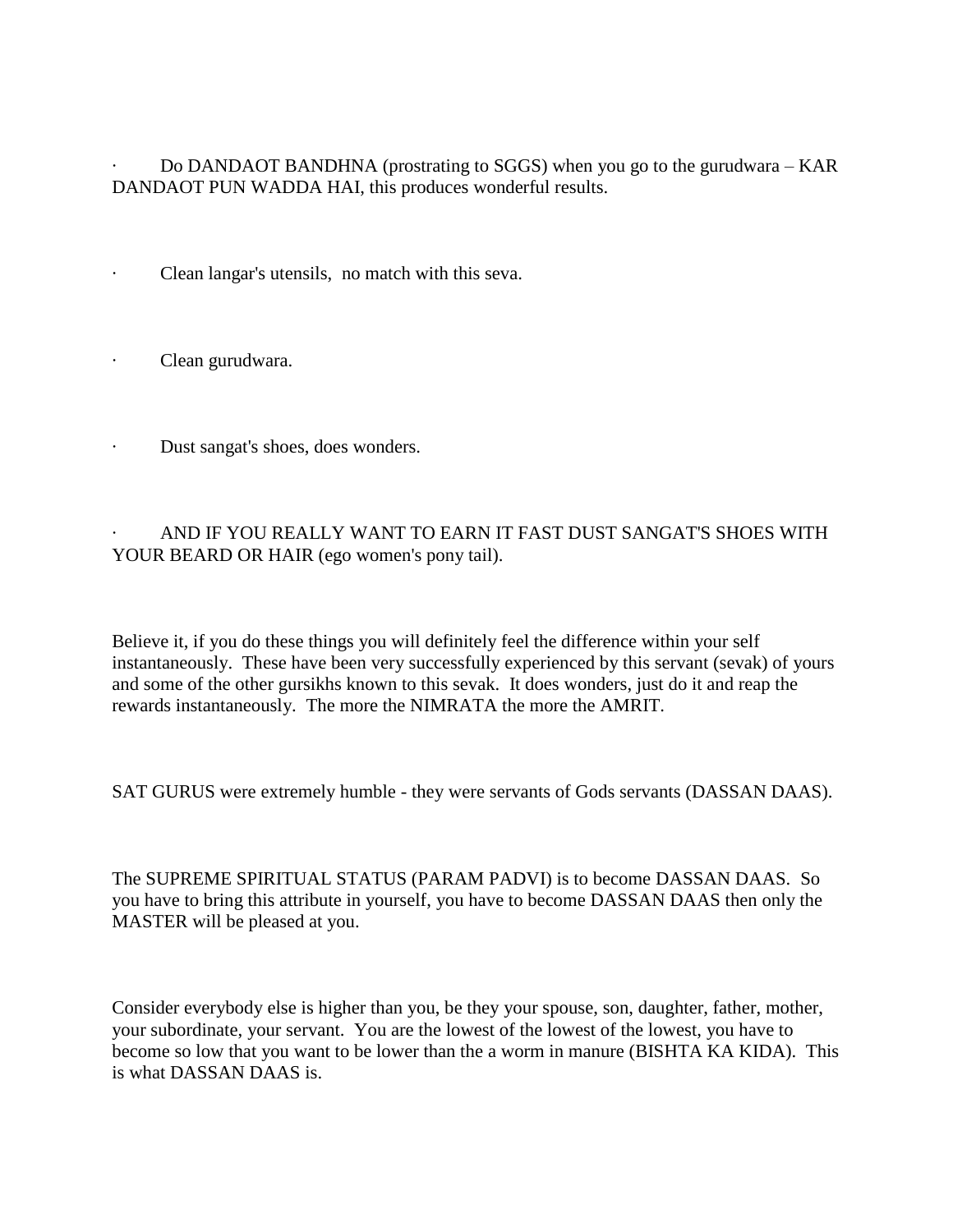sagal purakh mehi purakh pradhhaan || Among all persons, the supreme person is the one

saadhhasa $(n)$ g jaa kaa mittai abhimaan  $\parallel$ who gives up his egotistical pride in the Company of the Holy.

> aapas ko jo jaanai neechaa || One who sees himself as lowly,

sooo ganeeai sabh thae oochaa || shall be accounted as the highest of all.

jaa kaa man hoe sagal kee reenaa || One whose mind is the dust of all,

har har naam thin ghatt ghatt cheenaa || recognizes the Name of the Lord, Har, Har, in each and every heart.

man apunae thae buraa mittaanaa || One who eradicates cruelty from within his own mind,

> paekhai sagal srisatt saajanaa || looks upon all the world as his friend.

sookh dhookh jan sam dhrisattaethaa || One who looks upon pleasure and pain as one and the same,

> naanak paap pu(n)n nehee laepaa ||6|| O Nanak, is not affected by sin or virtue. ||6||

> > SGGS 266

#### 2. MOH – SELFISH LOVE AND ATTACHMENT

What is the difference between MOH and LOVE? If you love your neighbour's daughter as much as much as you love your own daughter, then you can say you truly LOVE your daughter free from attachments and expectations. If you love you daughter more than you love any other child than that is MOH – selfish love. MOH is being selfish. When a person only thinks about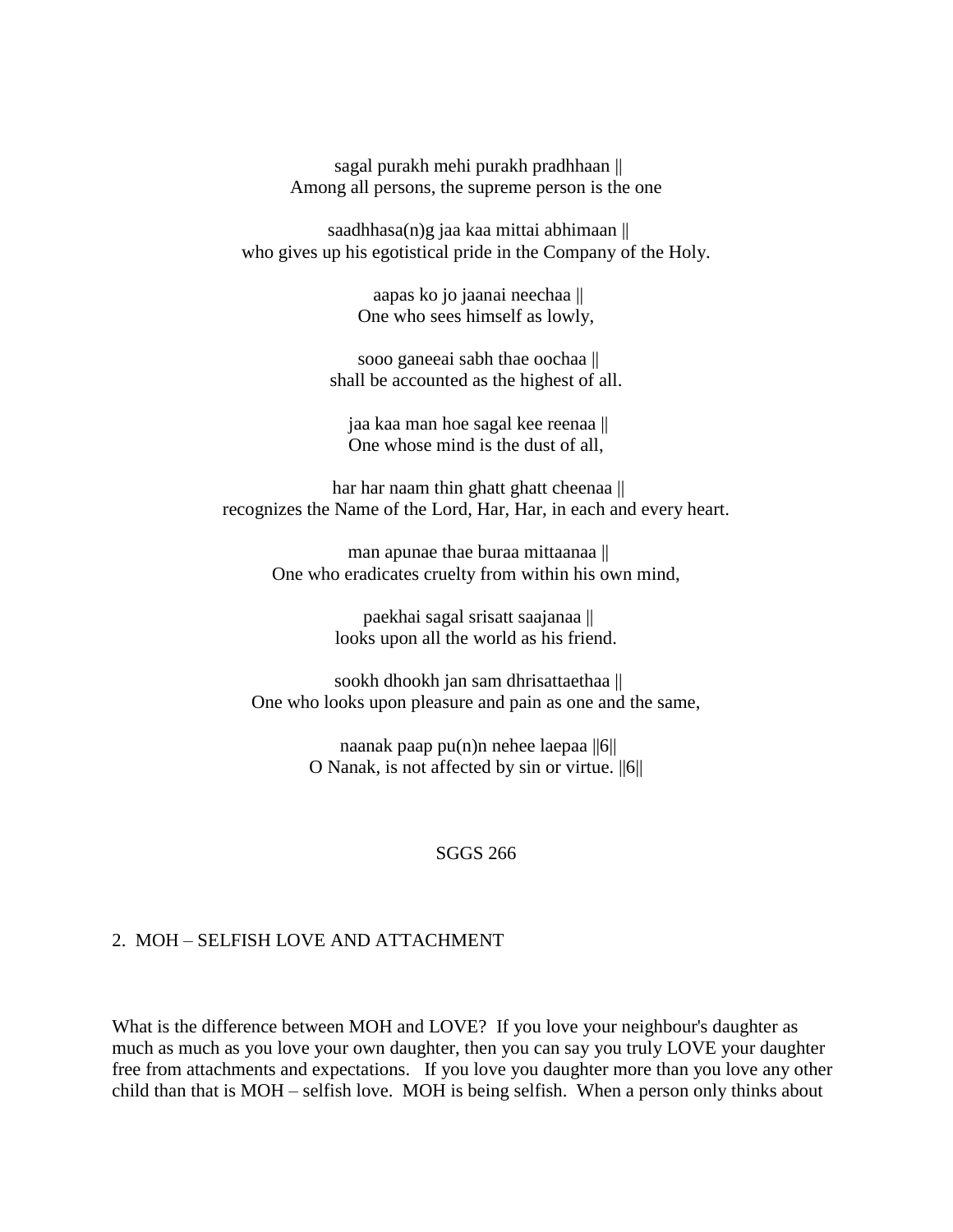their blood relations, and don"t care about everybody else. MOH is the root cause of all the family disputes, the very concept of the so called family is due to MOH.

> mithhiaa than dhhan kutta(n)b sabaaeiaa || False are body, wealth, and all relations.

## SGGS 268

The real family is where there is only LOVE and nothing else but pure LOVE for each other. The key is to love all his creations equally, your love for AKAL PURAKH is not a true love if you don't love all HIS creations as much as you LOVE HIM. You need to develop a SINGLE VISION – EK DRISHT - TO SEE EVERY ONE WITH ONE EYE, ALL ARE EQUAL:

sabh eaek dhrisatt samath kar dhaekhai sabh aatham raam pashhaan jeeo || They look upon all with equality, and recognize the Supreme Soul, the Lord, pervading among all.

#### SGGS 446

You need to bring this great attribute in your character, this will inculcate in you the sense of doing good to others, helping the poor, and so on and eventually your heart centre (HIRDEY) will become a philanthropist's heart (PARUPKARI HIRDEY).

It is very difficult to leave your own dear and near family and start caring for others, so how do you accomplish it ? Start from your family. Don't see them as your family members anymore. See everybody in the family as SANGAT. Now the rules will change, all the rules applicable to the SANGAT will be applied to your family members.

Help your family members as you would help the SANGAT with an atitude of service (SEVA BHAVNA). Treat your family members as you would treat the SANGAT. In this way your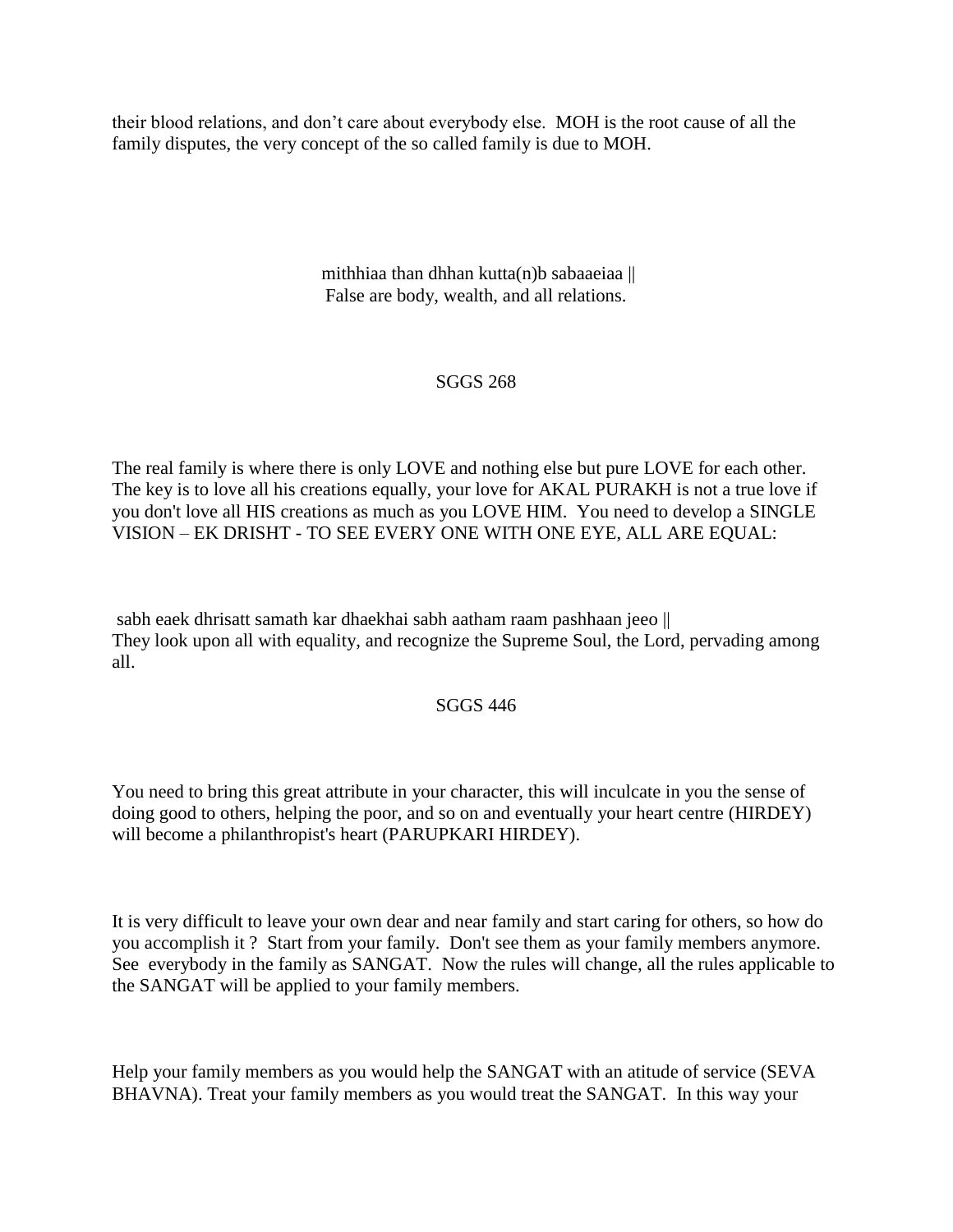## house will become a DHARAM SHAAL meaning "A PLACE FULL OF LOVE AND SACRIFICE AND SEVA, A GURUDWARA"

ghar ghar a(n)dhar dhharamasaal hovai keerathan sadhaa visoaa|| Everyhome has become a place of religion where God"s praises are always sung.

Bhai Gurdas Var 1

This was our GREAT GURU NANAK DEV JI'S dream, don't you think that will start to come true. This way you will start to realize and see GOD in all your family members. You will stop thinking badly about your family members. The family disputes will start to disappear. Your home will become a real SWEET HOME. This will turn your home into a heaven. If you are the only one on this path, please start following these steps, and others in the family will start to follow you slowly and slowly everybody will become a new person, full of love, sacrifice and seva bhawna. And you will start moving to become EK DRISHT, SINGLE VISION AND LOVE THE ENTIRE UNIVERSE, and on a path of PARUPKAR. Again believe it, and do it, it works, it has worked in our families, it will work in your family as well.

3. LOBH – GREED

The next enemy in the hierarchy is LOBH – GREED to own and possess everything. There is a part of the human brain that contains a reptilians brain. That reptillian brain in us creates the "grab and run" mentality. MAYA is the evil behind the greedy nature of a man. Man wants to become rich by hook or crook, adopting bad or good means, bribery, dishonesty, cheating, hiding, lying, killing and all kind of bad deeds.

MAYA makes a man do all unimaginably bad acts to make him rich. Has anybody taken any MAYA along with him when he died ? No. Then why do we all run after MAYA? Because this is another one of the PANJ DOOTS, that stands in the way in the path to spirituality. So how do we get a control over this evil force of MAYA? With Truth and Contentment (SAT SANTOKH).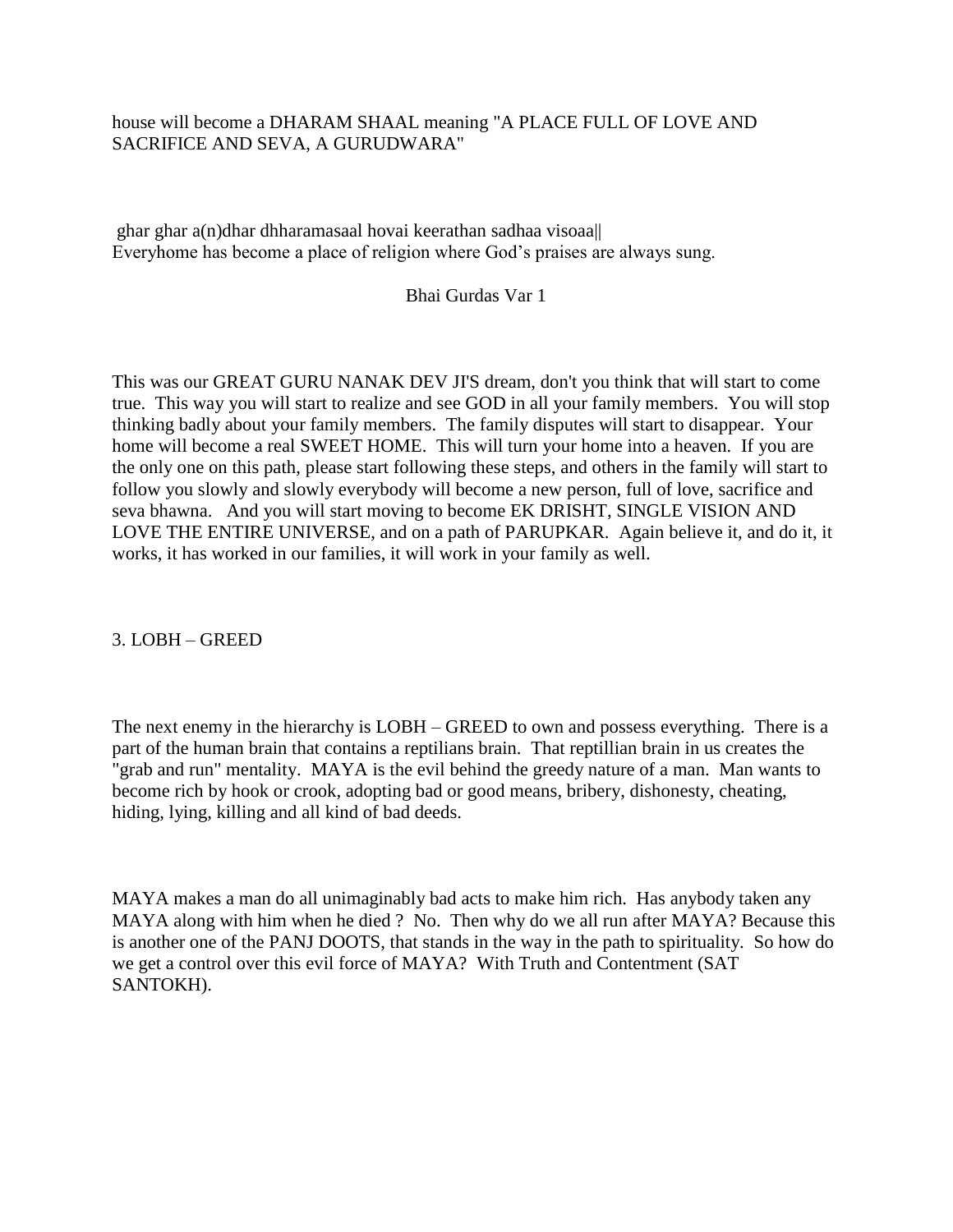thhaal vich thi(n)n vasathoo peeou sath sa(n)thokh veechaaro  $\parallel$ Upon this Plate, three things have been placed: (SAT SANTOKH) Truth Contentment and Contemplation.

#### SGGS 1429

SAT SANTOKH is the strongest weapon that will kill all urges to make MAYA by bad means. The only good way to do so is by a honest job. Be contented with what you have. Never long for more, whatever is in store for you will automatically come to you, just be truthful and honest in your day today actions and while doing your job, use good means to advance your career goals, HE will surely help you.

Give DASWANDH – one tenth of your earnings to your Guru, Gurudwara or donate to the poor people, to the homeless, feed the birds and animals, to the sick people, orphans, and other needy people. Giving DASWANDH is mandatory, it is the DIVINE LAW, if you want to get a control over MAYA then you have to do it:

than man dhhan sabh soup gur ko hukam ma $(n)$ niai paaeeai  $\parallel$ Surrender body, mind, wealth, and everything to the Guru; obey the Order of His Will, and you will find Him.

#### SGGS 918

If you really want to do it fast (and you have never given daswand before) then CALCULATE YOUR NET WORTH AND DONATE ONE TENTH OF THE NET WORTH FOR A WORTHY CAUSE. The MAYA will start serving you instead of you running after MAYA. The greed will disappear and you will always be in SAT SANTOKH.

4. KAAM- the sexual desire, lust.

The next enemy is the KAAM- the sexual desire, lust. As long as sexual activity and thoughts are limited to your spouse it is not considered to be spiritually damaging. However as soon as you step out of that boundary, then you have been overpowered by this big enemy of yours. This kind of a desire is very deadly and NAAM doesn't work with it. Instead of seeing others as potential sex partners, see them as a sister, daughter a mother or brother, father and son.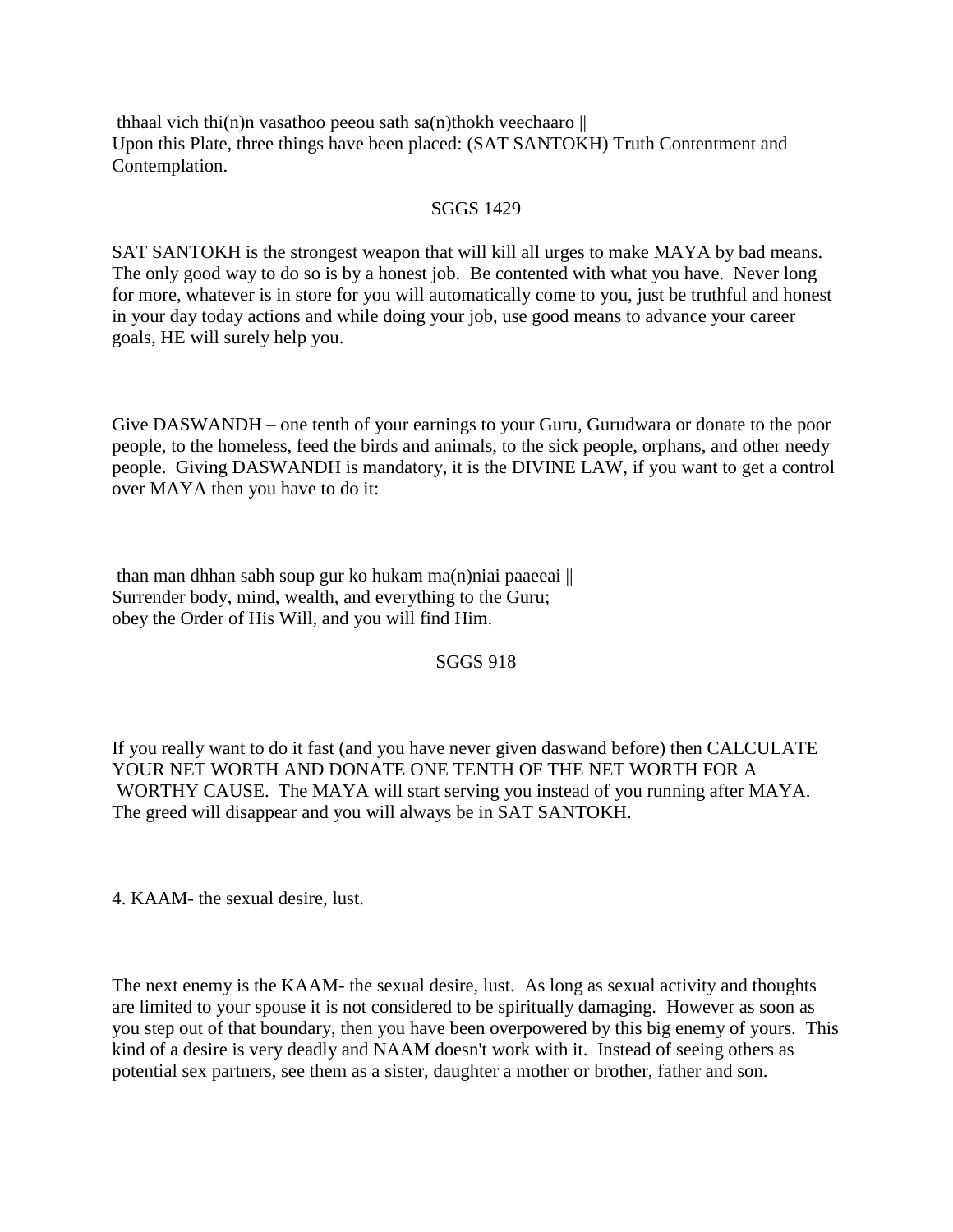## par thria roop n paekhai naethr || (The saint is the one) whose eyes do not gaze upon the beauty of others' wives

## SGGS 274

akhee soothak vaekhanaa par thria par dhhan roop || The impurity of the eyes is to gaze upon the beauty of another man's wife, and his wealth.

#### SGGS 472

This one is not as hard to control, call every woman you meet or see as bhehn ji, mata ji, or beti. If you get a lousy feeling, a lustful feeling in your inside when you see some body else, then look at her feet, say SAT NAAM WAHEGURU FIVE TIMES, bow to her her and ask her for her forgiveness inside your heart. Accept your misdeed right away and you will be pardoned by the GOD. Slowly and slowly you will start to realize and feel the difference in your attitude, and your vision will change, you will start to realize they are your sisters, mothers and daughters.

In spite of your best efforts, there is always a strong possibility of you being hit by one or more of these BIG FIVE ENEMIES of yours every now and then, so what do you do to encounter them:

THE STRONGEST WEAPON IS – "SAT NAAM WAHE GURU", SO SAY "SAT NAAM WAHE GURU" FIVE TIMES, THIS WILL CRUSH THE HEAD OF YOUR ENEMY RIGHT AWAY and you will be relieved of that moment. The next thing is for keeping your accounts of good and bad actions (CHITER GUPT) clean all the time we will request you to perform the following ardaas as many time as many you can during the day and night: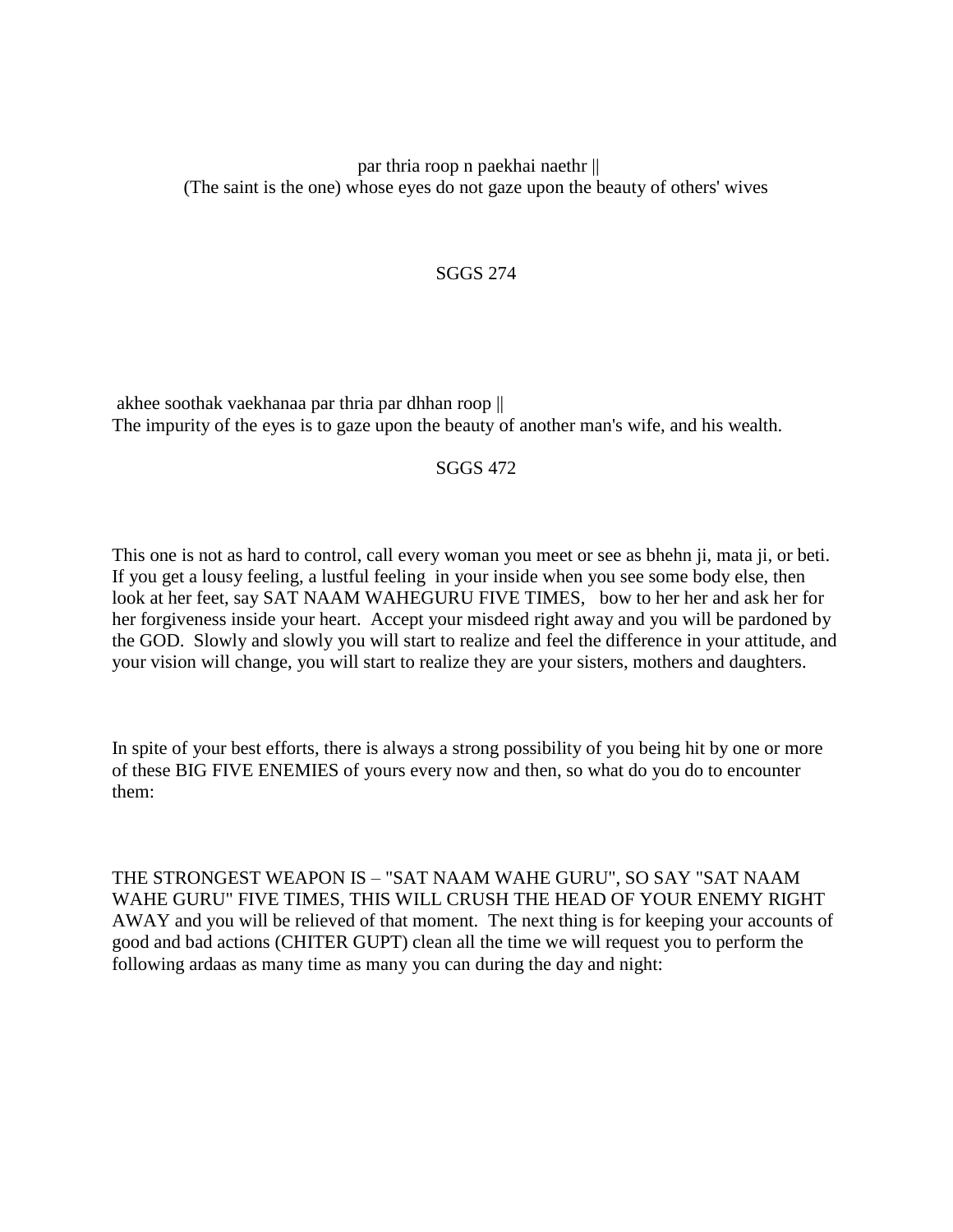## AASI BEANT PAAPI HAAN, PAKHANDI HAAN, KAAMI HAAN, KRODHI HAAN, LOBHI HAAN, MOHI HAAN, AHANKAARI HAAN, we accept all our mis deeds-GUNAH, AASI GUNEH GAAR HAAN KOOD KAPTI HAAN, LOON HARAMI HAAN, KIRPA KAR KE SANOO BAKHASH DEY.

"I am an endless sinner. A hypocrite. Lustful. Angry. Greedy. Attached and proud. I accept all my misdeeds. I am a great offender. Full of falseness and take what belongs to others. O Lord show your mercy and kindness and please forgive me."

This is basically accepting all your mis deeds, an open confession to confess all your sins, and once you confess them your sins are pardoned by HIM, since he is very very kind.

Believe in it, it does work and it works great, repeat it every 10-15 minutes during the day at least. Slowly and slowly when you start to have control on these five enemies, your frequency of this ardaas will automatically go down, and eventually it will be reduced to almost none, when you will become completely truthful person.

If you really want to do it the fast way then standup in the full congregation and accept all your misdeeds. Repeat the above prayer, it will do wonders to you, you will just be cleaned very quickly from inside, if you do it repeatedly in SANGAT then the result will be unbelievable, so beloved ones of the Guru (Guru Ke Pyareo), pick up your courage and do it, it will boost your spirituality at a supersonic speed.

This servant of yours will ask for forgiveness to the SANGAT AND GURU for anything that was not said right and for his misdeeds.

Dassan Das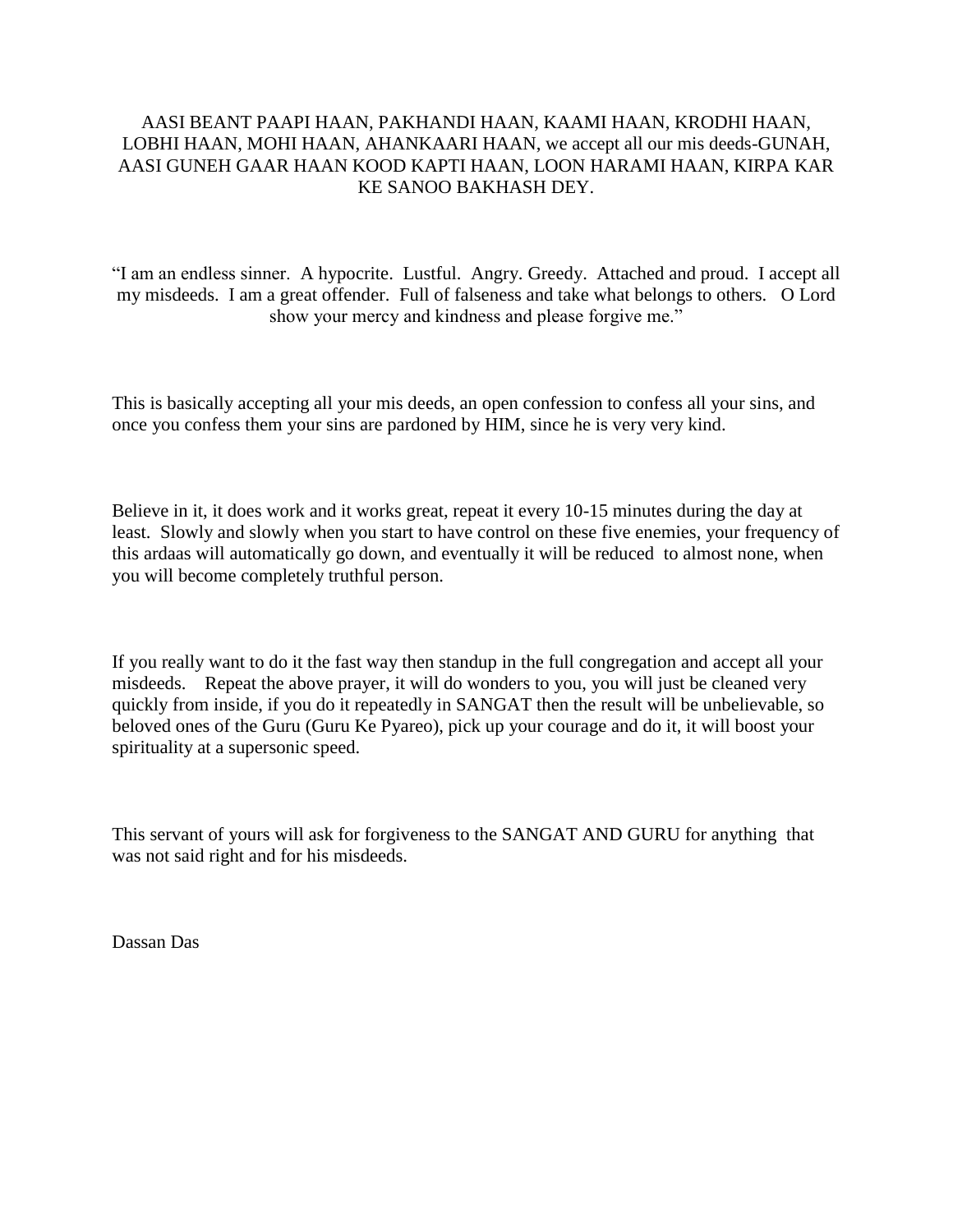# <span id="page-15-0"></span>**2. Ego Is The Chronic Disease**

#### **haumai deeragh rog ha -**

#### **EGO IS A CHRONIC DISEASE**

With the Gurparsadi Gurkirpa of Agam Agochar Dhan Dhan Paar Braham Parmesar and Dhan Dhan Baba Ji, this kookar of the Guru and Gursangat has put some words together based on the Puran Braham Gyan for Puran Bhagtee as very kindly presented by Dhan Dhan Guru Patshahians, and all the Sants and Bhagats in Shabad Guru Shri Guru Granth Sahib Ji, to explain the Deeragh Mansik Rog – Haumai – Deep and Chronic Mental Sickness – Ego and how it is responsible for the separation of our soul from Almighty.

This text is being written under the Puran Hukam of Dhan Dhan Paar Braham Parmesar, and this servant of the Guru and Gursangat will urge the Shree Sangat to take some time and read it and bring in to your daily life, practice it in your daily life, and by doing so with complete commitment and belief your soul will become Dhan Dhan and for sure your soul will get involved in the Gurparsadi Game, because this text is a pure Gurparsadi one, please accept this service from your kookar.

The worst enemy of our soul is our Ego – Haumai – Ahankaar - this is the worst enemy of our soul because this is the one that has kept us apart from the Param Jyot Puran Parkash Dhan Dhan Paar Braham Parmesar for ages together. It is the most tough and difficult to control and also gives birth to so many other enemies and mental sicknesses that reside in our physical body, and control our mind and soul. One of the worst enemies is the Maya that has been born through the Haumai, and the Maya has appeared in different forms around us in our daily life in various forms, including our own physical body, blood relationships, worldly comforts, countless material objects and the list goes on. In other words the effect of Maya on our soul and mind is due to our own Haumai, and if there is no Haumai, there is no effect of Maya on our deeds and behavior, our dealings and our actions and reactions. The next difficult Doot that sustains the status of the Doot is the Moh, and the existence of this form of Maya is responsible for all our sorrows and misdeeds, which are complementary to each other. The next form of Maya is the Lobh – the greed, the desire to own wealth by fair or foul means, there is a reptilian brain that resides inside the human brain, the mentality to grab and run, which takes us mentally so much down that we don't hesitate to do any heinous act to grab and become rich and richer at any cost. Again if we are free of Haumai, the Lobh – greed form of Maya will not be able to distract us, because nothing belongs to us except the Almighty, everything else is perishable only, only divinity and spirituality will go with us, so why keep attached to these forms of Maya.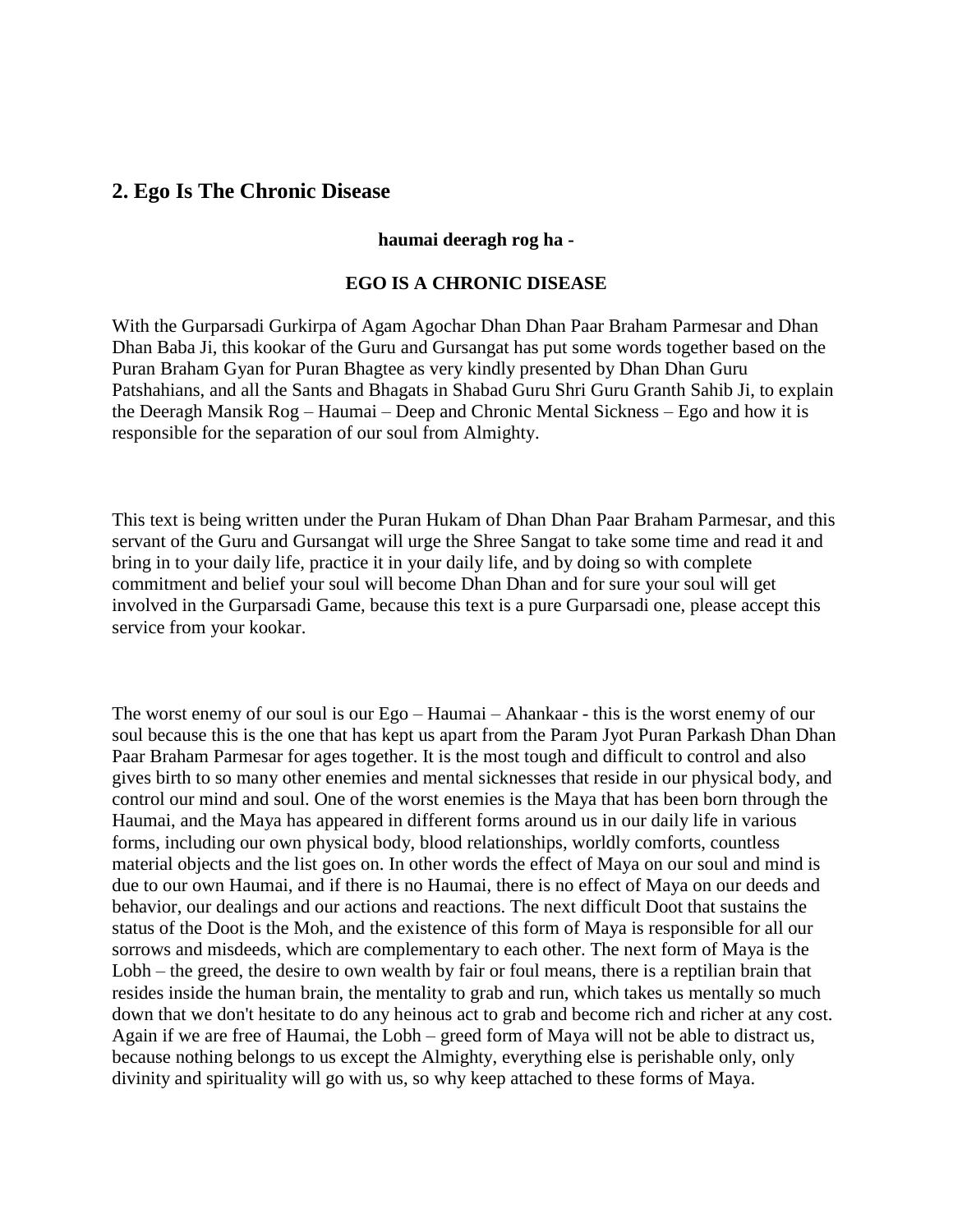The next enemy of our soul is Anger – Krodh – which is again due to ego, Haumai, whenever our ego gets hurt we get hurt emotionally and we become angry, these are again complementary things. Kaam is also born from Maya and is another enemy of our soul. In a nutshell the Ego – Haumai – Ahankaar is our worst enemy, is worst mental sickness, is responsible for our separation from the Almighty for ages together, and is a major roadblock in the path to Sach Khand.

Dhan Dhan Guru Nanak Patshah Ji has been very kind on us who brought this divine and eternal treasures of Braham Gyan on this earth from the Dargah of Dhan Dhan Paar Braham Parmesar. Let us look at some of these priceless diamonds and jewels of divinity and divine knowledge and try to pickup such diamonds and jewels and carve them in our inside forever, and how can we do that – by practicing them in our daily life. Dhan Dhan Guru Nanak Patshah has disseminated Puran Gyan for Puran Bhagtee in the divine words of Asa Di Vaar, and at this time let us look at the following Shaloks sung on Haumai in Turqi Bani, where He has been very kind on us to tell us what is the effect of haumai on our daily life and how it works through our daily life through our thoughts, actions and deeds:

> sal**o**k ma 1 || ho v**i**ch **aa**e**iaa** ho v**i**ch gae**iaa** || ho v**i**ch ja(n)m**iaa** ho v**i**ch m**uaa** || ho v**i**ch dh**i**th**aa** ho v**i**ch lae**iaa** || ho v**i**ch khatt**iaa** ho v**i**ch gae**iaa** || ho v**i**ch sach**iaa**r k**oo**rr**iaa**r || ho vich paap  $pu(n)n$  veechaar  $||$ ho v**i**ch narak s**u**rag avath**aa**r || ho v**i**ch has**ai** ho v**i**ch r**o**v**ai** || ho v**i**ch bhar**eeai** ho v**i**ch dhh**o**v**ai** || ho v**i**ch j**aa**th**ee** j**i**nas**ee** kh**o**v**ai** || ho v**i**ch m**oo**rakh ho v**i**ch s**iaa**n**aa** || m**o**kh m**u**kath k**ee** s**aa**r n j**aa**n**aa** || ho v**i**ch m**aa**e**iaa** ho v**i**ch shh**aa**e**iaa** || ho**u**m**ai** kar kar ja(n)th o**u**p**aa**e**iaa** || ho**u**m**ai** b**oo**jh**ai** th**aa** dhar s**oo**jh**ai** || g**iaa**n v**i**h**oo**n**aa** kathh kathh l**oo**jh**ai** || n**aa**nak h**u**kam**ee** l**i**kh**eeai** l**ae**kh || j**ae**h**aa** v**ae**kheh**i** th**ae**h**aa** v**ae**kh ||1|| *Shalok, First Mehl: In ego they come, and in ego they go. In ego they are born, and in ego they die. In ego they give, and in ego they take. In ego they earn, and in ego they lose.*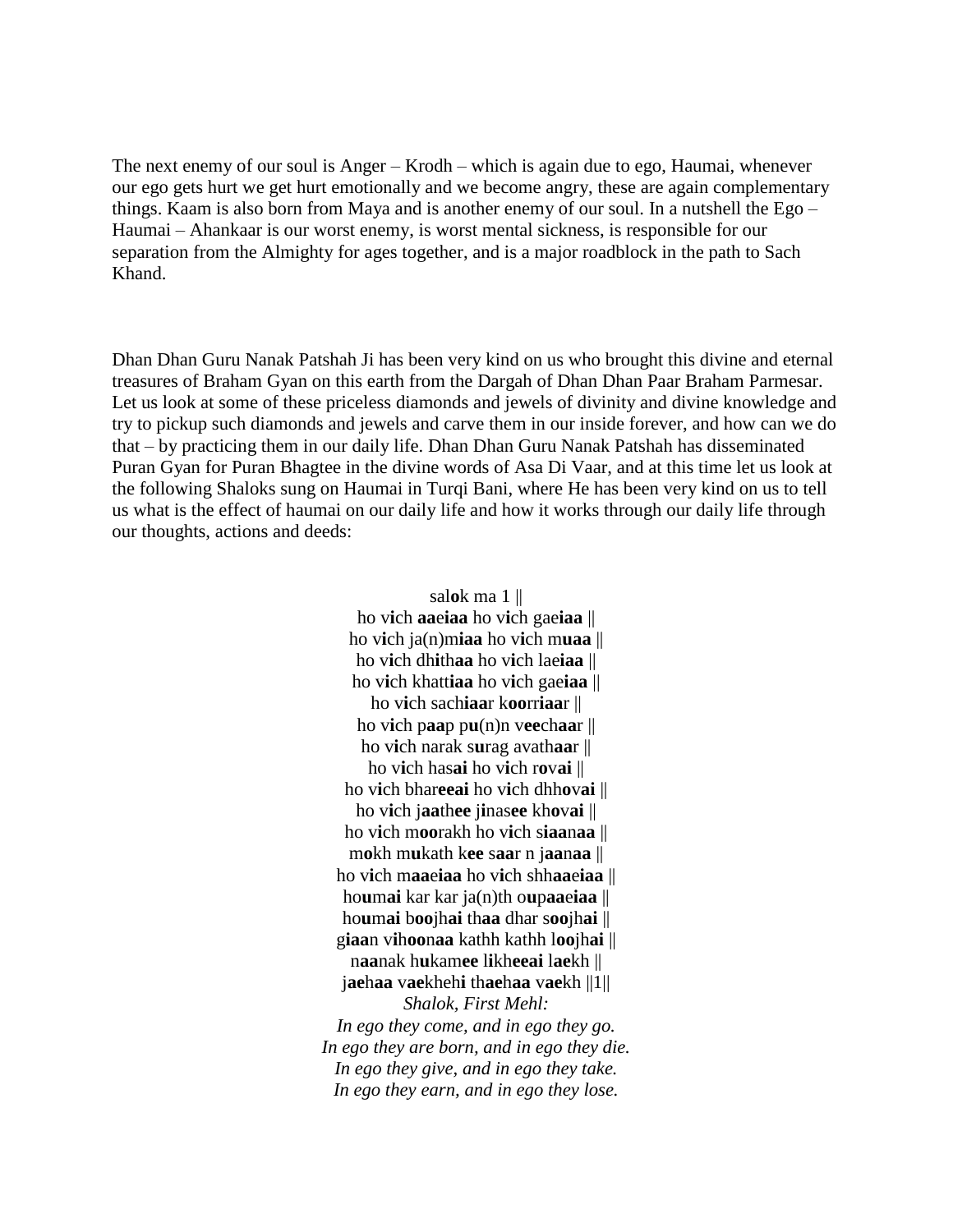*In ego they become truthful or false. In ego they reflect on virtue and sin. In ego they go to heaven or hell. In ego they laugh, and in ego they weep. In ego they become dirty, and in ego they are washed clean. In ego they lose social status and class. In ego they are ignorant, and in ego they are wise. They do not know the value of salvation and liberation. In ego they love Maya, and in ego they are kept in darkness by it. Living in ego, mortal beings are created. When one understands ego, then the Lord's gate is known. Without spiritual wisdom, they babble and argue. O Nanak, by the Lord's Command, destiny is recorded. As the Lord sees us, so are we seen. ||1||*

#### SGGS 466

The soul has been separated from *the Origin – The Seed (Beej) that is called* 

*Ek Oankaar Satnaam* – One God Named "Truth"

The Almighty – Param Jyot Purn Parkash Dhan Dhan Paar Braham Parmesar due to the creation of ME, MY AND MINE within our mind and soul. There is a strong wall built between the Almighty and our soul due to these three words, where the man thinks, acts and does everything under the influence of these three words, and this is Haumai – Ahankaar, where the man thinks nothing else but for his own selfishness, he has totally forgotten that there is a divine light in him due to which he has been born -

> *man thoo(n) joth saroop hai aapanaa mool pashhaan || man har jee thaerai naal hai guramathee ra(n)g maan || mool pashhaanehi thaa(n) sahu jaanehi maran jeevan kee sojhee hoee || gur parasaadhee eaeko jaanehi thaa(n) dhoojaa bhaao n hoee || man saa(n)th aaee vajee vadhhaaee thaa hoaa paravaan || eio kehai naanak man thoo(n) joth saroop hai apanaa mool pashhaan ||5||*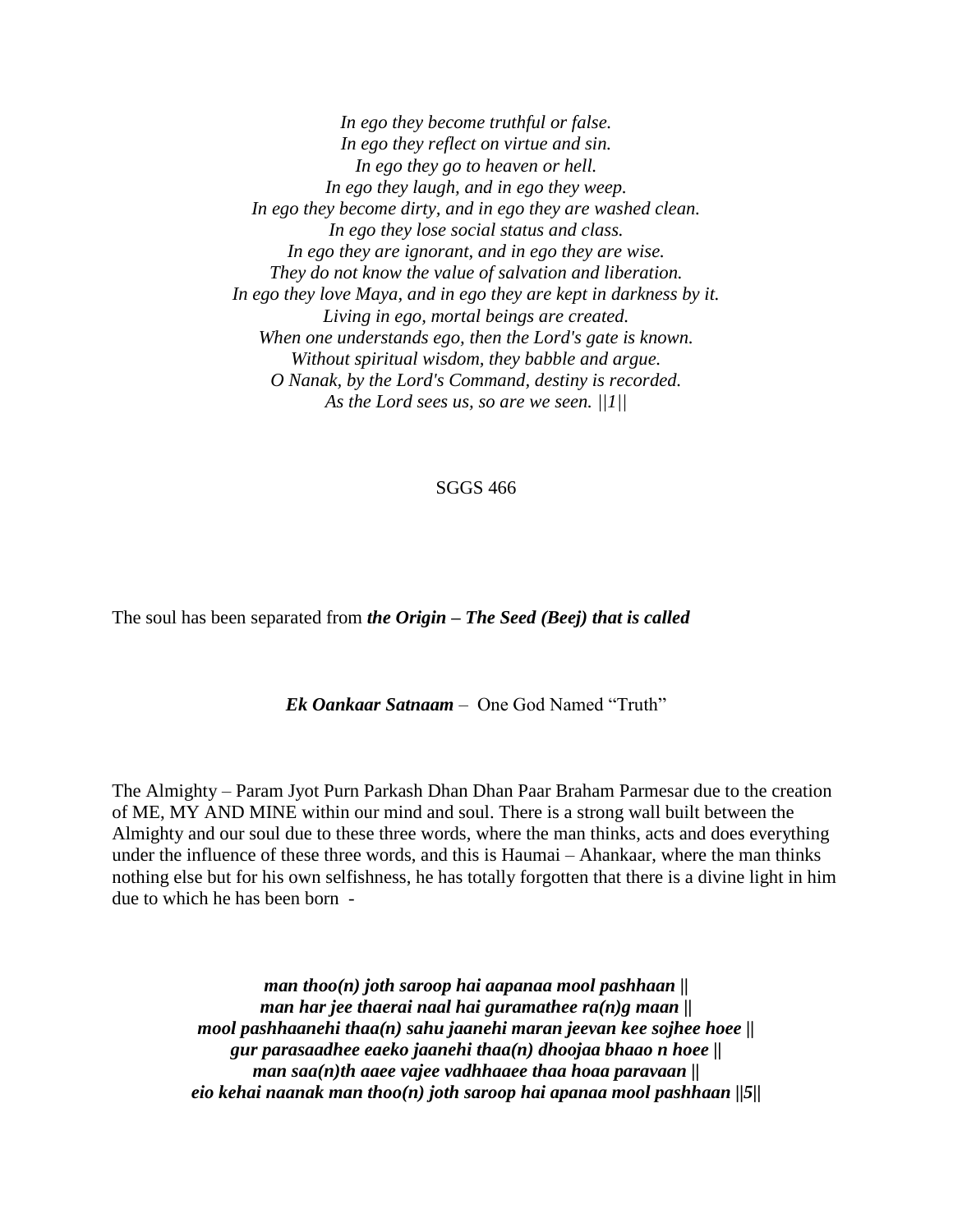*O my mind, you are the embodiment of the Divine Light - recognize your own origin. O my mind, the Dear Lord is with you; through the Guru's Teachings, enjoy His Love. Acknowledge your origin, and then you shall know your Husband Lord, and so understand death and birth. By Guru's Grace, know the One; then, you shall not love any other. Peace comes to the mind, and gladness resounds; then, you shall be acclaimed. Thus says Nanak: O my mind, you are the very image of the Luminous Lord; recognize the true origin of your self. ||5||*

#### SGGS 440

And given this priceless human life which only provides a chance to go back and merge with the Origin *–*

> *bhee paraapath maanukh dhaehureeaa || gobi(n)dh milan kee eih thaeree bareeaa || avar kaaj thaerai kithai n kaam || mil saadhhasa(n)gath bhaj kaeval naam ||1||*

*This human body has been given to you. This is your chance to meet the Lord of the Universe. Nothing else will work. Join the Saadh Sangat, the Company of the Holy; vibrate and meditate on the Jewel of the Naam. ||1||*

SGGS 12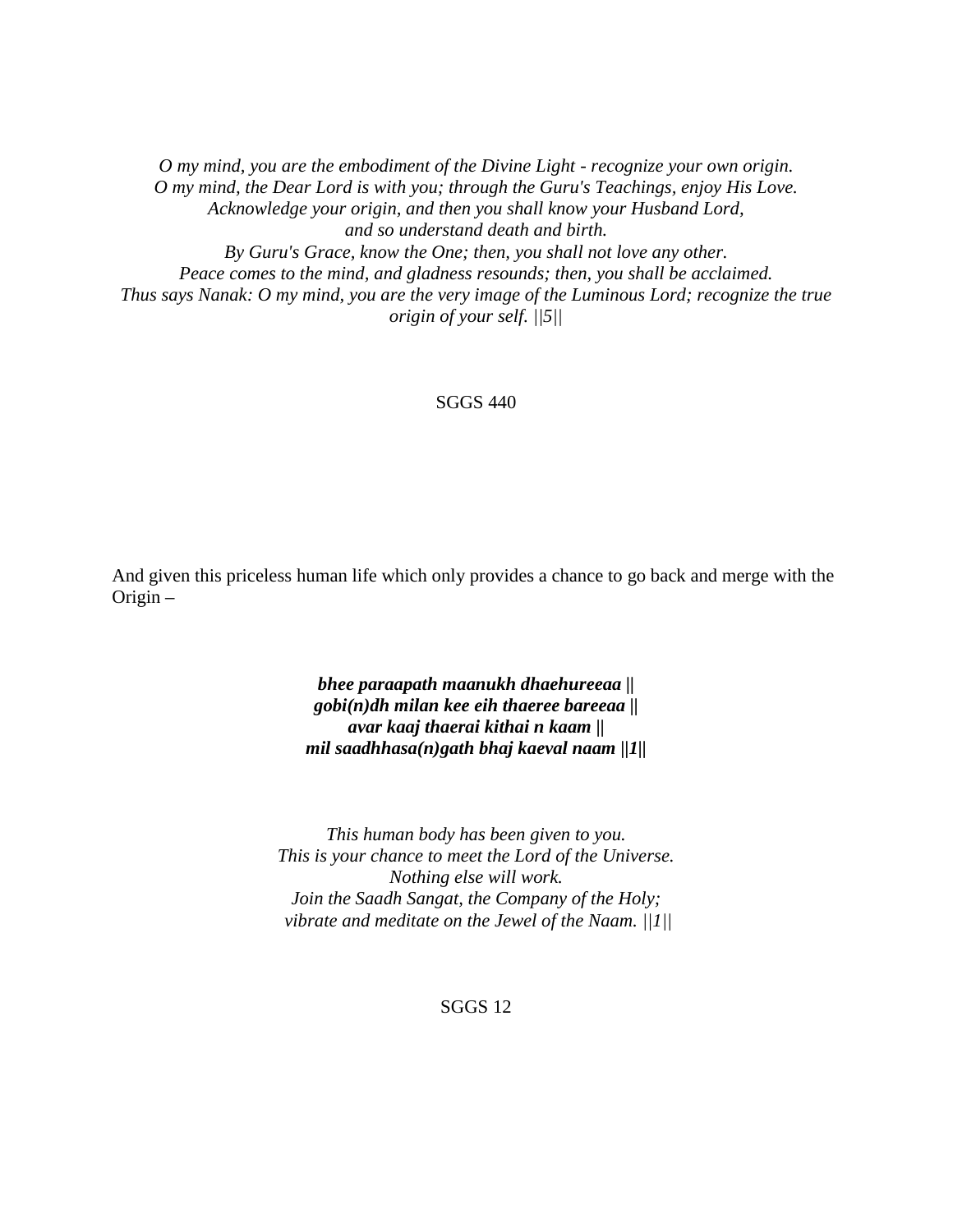Due to his own selfishness by involving himself in this Maya of the world, he has completely delineated his soul from the Almighty and due to which he keeps on coming in this world time and again, is revolving in the cycle of birth and death for ever, which is the biggest sorrow – Dukh – Rog he is drenched in, going through the same cycle again and again. Everything he does is in Haumai – giving and taking, earning and loosing, in the eye of the Almighty sometimes he is truthful and sometimes he is involved in the untruthful deeds, and so is in the eye of other human beings sometimes he is truthful and sometimes he is untruthful, sometimes he is engaged in counting his own good deeds and sometimes his own bad deeds, due to his Haumai he is sometimes born in the hell and sometimes in the heaven, all the sorrows and happiness he goes through is due to his Haumai, sometimes he is drenched in the scum of his own sins and sometimes he tries to wash this dirt of his own sins, sometimes he is engaged in the self esteem of being born in a higher cast and considers himself higher than others due to his birth in a higher cast, due to his own Haumai sometimes he considers himself (based on the public opinion and appreciation and depreciation) very wise and sometimes a very unwise, and as long as he is involved in such acts and deeds as described in this Shalok, which is nothing but just a description of what he does in his daily life, he will never be able to get the divine wisdom of how he can get out of this never ending vicious circle of life and death and the divine wisdom of how to get out of this cycle of birth and death will never enlighten him.

As long as he is separated from the Almighty, he is engaged and is being used by the Maya life after life, there is nothing more than Maya in his life, all his deeds revolve around the Maya, and due to this he is running through this cycle of birth and death. Such a condition prevails until he understands his condition of separation from Almighty, until he understand that he has been constantly engaged in the deeds under the influence of Haumai and Maya, all his deeds are untrue and unjust, and when such divine wisdom comes and enlightens him from inside then he realizes that his birth was for merging with the Origin – Almighty and not loose it like that, and until this divine wisdom strikes him, he remains without this divine wisdom and keeps on revolving in the cycle of death and birth. When the soul is enlightened with this divine wisdom about the existence of Haumai, then the Door to the divinity becomes visible.

Basically our deeds as described above, which are conducted under the Hukam of Akal Purakh, and which are also determined and predestined due to our deeds in the previous lives, which build the basis of our character and behavior in this life, which form the basis of our nature – good or bad in this life.

Basically our deeds build our own unique selfish character, selfish personality and selfish nature, and this is based on all our deeds conducted under the influence of Haumai, which separates us from the Akal Purakh. This is how everybody's deeds are different, this is how everybody is unique, there are no two alike, and this why everybody's bhagtee is different too. This is why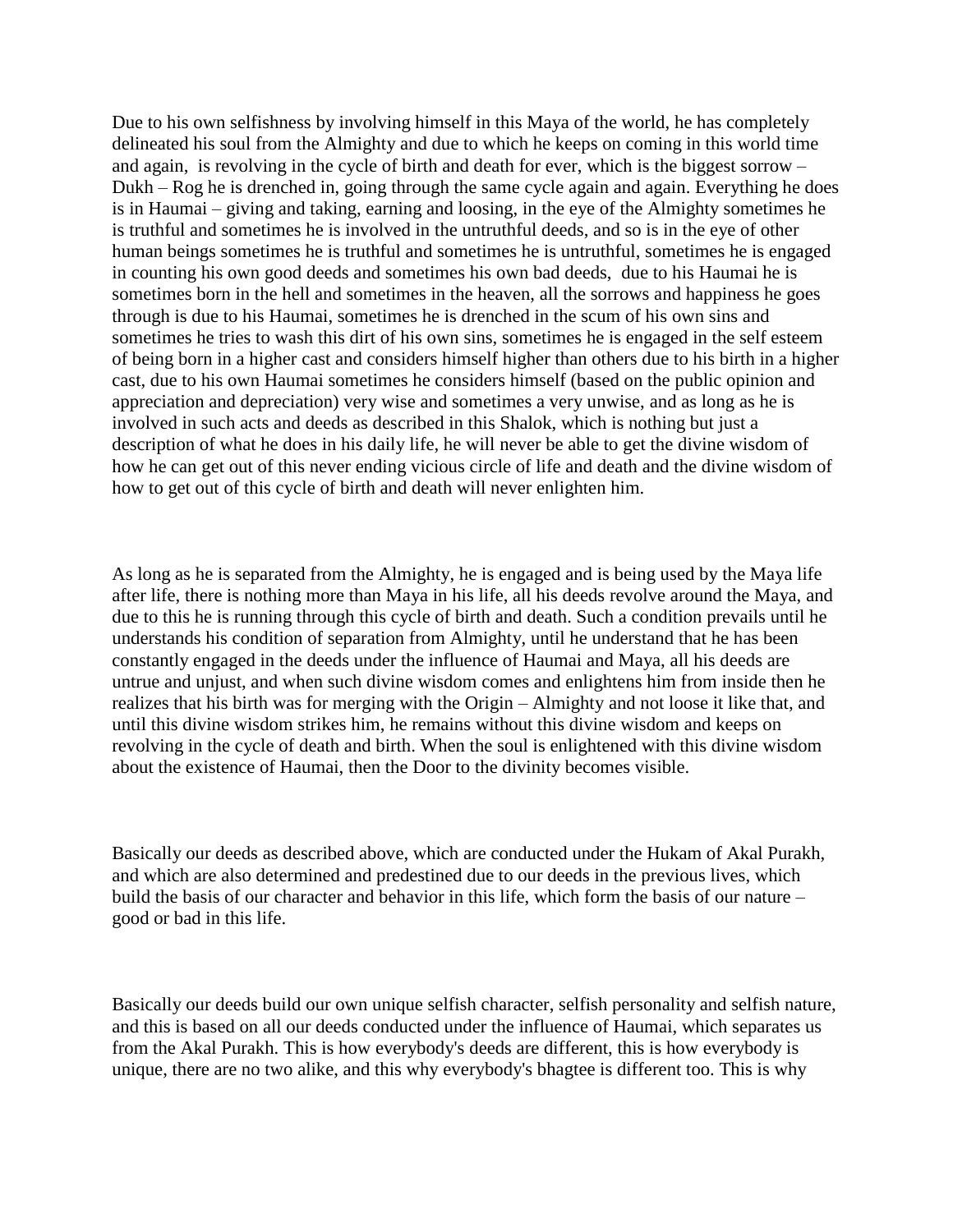everyone has a unique personality, character and behavior. The key here is that everything is under the Hukam of Akal Purakh –

> h**u**kam**ee** h**o**van **aa**k**aa**r h**u**kam n keh**iaa** j**aaee** || h**u**kam**ee** h**o**van j**ee**a h**u**kam m**i**l**ai** vadd**iaaee** || h**u**kam**ee** o**u**tham n**ee**ch h**u**kam l**i**kh dh**u**kh s**u**kh p**aaee**ah**i** || e**i**kan**aa** h**u**kam**ee** bakhas**ee**s e**i**k h**u**kam**ee** sadh**aa** bhav**aaee**ah**i** || h**u**kam**ai** a(n)dhar sabh k**o** b**aa**har h**u**kam n k**o**e || n**aa**nak h**u**kam**ai** j**ae** b**u**jh**ai** th ho**u**m**ai** keh**ai** n k**o**e ||2||

hkam hvan kr hkam n keh j ||hkam hvan ja hkam ml vadd ||hkam otham nch hkam lkh dhkh skh pah ||ekan hkam bakhass ek hkam sadh bhavah ||hkam a(n)dhar sabh k bhar hkam n ke ||nnak hkam j bjh th hom keh n ke ||2||

> *By His Command, bodies are created; His Command cannot be described. By His Command, souls come into being; by His Command, glory and greatness are obtained. By His Command, some are high and some are low; by His Written Command, pain and pleasure are obtained. Some, by His Command, are blessed and forgiven; others, by His Command, wander aimlessly forever. Everyone is subject to His Command; no one is beyond His Command. O Nanak, one who understands His Command, does not speak in ego. ||2||*

#### SGGS 1

When we do some truthful deeds going through this cycle of birth and death, and keep on accumulating such good deeds – Punn Karams, then a time comes when we have accumulated so much good deeds at this point of time we are picked up by the Almighty and eternally blessed by Him, and this is when the Gurparsadi Game begins, at this point of time He will take us to a Puran Sant Satgur, a Puran Braham Gyani and get us blessed with Gurparsadi Naam.

> mehal**aa** 2 || ho**u**m**ai** e**ae**h**aa** j**aa**th h**ai** ho**u**m**ai** karam kam**aa**h**i** || ho**u**m**ai** e**aeee** ba(n)dhhan**aa** f**i**r f**i**r j**o**n**ee** p**aa**h**i** ||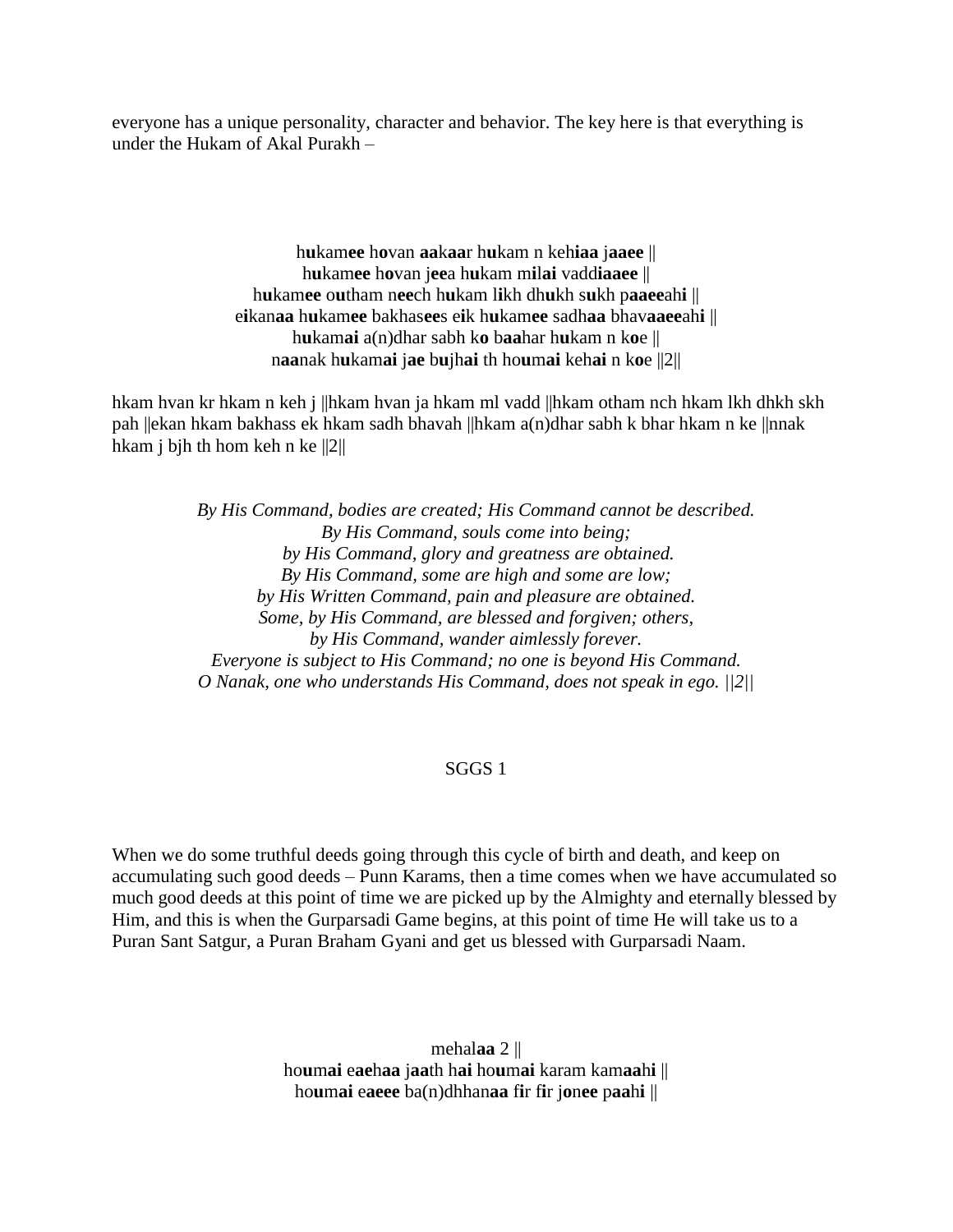ho**u**m**ai** k**i**thhah**u oo**paj**ai** k**i**th sa(n)jam e**i**h j**aa**e || ho**u**m**ai** e**ae**h**o** h**u**kam h**ai** pae**iai** k**i**rath f**i**r**aa**h**i** || ho**u**m**ai** dh**ee**ragh r**o**g h**ai** dh**aa**r**oo** bh**ee** e**i**s m**aa**h**i** || k**i**rap**aa** kar**ae** j**ae aa**pan**ee** th**aa** g**u**r k**aa** sabadh kam**aa**h**i** || n**aa**nak keh**ai** s**u**nah**u** janah**u** e**i**th sa(n)jam dh**u**kh j**aa**h**i** ||2||

*Second Mehl:*

*This is the nature of ego, that people perform their actions in ego. This is the bondage of ego, that time and time again, they are reborn. Where does ego come from? How can it be removed? This ego exists by the Lord's Order; people wander according to their past actions. Ego is a chronic disease, but it contains its own cure as well. If the Lord grants His Grace, one acts according to the Teachings of the Guru's Shabad. Nanak says, listen, people: in this way, troubles depart. ||2||*

#### SGGS 466

This is the typical characteristic and nature of Haumai, which is built in to his character, personality, nature and behavior and which is responsible for his daily deeds, which molds him in such a way that he keeps on doing similar deeds, it becomes his nature and he becomes bound by his habits and character to keep on repeating similar deeds, this explains that a good natured person will always try to do good to others, a thief will always try to steal, a untruthful person will always speak the lies, a truthful person will always stand by the truth, a greedy person will always try to amass wealth by foul means, and so on, and these qualities are all built inside of his mind and soul due to his deeds in the previous lives conducted under the influence of Haumai and Maya. All this is responsible for his separation from the Origin – Almighty.

All of a sudden (when the Gurparsadi Game starts) he is struck with the thought as to how has he established as a separate entity from Almighty, what is the reason behind his unique selfish character, personality and nature, and how this mental sickness of Haumai and Maya has dragged him in this never ending cycle of birth and death. The answer is very simple – everything is under His Hukam, and the creation of his separate entity from Akal Purakh is also under His Hukam, and the urge and habit of moving back to similar deeds under the Haumai is also under His Hukam, but he is very fortunate to have this thought popped up in his mind about how any why this thing is happening, and then comes the remedy phase under Gurparsadi Hukam of this chronic mental sickness, and the remedy is Gur Ka Shabad, and what is it – the divine wisdom, the divine knowledge – of Dhan Dhan Shabad Guru Shri Guru Granth Sahib Ji, take one Hukamnama and just earn it, by bringing it in to the daily life, and what is the central idea of each and every Hukamnama – Naam – Gurparsadi Naam and its Mahima, and that is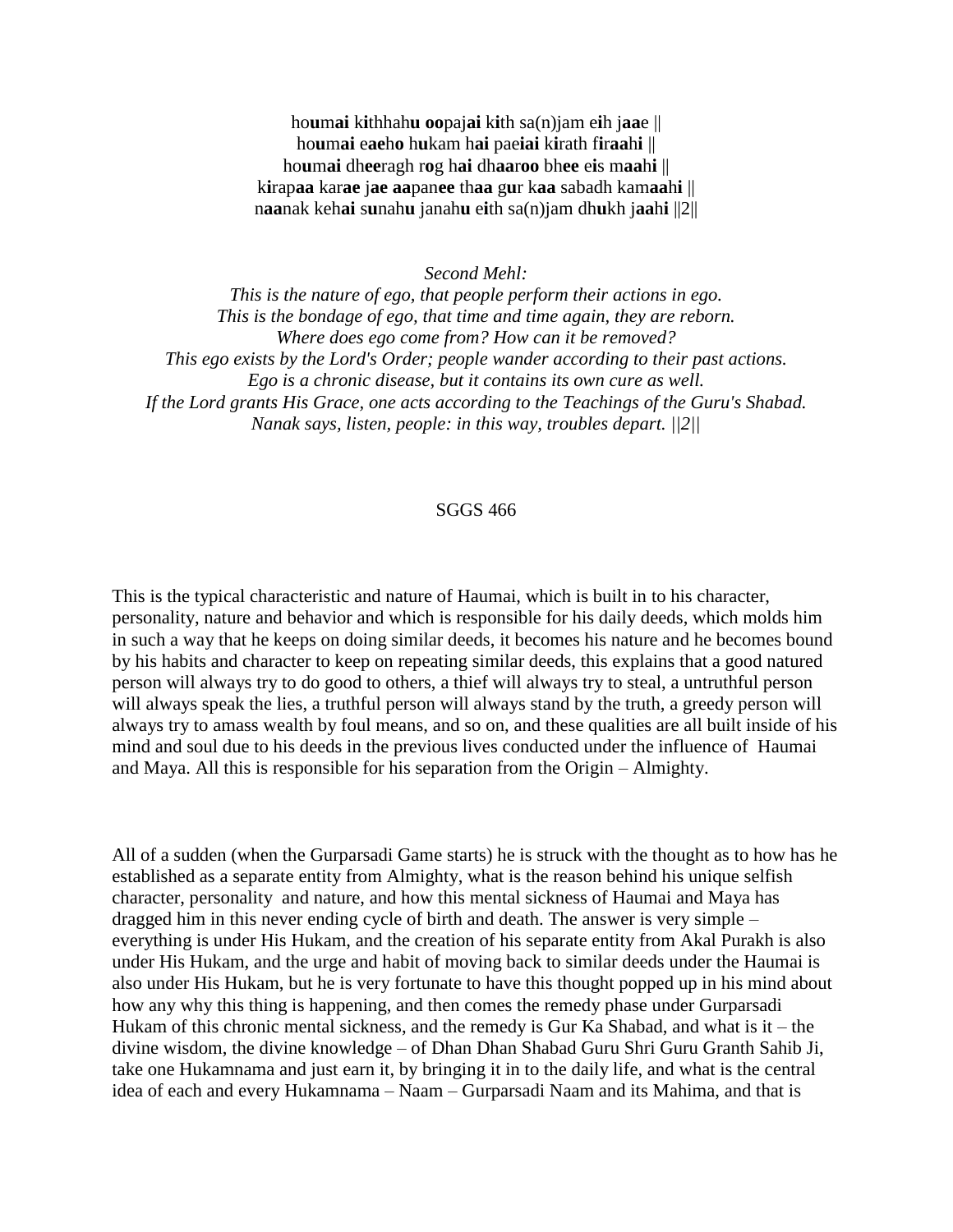what is the Mool Manter – Gurparsadi Naam – Satnaam, which is the prescription to cure our soul and mind from the deep mental sickness of Haumai –

> sarab r**o**g k**aa** ao**u**khadh n**aa**m || *The Naam is the panacea, the remedy to cure all ills.*

## *SGGS 274*

*Then if we completely surrender ourselves to the Guru and Akal Purakh, and follow the Puran Gyan for Puran Bhagtee we can eliminate these mental sicknesses from our soul and mind and we can win over our mind.*

*After we have been blessed with the Gurparsadi Naam – Satnaam, and when we go into meditation and then deep meditation during the Amrit Vela (Smadhi and Sun Smadhi), at this stage we should start our Naam Simran with* 

## *HAUMAI NAHIN TU HI TU, HAUMAI NAHIN TU HI TU No Ego only You, No Ego only You*

*and continue like this until we automatically get switched to Satnaam Simran. This will be very helpful in killing your Haumai.*

> *ho naahee thoo hovehi thudhh hee saajiaa || When there is no ego, there You are; You fashioned all of this.*

> > *SGGS 752*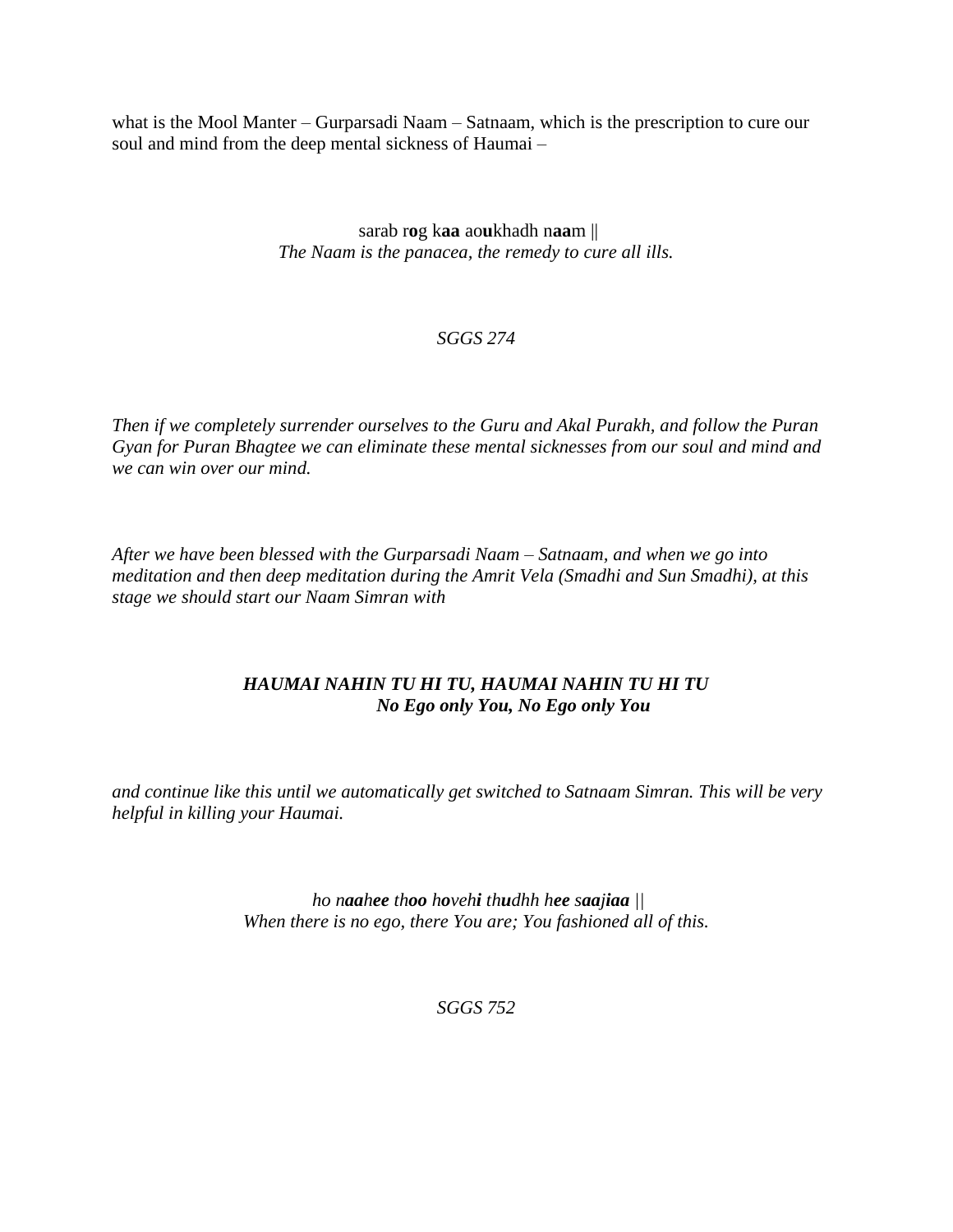*In addition to this practice in your daily Naam Simran you should also try the following practice:*

*The Haumai has become a way of life for us and has become absorbed in our body like blood in our body, it has become an integral part of our body and Suksham Dehi – our soul and mind, and now we have to burn this disease which has gone into our blood and every bit of our body. We will have to burn this disease in the fire, along with Gurparsadi Naam Simran for faster results we will need to put ourselves in to fire for burning this chronic disease. In order to do so when we start our Naam Simran with Haumai Nahin Tu Hi Tu and continue like this for a few minutes, then say* 

## *BAND BAND KUT AGNEE MEH SARI , BAND BAND KUT AGNEE MEH SARI Joint by joint burn in the fire, Joint by joint burn in the fire*

*Imagine cutting every piece of your body like arms, legs, lower body, head and burn it in the fire, for doing so imagine your funeral pyre has been set on fire and you have to cut every piece of your body and burn it in the fire in your imagination only, and when you are sitting in Smadhi and you do this you will feel that your body parts are burning in the fire, and eventually they have turned in to ashes.* 

*To start with it will be difficult to do so, but practice again and again and eventually you will be successful in doing so, you will physically feel the heat of fire, and by doing so your soul – Suksham Dehi will become pure and pure.* 

*Mind it, it might take a few weeks, a few months or a few years before you are successful in burning your entire body in the fire and purify it completely, but it will happen. You can also imagine sitting or laying like a dead body on the funeral pyre and keep on repeating – Band Band Kut Agnee Meh Sari, and you will see your body burning and turning into ashes eventually. This practice has been very successfully tried in our Sangat.* 

*The utmost humbleness – Nimrata is also a very strong weapon to kill our Haumai, where ever there is humbleness, there will be no Haumai, so let us learn to be humble in our daily deeds and in our behavior with others. For learning to be humble we will suggest a few things to put in your daily practice – cleaning of utensils, cleaning of the Gurudwara, dusting Sangat's shoes*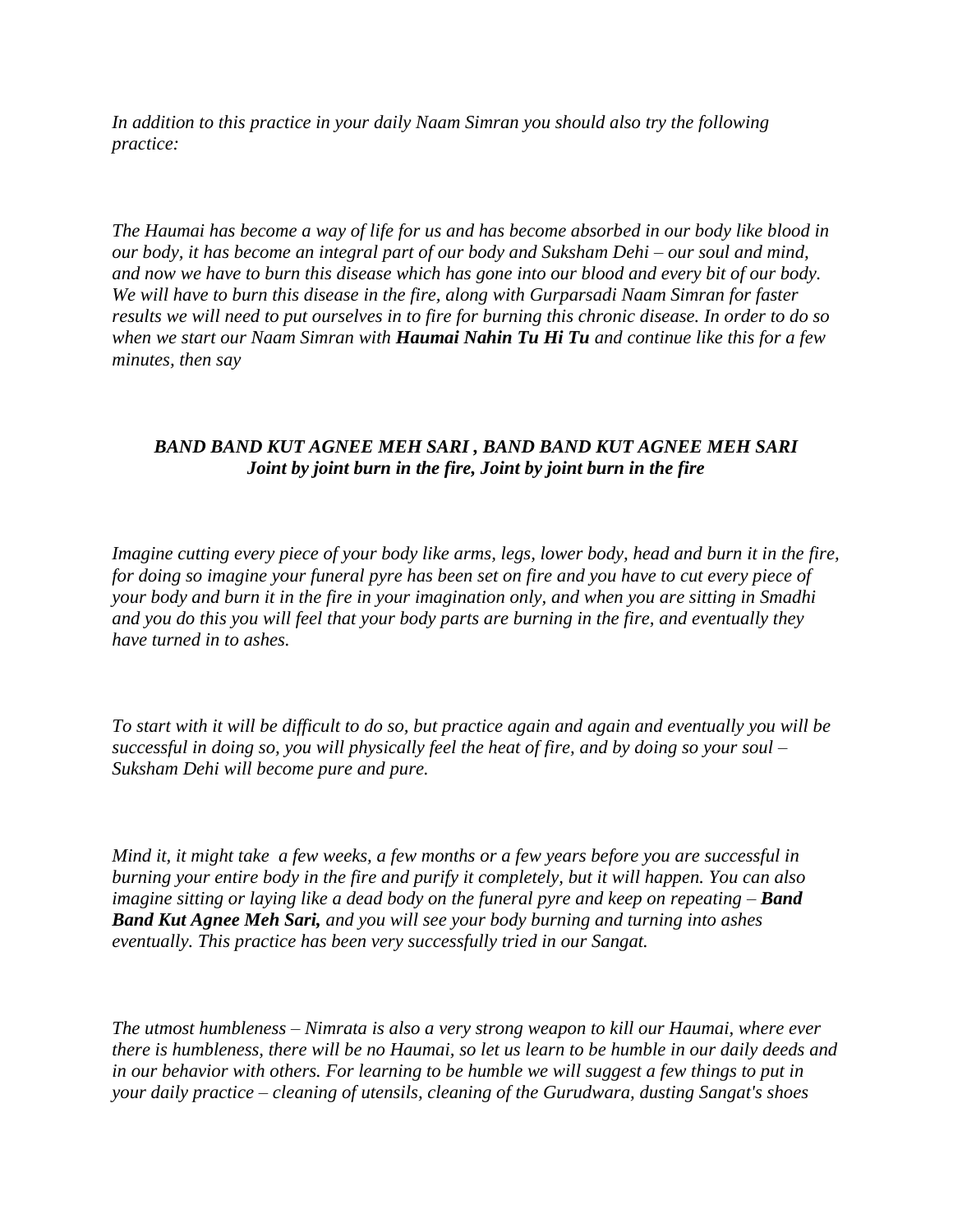*and applying the dust on our forehead, dusting Sangat's shoes with our beard and kesh – for sisters, mothers and daughters brings phenomenal results, whenever we go to the Gurudwara do dandaut bandhna (prostrate)*

> *kar dda(n)ddouth pun vaddaa hae ||1|| rehaao || Prostrate down before the Holy Saint; this is a virtuous action indeed.*

## *SGGS 13*

*Always consider yourself as the lowest of the lowest.*

*The death of our Haumai will bring us in to the real and spiritual life, it will bring us Salvation – Jivan Mukti, it will free our soul from the cycle of birth and death, and it will bring our soul in to and merge with the Origin – Ek Oankaar Satnaam – Param Jyot Puran Parkash Dhan Dhan Paar Braham Parmesar.*

*Dassan Das*

# <span id="page-24-0"></span>**3. Doubts - A Deep Mental Sickness**

**ai**s**aa** k**o**e j dh**u**b**i**dhh**aa** m**aa**r gav**aa**v**ai** || *How rare is such a person, who kills and casts off duality.*

#### *SGGS 237*

*Most of the Sangat lacks a clear direction and guidance to achieve their spiritual goals. This is due to lack of practicing the divine knowledge – Braham Gyan of Shri Guru Granth Sahib Ji, which is the Gyan Saroop of Paar Braham Parmeshwar, in our daily lives. There is all kind of confusion, misunderstanding and doubts in the minds of Sangat– Dharam De Bharam - which divert their attention from reality presented in the Gurbani. These doubts - Dharam De Bharam – are serious road blocks to one's spiritual progress – these doubts are defined as Dubidha – double mindedness – distortion of your mind, distraction of your mind, disbelief and*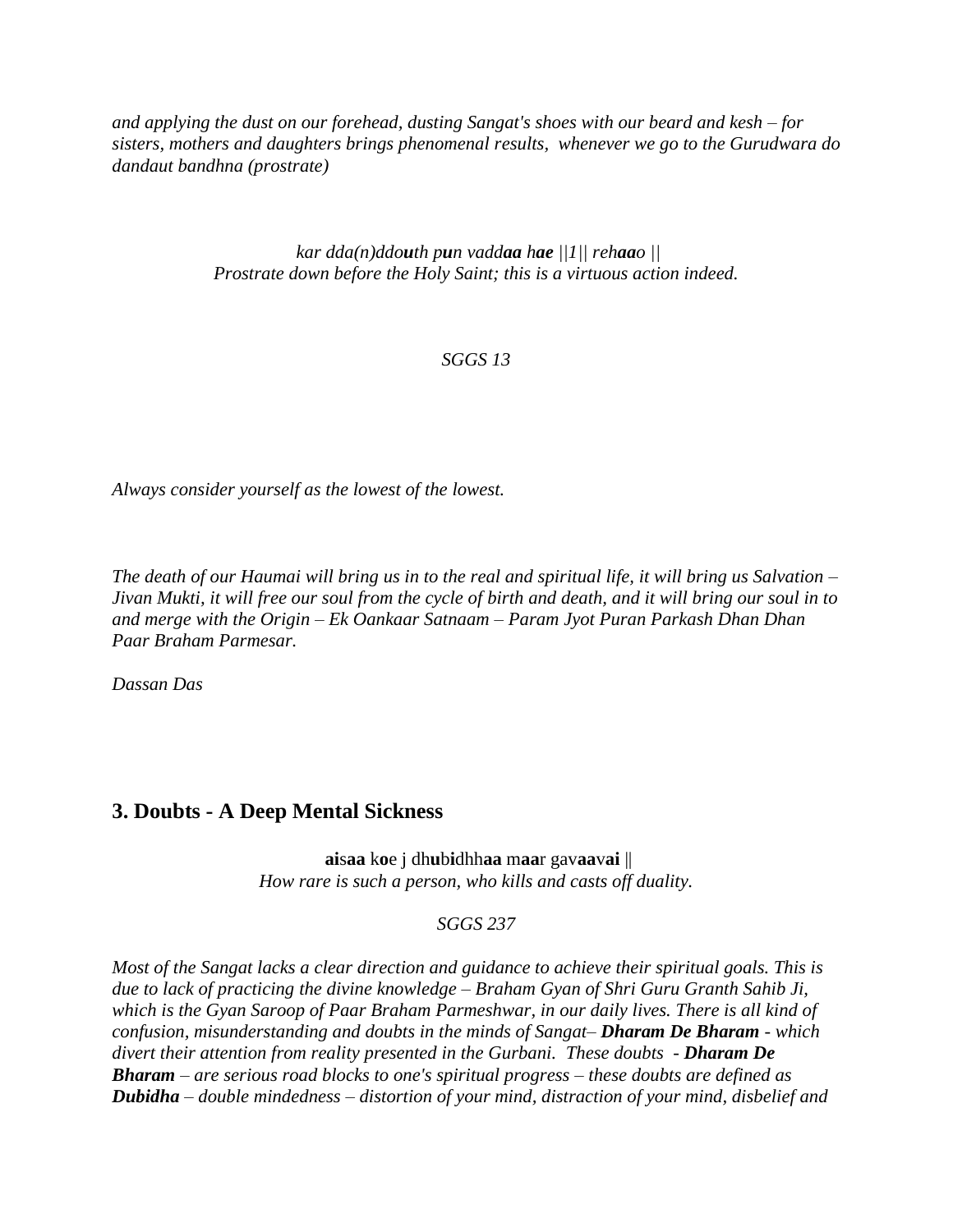*take you away from the core of the Gurbani – away from Tat Vastoo – Tat Gyan - deep divine knowledge and understanding and hence keep you in Dharam Khand or below it for ages.* 

*This is the supreme reason for 99% of the people being in the Dharam Khand or even below it. Dubidha is a very serious mental sickness- Mansik Rog – it blocks your mind and stops you from progressing on the Path to Eternity – Salvation – Jivan Mukti – Meeting the Almighty. As long as you are in Dubidha – in doubts and you are not confident that you are doing the right thing, or you are not aware of the fact that you are not doing the right thing due to the miscommunication to you by various sources, you will not be able to reach anywhere. You need to have crystal clear direction to follow for your spiritual advancements. Please read and try to understand the following Shalok on page 238 to understand the effect of Dubidha :* 

> *gourree mehalaa 5 || jo eis maarae soee sooraa || jo eis maarae soee pooraa || jo eis maarae thisehi vaddiaaee || jo eis maarae this kaa dhukh jaaee ||1|| aisaa koe j dhubidhhaa maar gavaavai || eisehi maar raaj jog kamaavai ||1|| rehaao || jo eis maarae this ko bho naahi || jo eis maarae s naam samaahi || jo eis maarae this kee thrisanaa bujhai || jo eis maarae s dharageh sijhai ||2|| jo eis maarae so dhhanava(n)thaa || jo eis maarae so pathiva(n)thaa || jo eis maarae soee jathee || jo eis maarae this hovai gathee ||3|| jo eis maarae this kaa aaeiaa ganee || jo eis maarae s nihachal dhhanee || jo eis maarae so vaddabhaagaa || jo eis maarae s anadhin jaagaa ||4|| jo eis maarae s jeevan mukathaa || jo eis maarae this kee niramal jugathaa || jo eis maarae soee sugiaanee || jo eis maarae s sehaj dhhiaanee ||5|| eis maaree bin thhaae n parai || kott karam jaap thap karai || eis maaree bin janam n mittai || eis maaree bin jam thae nehee shhuttai ||6|| eis maaree bin giaan n hoee || eis maaree bin joot(h) n dhhoee || eis maaree bin sabh kishh mailaa ||*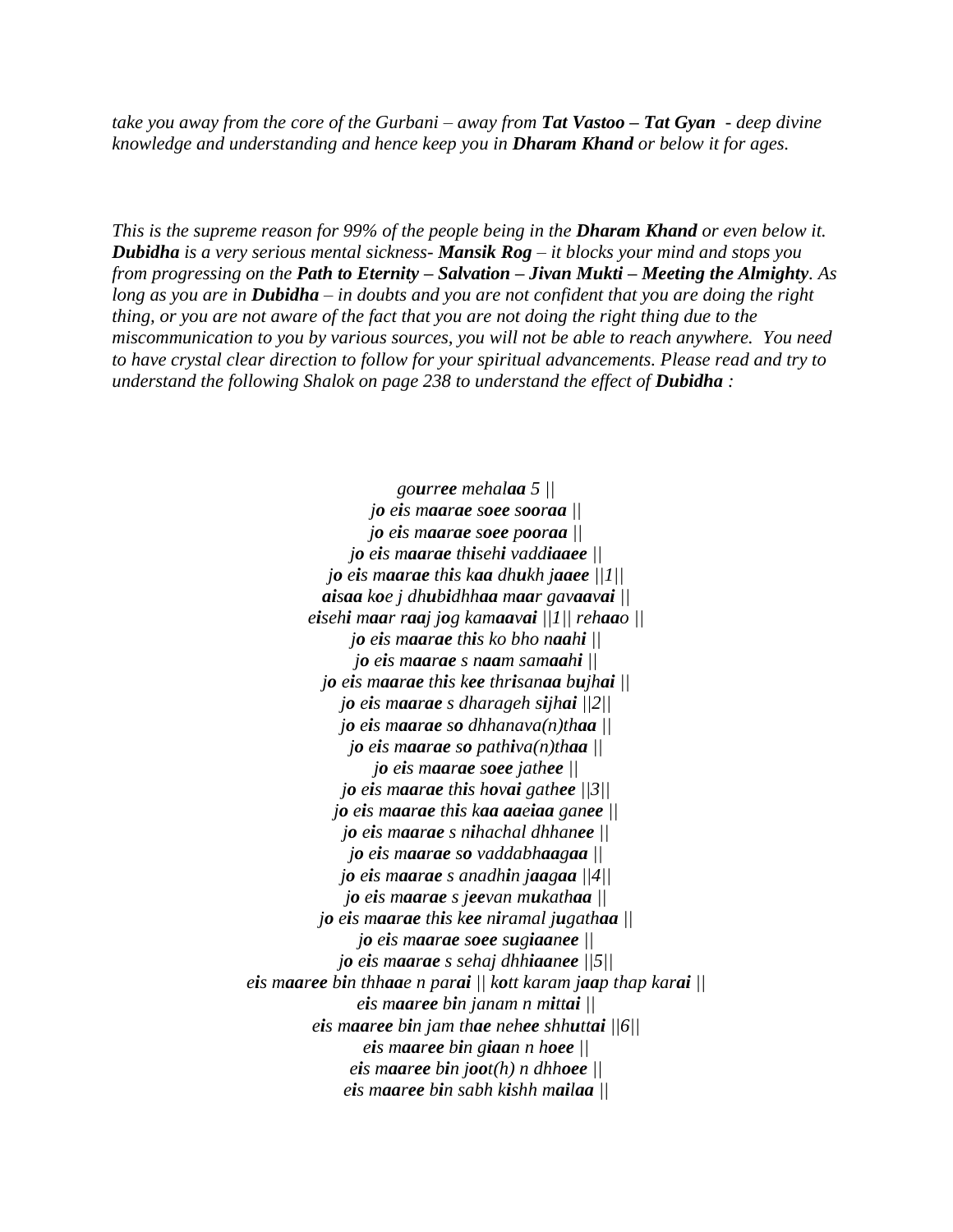*eis maaree bin sabh kishh joulaa ||7|| jaa ko bheae kirapaal kirapaa nidhh || this bhee khalaasee hoee sagal sidhh || gur dhubidhhaa jaa kee hai maaree || kahu naanak so breham beechaaree ||8||5|| Gauree, Fifth Mehl: One who kills this is a spiritual hero. One who kills this is perfect. One who kills this obtains glorious greatness. One who kills this is freed of suffering. ||1|| How rare is such a person, who kills and casts off duality. Killing it, he attains Raja Yoga, the Yoga of meditation and success. ||1||Pause|| One who kills this has no fear. One who kills this is absorbed in the Naam. One who kills this has his desires quenched. One who kills this is approved in the Court of the Lord. ||2|| One who kills this is wealthy and prosperous. One who kills this is honorable. One who kills this is truly a celibate. One who kills this attains salvation. ||3|| One who kills this - his coming is auspicious. One who kills this is steady and wealthy. One who kills this is very fortunate. One who kills this remains awake and aware, night and day. ||4|| One who kills this is Jivan Mukta, liberated while yet alive. One who kills this lives a pure lifestyle. One who kills this is spiritually wise. One who kills this meditates intuitively. ||5|| Without killing this, one is not acceptable, even though one may perform millions of rituals, chants and austerities. Without killing this, one does not escape the cycle of reincarnation. Without killing this, one does not escape death. ||6|| Without killing this, one does not obtain spiritual wisdom. Without killing this, one's impurity is not washed off. Without killing this, everything is filthy. Without killing this, everything is a losing game. ||7|| When the Lord, the Treasure of Mercy, bestows His Mercy, one obtains release, and attains total perfection. One whose duality has been killed by the Guru,*

*says Nanak, contemplates God. ||8||5||*

*gorr mehal 5 ||j es mr s sr ||j es mr s pr ||j es mr thseh vadd ||j es mr ths k dhkh j ||1||s ke j dhbdhh mr gavv ||eseh mr rj jg kamv ||1|| reho ||j es mr ths ko bho nh ||j es mr s nm samh ||j es mr ths k thrsan bjh ||j es mr s dharageh sjh ||2||j es mr s dhhanava(n)th ||j es mr s pathva(n)th ||j es mr s jath ||j es mr ths hv gath ||3||j es mr ths k e gan ||j es mr s nhachal dhhan ||j es mr s vaddabhg ||j es mr s anadhn jg ||4||j es mr s jvan mkath ||j es mr ths k nramal jgath ||j es mr s*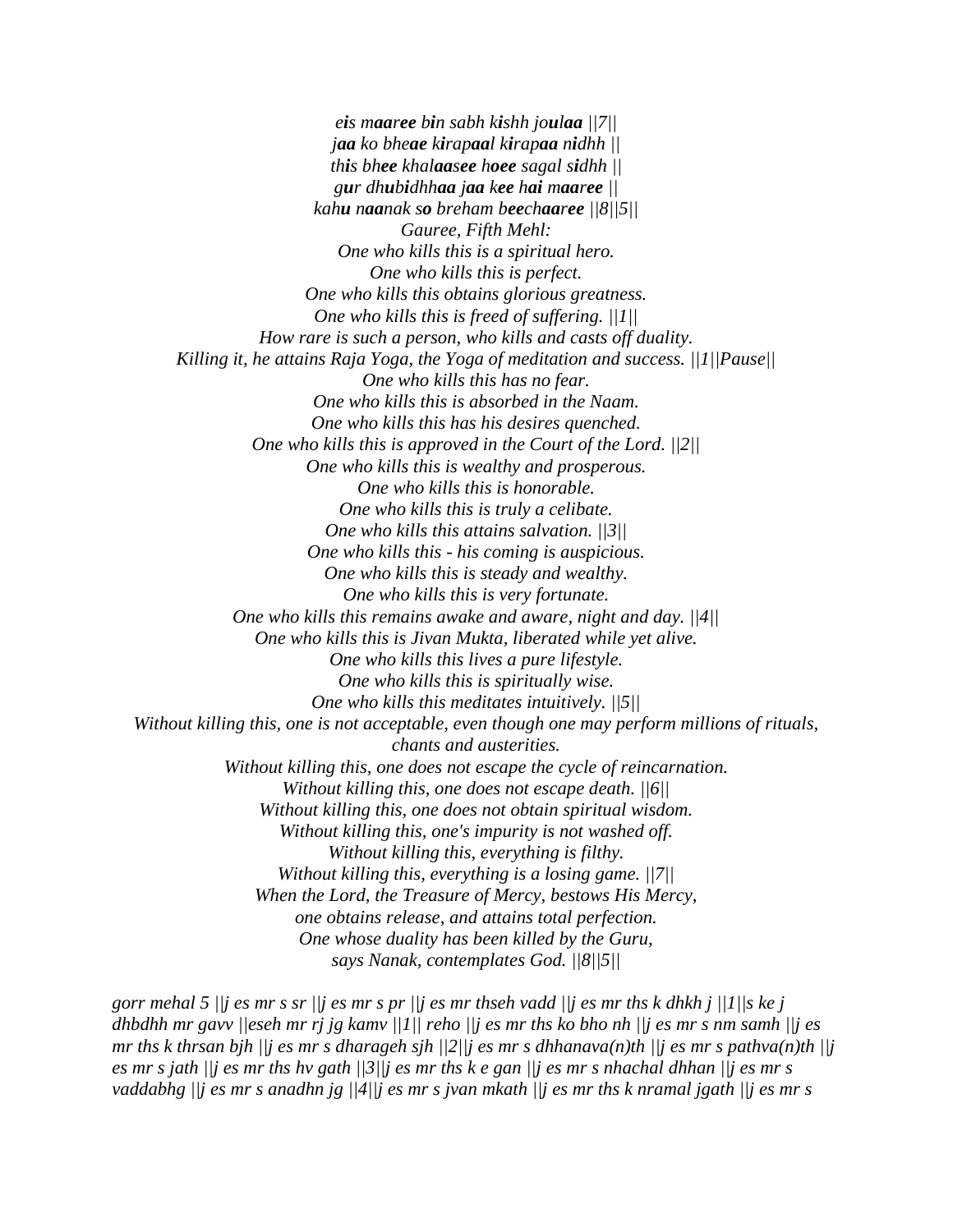*sgn ||j es mr s sehaj dhhn ||5||es mr bn thhe n par || ktt karam jp thap kar ||es mr bn janam n mtt ||es mr bn jam th neh shhtt ||6||es mr bn gn n h ||es mr bn jt(h) n dhh ||es mr bn sabh kshh ml ||es mr bn sabh kshh jol ||7||j ko bhe krapl krap ndhh ||ths bh khals h sagal sdhh ||gr dhbdhh j k h mr ||kah nnak s breham bchr ||8||5||*

#### *SGGS 237*

*In this verse "ES" means "Dubidha". "Killing this" means "killing doubts". Killing Dubidha is very rewarding – the person who kills his Dubidha is considered a very brave and complete person – by completeness means he has attained all the qualities of high spiritual attainment, all his sorrows are diminished, obtains the highest level of happiness – which is complete silence of mind, wins over his mind and becomes honorable in the Dargah of Akal Purakh. Such a person who kills his Dubidha – clears all doubts of his mind, follows the Gurbani in its totality and completeness will become a Raj Yogi – living a family life and a Jivan Mukt in this life – will achieve salvation in this life.*

*The person who kills Dubidha is never fearful, he becomes fearless, his mind concentrates on Naam, he unites with Naam, all his desires vanish and he becomes successfully accepted in Paar Braham's Dargah.* 

*Such a person becomes the owner of the biggest treasure Naam Dhan, he becomes very respectful, kills his Kaam and other Doots, becomes absolutely truthful and pure and enjoys a very high spiritual condition.* 

*Such a person's present life is considered successful who kills his Dubidha, he owns the real treasure of spirituality, he is very lucky and always in high spirits – Chad Di Kala, he can't be shaken by any kind of distractions, he is always in control of his mind, and Maya can't do any harm to him.*

*Such a person whose mind is very clear and have complete direction, and have killed his Dubidha will become a Jivan Mukt – achieve salvation, all his actions and reactions will be truthful, he will always be full of divine knowledge, the divine knowledge will start to flow inside him, the more he practices the divine knowledge in his daily life more blessed he will be, he will*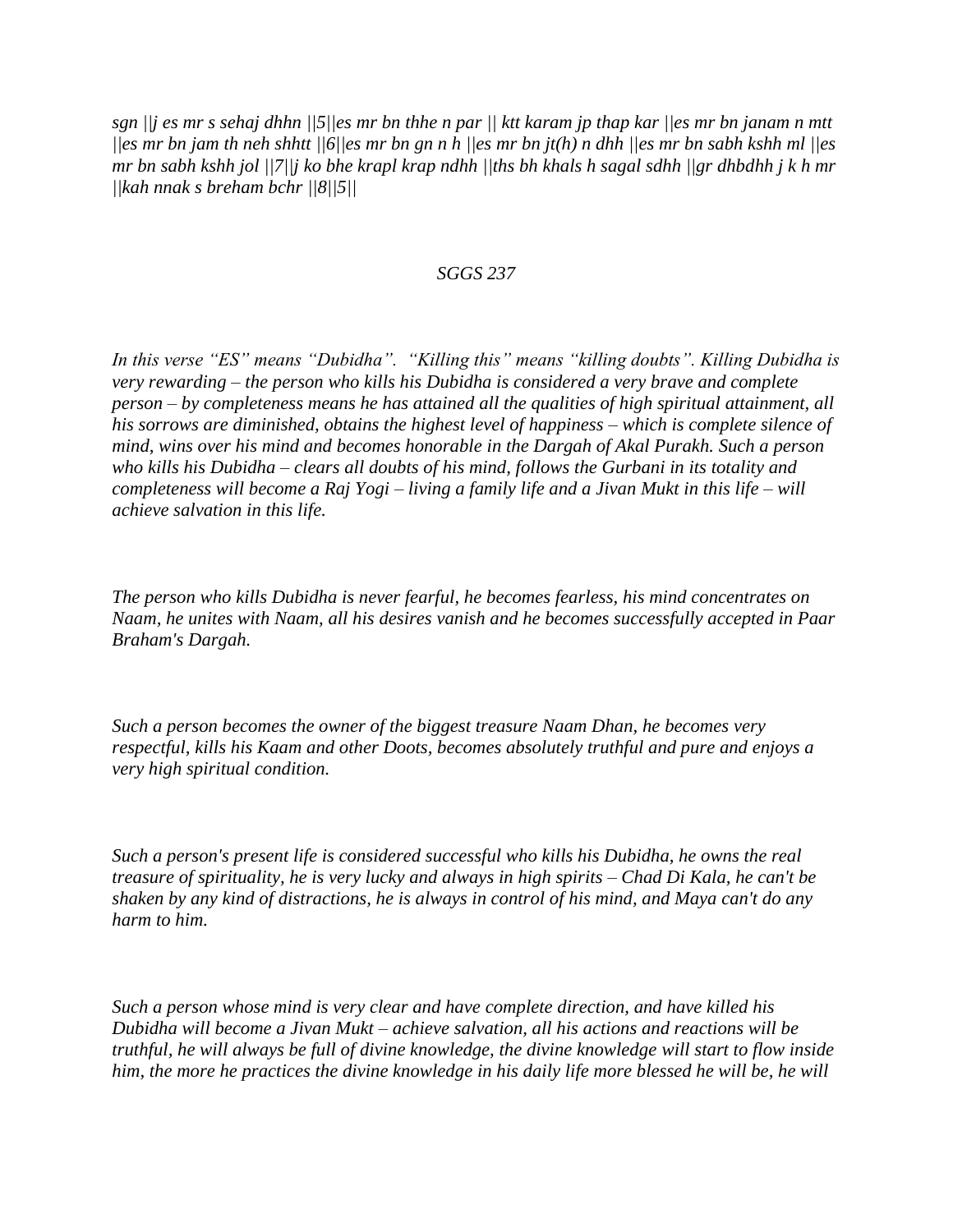*always be absorbed in Braham Bhagtee. All his actions and reactions will become truthful and he will see, hear and serve the truth. He will always remain peaceful and stable mind.* 

*If we are unable to kill our Dubidha then we will find no place anywhere in the entire universe, we will be wandering aimlessly, no matter whatever religious actions we perform, as long as we are in doubts and Bharams, we will remain recycling through the cycle of life and death. It is therefore, mandatory to kill your Dubidha to achieve salvation.*

*The person in Dubidha will never be able to achieve enlightenment of divine knowledge, he will always live a life of untruthfulness, his mind will be covered with all kind of dirt and mental sicknesses, and he will never be able to get relieved of these mental sicknesses.* 

*Such a person who kills his Dubidha with Gurkirpa is blessed by the Almighty and is full of divinity and divine knowledge, he can understand the divine knowledge and help himself achieve his spiritual goals.*

*There is an unlimited divine knowledge presented in the Gurbani about how and what these doubts – Dubidha – do to the person, there is not much need to explain these shaloks, the bottom line is that if you are in Dubidha then you can't achieve salvation – Jivan Mukti no matter what you do. You will never be able to reach anywhere.* 

## *dhubidhhaa maarae eikas sio liv laaeae || subduing the sense of duality, they are in love with the One.*

# *SGGS 119*

*You will be able to control your mind and go into meditation only if you are with out Dubidha – no doubts. And how your Dubidha will go away*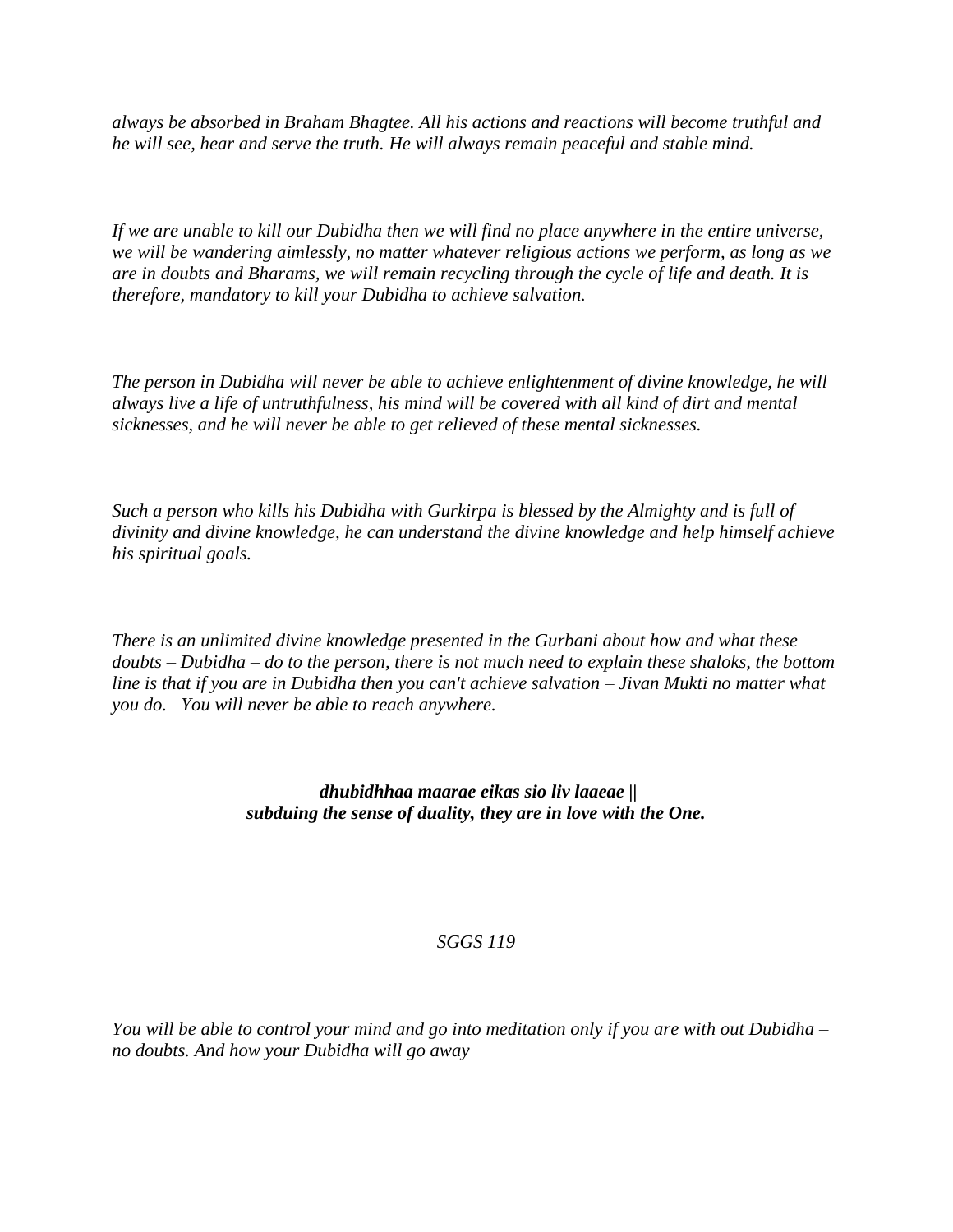*sathigur milai th dhubidhhaa bhaagai || Meeting the True Guru, duality is dispelled.*

#### *SGGS 153*

*Only Satguru will be able to relieve you of this mental sickness.*

## gur sathigur naam dhrirraaeiaa thin ha $(n)$ oumai dhubidhhaa bha $(n)$ nee || *The Guru, the True Guru, implants the Naam within them, and their egotism and duality are silenced.*

*SGGS 590*

*Dassan Das*

# <span id="page-29-0"></span>**4. Hopes And Desires**

"Asa" means simple desires, hope of having something accomplished, "Trishna": means the desires which we long for fulfilling at any cost and "Mansha" also means the internal desires, all our deeds or at least we can say that most of our deeds are directed towards the accomplishment of these kinds of desires.

Many times when we are unable to achieve these desires then we become disappointed which some times leads us in to deep sorrows, unpleasantness and unhappiness, and if certain desires are accomplished then we feel satisfied and happy for a period of time, and then again mind goes back in to same state of affairs, our mind is constantly battling to achieve or accomplish these desires, and many a times we go in to very mean and unfair means to accomplish these desires, like bribery, dishonesty, cheating, stealing, lying, misbehavior, hurting others, killing others, and so on to fulfill our desires.

The entire life of ours is spent being deeply involved in this never ending spree of meeting our desires through fair or foul means. Infact we don"t know how many such human lives we have spent in just being lost in meeting our desires.

These desires are categorized as a part of the Maya, the desires fall under the Rajo Guns (qualities) of Maya the other two are: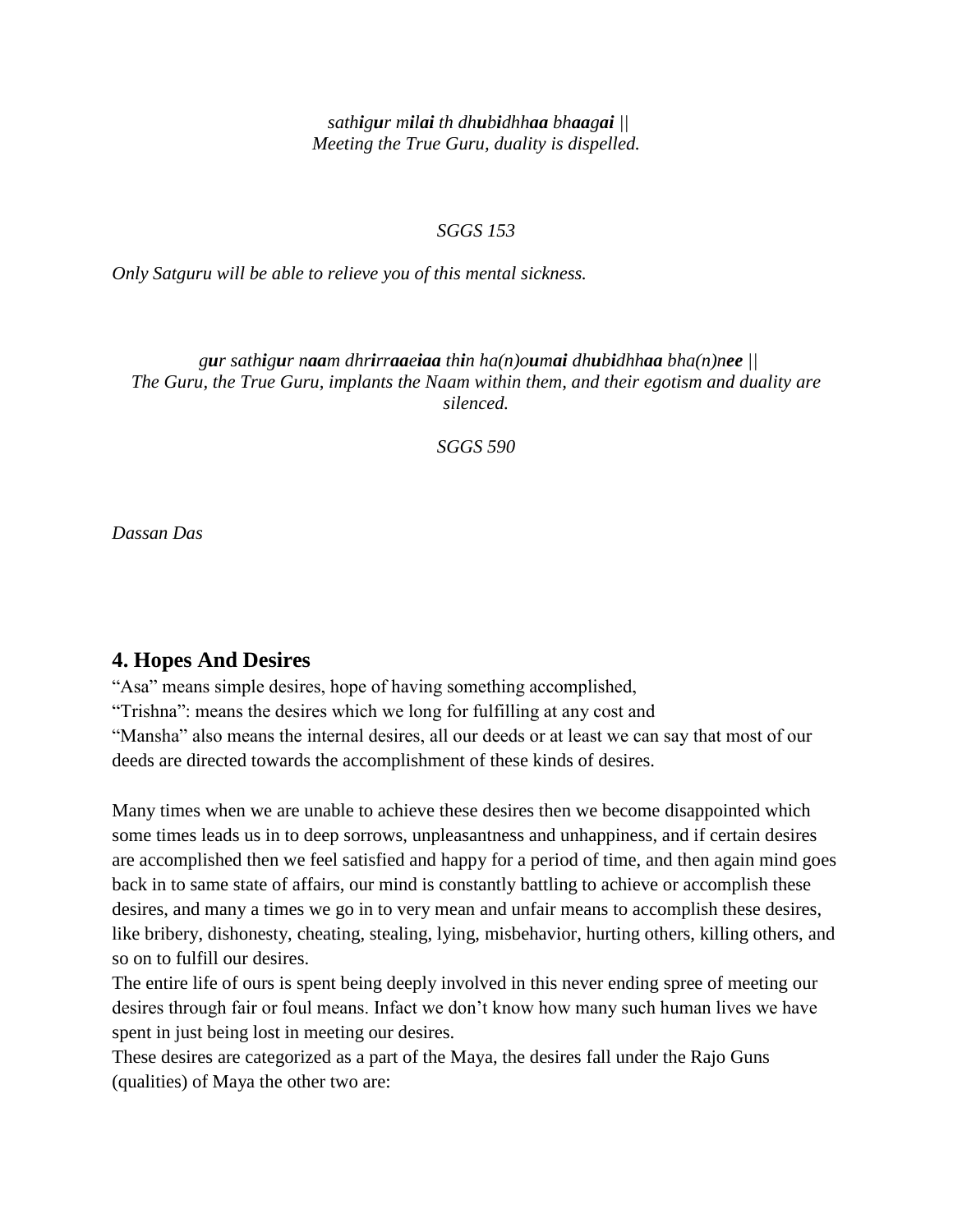Tamo: Kaam Karodh Lobh Moh Ahankaar Nindya Chugli Bakhili, Sato: Dharam -religion, Dayaa – kindness, Santokh – contentment and other such deeds)

and we are being constantly influenced by this quality of Maya in our day today behavior and deeds. Obviously operating under this quality of Maya doesn't do any good to our spiritual life or divine advancement of our soul, these desires divert our Karni – deeds in a direction that is opposite to the divinity, the desires take us away from the Almighty, they keeps us involved in the loop of Maya forever, it is a never ending cycle of Maya in which the entire world is revolving from ages, from the beginning and will remain doing so for all ages to come, it is a never ending process.

The soul, which wins over these three qualities of the Maya (Rajo, Tamo and Sato) merges in to the Almighty, such a soul will come out of this loop of Maya and go back to the Origin – Ik Oankaar Satnaam.

Such a soul will achieve the Param Padvi, will reside in Sach Khand, will become a walking and live encyclopedia of divine wisdom – a Braham Gyani, and will also be known as or respected as a Puran Sant, a Satgur in the Dargah of Akal Purakh. Such a soul will become beyond the reach of these three qualities of Maya and by virtue of being so will become a part of the Param Jyot and so will become a Pargatyeo Jyot, will go into complete silence, and will completely merge in the Almighty.

Dassan Das

# <span id="page-30-0"></span>**5. Maya**

# *"Maya is COMPLEXITY, it's best to be SIMPLICITY... only GURU'S kirpa can help us achieve this." Baba Ji*

# MAYA"S THREE ATTRIBUTES (TREH GUN)

Omni Present, Infinite Part of the Only Creator and the Only Doer, Dhan Dhan Paar Braham Parmesar is His Nirgun Saroop, Param Jyot, Puran Parkash,

- · which is beyond the boundaries of time and space,
- which has no shape size or color,
- which is self created and self supported,
- · which never dies and is never born, was always present and will always be present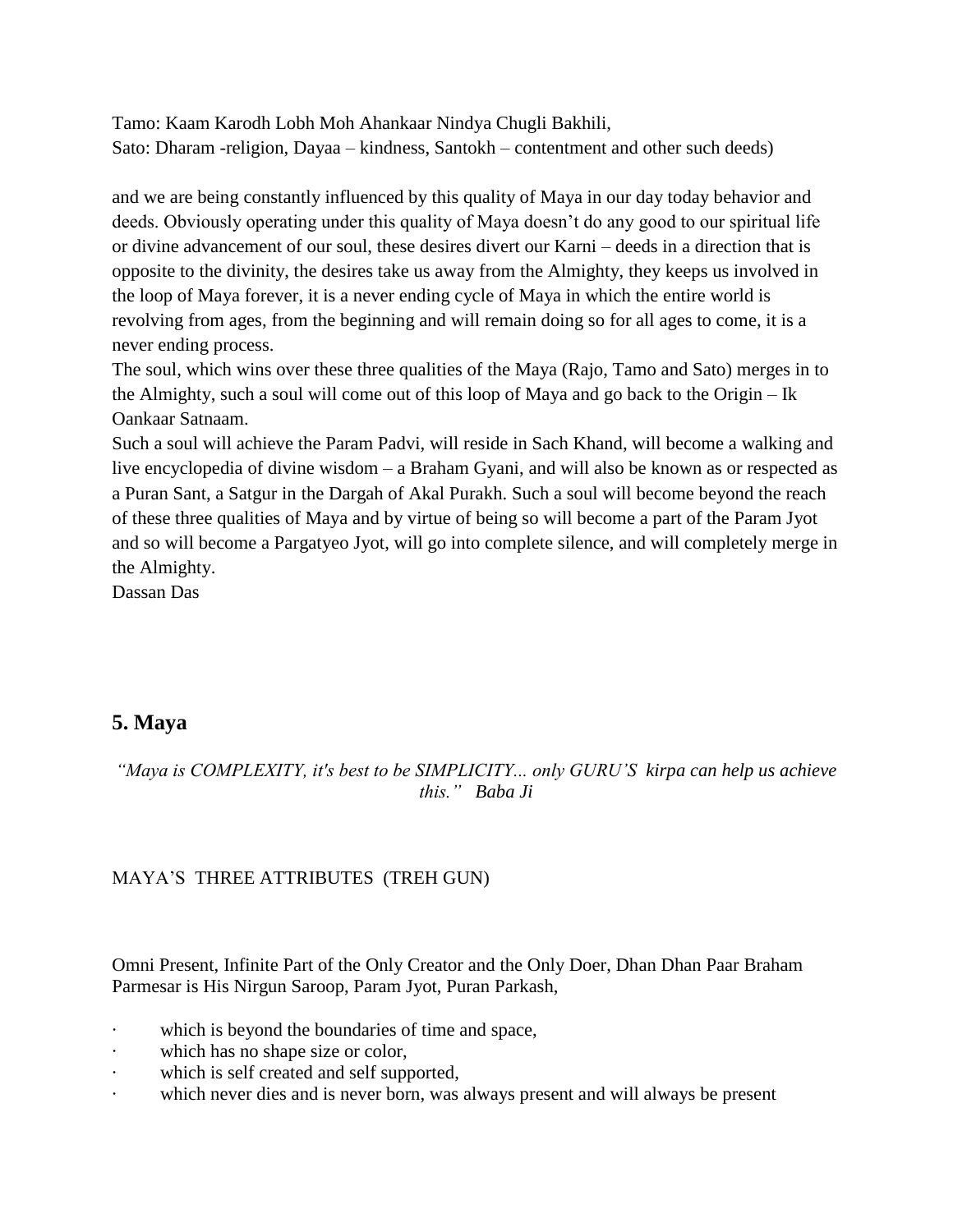everywhere,

- which cannot be seen with the normal human eye,
- which can only be seen with the Divine Eye,
- which can only be experienced and felt with in inside,
- · which can only bee felt and experienced in Smadhee and Sun Smadhee,
- which can only be realized with full commitment and belief,
- which can only be met with complete surrender to Him and the Guru,
- which can't be seen with the five human senses,

which can only be achieved through Gur Parsaadee Gur Kirpa – Eternal Blessings and Gur Parsaadee Naam – Ik Oankaar Satnaam,

which can be easily realized in the Gur Sangat of a Puran Sant Satguru, a Puran Braham Gyani, Amrit Ka Data, Puran Purakh Vidhata.

Such an unlimited Eternal Power – Dhan Dhan Shree Paar Braham is beyond the three qualities of Maya. Shape, size and color; everything else is Maya, anything that is visible with the human eye due to its size, shape and color is nothing but Maya.

A deep understanding of this divine wisdom is absolutely necessary and mandatory for a merger in to the Braham Parkash Dhan Dhan Shree Satnaam Paar Braham Parmesar. The winning over the Maya is mandatory divine law to become one with Almighty, to obtain the Param Padvi, and to become a Puran Sant Satguru, a Puran Braham Gyani, a Khalsa.

The salvation while living in this world is the salvation from Maya – Mukti from Maya, winning over the Maya, and having a control over the Maya. The biggest enemy of the Sants and Bhagats has been defined as Maya in Gurbani:

- Maya is the biggest road block in the way of spirituality;
- Maya is the biggest and most serious hurdle between our soul and the Almighty;
- · Maya will try to distract us from moving on this path to Sach Khand at every moment.

Everything that is visible with the naked eye is defined as Maya. Be it a material object, or our own human body, our family members, for that matter anything that has shape, size and color is the Maya.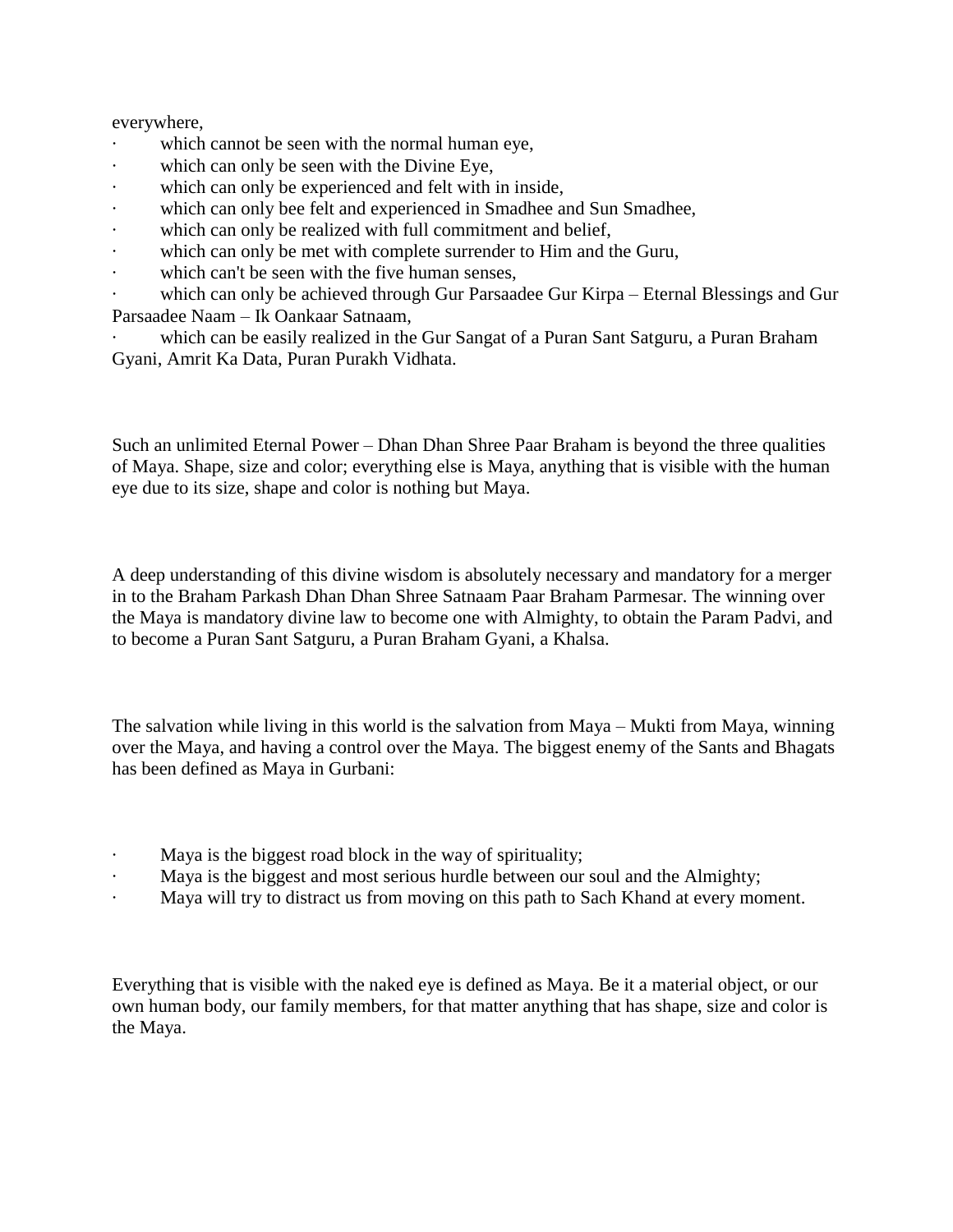Let us try to understand what is the mode of operation of Maya, how it works, and how exactly it hinders our soul from moving on the path to Sach Khand.

There are three properties of the Maya that needs to be understood for developing a complete understanding of the mode of operation of Maya, and how it affects and acts as a major roadblock in between us and the Almighty. These three qualities of the Maya were also produced by Akal Purakh.

Basically Maya is the creation of Dhan Dhan Akal Purakh Jee, which runs the normal person's life, only the Puran Sants are not under Maya, they always remain one with Akal Purakh, and Maya serves them instead of directing them.

Maya remains under the feet of such Puran Sants, Puran Braham Gyanis.

There are three distinct properties (Gun) of Maya:

# **Tamo Gun are:**

Panj Doots

- Kaam lust;
- Krodh anger
- Lobh greed
- Moh family attachments and
- Ahankaar ego;

Duality,

Hatred,

- Raj worldly positions;
- Joban attractions due to bodily beauty;
- Dhan money;
- Maal material things;
- Roop beauty;
- Rus taste of tongue;
- Gandh smell;
- Spursh feel of touching something exciting: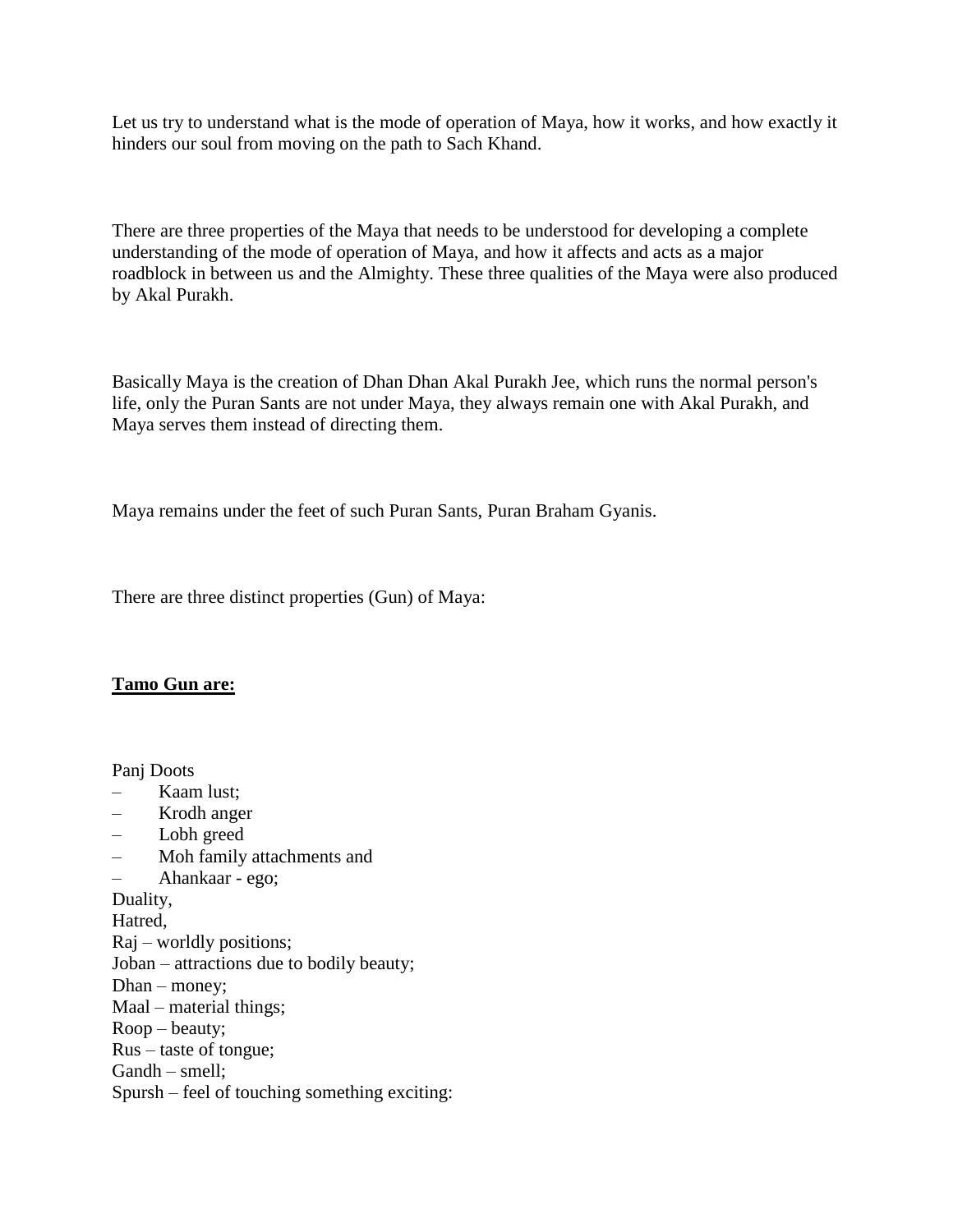#### **Rajo Gun are:**

Asa – desire; Trishna – a deeper desire; thrust for worldly things; desperation to own something, Mansha – desire;

#### **Sato Gun are:**

Daeyaa – kindness, Santokh – contentment, Dharam – religion, Jat – control over lust,  $Sat$  – the truth.

Most people consider Maya only as money, which is untrue, everything is Maya as explained above, so please remove this illusion from your mind that money is only Maya and whatever is visible is Maya and operates as explained above.

The soul which concentrates and operates under the Sato Guns of the Maya, eventually is eternally blessed and gets involved in the Gur Parsaadee Game, then does Puran Bhagtee, and breaks all barriers of Maya, wins over Maya and goes back to the Infinite Part of the Braham, becomes one with Braham.

There is no price for Infinity, nobody can buy it with whatever, except pure, pious and unconditional love, sacrifice and service to Him, and only such a soul understands His Puran Hukam and speak the complete truth, see the truth, hear the truth and serve the truth.

Let us look at some of the Shaloks from Dhan Dhan Shree Guru Granth Sahib Jee that tell us the story of Maya's three qualities as described above;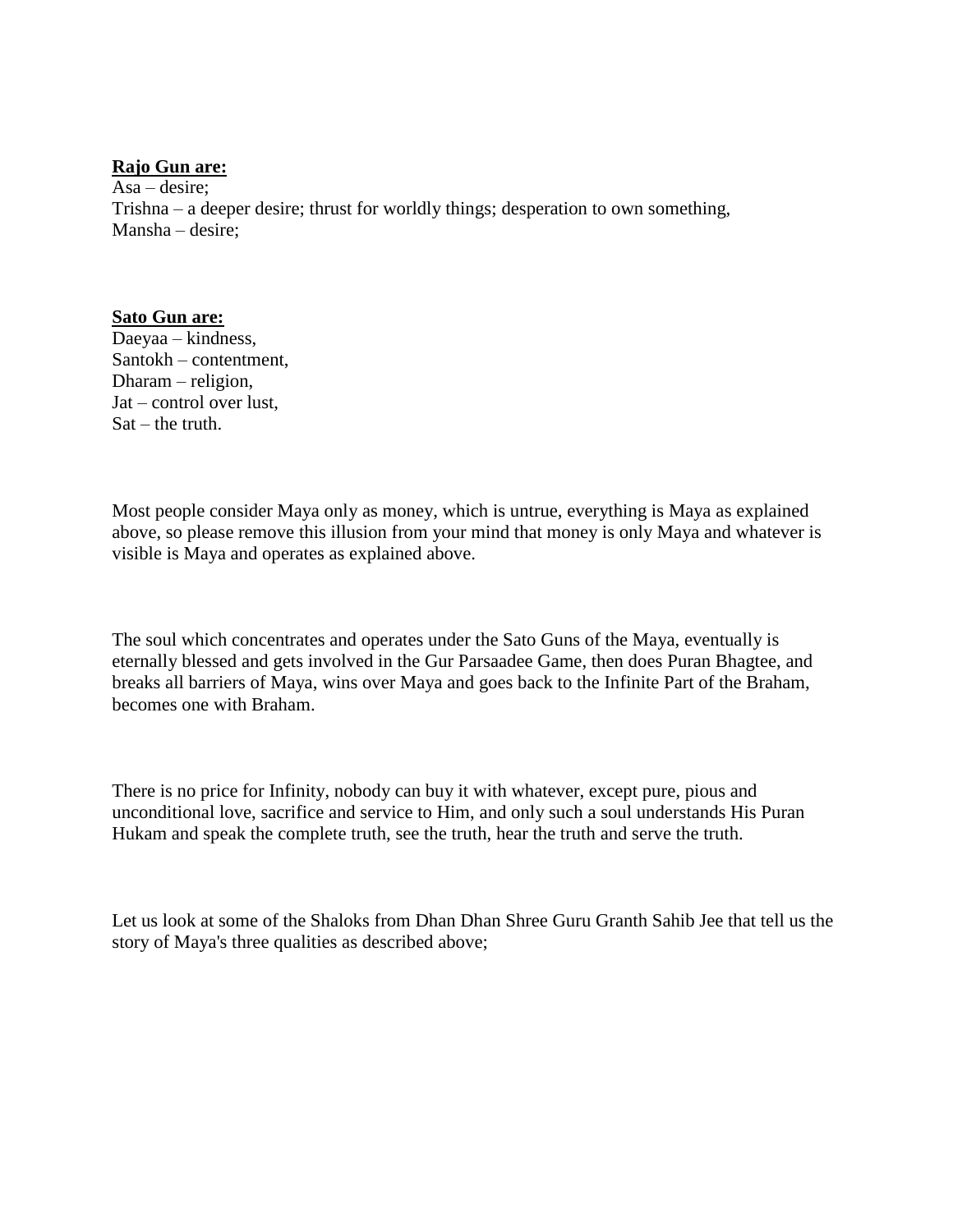#### thr**i**h**u** g**u**n ba(n)dhh**ee** dh**ae**h**u**r**ee** j**o aa**e**iaa** jag s**o** kh**ae**l ||

*The three qualities hold the body in bondage; whoever comes into the world is subject to their play.*

#### *SGGS 21*

*All the deeds of a normal person are bonded with in the three qualities of Maya, all the actions and reactions, daily routine and daily life of a person operates under these three qualities of the Maya; (Tamo Gun, Rajo Gun and Sato Gun), and this is how every one is engaged in the play of the Maya, and this is how the entire world is playing in the hands of Maya.* 

*thrihu gunaa vich sehaj n paaeeai thrai gun bharam bhulaae || In the three qualities, intuitive balance is not obtained; the three qualities lead to delusion and doubt.*

#### *SGGS 68*

*We can never obtained a balance of mind as long as we are being played at the hands of Maya, means our mind control is not possible as long as we are operating under these three qualities of Maya; all our illusions, delusions and doubts are due to the influence of these three qualities of Maya.* 

> *roop n raekh n ra(n)g kishh thrihu gun thae prabh bhi(n)n || He has no form, no shape, no color; God is beyond the three qualities.*

#### *SGGS 283*

*Almighty is beyond these three qualities of Maya, there is no shape size or color of Shree Paar Braham Parmesar. His Nirgun Saroop, which is the infinite part of Braham, is just a Unique Divine Light; Param Jyot; Puran Parkash, Jyot Saroop, which can't be seen with a normal human eye, but can only be seen with a Divine Eye – Div Drishtee.*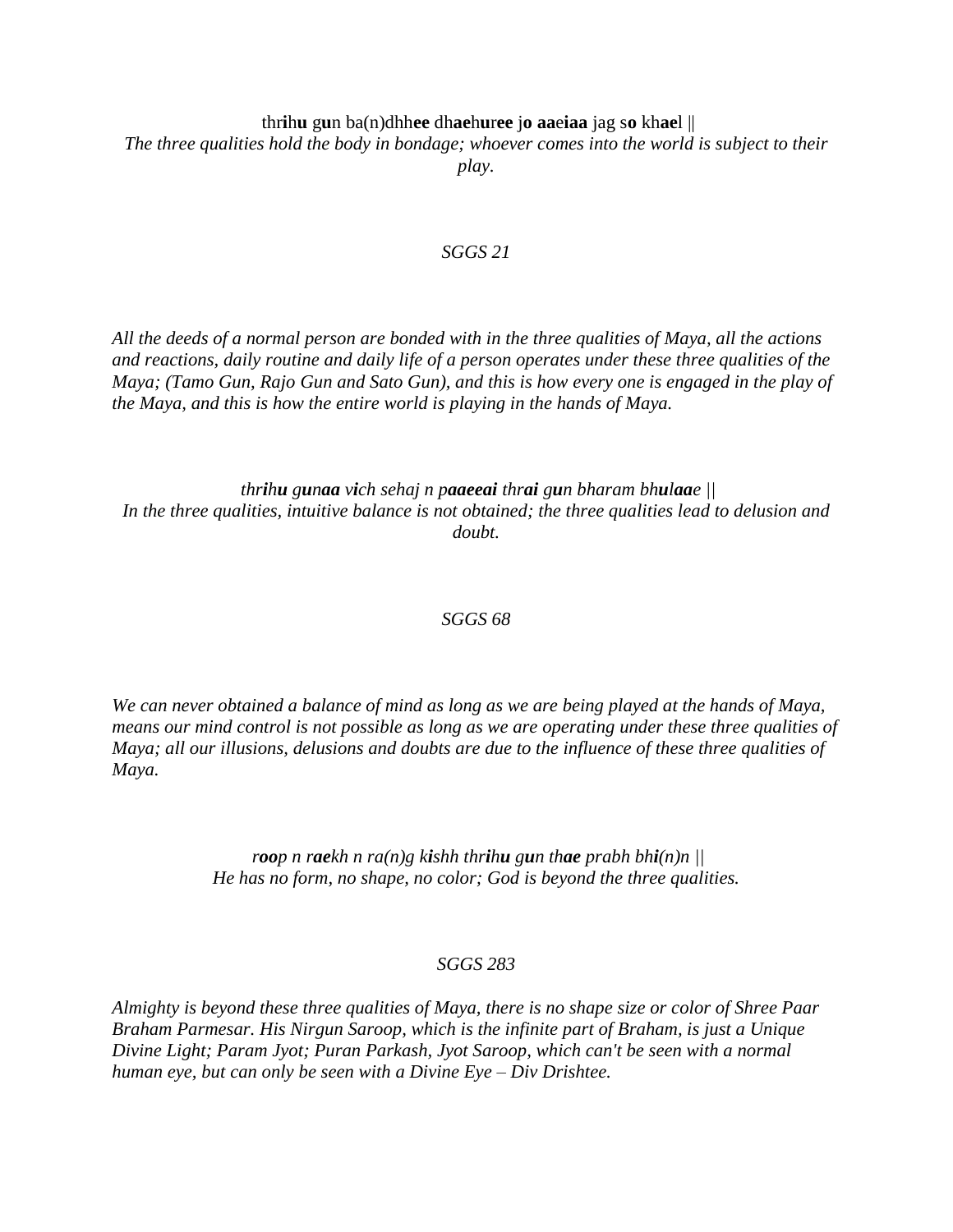*Anything that has a shape, size or color and is visible runs under the control of Maya, and it's mode of operation falls under the three qualities of Maya - Tamo Gun, Rajo Gun and Sato Gun.* 

aasaa manasaa dhooo binaasath thrihu gun aas niraas bhee || *Hope and desire have both been dispelled; I have renounced my longing for the three qualities.*

#### *SGGS 356*

*All the desires, desperation to own worldly comforts can only be dispelled from our inside, if we understand how Maya controls all our deeds, how Maya is controlling our daily life, and by denouncing these three qualities of Maya. Breaking our bondage with the Maya is mandatory to win over the Maya.* 

> *thrihu gun mehi varathai sa(n)saaraa || The world is under the influence of the three qualities.*

#### *SGGS 389*

*The entire world is being run by these three properties of Maya, everything that is visible is operating at all the times under the influence of Maya.* 

> *thrihu gun oupajai binasai dhoorae || Trapped by the three qualities, people come and go, far from the Lord.*

#### *SGGS 832*

*Our departure and distance from the Almighty is due to our soul being trapped in the Maya, this is the reason for our continuation in the cycle of life and death, means as long as we are under*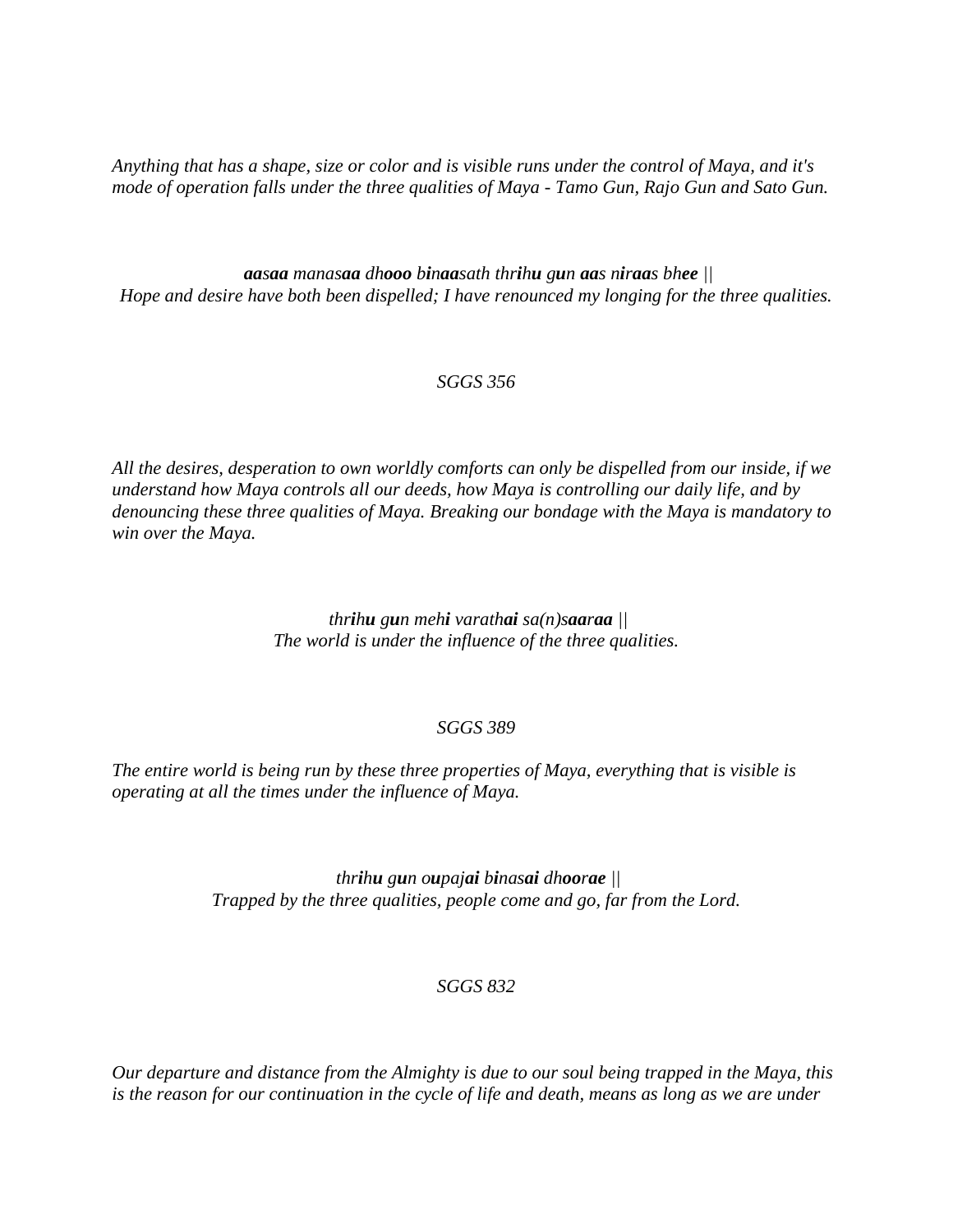*the control of Maya, we will continue to remain in the cycle of life and death and will not be able to achieve salvation.* 

thrihu gun  $a(n)$ thar khapehi khapaavehi naahee paar outhaaraa hae  $||14||$ *In the three qualities, they are destroyed; they cannot cross over to the other side. ||14||*

### *SGGS 1029*

*As long as we are trapped in this loop of Maya, we will never be achieve the salvation, we will never be able to meet the Almighty, means we will have to break the barriers of Maya to merge in the Infinite Part of the Braham, which is the Nirgun Saroop.* 

sagal biaadhh mittee thrihu gun kee dhaas kae hoeae pooran kaam  $||1||$  rehaao  $||$ *All the diseases of the three gunas - the three qualities - are cured, and tasks of the Lord's slaves are perfectly accomplished. ||1||Pause||*

### *SGGS 1151*

*When we break the barriers of the Maya, and all our mental sickness are cured then only we can meet the Almighty. When we win over Maya, then only we will be able to achieve salvation.* 

*In the end we will make a humble request to all the readers and listeners, all the Gursangat, to kindly spend some time in self evaluation of our deeds in light of above divine wisdom and find out where do we stand now and where do we have to go, with this analysis and affair self assessment, we will definitely be able to find a way out of this loop of Maya, we will be able to break these barriers of Maya and be able to unite with the Param Jyot Nirgun Saroop Akal Purakh.* 

*The solution to this problem of cycling inside the Loop of Maya, means the cycle of life and death, remaining under the control of Maya for ever, is the Gur Parsaad and Gur Parsaadi (for*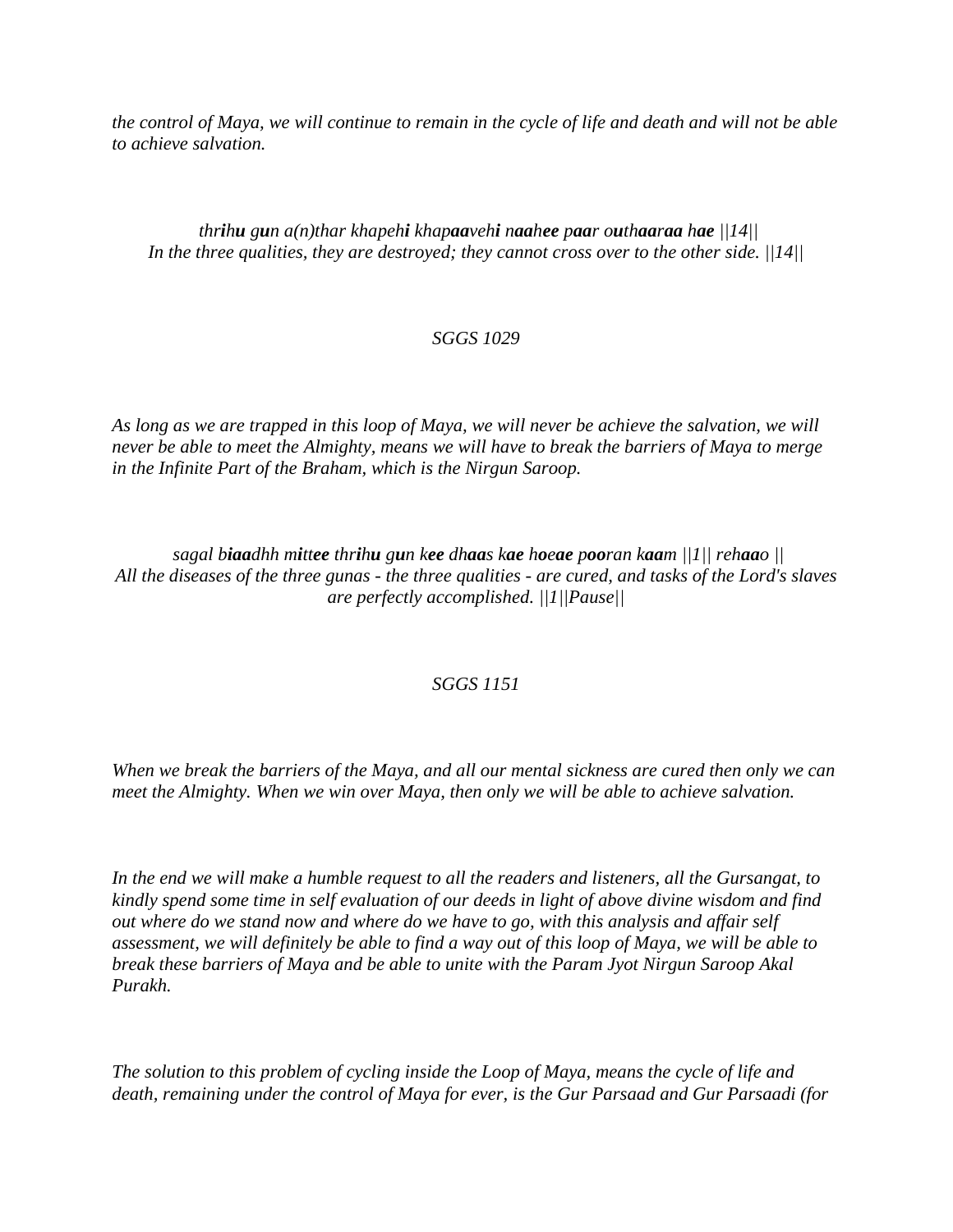*understanding the meaning of these divine words please read our article "GUR PARSAAD AND GUR PARSAADI"), which has been described in the Braham Gyan of Dhan Dhan Shree Guru Granth Sahib Jee in hundreds of Shaloks.* 

*But every one can't be blessed eternally right away, because it is all pre destined depending upon our deeds in the previous lives, if our good deeds – Punn Karams, from previous lives and also in this life have accumulated to that level when the Gur – Akal Purakh is pleased and He recognizes them and this is the point when our Gurparsaadi Game begins, at this point Akal Purakh blesses us eternally by Himself, which is done to a very rare soul like Guru Nanak Patshah Ji, or with the Gur Parsaadi Gur Sangat of a Puran Sant, a Puran Braham Gyani, like Bhai Lehna Ji was blessed with the Gursangat of Dhan Dhan Guru Nanak Patshah Ji, and so He became Guru Angad Dev Ji with the Gur Parsaadee Gur Kirpa of Dhan Dhan Guru Nanak Patshah Ji.* 

*Only such a Puran Sant Satguru can give us Gur Parsaadi Naam – Ik Oankaar Satnaam, and can eternally bless us, can open our Bajjar Kapaats, and enlighten us with the Gur Parsaadi Prabh Jyot, can make us Suhagan and Sada Suhagan, by helping us complete our Bhagtee, and bless us with Braham Gyan by opening of the Dassam Duaar, and help us achieve the salvation, win over Panj Doots and eventually win over Maya completely, and obtain the Param Padvi, thus break the Loop of Maya and go back in to the Infinite part of the Infinity – Braham.* 

*We have been very fortunate to be a part of this Gur Parsaadi Game under the eternal blessings of Dhan Dhan Baba Ji, this is how we have been able to break this Loop of Maya and merged in Dhan Dhan Shree Paar Braham Parmesar.* 

*Since this is a Gur Parsaadee Game and every body's deeds are different and so is their fate and soul, so in order to be a part of the Gur Parsaadee Game, we should all pray to the Almighty to eternally bless us with His Gur Parsaadi Gur Kirpa, and keep on doing the Naam Simran, listening Gurbani and understanding Gurbani, practicing Gurbani in our daily life, earning humbleness, and follow all the mandatory divine laws, such as complete surrender to the Guru, and we will definitely be one day blessed with the Gur Parsaadi Game and so with Gur Parsaadi Gur Sangat and Gur Parsaadi Naam – Ik Oankaar Satnaam.* 

*Dassan Das*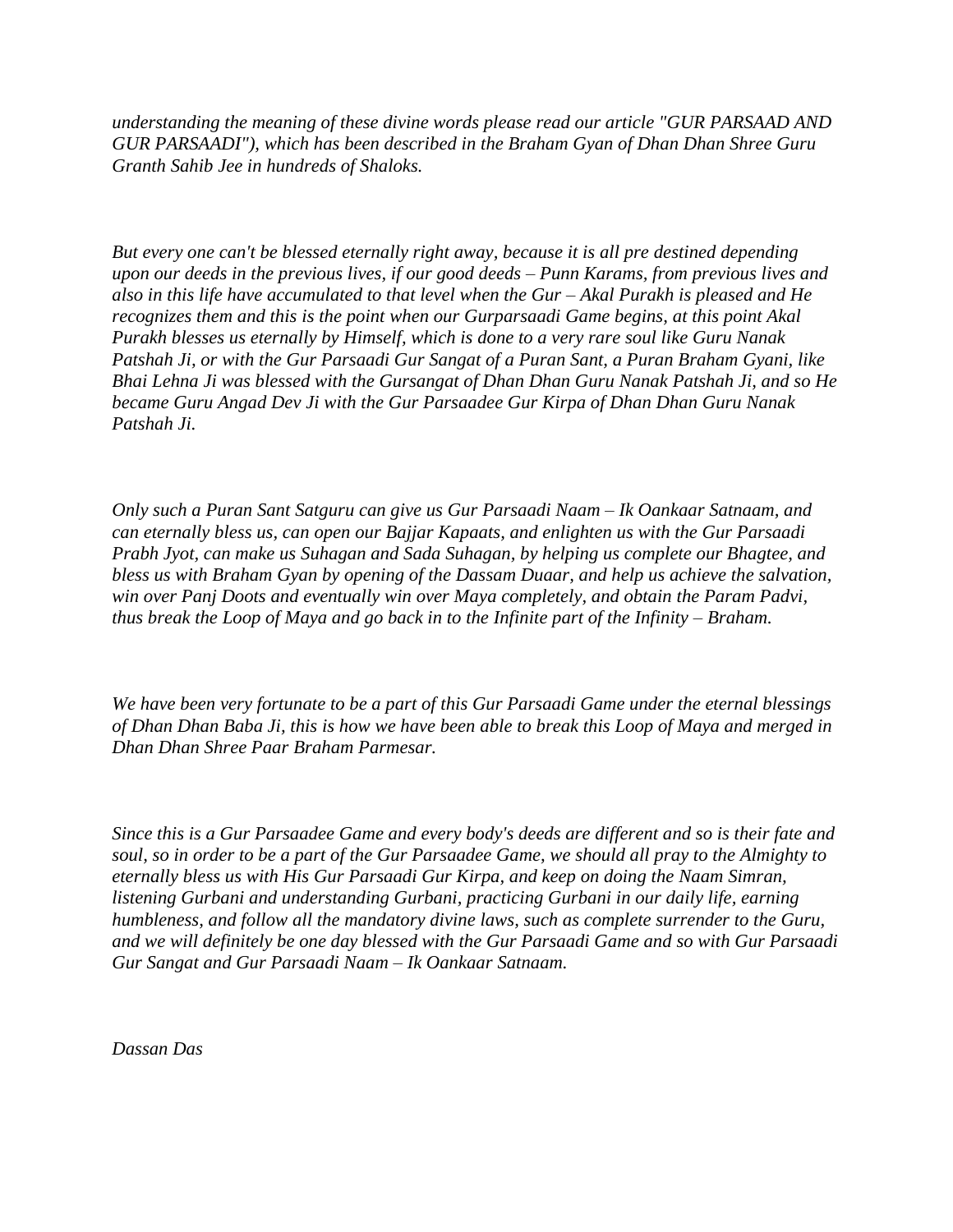### **6. Overcoming a Lustful Mind**

REQUEST FROM A LUSTFUL MIND:

Dearest Satnaam ji ,

.

dhan dhan pyare prabh-satkirpal,satgobind,dindayalsad rakhwal,sat sad kirpal, pyare satnaam ji ,satGuru Prabh abnashi, ghat ghat nivasi ji, agam aghad anoop, ramia , khalen khel ekela, oh pyare Satguru and pyaree satsagat ji,

This papi, maham moorakh, manmukhi is always races towards maya and keeps on finding chances to see some porn or keeps on generating lustful thoughts, greedy thoughts and our actions are at neech and we are at neech maha papi, disobdient lot and Lazy no.1 , please all forgive us we are at ur pawan feet oh dindayale pyare satgobind Sat raam Satnaam ji , please give us strength to fight with these sickness, although u have given such Blessed blessed blessing of participation in this game of urs , we are atmost thankful to u in words in deeds we do not know . Pyare satguru-satnaam-satsangat ji please Baksh us from theses Rog , and give us strength to win , as SATNAAM JI KA KHALSA , SATNAAM JI KI FATEH. so all dear satsangat this papi confesses here of all lust ful karam he is doing , with thoughts and actions. Pyare satsangat ji please forgive us for masturbuting with thoghts of those porns this papi hirda is calling for u dindayal sat kirpal please forgive us our misdeeds and all asat karams we cannot remeber our all karams of asat nature , but as you said Satguru dindayale we are here to ask for forgiveness from you, please relive us din dayale, please let us be at ur charan kamals Sada Sada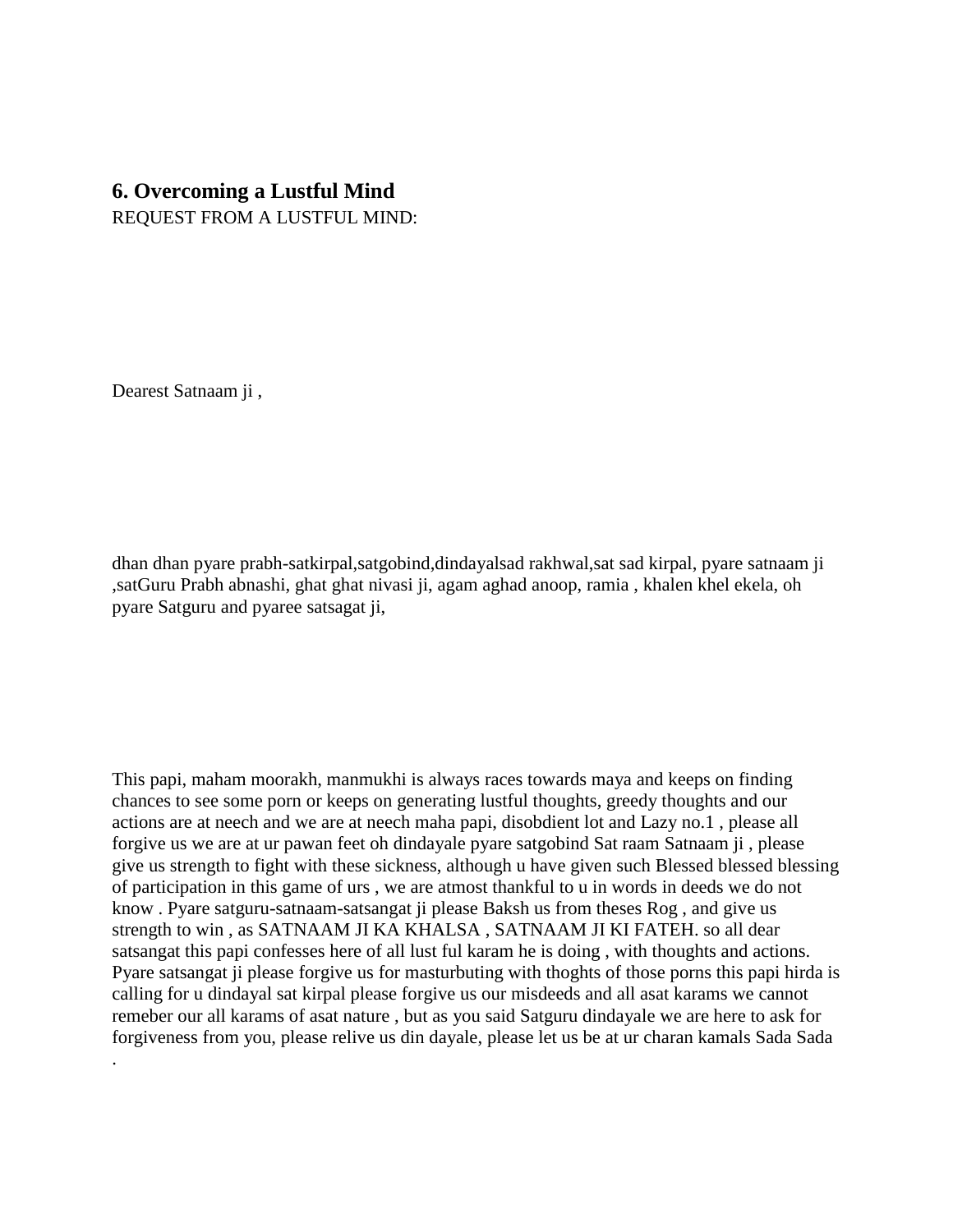oh pyaree Sadh Sat Sangat Satnaam Satguru,

Please forgive us for any offending,

this bistha ka kira loon harami is bound to make.

please forgive this fooling who doesnt knw hw to behave, hw to write , hw to do good, hw to recite ur truthful Naam, hw to be merged in u always.

Dandot to all Puran Sachyara Satguru dindayala-Satgopal-aap Nirankar- Agam Agochar -Pritam Pyara's Satsangat.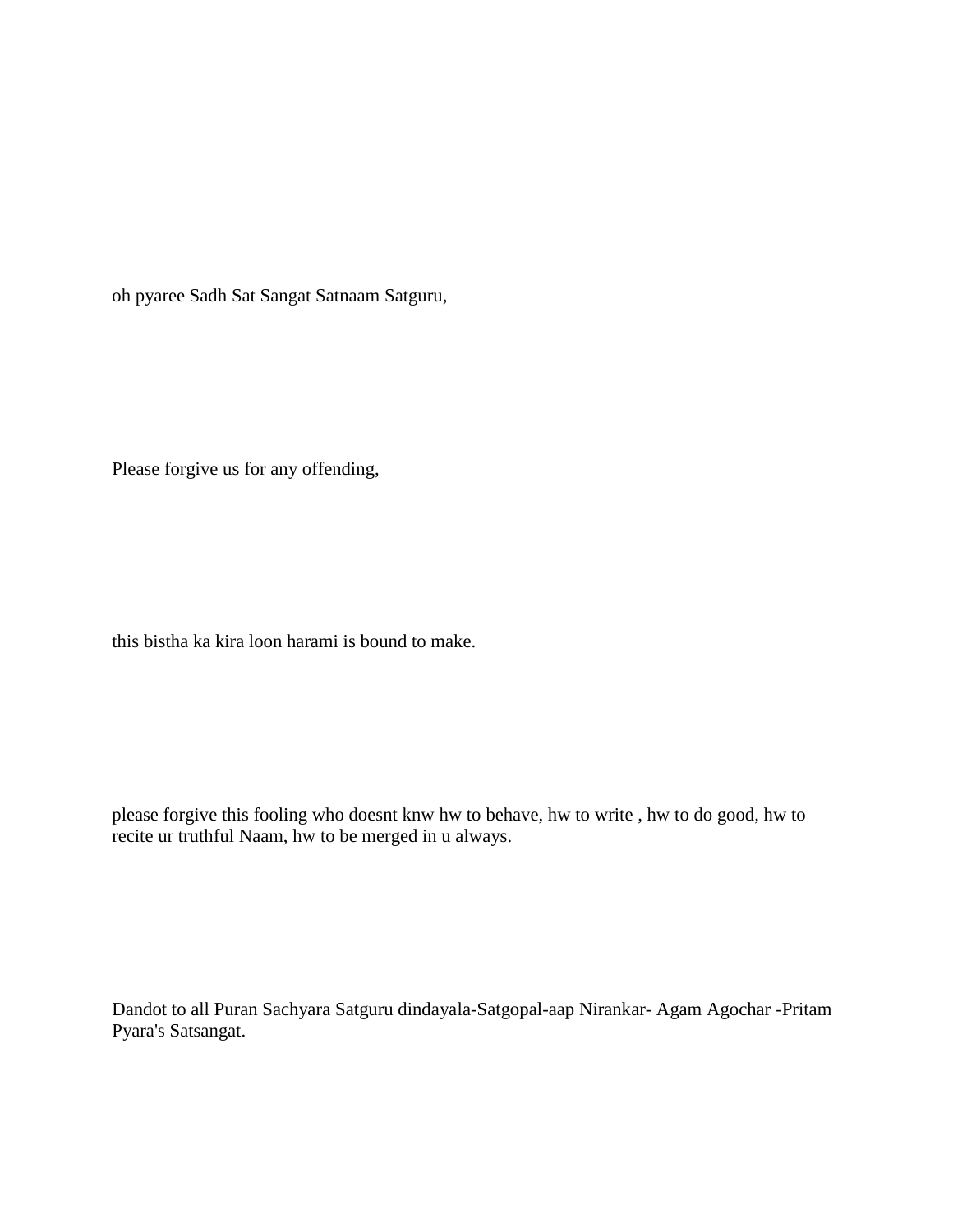#### RESPONSE FROM DASSAN DAS JI:

PART 1:

Ik oankaar sat naam satgur parsaad

Dhan dhan paar braham pita parmesar ji

Dhan dhan gur-guru-satgur-gurbani-sat sangat-sat naam

Dhan dhan sat sangat ji:

Kottan kot dandaut parvaan karna ji, shukrana parvaan karna ji, seva parvaan karna ji.

Panj karam indrees are parts of your physical body whith you actually physically perform your deeds. These are: two arms/hands, two legs/feet, tounge/mouth, anus and sex organ. The creation of a human being is the most beautiful creation of the almighty. Look at these five super divine powers given to you to make use of your physical body and be a part of the creation and participate in the process of creation.

At the same time there are panj gyan indrees that are also called five senses which a human is blessed with to interact with the rest of the creation and enjoy the creation. These are: eyes -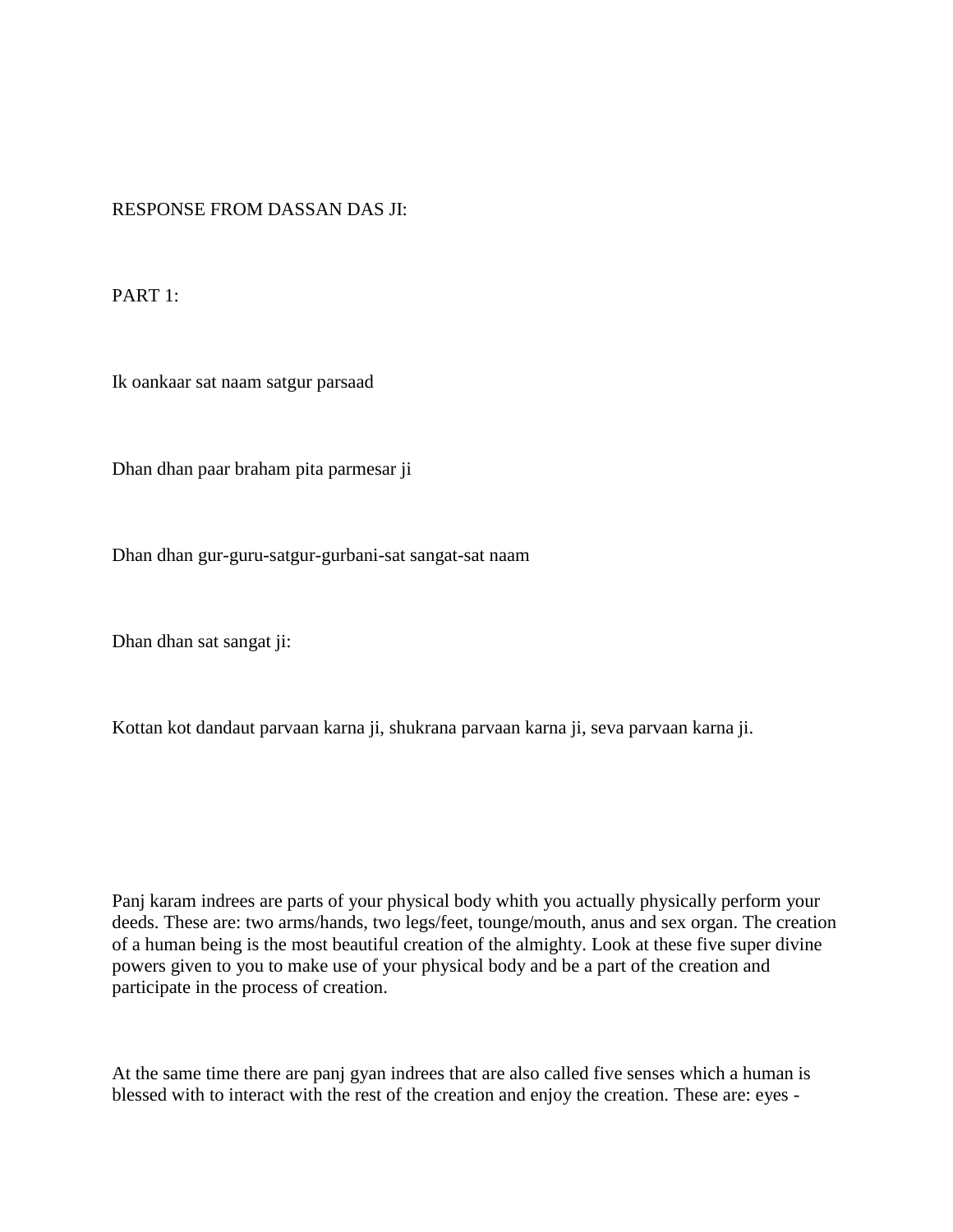seeing, ears - hearing, nose - smelling, skin - feeling and tounge – tasting. Infect these are super divine powers that are given to us by the akal purakh ji to live this life and enjoy the nature in its correct perspective and in accordance with the divine wisdom – gurmat.

Incidently at the same there are panj doots as well – kaam, krodh, lobh, moh and ahankaar and the sixth one is the desires – trishna, which make your usage of these panj karam indrees and panj gyan indrees very complex, infect these doots and desires prompt you to misuse these super divine gifts – super divine powers – super divine blessings and that is where you get trapped in by misusing them. This is where gur parsaad helps.

Dassan dass

PART<sub>2</sub>:

Ik oankaar sat naam satgur parsaad

Dhan dhan gur-guru-satgur-gurbani-sat sangat- sat naam

Dhan dhan guru pyare jee: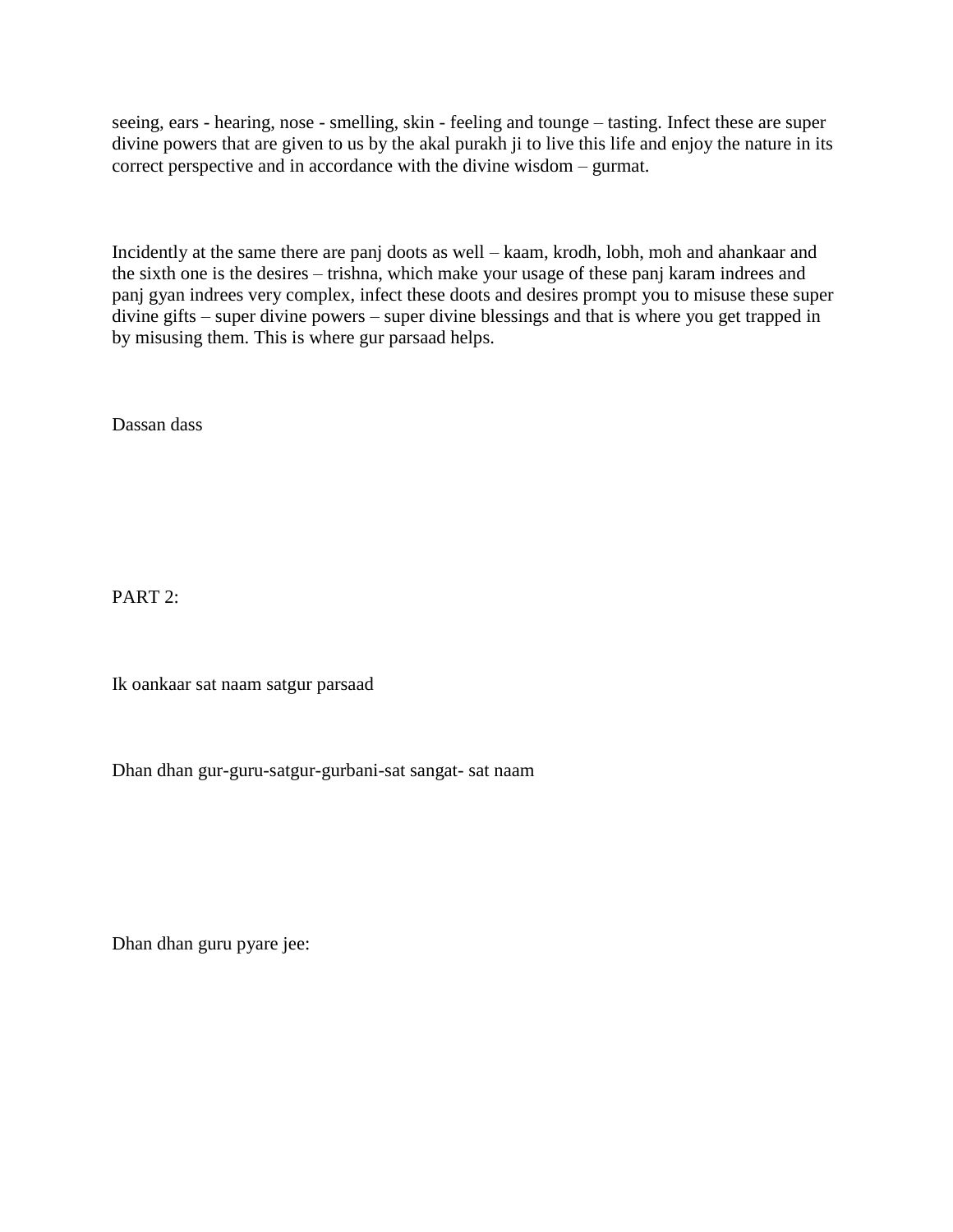Kottan kot dandaut parvaan karna ji.

Your panj karam indrees are responsible for your actions or deeds or karams, the panj karam indrees are directed by your panj gyan indrees – five senses, which are controlled by your mind, and your mind is controlled by your own wisdom, your own wisdom is your self wisdom, the worldly wisdom or durmat – bad wisdom, all three kinds of wisdom are a creation of human mind. This is how this cycle of behavour continues for ever. Your own wisdom is all governed by panj doots and desires – that is why all your daily karams fall under either panj doots or desires or your mind is controlled by panj doots and desires. Above your mind resides the param jyot, which has lost connection with your mind – this param jyot is the super divine power which is basically running your breath and gives you life, however, your mind doesn't recognize this super divine power or param jyot and thinks that he is the incharge and runs everything, by doing so your mind is trapped in maya and is therefore, operating under maya and not directly under the param jyot. So your mind is the culprit – is refusing to recognize the param jyot running your breath and giving you an opportunity to recognize and realize this param jyot. So what is the remedy – to eliminate this mind and elimination of mind will provide a direct connection of param jyot with the panj gyan indrees and panj karam indrees. By eliminating your mind you will come out of the trap of maya and will realize that you are the real divine power – breath and life, who is running this body, and not the body that is running you. Your body"s existance is due to this breath and life super divine power, and not otherwise. So when the mind is eliminated then your panj gyan indrees and panj karam indrees come under direct control of param jyot – super divine power and once that happens then all your karams will become sat karams. So elimination of mind is the key to success and this will be achieved by gur parsaad – naam simran, naam ki kamai, puran bandgi and seva. Puran bandgi is the stage when the mind gets eliminated and param padvi is achieved. All other methods and techniques are again self wisdom, worldly wisdom or durmat – and will not take you out of the trap of maya, only puran braham gyan, puran tatt gyan and puran bandgi will take you beyond maya, where there are no panj doots and no desires. Until your mind is eliminated prayer for forgiveness is a divine blessing – so you should be praying –

hum maha paapi hain ( I am a great sinner), maha pakhandi hain (a great hypocrite), maha kaami hain (greatly lustful), maha krodhi hain (full of anger), maha lobhi hain (full of greed), maha mohi hain (full of selfish attachment) , maha ahankari hain (full of self-pride), You are kind and forgiving, please forgive my bad deeds and sins.

A more frequent prayer like this will help you a great deal.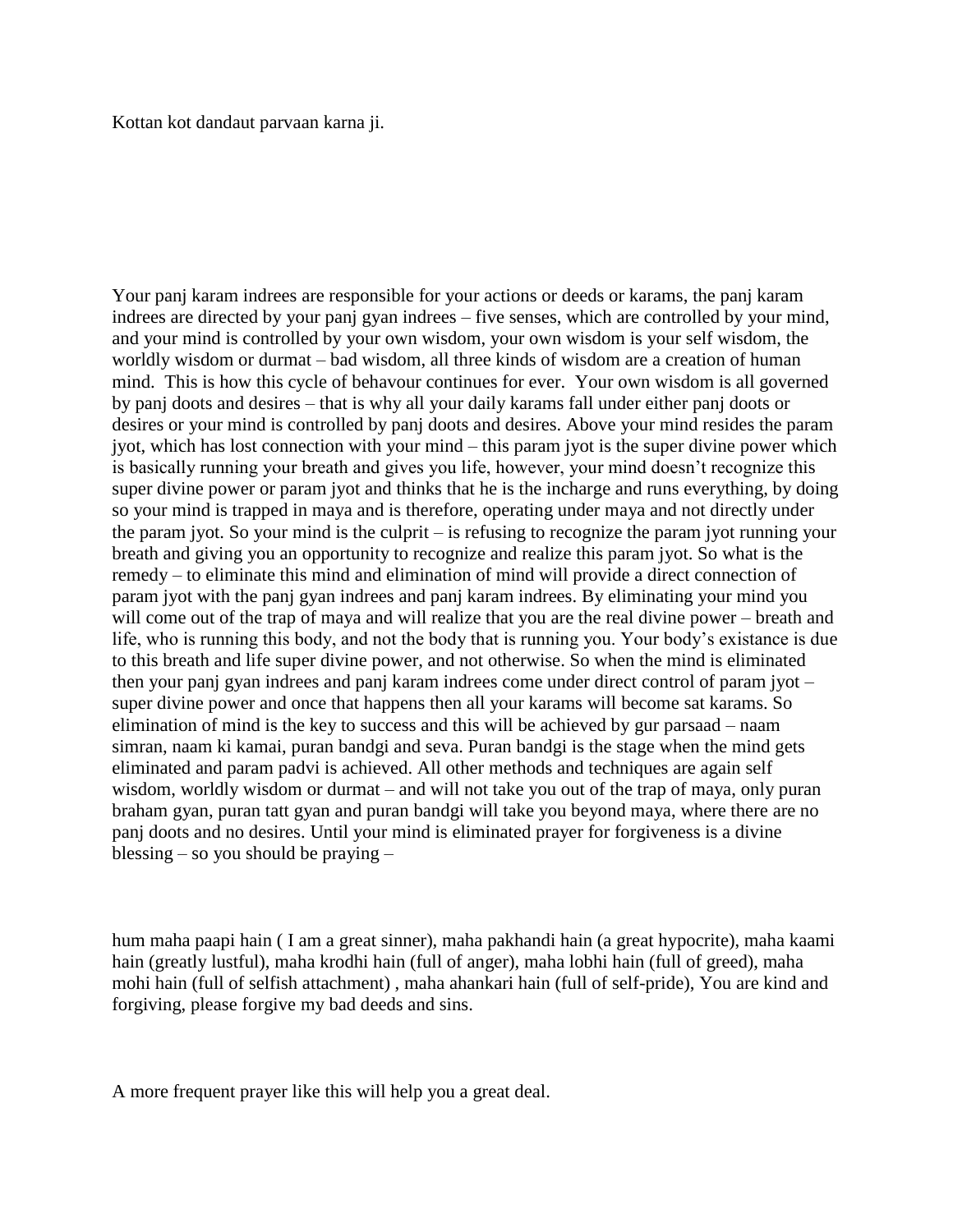Dassan dass

## **7. From Attachment to Hatred in one easy step**

satnaam sada satnaam

dandauth bandhana ji

From Attachment to Hatred in one easy step ...

====================================

Going from attachment to hatred takes one easy step ... FEAR.

Fear of losing what you think you love.

A great soul said "Where there is attachment, there is hatred, which is a reflection of fear. Fear is born out of attachment, the fear of losing what one has. Attachment and fear breed hatred. These three vices lead a person to stray from the virtues of earnestness and faith. Hence, attachment, hatred and fear have to be brought under control."

In the words of the 1980s singer Annie Lennox "You hurt me, I hate you." This song was a top ten best seller, showing many people related to the words.

But can I really blame anyone else for hurting me emotionally?

Ask well is that statement true, "You hurt me" ?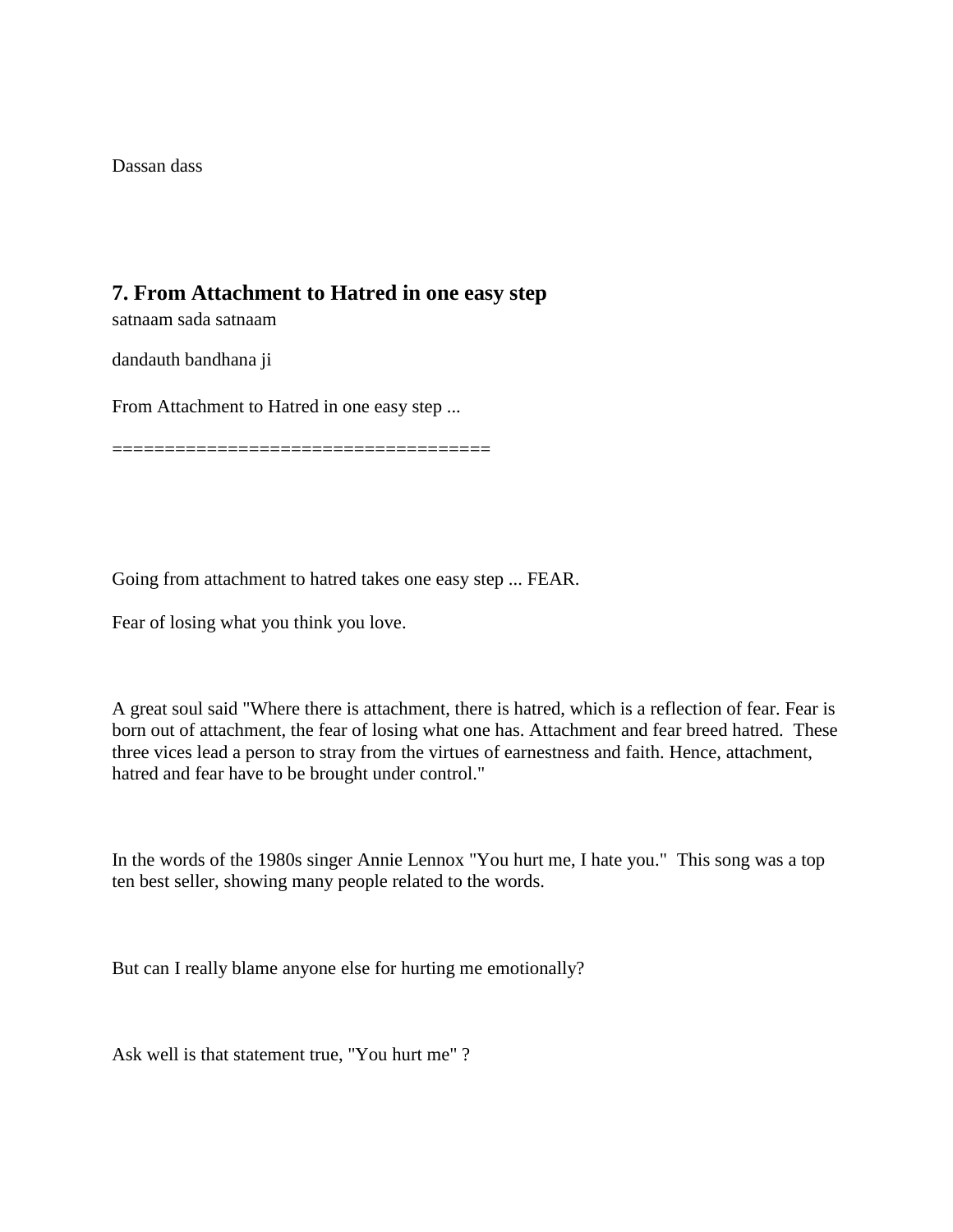And I may say "Yes, its true, the one I loved with all my heart hurt me."

But is it absolutely true, "You hurt me?"

Am I not responsible for how I feel? Instead of blaming others, is it not more true to say "I let myself be hurt?"

How did I let myself be hurt? I had a natural feeling that I needed love. I needed attention and I needed affection. I couldn't stand lonliness. I needed someone to love and someone to love me. When I let that person into my life, I felt complete, I felt happy, I was in what I thought was love. But then I started feeling jealous everytime they gave someone else attention. Over time I started saying "You don't love me, you don't care about me." I was so full of fear of losing that person, that I started trying to control them and manipulate them to stay with me. When that didn't work then I felt despair at losing them, but that soon changed into hatred for their betrayal.

And now how does it make you feel, when you have that thought, "You hurt me"?

It makes me feel like I was used and abused, that what was most precious to me – my heart, was given to someone else in trust and they broke it. It fills me with anger and hatred.

How would I be if I never had that thought "You hurt me"?

Well, I would be peaceful and calm. I would feel happy and contented.

Have I ever thought that the opposite might be true, that rather than "You hurt me", it was actually "I hurt myself."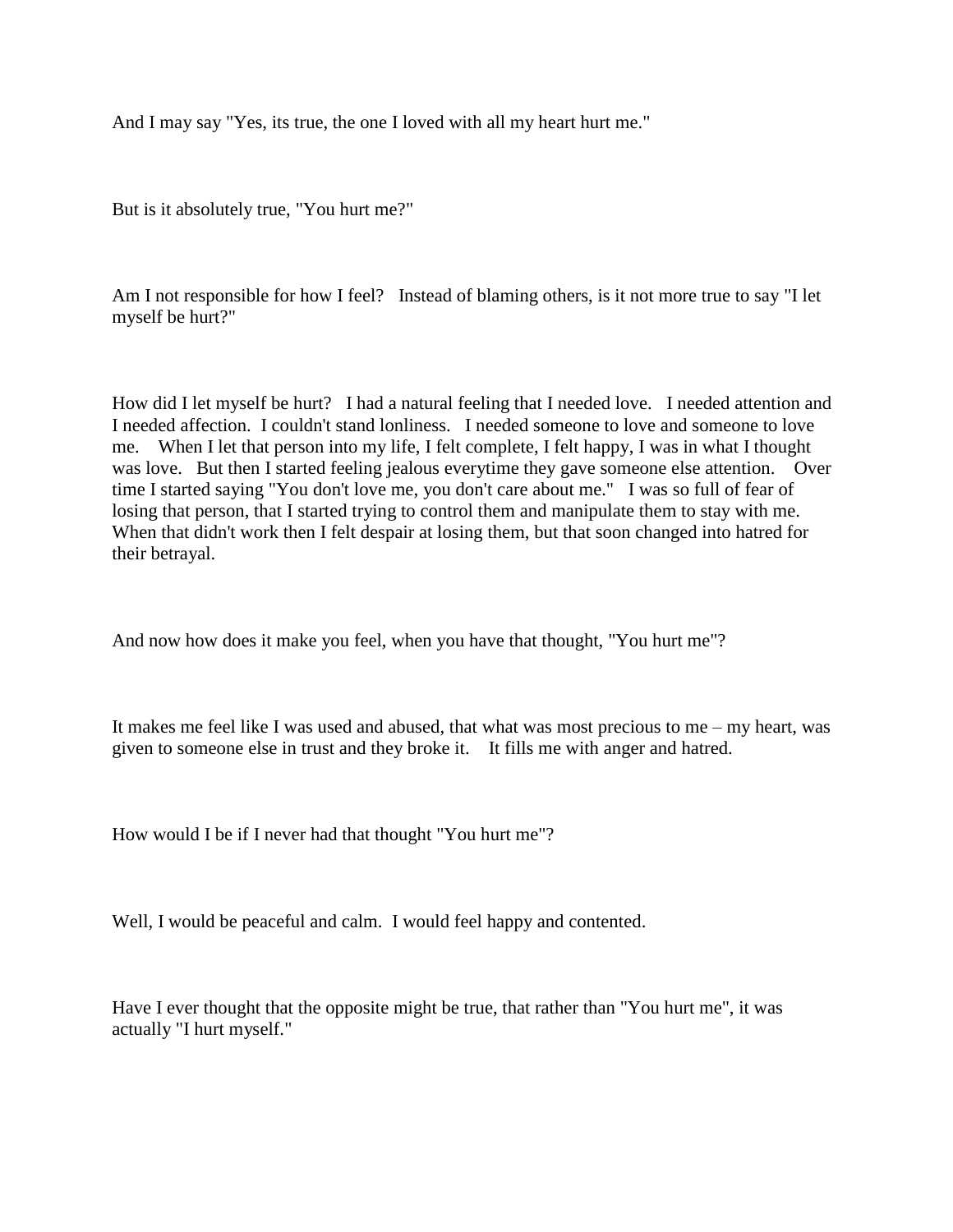I know all the love I need is already inside me – God's Light. I know that my Guru has taught me not to blame anyone else for anything, that the only enemies I have are my five thieves. The thief that has stolen my amrit-lifeforce this time is MOH – selfish attachment. It was my MOH that got attached to that person, but when FEAR of losing them came into my mind then I began filling with HATRED because I felt they had hurt me. Infact, know I understand, it was my own MOH that hurt me. Baba Ji said to overcome MOH I don't leave contact with all people and live like a recluse in the mountains. No, I just take the selfish aspect out of it. And what is left? The caring part, the loving part, the serving part, the living for the God in the other part. When I am in MOH I think only of my own happiness, of being served , of being loved, of being the centre of attention and affection. In the words of another pop song, "If you love someone, set them free." That is the greatest love. To love with all your heart the God in their heart and in every heart. Baba Ji said that that is what God did on making the Creation, He loved each soul so much that He let us all go – set us all free. And if we are really His lovers we will come back. Which is the greatest joy for God, but if we don't come back then God does not fill with anger

or hatred towards us. Deep within us He still loves us, fills us with our amrit-lifeforce and patiently waits for us – lifetimes in most cases.

Baba Ji said, "If you love someone set them free, if they are to be with you then they will come back." So trust in God, let the selfish part of MOH go, keep the loving serving part for yourself. Come into peace and let hatred go. Meditate on God's Light – God's Name : Satnaam under the blessing of your personal Guru. And realise that all the love you need is already dormant within.

Perhaps the words should be "Moh hurt me, I still love you."

Dust of your feet

Harjit

[www.satnaam.info](http://satnaam.info/)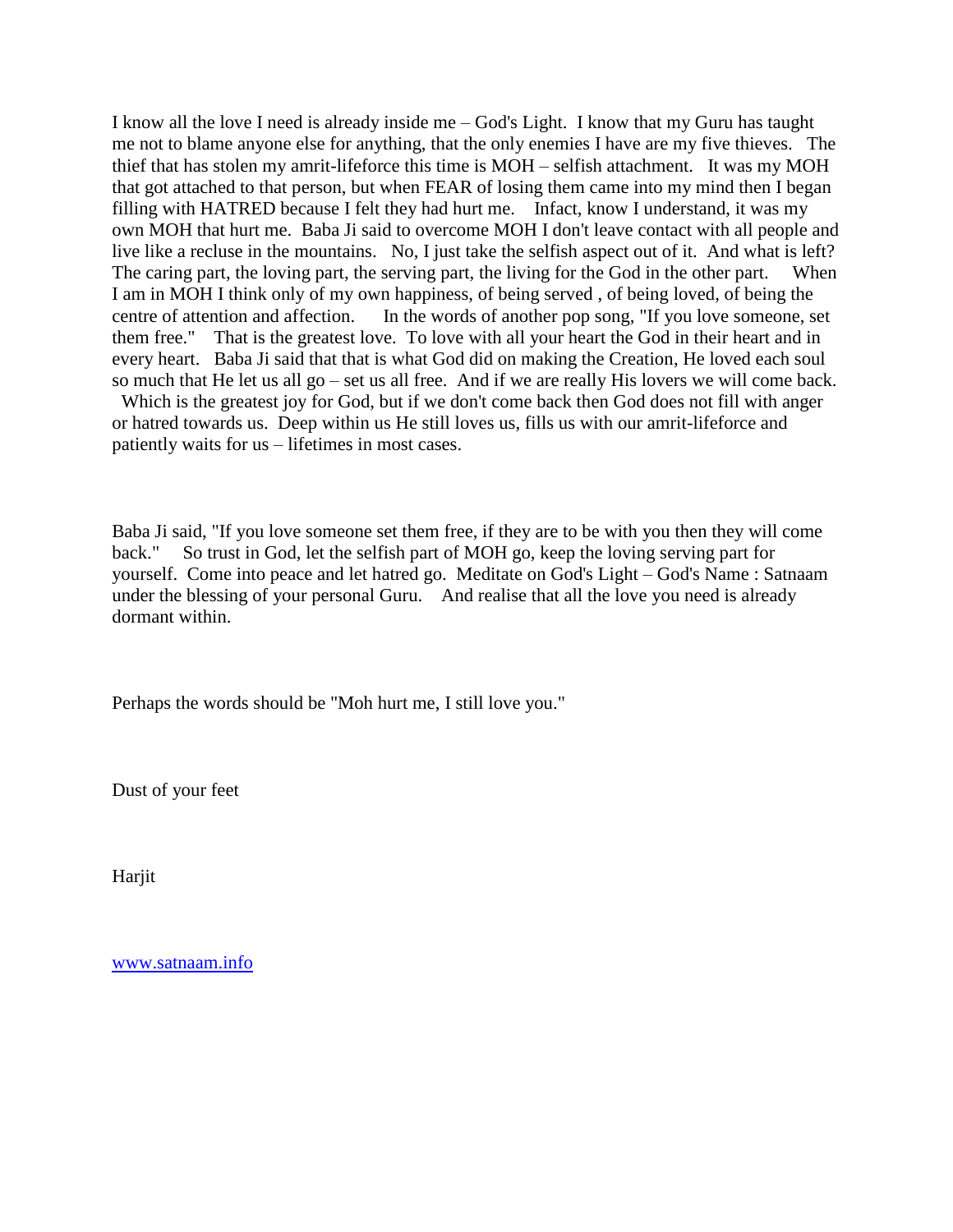## **8. Doubts, Delusions And Illusions**

The doubts, illusions and delusions are like cracks in the foundation of the Mansion of Bandhagee, which is the belief, commitment and trust on the Gur and Guru. These cracks are very dangerous and responsible for the downfall of a lot of people from the heights of spirituality. These cracks in the foundation of the Mansion of Bandhagee are formed by the little doubts and illusions and keep on widening until the entire Mansion of Bandhagee falls down, unless something is done to rebuild the belief, commitment and trust in the Guru.

What can we do to keep our trust, commitment and belief intact and indestructible?

Always pray to the Guru and Akal Purakh to give us the diamonds and jewels of Trust, Commitment and Belief in Gur and Guru. Pray every day, every morning and evening, every hour, probably every fifteen minutes to please give us these priceless jewels of trust, commitment and belief on the Gur and Guru. And continue these prayers until your Bandhagee is complete and the Mansion of your Bandhagee has been built on a strong foundation of trust, commitment and belief. And you have reached that level of Bandhagee where nothing can distract you, when we say nothing means nothing and this is called the Atal Awastha, the Sahaj Awastha.

Whenever a doubt or illusion enters in to your mind immediately pray for forgiveness and for the restoration of the belief and trust inside you for the Gur and Guru. Keep in mind always: if the trust and belief on the Guru is broken or is falling through the cracks then your trust and belief on the Gur is also falling through the cracks simultaneously.

Basically these cracks form holes in your soul and mind and the Amrit starts to drain out through these holes. And as the Amrit keep on draining, the five vices – Panj Doots keep on taking the place of the Amrit inside your soul mind and body.

Basically, everything that

- takes you away from the Gur and Guru,
- takes you away from the divinity and spirituality,
- takes you away from the Bandhagee and Amrit,
- makes you unstable and prone to distractions, illusions and delusions,
- comes in your way while doing your Bandhagee is the creation of Maya.

Maya is sitting like a Cobra Snake on your head to bite you when ever you give it a chance and all the time until your Bandhagee is complete.

When your Mansion of Bandhagee has been built on a very strong foundation of trust, belief and commitment then the Maya crumbles and falls on your feet at this point she becomes your servant. But until this point you have to stay alert day and night, awake or sleeping. Be alert at all times for this Cobra Snake and ready to counter it at any cost. If you do so then you will be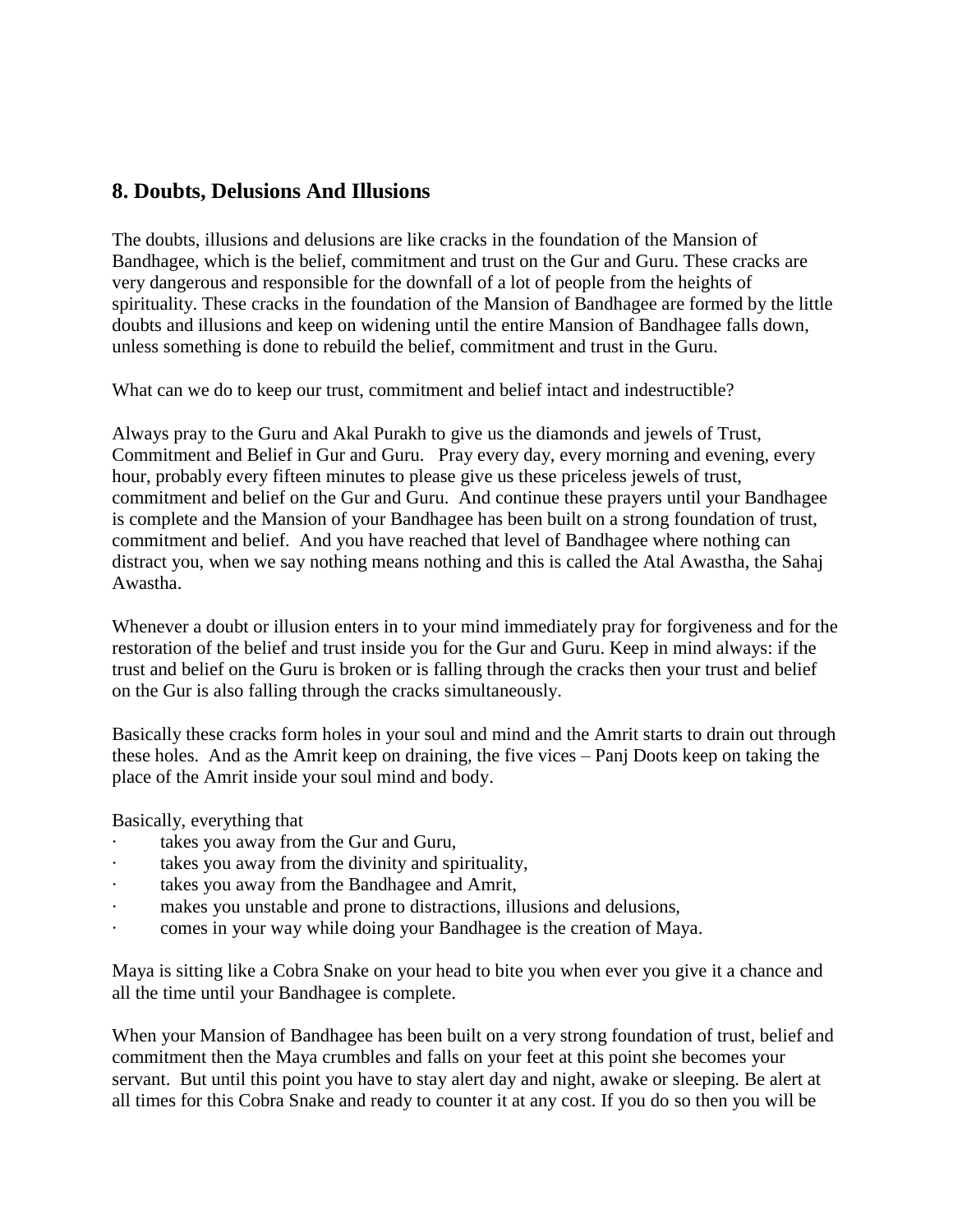able to find out very quickly when these cracks are starting to form in the foundation of our Mansion of Bandhagee.

"Always remember whenever you start to have negative feeling or start to feel negativity inside your soul and mind, whenever you are not able to concentrate on Naam Simran, the cracks are starting to form and the Amrit has started to flow out through these cracks and again the remedy is the prayer as mentioned above."

Dassan Das

## **9. Confused and Broken Hearted**

*Ik Oankaar Sat Naam Satgur Parsaad*

*Guru Pyare Jee:*

*Whenever you have a problem turn your face towards your Guru and Akal Purakh with your head at their feet and with folded hands, with full humility, humbleness, trust, faith, devotion and love and pray to them for giving you the guidance to solve the problem you are in, if you do so you will for sure find a way out of the problem you are facing. So let us do the same over here – pray to the Agam Agochar Anant Beyant Dhan Dhan Paar Braham Pita Parmesar and Dhan Dhan Guru Ji with Kottan Kot Dandaut Bandhna at their lotus feet for helping us understand the situation we are in and give us the divine wisdom to help us get out of this situation.* 

Sat Sri AKal

i have a question...

well i love you articles ...they help in clearing some of the

confusions about life.

*Thanks for being truthful to us with your current situation, thanks a zillion times to the Almighty for provoking you to communicate with us. We appreciate you reading the articles. This is all very simple – the whole world is run by the Maya and Maya is eating the entire humanity on a continuous basis – the Panj Doots and desires make you do all kinds of ASAT KARAMS – and your pains and sorrows are nothing but a result of your own deeds in the past of this life and all previous lives you have been through, so blaiming anyone for your own deeds is not wise. The best thing is to accept your own UNTRUE DEEDS – ASAT KARAMS and concentrate at the present in not performing any ASAT KARAMS, AND PERFORM ONLY SAT KARAMS – TRUE DEEDS and true deeds are performed under the SATO – QUALITY OF MAYA, bottom line you need to understand how the Maya works in your life and you can learn this only by praying to*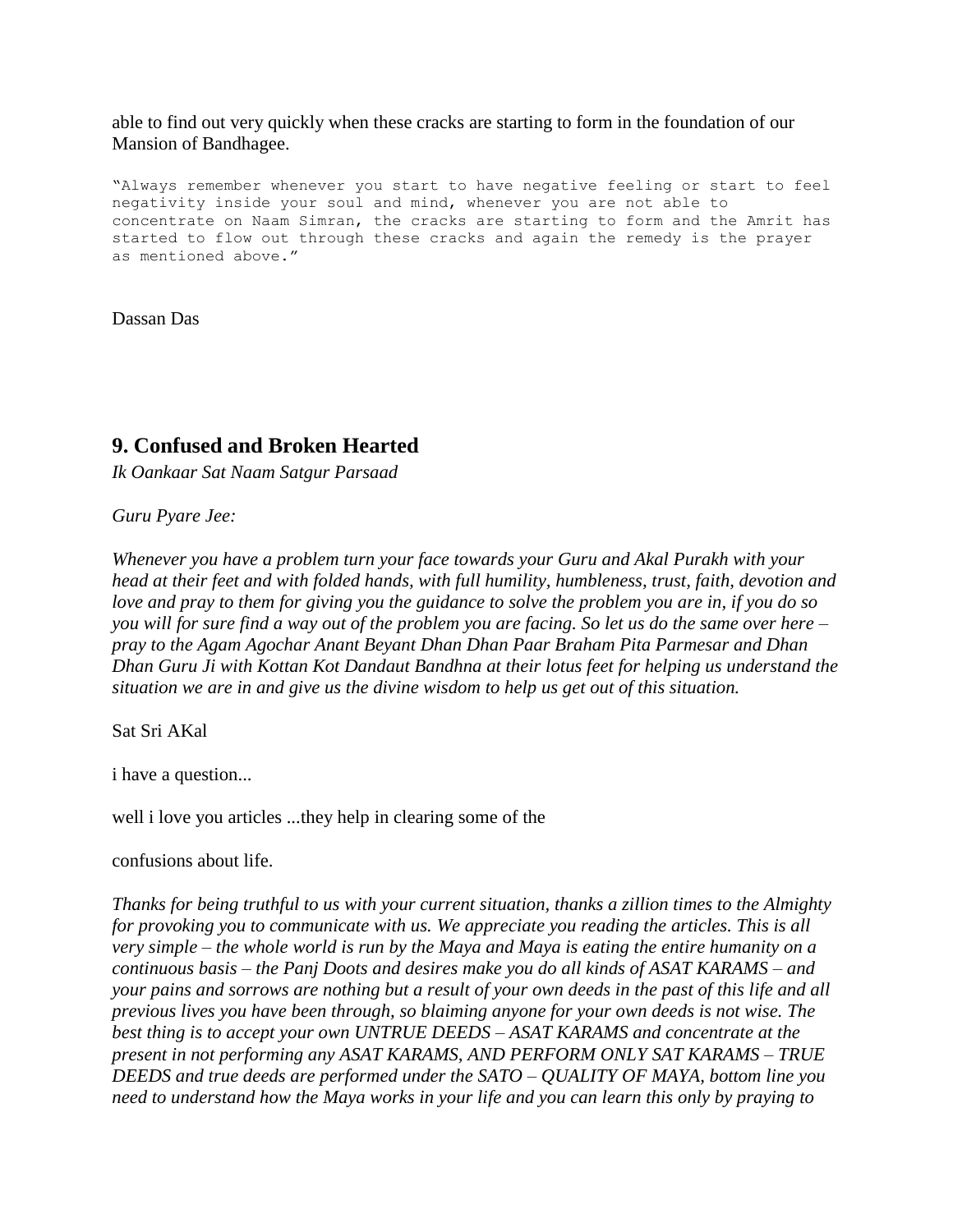*the Almighty to give you the divine wisdom and divine wisdom will come in when your divine doors open. This can happen only by focusing yourself on Naam Simran so we will try to answer your concerns in the following text but the solution to this issue is only winning over Maya – that will calm you down completely from inside and you will be blessed with the Gur Parsaad of Chad Di Kala. Now this is not going to happen just like that so you need to start praying for the Gur Parsaad of Naam, Naam Simran and Puran bandgi and Seva and then a time will come when you will be blessed with this Gur Parsaad and you will start moving on this path to Sach Khand. Harjit Ji please send her the Gur Parsaadi writings on Maya and deeds.*

im confused about one thing in my life, which i need help with.

well i see...or at least try to see everyone as one Jot of God. now i

have met some people who are just ...they lie a lot , or try to hide

things. i can sense them and i know what they are up to. what should i do with those people? as a sikh we are supose to be humble and all....so is there a good way to help the pleople who do that? who you can't trust but can't say to their face that tehy are liers. i see that its because of attachment. may be that i dont wana hurt them... else tehy will go away or not talk to me. so i donot know how to go about this part of life.

*Your problem is confusion and confusion is darkness – no passage in sight – no light at the end of the tunnel, it is all darkness, no path to the truth is visible to you – and that happens without the divine wisdom. But one thing you are blessed with is that you can understand when people lie to you, which is a blessing. You are right everyone has a Jyot inside which is keeping the life going – Jyot is the life element which keeps the body going, but at the same time this divine light is giving you a test as to how far can you go in understanding this divine Jyot inside every one of us. So you go so far only where you understand that the people are lying to you but then you are stuck there and get confused about what should you do or how should you deal with these folks. Weather you should get angry with them or hate them or whatever? You are also blessed with the divine wisdom that this is happening because you are attached with these people, which infact are trying to hurt you by being untruthful to you or if you stop communicating with them they will get hurt and so on, and you should be thankful to the God for giving you this divine thinking. So how do we resolve this situation? Where people are being untruthful to you – so this is a part of the Karni – deeds as we said whatever we receive or get is a result of our own Karni in the past of this life and all previous lives, once you understand this divine law then you will stop blaiming people for your own Karni. The next question is how do we get rid of this confusion and of the effects of our Karni and make our life sublime – full of bliss and happiness, how do we get out of this effect of our Karni – the answer is very simple and easy – ONLY GUR PARSAAD OF NAAM, NAAM SIMRAN, PURAN BANDGI AND SEVA can take you out of this effect of the Karni.*

*Your confusion is obvious without understanding how this entire creation works. The readings on Maya will make you understand how this entire creation works. Also take time to read about Naam, How To Do Naam Simran and other writings – everything written pertains to making*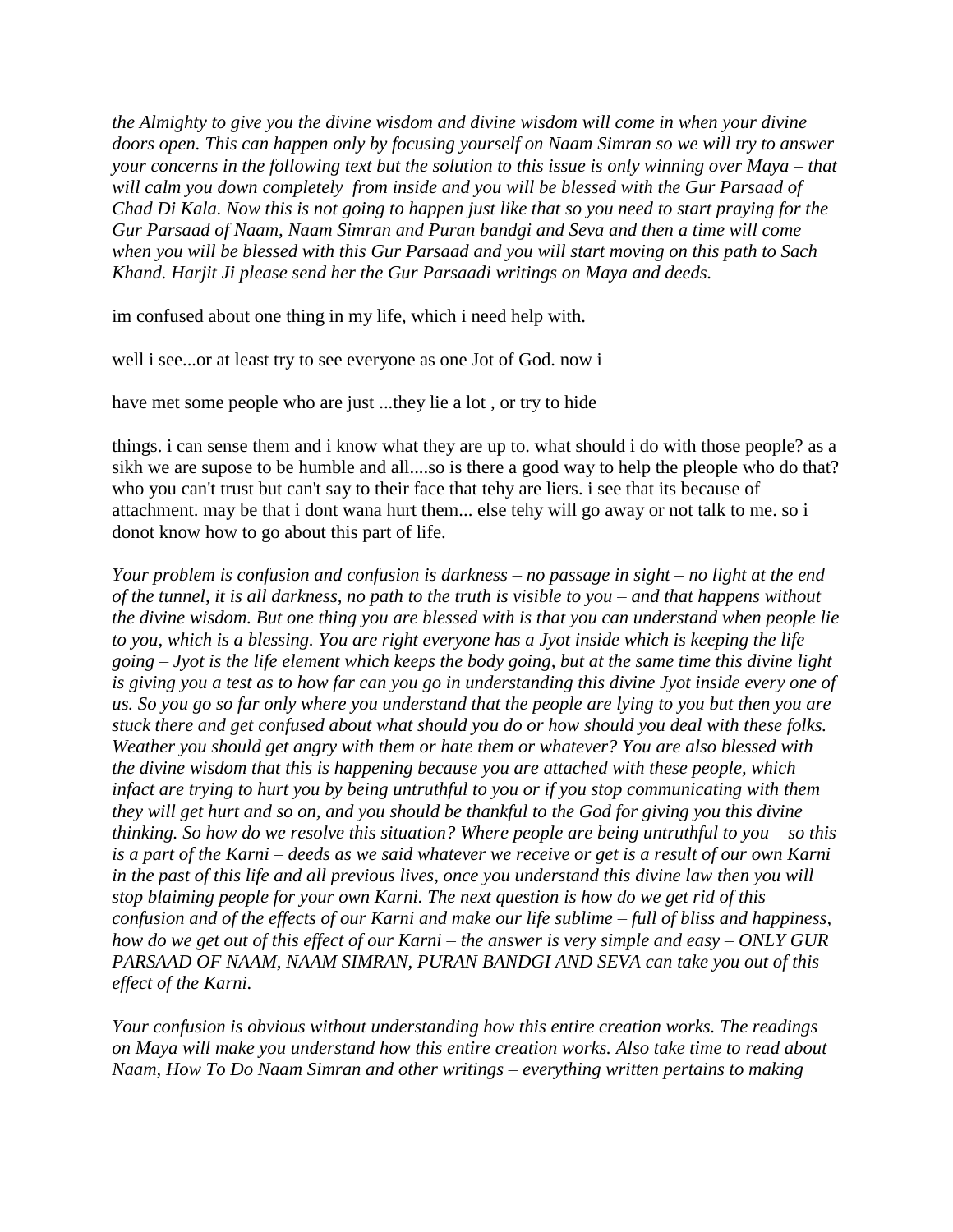*your mind stable and calm, that is what Bandgi is all about – stop the mind – remove the mind – replace the mind with Puran Param Jyot.*

my trust has broken by many people many times...and i feel that even

though people might think i trust them...i know inside that i feel empty and feel unsafe thinking there is no point in trusting anyone. i try not to connect with anyone....but think about waheguru. but sometimes i feel that i am going in the wrong direction. i should see waheguru in them and not isolate my self.

*The entire world operates under the influence of Maya and only a person who has won over the Maya is beyond Maya and only the one who is beyond Maya is trustable – the one who has merged in God – Nirgun Saroop is trustable – the one who is operating under the direct Hukam of Akal Purakh is trustable and truthful, everything else is untrustable, so how can you trust a common person who is drenched in the scum of Maya – a normal person is drenched in 40 feet deep scum of Maya and expecting him to be trustworthee is a mistake, a serious mistake, so we can trust a person who is completely truthful, sees, speaks, hears, serves and delivers the truth and nothing but the truth and sach a person is called Khalsa – a Puran Braham Gyani, who has earned a Puran Sachyari Rehat – so you are right when you say – no point in trusting anyone and only think about the Waheguru, so you have that divine knowledge but there is a lack of trust on the Akal Purakh, so develop your trust in the Akal Purakh, develop your devotion and love for the God and then God will take over and help you guide through every situation, not only that when you become fully enlighten then people will look at you to get help and guidance. Seeing God in everyone is a divine quality and can't be wrong, but isolating doesn't mean isolating God in them, but isolation means detachment – internal detachment and convert the attachment in to true love, and praying for them rather than hating them and feeling hurt, feel piety on them and pray for their betterment. Be kind in your heart, be humble and full of humility – these are all divine qualities, when your heart gets filled up with these divine qualities – unconditional love, devotion, trust, faith, love, humbleness, humility and kindness then your heart will become infinite lime him and you will become a Sant Hirda where these things will not be able to distract you.*

i dont know what to do.

*Do you still don't know what to do – just concentrate on Sat Naam Simran and you will learn more and more and will earn more and more divine wisdom.*

i get the feeling that this started when a guy who liked me totally

betrayed me. i was kind of into religion and felt guilty just being with him and talking to him. but i guess we were in "love" later on as our talks progressed....and then its jus i dont know what happend. he lied to me from the begining and then told me someof teh truth about his life. and then from their we were on and off about talking to each other and missing each othere.

*Religion teaches love, no relegion teaches not to talk to others, so there is or there was nothing wrong with your relationship and there is nothing to feel guilty about, and if he betrayed you*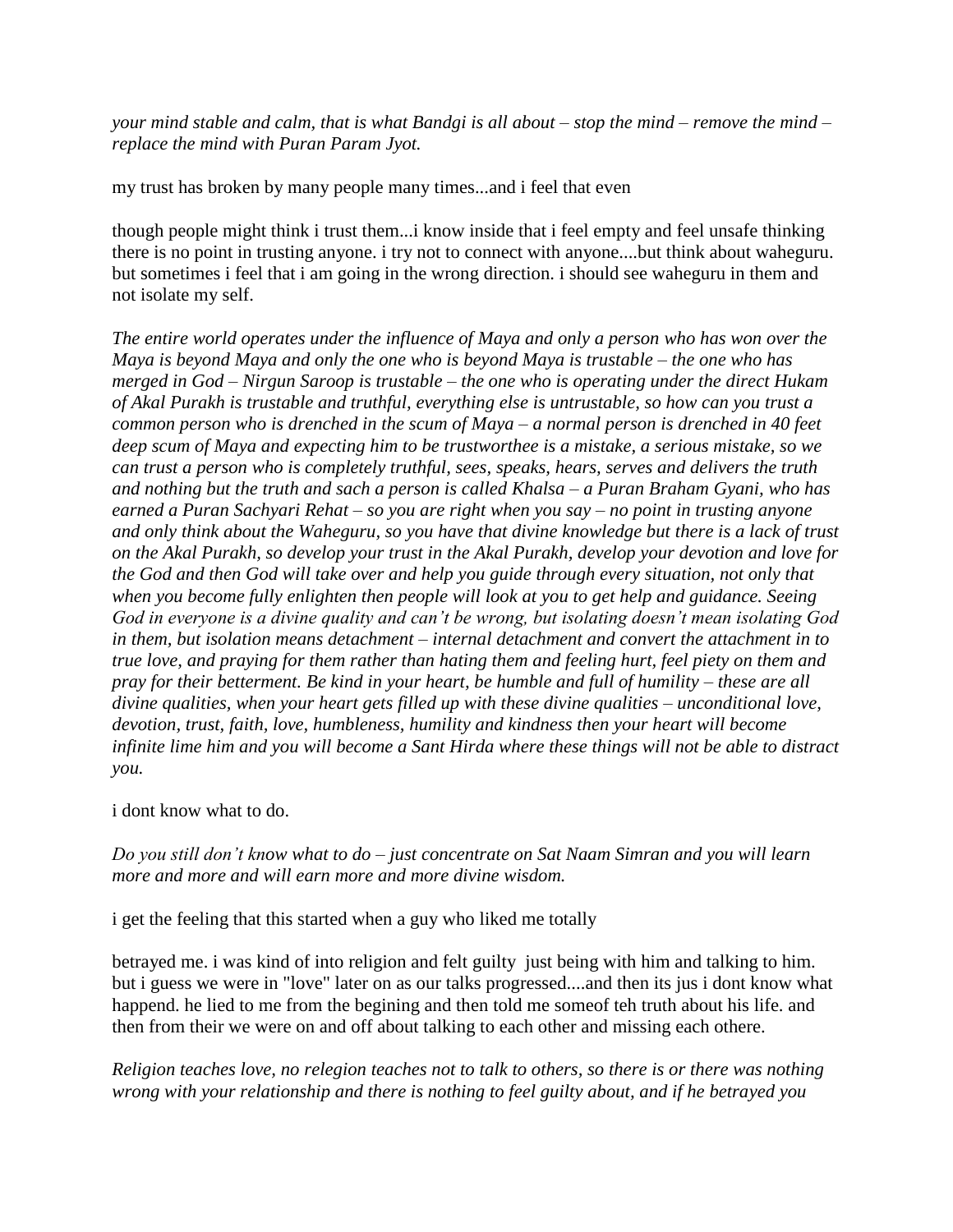*then he is guilty and not you, if you were sincere in your love – if it was love and not the lust then you are truthful – and we know that your love was love and not the lust, but his love was not love and it was just lust – Kaam, that is why he was not truthful to you and how can he like you of he is not truthful to you, he never loved you but his heart was full of Kaam and only Kaam, never loved you which lead you to brake off from him, which is something good happened, so why even worry about it or why even think about it, just forget about it and get on with your life. He was not for you and you are not for him. And again that is a part of your destiny based on your previous Karni as explained earlier.*

i really want to stop thinking about him and want a clouser. i tellmy

self that he is not worth it think about all teh wrong things he has

done in his life...and how he is not much into religion where as i am. i still talk to him sometimes, but it always end up messin my whole

thinking and peace.we do have feelings for each othere ..i can feel um...i can hear and feelhow he feels about me. they are strong feelings, but he is married. i just can't understand how i got into this mess. nd my mind blocks all of the thought baout him being horrible human being. i know that he is wrong, that its all wrong, but i dont know how to detach my self from him.

*When you know that you should stop communicating with him then why are you thinking and even talking about him. When you know that you should put a closure to it – again your inside wisdom, so why not just do it – forget the past, don't think about future and just sieze the current moment and be truthful in the current – present and the effect of your past Karni will start to diminish. Sat Naam simran will remove your confusion and will give you mental streangth to get out of this fast, so please concentrate on Sat Naam Simran and stay calm and stop thinking and talking to him then you will do a lot better.*

we dont talk much, because once i told him that if it was someone else

who had donethat to me i would have slapped them so hard. but my heart

always melts and can't think about doing that to him. He got really mad

and said that i was a fool, and i act like a little kid!

why isit at one point i am all free from all this, and at somepoint im

all thinking about him.

i wana pucke atthese thoughts. what kind of person am i? no respect for

my self? no standards? no grace? how do i bring my self back...

i dont even knwo where i am suppose to bring my self back to. a person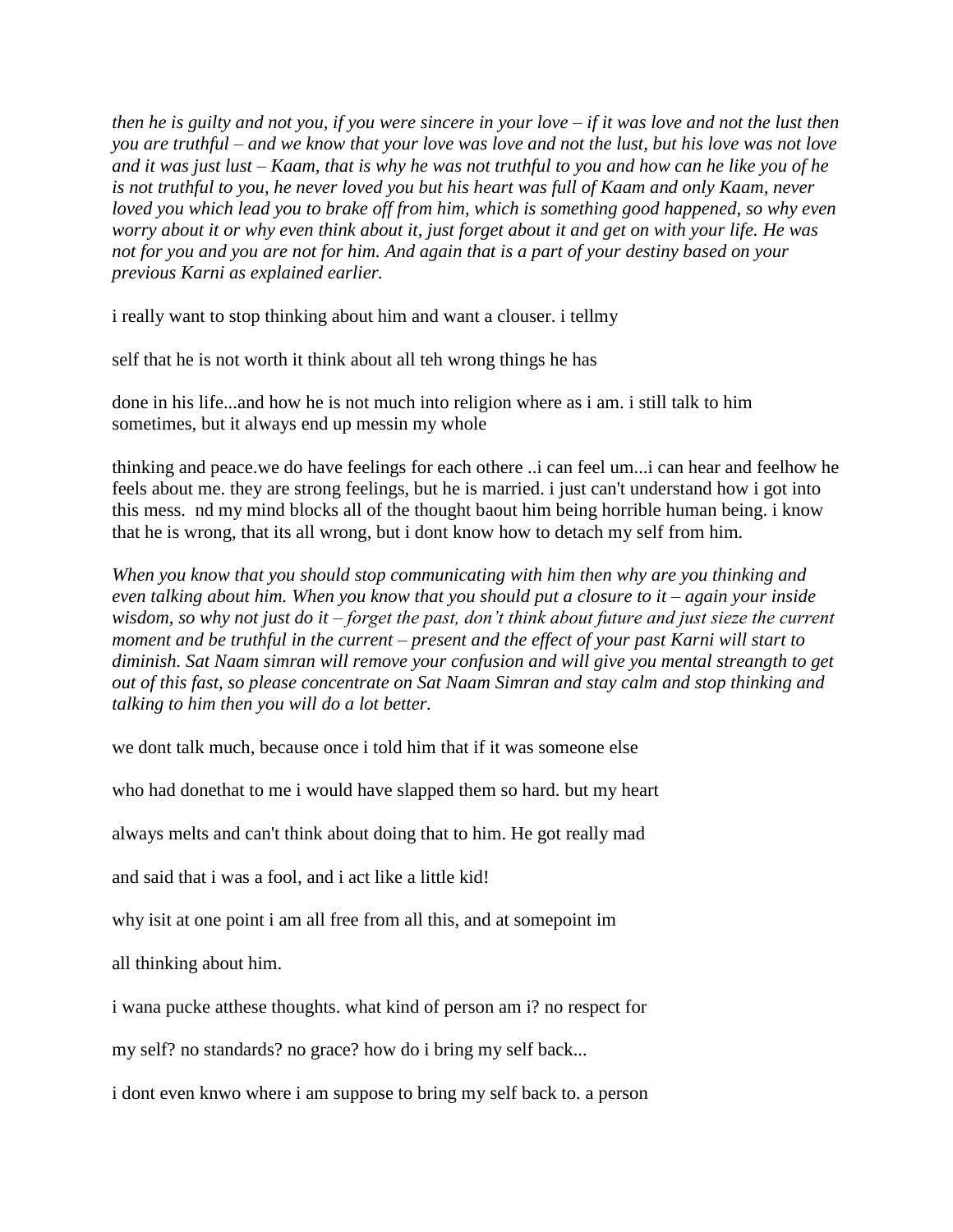who is clean and can hear the hukum and follow it

*When you know that you have to be internally clean then what is holding you back from doing so, when you know that he has been and is wrong and your relationship with him is not based on trust and love then what is keeping you back from giving up on him. Only one answer to all your issues and problems is Sat Naam Simran and understand your own karni and the game of Maya and once that happens then you will get out of this mess.*

please help me to understand this whole mess.

*There is no other magic to have a control over your mind and win over your mind, only Gur Parsaad of Naam, Naam Simran, Puran Bandgi and Seva can elevate you to such higher levels of spirituality where you realize the presence of God inside you physically and win over the Maya completely and reach Atal Awastha so please keep on concentratng on Sat Naam Simran and praying for the Gur Parsaad of Naam, Naam Simran, Puran Bandgi and Seva.*

*Dassan Dass*

### **10. Bandgi - Waging War Against Maya**

kar ba(n)dh**ae** th**oo** ba(n)dgi j**i**char ghatt meh**i** s**aa**h**u** ||3|| *O human being, do (bandgi) loving worship on the Lord,* 

*as long as there is breath in your body. ||3||*

#### SGGS 724

Bandgi means "loving worship of the Lord".

Why do we do Bandgi?

Why do we need to do Bandgi?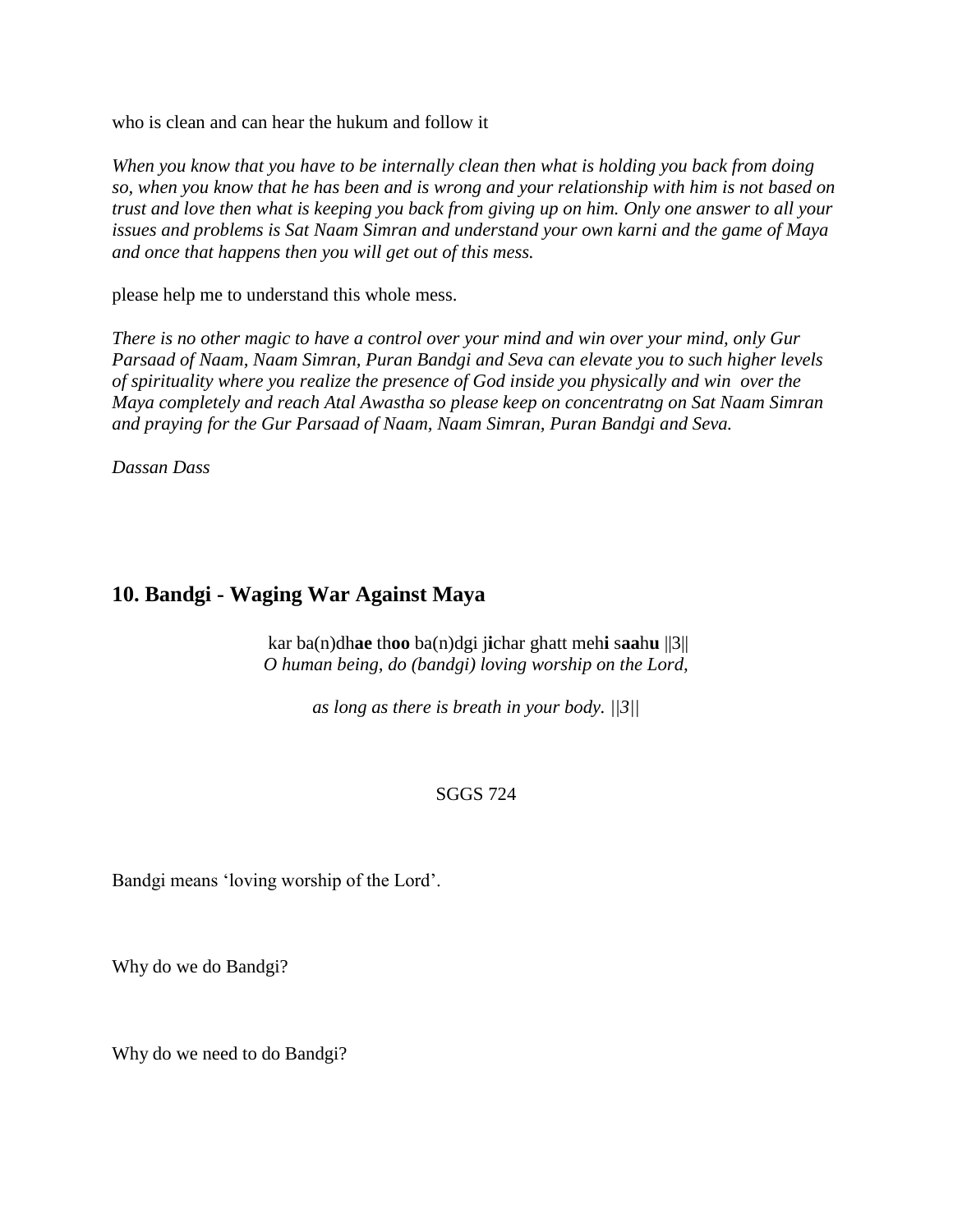And what exactly is doing Bandgi like?

These are some very important questions which we need to understand in a little bit of depth in terms of divinity and spirituality.

We do Bandgi to:

- · get out of the cycle of birth and death,
- · to clean us up from inside,
- · to cure us of all the mental sicknesses,
- · to win over Panj Doots (5 Thieves) and all the desires,
- · to win over Maya (mammon) completely,
- · to win over our mind,
- · to clean our soul up so that we can meet the Almighty,
- · to obtain salvation,
- · to be able to see, speak, hear, deliver and serve the Eternal Truth,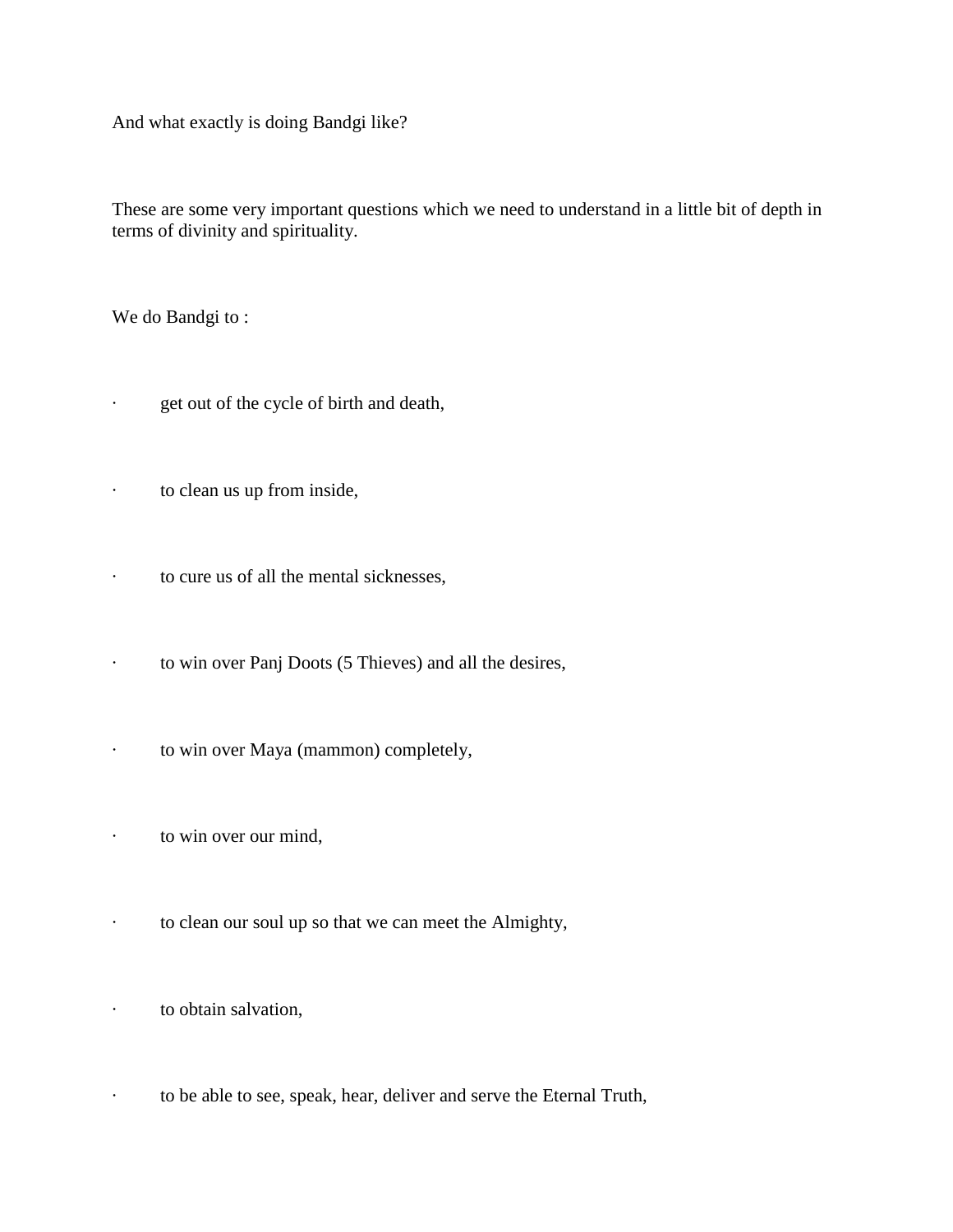- · to be one with Akal Purakh,
- · to become a Sant Hirda,
- · to obtain and achieve all the qualities of Akal Purakh,
- · and once you become Jivan Mukt then serve others, help others to obtain salvation.

There are some other by products of doing Bandgi:

- · It makes our daily life cleaner and smoother,
- · brings inside peace in our daily routine,
- · keeps our mind balanced,
- · we don"t get excited,
- · we get the mental strength to deal with the ups and downs in our daily life
- · helps us to deal with the sorrows we face in our normal life,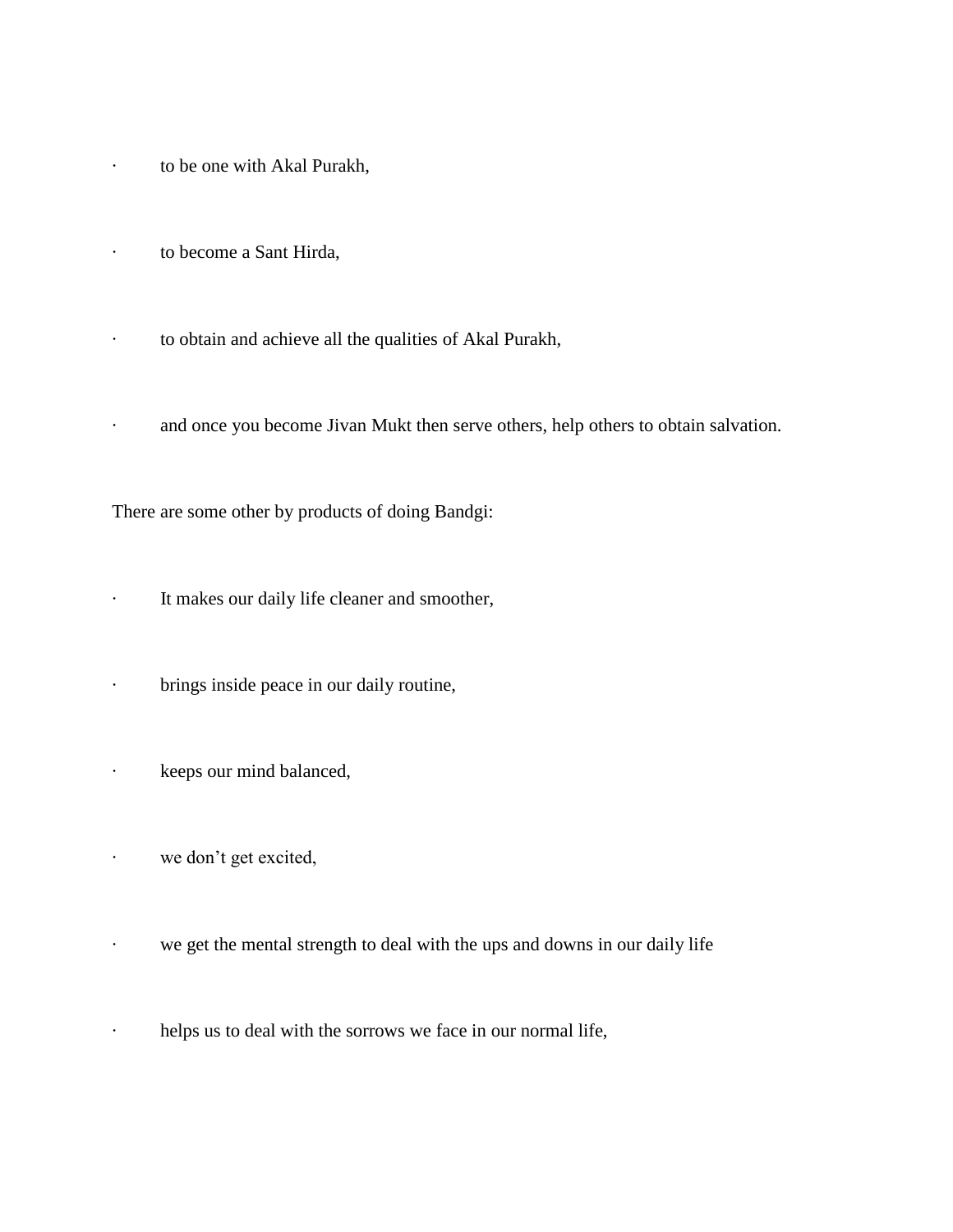- · it keeps us aware of not to speak or do untruthful acts or deeds,
- · it makes our conscious clear and clean,
- · we don"t hurt anybody,
- · our efforts are directed to do everything truthfully,
- · the obstacles in our daily life are minimized
- · everything starts to fall in the right place for us,
- · we don"t get angry towards others,
- · our heart becomes kind,
- · we become humble and earn humility,
- · our character becomes cleaner,
- · we earn respect in the family, friends and society,
- · our wisdom gets better and better,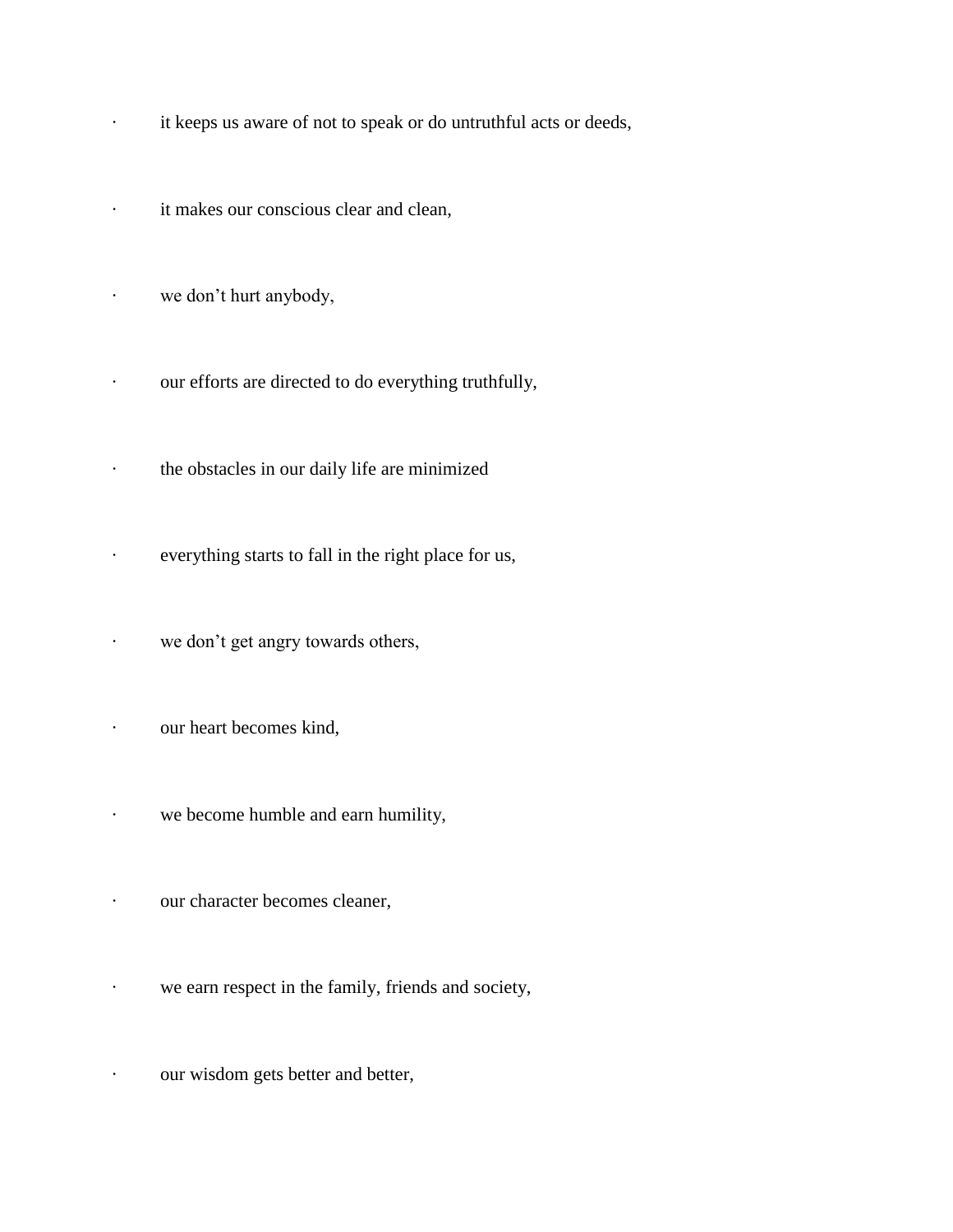- · we start to understand the divine wisdom and put it in to practice in our daily life,
- · and slowly and slowly we keep on marching closer to the Almighty.

We are very fortunate to be born as human beings in this life of ours. The human life is very precious, it is very difficult to get, because only in a human life we can do Bandgi and get advantage of all the above narrated benefits. The basic purpose of human life as described in Gurbani is :

- · to achieve salvation,
- · to meet the Almighty,
- · to be one with Him,
- · to merge with Him.

All the human deeds, actions and reactions are performed under the control of and due to five human senses: seeing, speaking, hearing, touching and smelling.

These five senses operate under the direct control of human mind.

The human mind gets all the directions from the human wisdom.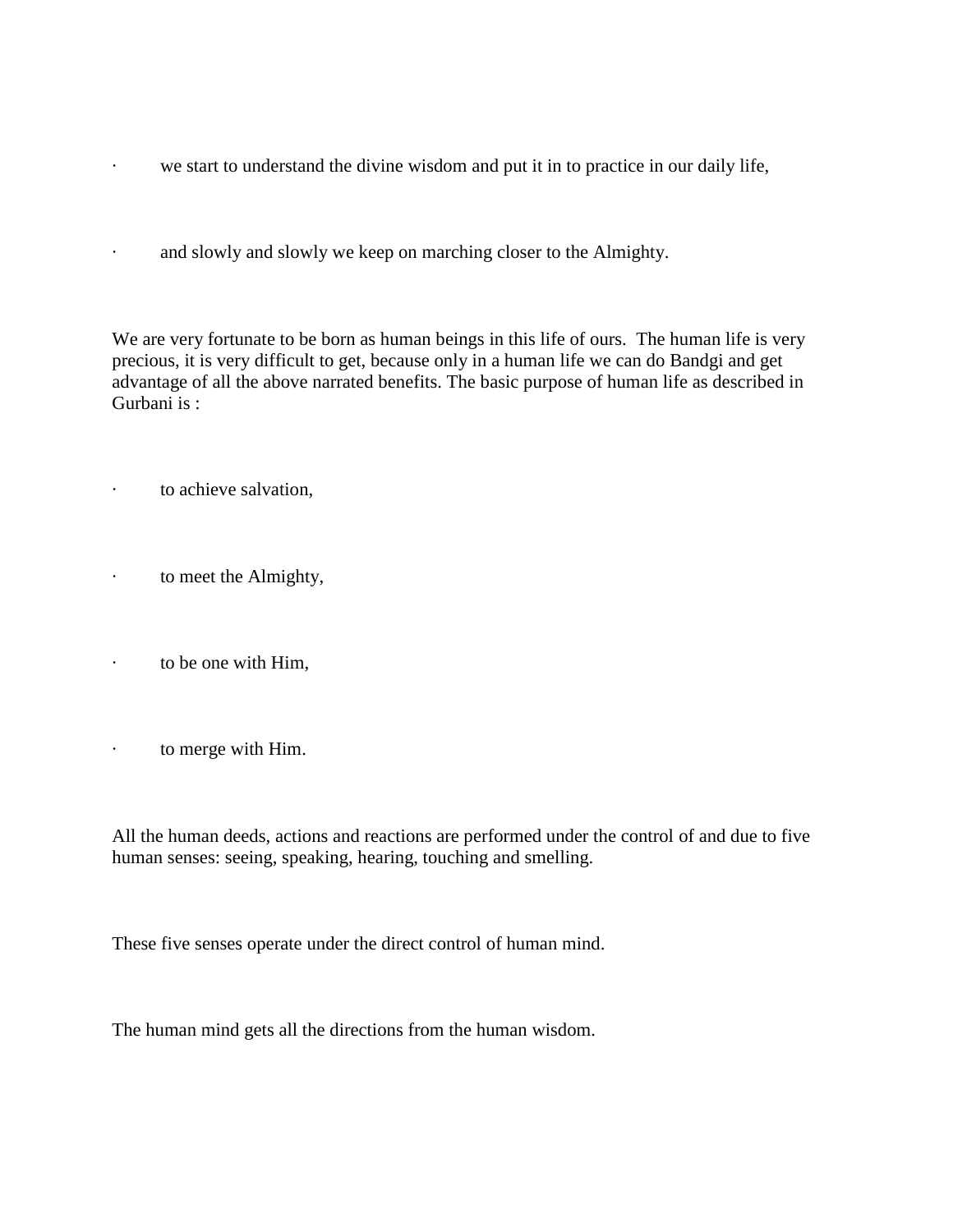The human wisdom is the worldly wisdom, the wisdom that operates under the influence of the three attributes of Maya:

1. Tamo : DARKNESS

These five enemies of our soul reside inside our body, they are also called the Panj Doots (5 Thieves that steal our inner energy "amrit").

- · Kaam (Lust)
- · Krodh (Anger)
- · Lobh (Greed)
- · Moh (selfish Attachment)
- · Ahankaar (Ego).

In addition to these attributes which are called mental sicknesses there are a few others –

- · Nindya Chugli Bakhili (Slandering of all kind),
- · Raj (Kingdom, worldly positions brings ego in us),
- · Joban (Youthful Beauty that promotes the feeling of lust ),
- · Dhan (Money cause of greed and corruption),
- · Maal (Material things cause of greed and corruption),
- · Roop (Beauty of the opposite sex causing attraction of mind and bringing in feeling of lust),
- · Ras (Tastes of the tongue)
- · Gandh (Smell that distracts your mind with a feeling of lust) ;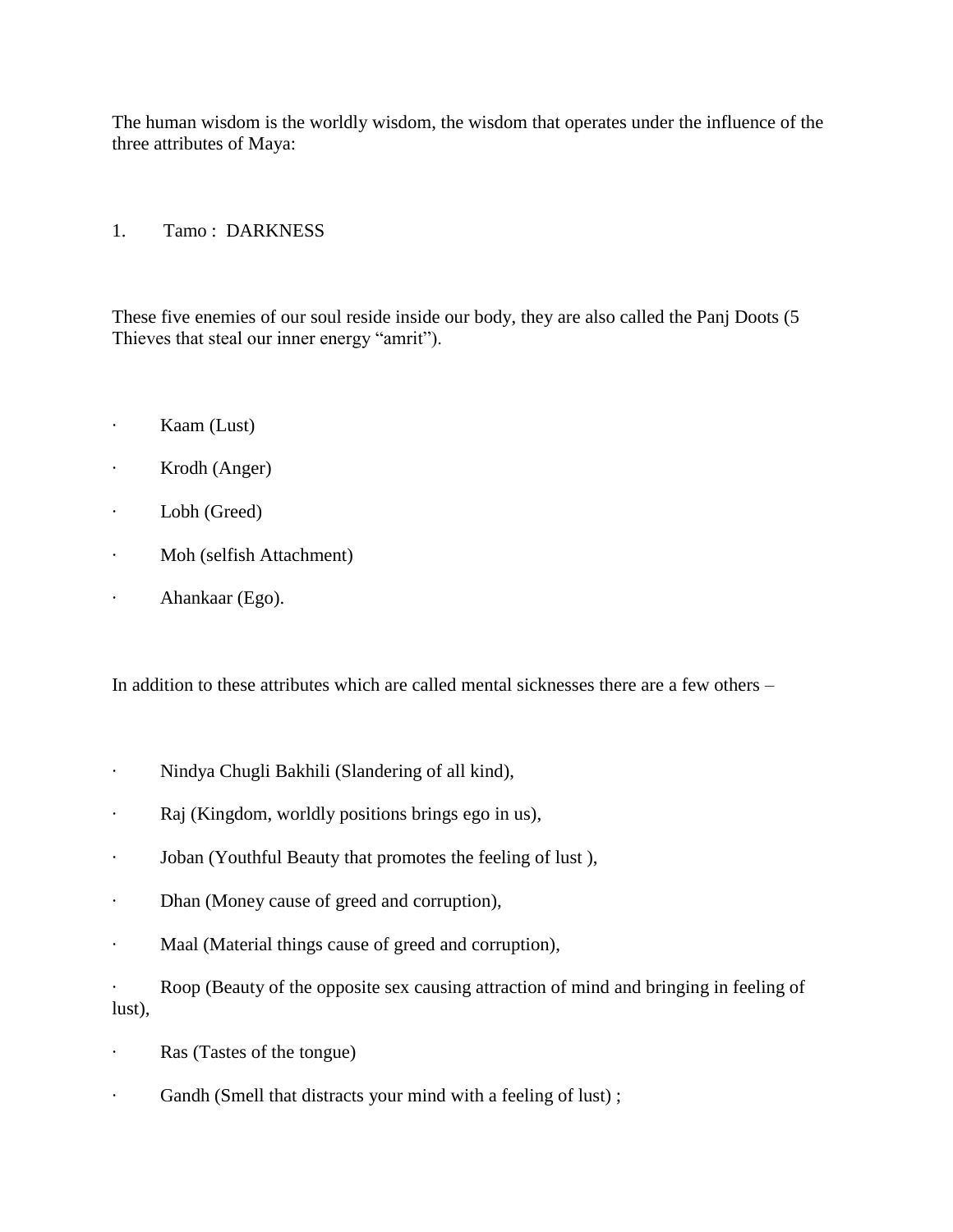### 2. Rajo : DESIRES

Asa - hopes

Trishna - longing

Mansha - desires;

#### 3. Sato: GOODNESS

- · Daya (Kindness & forgiveness),
- · Dharam (Religious Acts),
- · Daan (Charity donations- Dasvandh donations),
- · Santokh (Contentment),
- · Sanjam (Patience, Humbleness, Humility).

Some people take the literal meaning of Maya as only money, which is not true, the divine meaning of Maya is described as these three attributes.

In Gurbani Maya has been called :

· the darkness,

· the scum,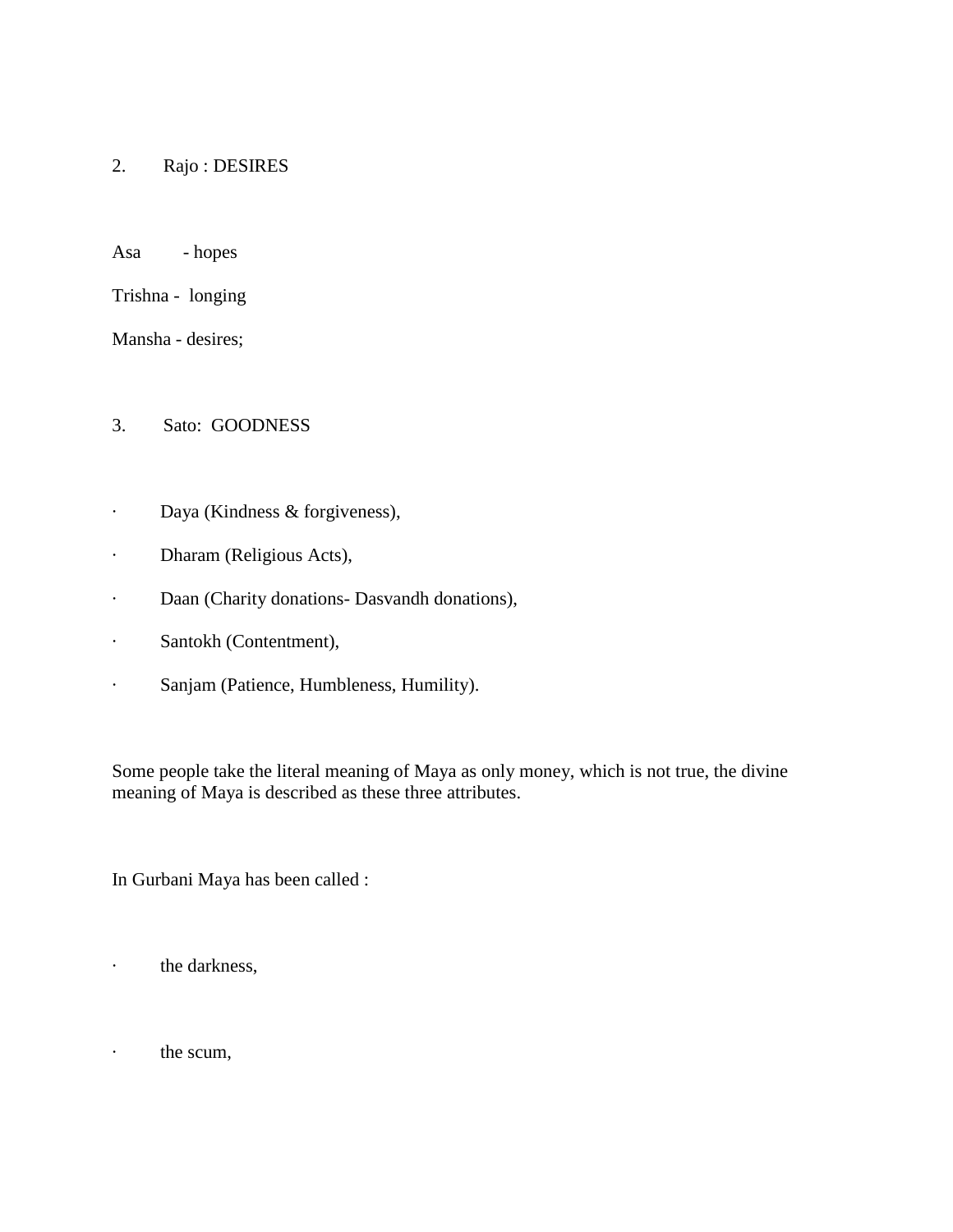· the mud we are living in,

· the Nagni – snake cobra sitting on our head at all the times ready to bite.

You can at any time do a self evaluation of any deed you perform and you will find that all your deeds fall under one of the above attributes of Maya. Only a Sant, a Sadh, or a Braham Gyani or a Puran Khalsa is beyond these attributes of Maya. Only the one :

· who has merged in Akal Purakh,

· who has a Puran Jyot Parkash inside,

- · who has reached the Param Padvi,
- · who has completed inside pilgrimage,
- · who has win over the mind and Maya,
- · who is living in Puran Sachyari Rehit,
- · who is living in Sach Khand,
- · who sees, speaks, hears , delivers and serves the Eternal Truth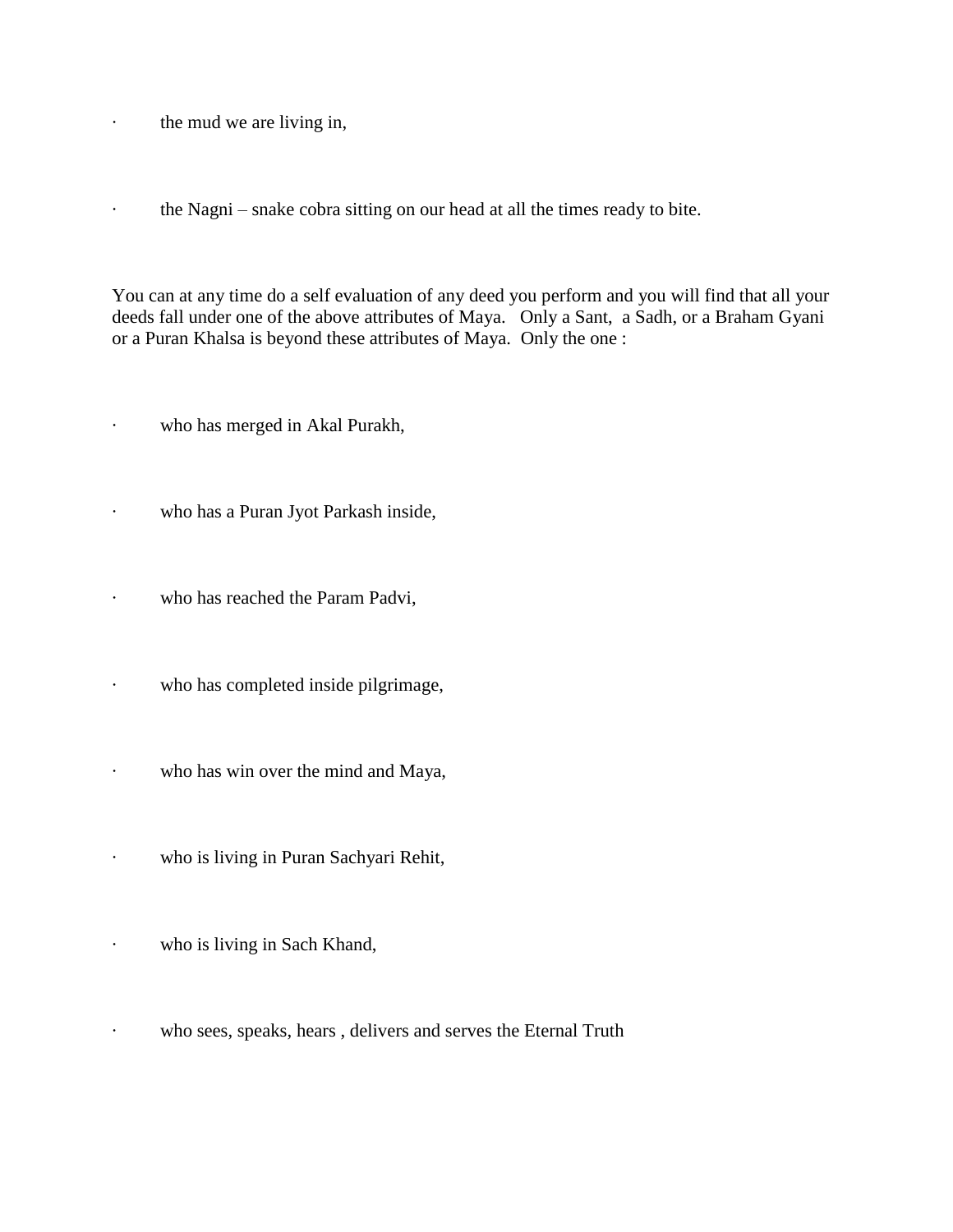is beyond these attributes of Maya.

The entire world operates under the directions of the Maya. As long as we keep on following our own wisdom, we will be under the dire influence of Maya; and mind it and take it for granted as long as we are operating under the Tamo and Rajo attributes of Maya, we will never be able to achieve our objective of human life, which is Jivan Mukti – Salvation.

The salvation is beyond these three attributes of Maya. Salvation is not operating under the influence of the Maya but to win over Maya and be beyond these three qualities of Maya. Salvation is nothing but to liberate our soul from the shackles of Maya. It is the Mukti from Maya, and it can happen only by eliminating our own and worldly wisdom. Eliminating our own mind and bringing the five human senses under direct control of divinity and follow the divine wisdom.

Where as two qualities of Maya (Rajo and Tamo) are anti divinity, the third quality (Sato) is pro divinity and this quality of Maya helps us move towards salvation. The Sato quality of Maya helps us defeat the other two and reach a level where we can receive the Gur Parsaad – Eternal Blessings, and move on to the path to Sach Khand, do our Bandgi and be one with Almighty.

So for moving towards salvation and get all the other benefits in our current life as explained earlier we will need to wage a war against the Rajo and Tamo qualities of Maya with the third quality – Sato on our side. As we practice and perform under the influence of the Sato quality of Maya we keep on winning and winning and winning. When we reach a stage when we receive the Gur Parsaad our progress in winning the war against Maya becomes much faster. When a concerted effort is made on a constant and consistent basis then success is bound to come. Eventually we will be able to win this war against the Rajo and Tamo qualities of Maya, and reach the salvation stage, the liberation stage, and liberate our soul from the Shackles of Maya.

The important thing is to understand what weapons we should be using and what weapons will help us the best and very effectively to fight against the Rajo and Tamo enemies of ours and win them in a very efficient manner. The most important thing in the commencement of Bandgi is to develop a complete and full belief, commitment, trust and faith in the Gur, Guru and Gurbani. The higher the degree of trust, belief, faith and commitment the easier and faster it will be to win this war against Maya.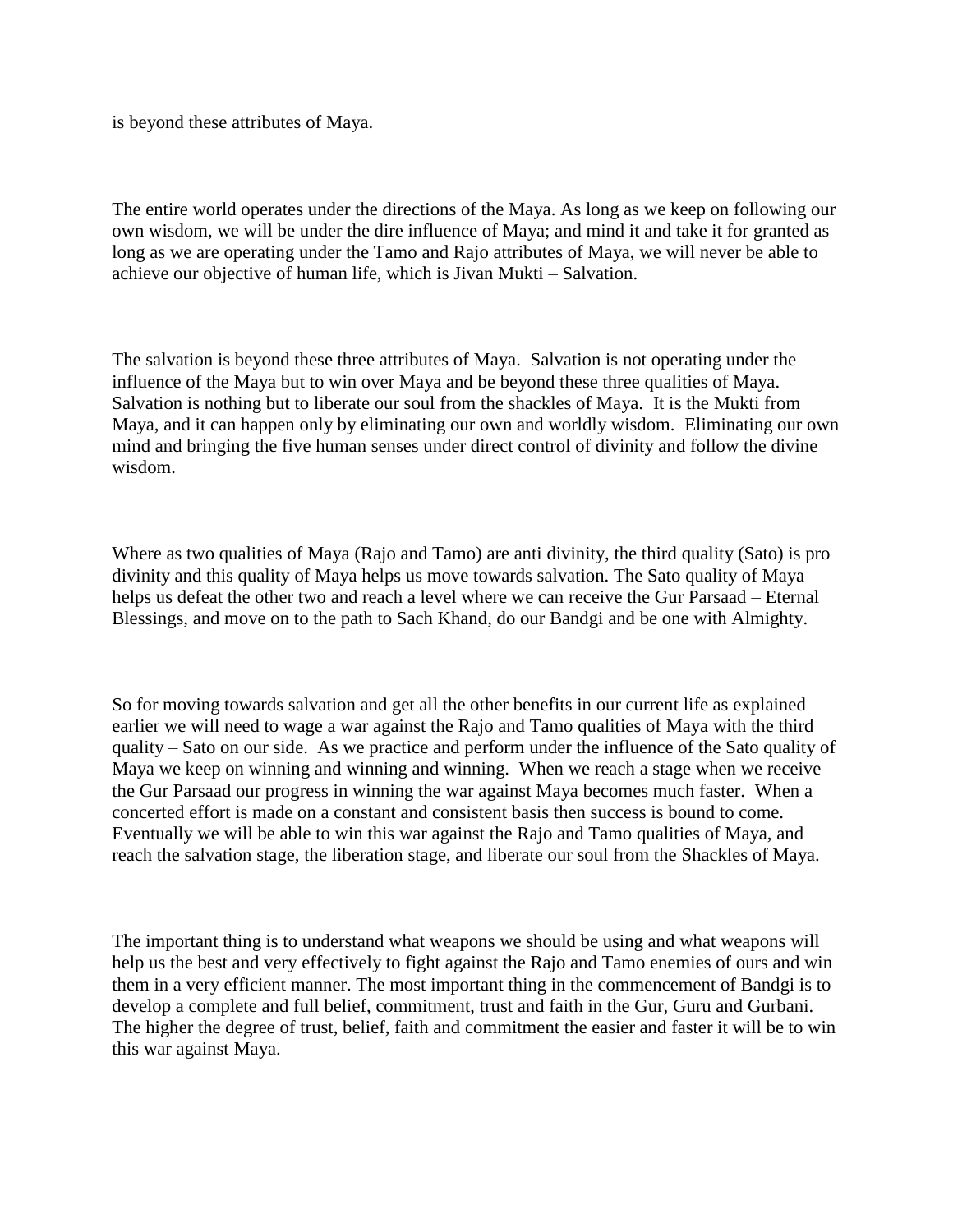The first and the foremost weapon is the Naam; concerted, consistent and constant efforts on Naam Simran will bring the best rewards. This is the highest service of Almighty: Prabh Kaa Simran Sabh Tey Oonchaa. Read first Ashtpadi of Sukhmani Bani for the benefits of the Naam Simran. Guru Arjun Dev Ji has very kindly presented all the benefits in the First Ashtpadi of Sukhmani Sahib.

Naam is the highest Hukam of Akal Purakh, Gurbani says everything else except Naam is false (Kood), which means everything else, all the other deeds are untrue (even the true deeds are not rewarding unless we do the Naam Simran). If we do do the Naam simran, Naam Amrit takes us through the internal pilgrimage which is the highest spiritual and divine pilgrimage. When the Naam Amrit comes inside our Surat - mind and Hirda then only we can complete our inside pilgrimage.

Naam Simran opens the inner spiritual doors (Bajjar Kapats) including the tenth gate (Dassam Dwaar). Naam Simran activates the seven centers of spiritual energy in side our body which are called as Sat Sarovar in Gurbani. This brings Naam Amrit inside our soul and mind, and helps us go through the inside pilgrimage. The real and the divine pilgrimage which takes us closer to the Almighty.

Naam Amrit is the Dori, the rope which when held and used for climbing up this path to the eternity will lead us to the Ultimate.

Naam Amrit is the ladder that takes us in to the Sach Khand, means that makes us completely truthful from inside and outside. It makes us single vision, fearless, kind, humble, sacrificing, loving, helping others and brings in us all the divine qualities. And when this starts to happen then all the mental sicknesses of Maya start to leave our body, mind and soul and eventually our soul and mind is liberated from the shackles of Maya.

Wherever there is Naam there is no effect of Maya, the soul and mind, which is drenched in Naam Amrit becomes so stable that can"t be distracted by Maya at all.

Naam Amrit is the Gur Parsaad and is defined in the very first line of Gurbani – which is called the Mool Manter: Ik Oankaar Satnaam.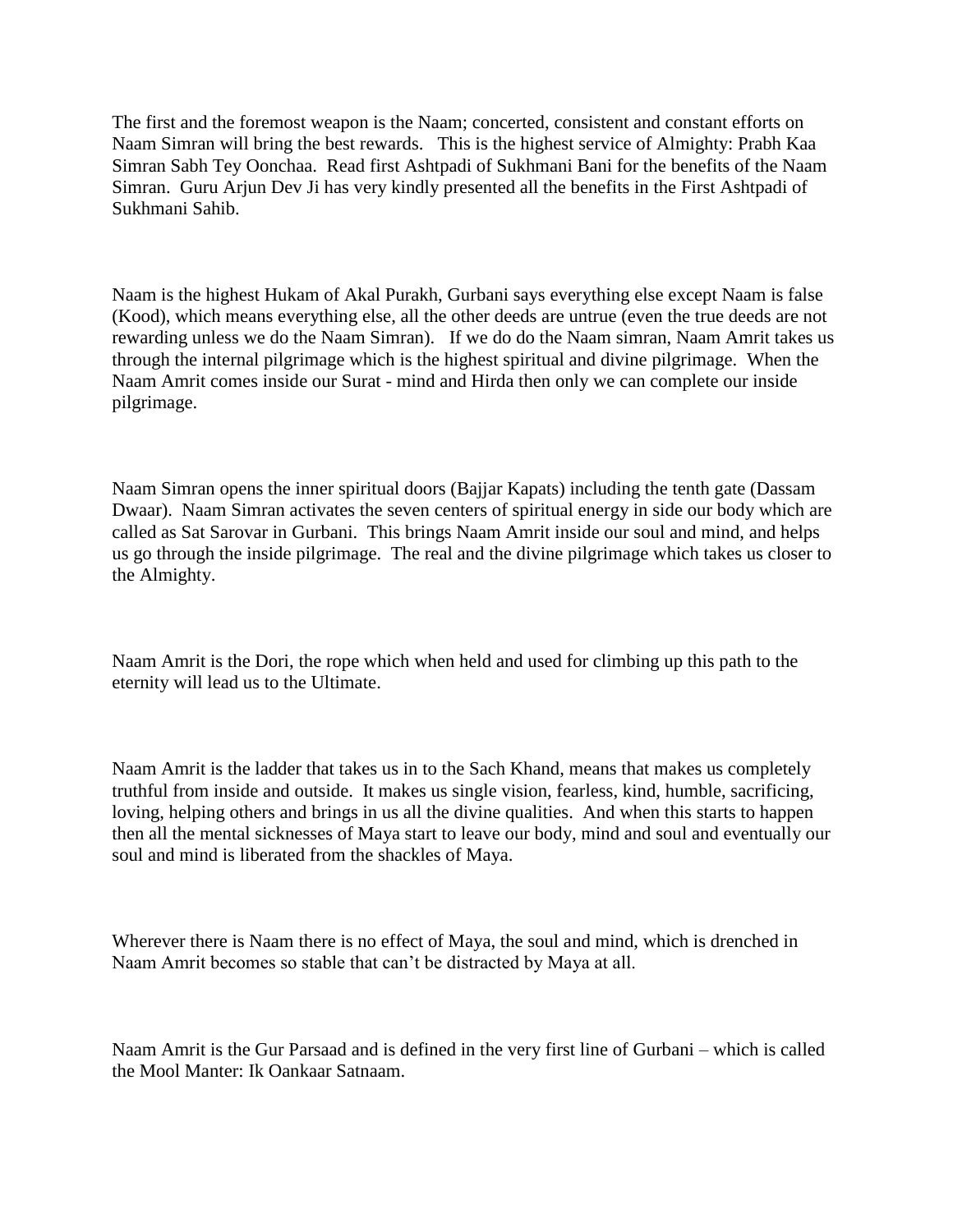All the other religious actions and deeds, the true deeds, which form a part of the Sato quality of Maya brings us closer to the achievement of the Gur Parsaad, and when we have accumulated enough of these truthful deeds and by virtue of our religious actions and deeds, we are blessed with the Gur Parsaad; the real Bandgi starts after the achievement of the Gur Parsaad.

In fact the man is responsible for building his own destiny, whatever we sow today we will reap at some point later in this life or in future lives. Whatever we have sowed in our previous lives, we are reaping today, so if we sow only good deeds, truthful deeds, Sato deeds, and sow Naam by doing Naam Simran, we are bound to finish our account of all the bad deeds of the past and eligible for receiving the Gur Parsaad.

And once we receive the Gur Parsaad and then commit ourselves completely to the Gur and Guru, surrender ourselves completely to the Gur and Guru, then we are bound to keep on going up and up the spiritual ladder and we will be able to beat the Maya and win over its Rajo and Tamo qualities.

Therefore, until the time we reach a point where we will receive the Gur Parsaad, we should

- keep on accumulating the Sato Karams
- keep on praying for the Gur Parsaad
- · concentrate on our daily life activities and try to make them as truthful as we can,

watch all our actions and deeds and make sure that they are not prompted by any of the Rajo and Tamo qualities of Maya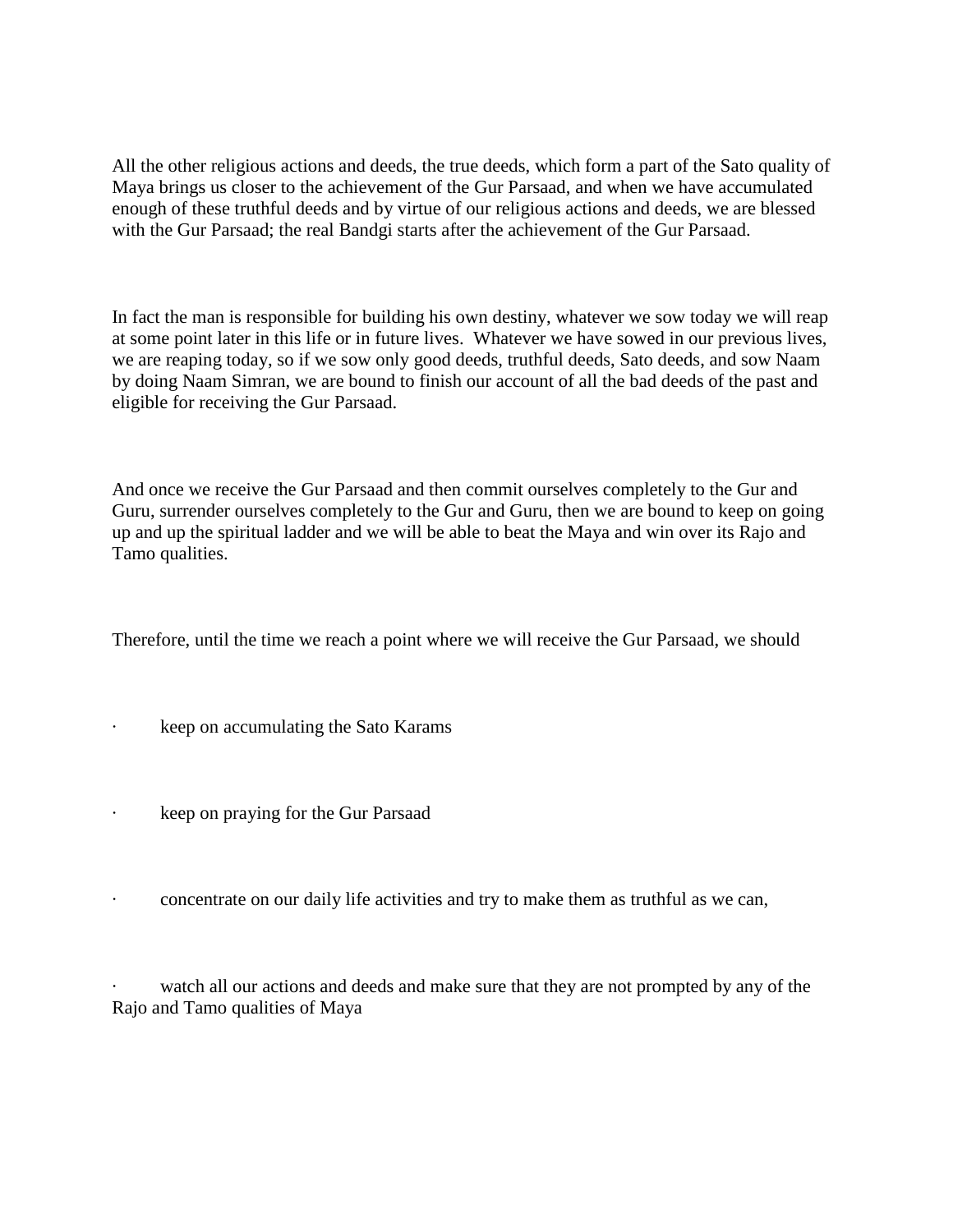engage ourselves in continuous prayers, repeated prayers during the day and night time asking for forgiveness of the untrue deeds or the deeds performed under the Rajo and Tamo qualities of Maya during our day to day life,

· slowly and slowly our behavior will start to improve, our actions and deeds will start to become more and more truthful and eventually we will become completely truthful.

Practicing Gurbani in our daily life is also very important, it brings in us :

- · humbleness,
- · humility to kill our ego,
- · a sense of forgiveness that will diminish our anger,

love for our family as if they are Gursangat, that will relieve us from the selfish attachment,

loving and respecting everybody as Sangat will eliminate Moh from our inside and convert it to pure and pious love for the entire creation and will bring a single vision ness in us,

· kindness that will relieve us from the greed for the money and selfishness,

giving Dasvandh to the Guru will relieve us from the attachment and greed for money and worldly possessions,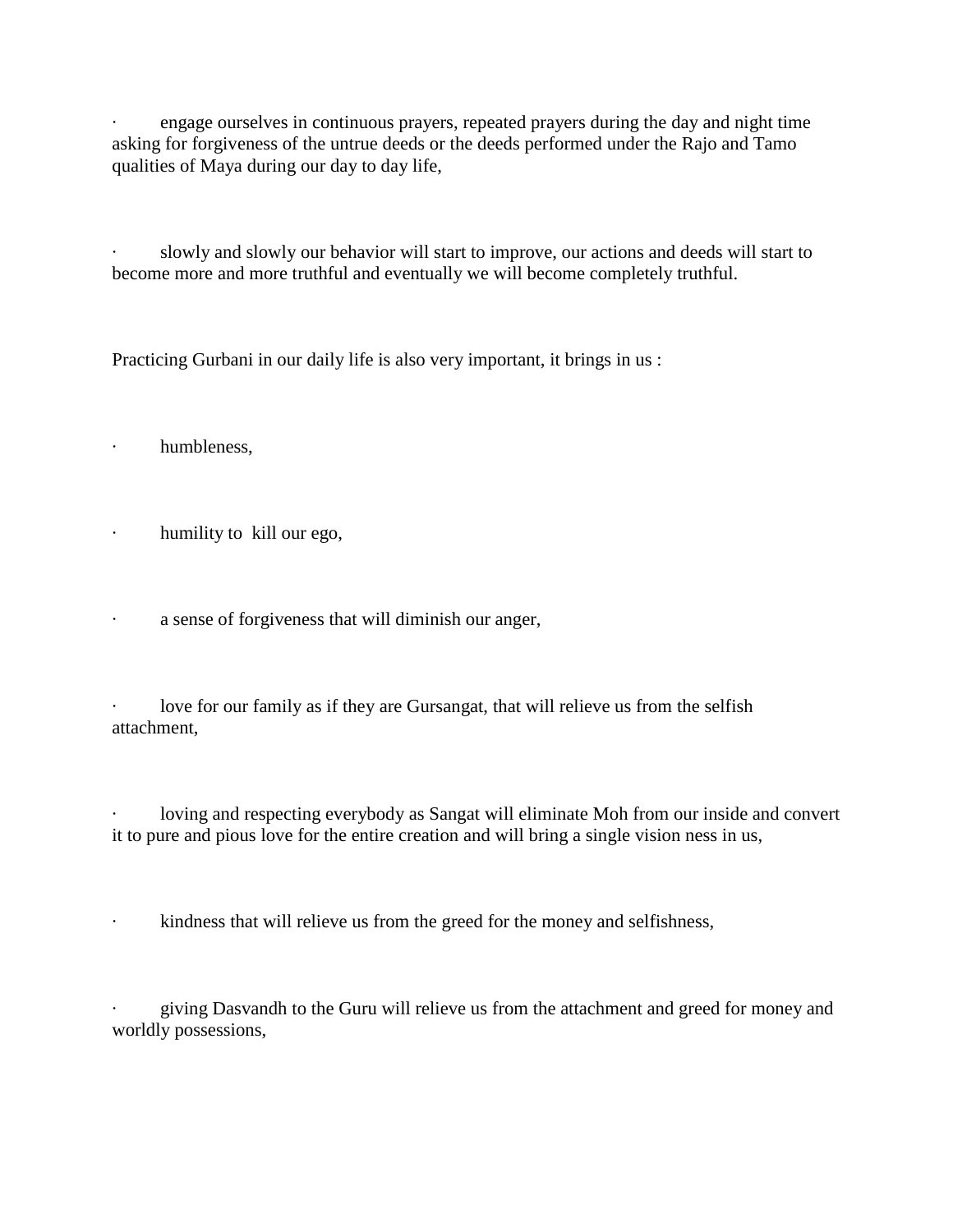· contentment and not craving for worldly things will bring our desires under control,

restraint from slandering anybody else that will remove hatred from our inside and will develop a sense of respect for everyone in the society,

looking at our own bad qualities and not pointing fingers to others will make us realize how bad we are and what do we need to do to improve ourselves,

earning poverty of inside – Garibi Ves Hirda will make us Nimana and will bring humility inside our soul and mind,

· considering ourselves lower than everybody else will bring humbleness in our mind and soul,

· helping poor and giving charity donations will bring kindness in side us,

· placing Gur, Guru and Gursangat above everything else and developing unconditional devotion and love for them will bring tremendous spirituality inside us.

The practice of these weapons described above and the golden rules cited above will help you win the war against Maya without much difficulty.

Dassan Das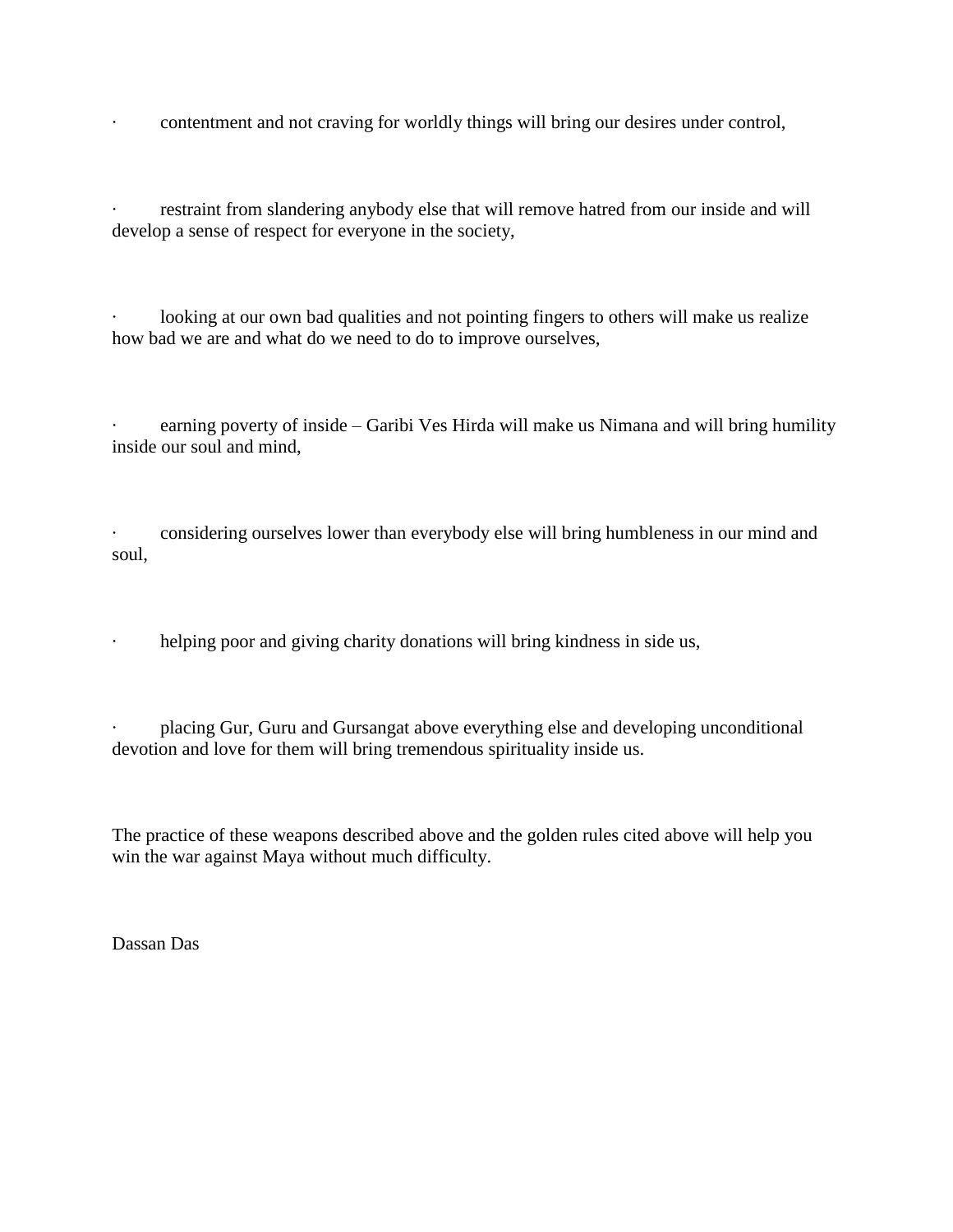## **11. Sexual Fantasy**

#### QUESTION FROM A Ji :

I am in a great problem. Whenever I see any young lady, sexual fantasy take place in my mind.I always do simran for little time. ple inlight me. I m 27 yr old bachlor.

### REPLY 1 FROM DASSAN DAS Ji:

#### *IK OANKAAR SAT NAAM SATGUR PARSAAD*

#### *GOD BLESS YOU WITH DEEPER AND LONGER SESSIONS OF SAT NAAM SIMRAN*

*Thanks for being honest, bold and courageous by bringing your serious mental problem up for resolution. This is called lust, which is a deep mental sickness. This has been called Kaam in Gurbani and is one of the Panj Doots – Kaam, Krodh, Lobh, Moh and Ahankaar. These doots are a part of the Maya, which has three attributes: Tamo, Rajo and Sato. Please read the following Gur Parsaadee writings on the Maya, Panj Doots and Spiritual Cleaning.*

*[http://www.satnaam.info/index.php?option=com\\_content&task=view&id=88&Itemid=0](http://satnaam.info/index.php?option=com_content&task=view&id=88&Itemid=0)*

*[http://www.satnaam.info/index.php?option=com\\_content&task=view&id=230&Itemid=0](http://satnaam.info/index.php?option=com_content&task=view&id=230&Itemid=0)*

*The Panj Doots fall under the Tamo attribute of Maya and Kaam – Lust is one of these Panj Doots, which is the problem you are facing. The truth is that almost all the people suffer from this mental sickness – or we can say a majority of the polulation suffers from this serious mental sickness. This mental sickness destroys a person mentally and physically. For that matter except the Sato attributes of Maya, the other two are very serious and damaging mental sicknesses. Only Sato attributes take you higher in spirituality and help you bring all the divine qualities inside you and delete all the bad qualities from your inside and help you balance your mind and bring it to stability. So concentrating on Sato attributes helps in bringing your mind under control and the best of the best Sato attributes is the Naam Simran – so we will very humbly request you to start focusing on Sat Naam Simran and you will start to have a control on your mind. Longer sessions of Sat Naam simran will eliminate your problem altogether – and whenever you see a women just try to see your own mother, your sister or your daughter in her, consider them as your mother, sister or daughter, and at the same time look at their feet and keep on reciting Sat Naam and your mind will start to become more and more stable. Getting married will also help you a great deal. We will pray to the Akal Purakh for blessing you with the Gur Parsaad of Naam, Naam Simran, Naam Ki Kamai, Puran Bandgi and Seva.*

*Dassan Dass*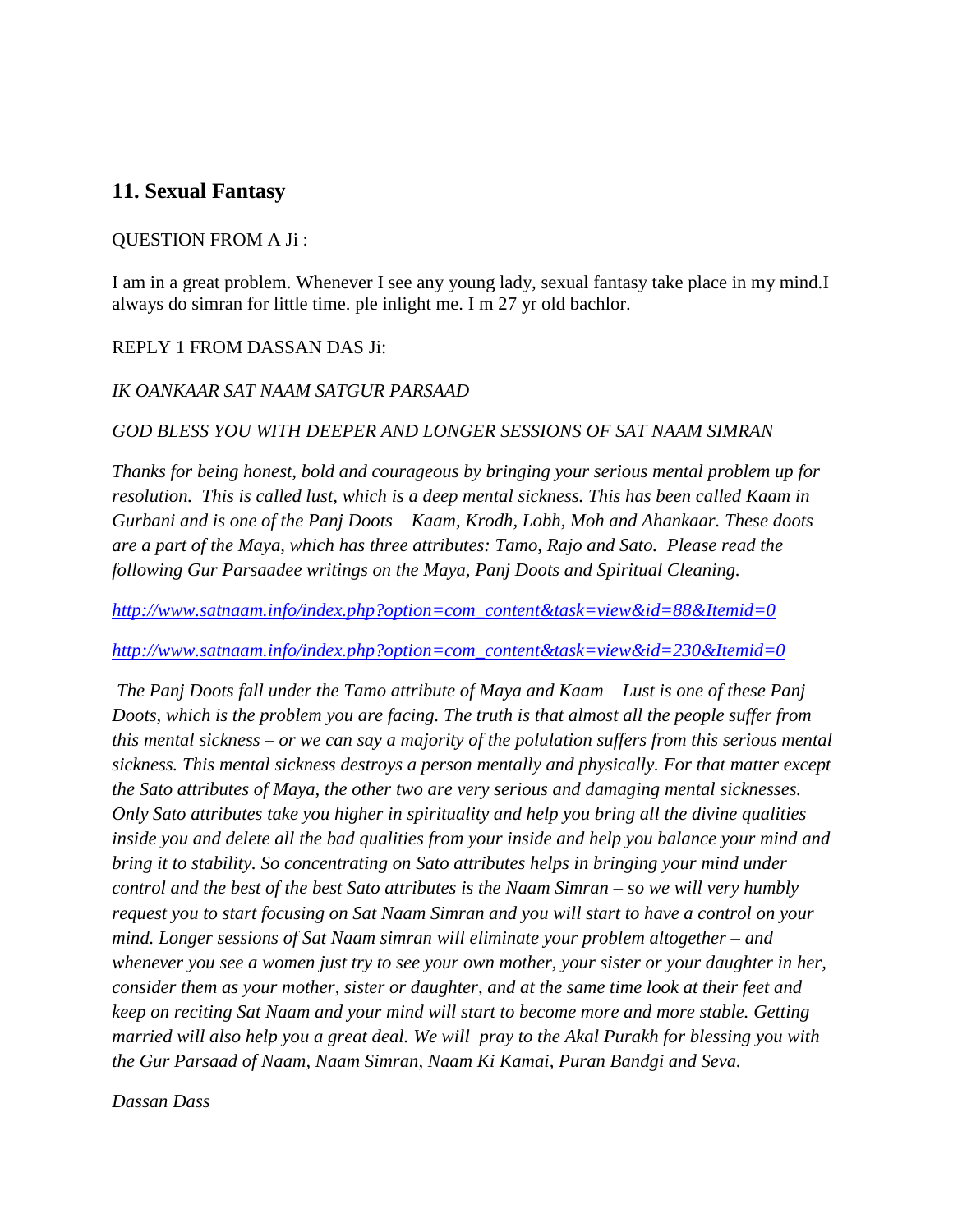#### *REPLY 2 FROM H :*

#### *Satnaam*

*Veer ji,*

*I can relate to what you are saying , i think many young single sikh men expereince the same feelings. I spent many years feeling guilty about my sexual thoughts and urges. And religion only made me feel even more guilty. But the more I supressed my sexual urges the more guilty I felt when I masturbated. Even though I was wearing relgious uniform and praying all the time I couldnt beath the sexual desires and the fantasy and would end up watching late night soft porn movies. Then feeling even more guilty the next day, running to the gurdwara doing more prayers. Then even though i was trying to be pure and humble and looking the part with my relgious uniform and respect from relgious people and relgious girls, no one wanted to marry me. If i was atracted to anyone I thought it was lust and didnt approach them to get to know them. And that just led me to feeling more lonely and inflamed the sexual desires even more. I used to not try to masturbate for as long as possible - managing 3 weeks once, but then the mind rebelled.* 

*So this is not an easy path and relgious preaching by the mainstream does not help much. God has created MAYA - attractions and temptations to things of the world. And KAAM or sexual desire operates in each of us for a reason...to keep the creation going and to allow our karmic dues to be repaid.* 

*There are three parts of maya that run the creation - sato, rajo , tamo. There are three parts of the mind that operate under their influence. I call them DESIRE PART, DESTRUCTIVE PART, and GOD-PART. First you have to start observing your mind to see where your thoughts are coming from. Sexual fantasy is coming from the DESIRE side. You accept that inside yourself, When you repress it it become destructive..so now you feel guilty for your sexual fantasy. So you are on the other side of the mind. And for most people in the world they go from one side to the other and get torn apart in the process ..as you are. IT drains you of all your energy, self-belief, self-confidence. Thats why these 5 passions are called 5 thieves - panj dhoots - they steal your lifeforce - your inner amrit.* 

*How do you conquor lust? You dont, only Guru's grace does. When i finally realised that I couldnt beat lust, note ven by looking like a tought saint-soldier on the outside and filling my head with stories of the brave sikhs of the past, then the verse from gurbani from dhan dha guru nanak dfev ji came "vaho vaho sachay ma teree tek, hau papee thoo nirmal ek" meaning "Wondrous wondrous True Lord, I seek Your refuge, for I am a sinner ad Your the the PErfect One." What a revelation. I finally realised that only God and the Guru are perfect everyone else is imperfect. And trying to become perfect by my own means was trying to do it under the*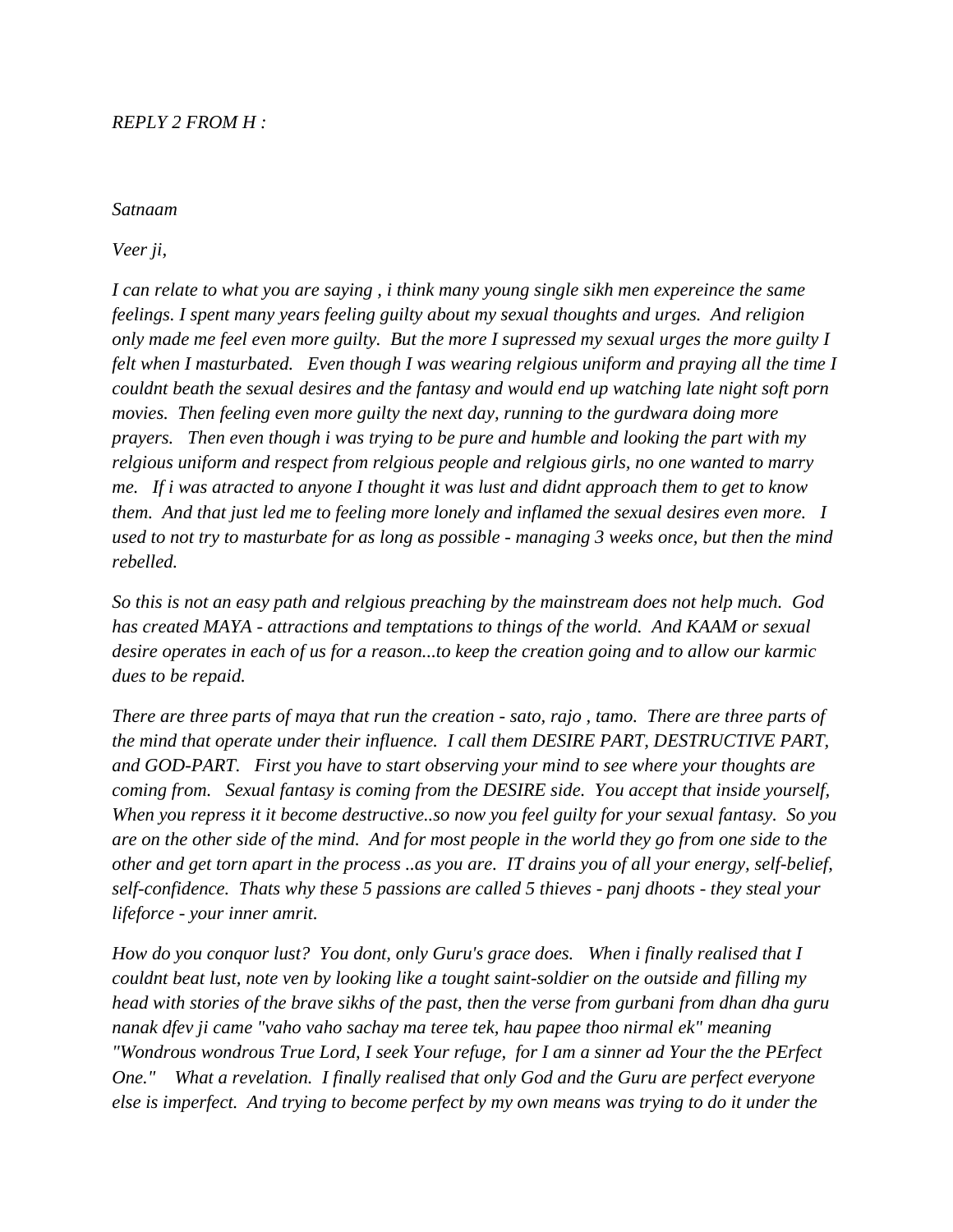*influence of my own ego. And it was my own ego saying on one side "to be perfect you have to see sex as impure, a barrier to spirituality, hence sex and masturbation is evil." And when succumbing to those sexual desires then ego would say from the other side of the mind "you are such a bad person, you are a pervert, you are weak , you a fake - looking like a good sikh on the outside full of sex on the inside."* 

*Ego can only be beaten with Guru Grace - GurPrasad. Dassan Das ji can give you GurPRasad because you have done the first thing to expose your ego and that is too really express from your heart how you are beaten down by ego making you feel bad about sexual desire. Ego loves to hide in secret dark corners of your mind. Meaning how many people would have confessed what you did in your email? Or even thought what they were doing was bad? Not many. How many would have told you what I have told you about how my own mind operated ? Not many, because it is ruining our reputation in repsectable society. But it is the only way to expose and beat your ego. You confess how you feel, what darkest thoughts are coming into your mind instead of identifying with them, just observe them like they are somone leses thought, like you watch TV. And let them come and go like clouds floating through the sky of your mind. Dont let them stick by letting your ego say "you are such a bad person for having those thoughts." and dont let your ego do the other side by saying "so what, its natural to have sexual fantasy - and I dont need God or relgion to make me feel guilty"* 

*Keep emailing Dassan Das ji with the thoughts that are coming, keep offering and exposing them to God and Guru and enlightened souls. Keep falling at the feet of God and Guru and Dassan Das ji and saying "waho waho sachay ma teree tek, hau papee thoo nirmal ek."* 

*That will free your mind, free you of guilt. And with blessing of gurprasadi naam you will keep your mind in the third part - the GOD part. And when you stabilise here and fill with love, you will see all as great, all sexual union as God keeping Creation going - all as purely and innocently sa a child sees the world. The simplicity and purity of God in everything - desire free and destruction free. But to get to this stage you need to overcome sexual desire, so you have Dassan Das ji's blessing, keep confessing and keep praying for the gift of gurprasadi naam from Dassan Das ji. On a practical note, nature n your wants your genes to carry on and by still being single your are not going with the flow of nature, the HUKAM RAJAEE CHALNAA meaning you are not listening to your body and mind and getting married and reproducing and having a family. So that is another reason why you are in mental turrmoil. Guru Gobind Sinhg ji said love your wife more and more every day and dont look at another women even in a dream. So for most people on the spriitual path we are not going to beat lust overnight, but by containgin it and giving it an outlet within marriage it can be slowly drained of its power over us. And that is what has happened to me over the last 8 years of being married. Sex does not bother me. IF it happens with my wife then that is Gods will but i dont desire it nor chase it nor get attracted by other women. Even in the act of sexual union keep doing naam simran and you see the god-part of sex. God in the male loving the God in the female, God doing everything to Himself.*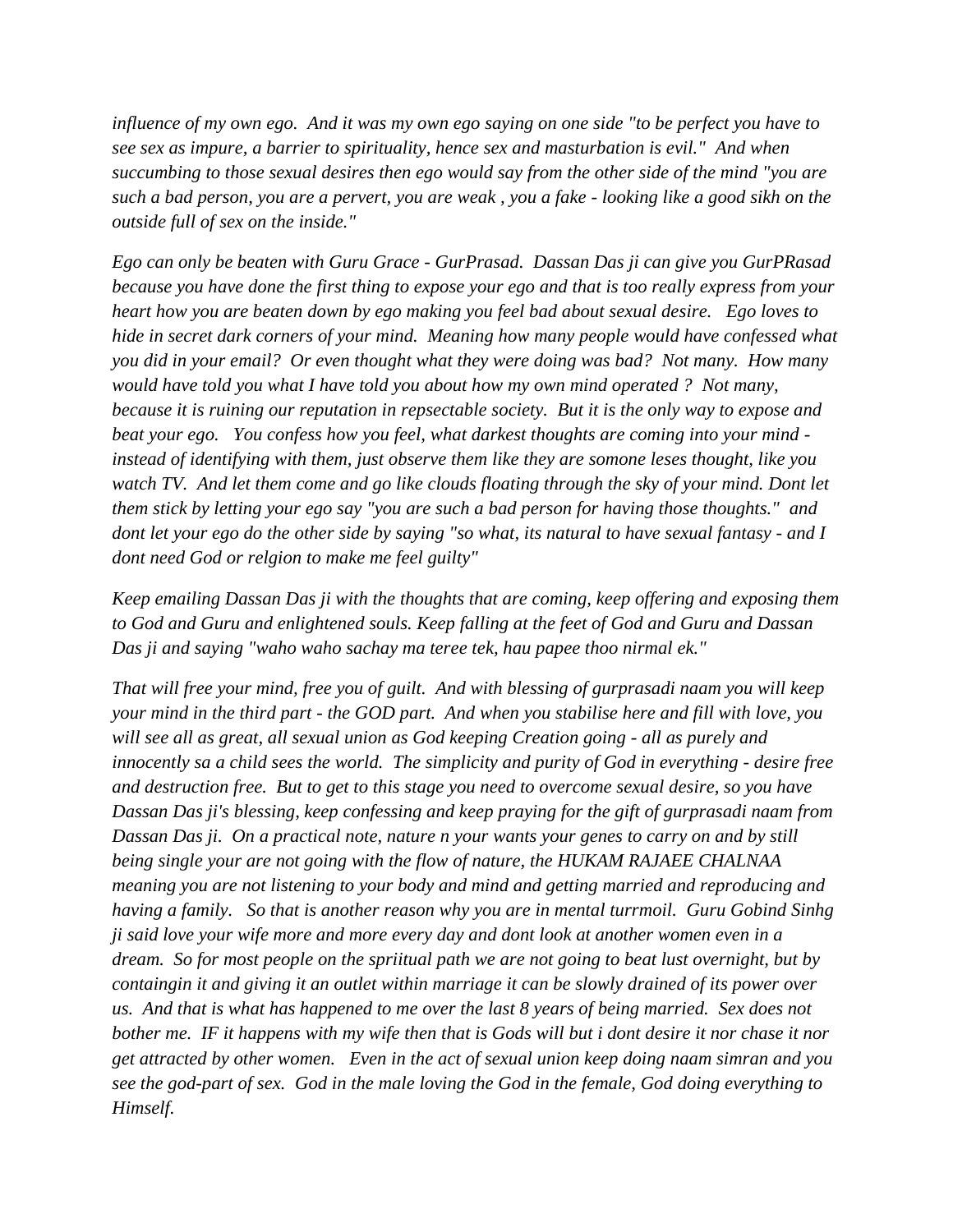*Baba Ji says that At one level nature is driving everything forward to reproduce, and sexual union in a divine sense is the temple of creation. It is where God - the Creator Being - KartaPurakh is fashioning His creation. This is the Highest Truth of Sex, and is what is meant by Tantric sex. But this state of understanding and expreince is only really understood and expreienced by the enlightened souls. For every one else sex is either driven by desire , what is called LUST. The animal nature in us, the Lower Mind* 

*So it is a journey for you to take frm going from your lower mind , your animilaistic mind compirsed of the Desire and destructive parts, getting Dassan Das ji's grace confessing what your ego and lust and other thieves are doing inside you and exposing them of any power they have over you, moving more into the God-part of you - the higher mind by meditating on the SATNAAM mantra and stablising into the Light of God, where you will expereince the divine meaning of sexual union.* 

*dust of your feet*

### *REPLY FROM DASSAN DAS JI:*

#### *H Ji:*

*Thanks for being so explicit, this is an excellent piece of divine wisdom you have earned, A Ji will definitely benefit from this, please publish this one for the benefit of other truth seekers as well, this is Gur Parsaad - deep divine wisdom, and how it is earned by Bhagat Ji your Seva is incredible. God bless you with the Sada Suhag, this is our prayer for you day and night, with every breath of ours - God bless you with the Sada Suhaag and make you a Sada Suhagan. Sat Naam will not only help in winning over the Kaam, it will win over the Maya completely. Please send some detailed Gur Parsaadi writing s on Maya and its operation, mind and its operation and Sat Naam to A Jee as well. God bless him with the Gur Parsaad.*

*Thanks again, Dassan Dass*

*==*

*CONFESSION OF LUSTFUL MIND:*

*Satnaam ji,*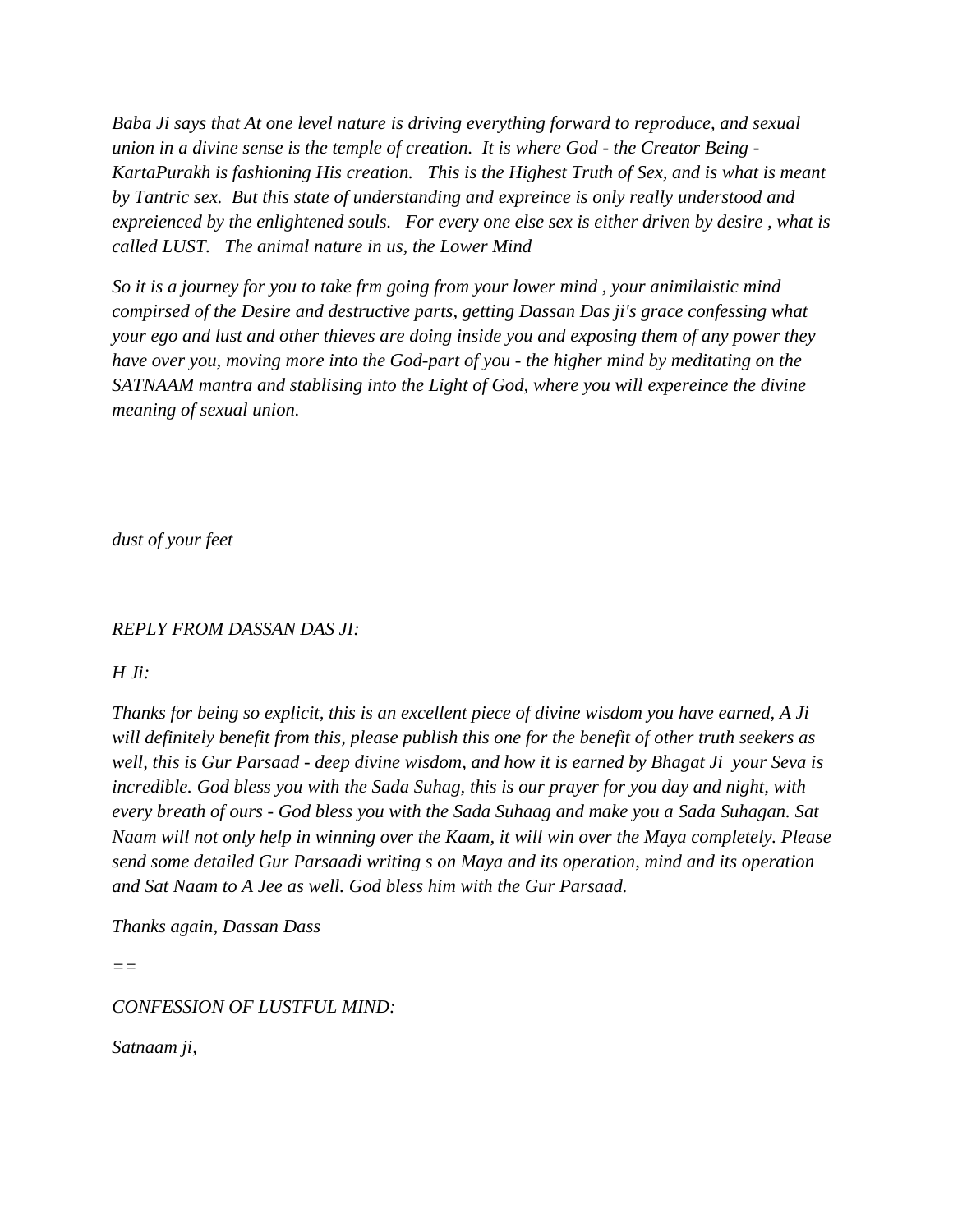*forgive us sangat ji for betraying Satguru ji and ourself and committing heinous crimes under kaam's control. this loon-haraami forgot the words of Satguru ji that Dargah is watching us and masturbated yesterday. Although wanted to watch ugly stuff but Satguru ji saved us once again and we didn't do that.*

*keep your feet on our head ji.*

*beat us with chittars and leather belts ji. blacken our face and make this gadha sit on another gadha and punish us hard ji. give us the hardest kick, smash our face ji.* 

*we apologise for sending such words and negativity to all the Sant-brahmgyaani satsangat ji. this is all we have ji. we* 

*r sorry.*

#### *REPLY FROM H:*

#### *SatNaam Veer ji,*

*God Bless you. Good way to get over lust, is to go to sleep early, stay away from late night tv, porn websites. Become solid in your amritvela 2.5 hrs. If you are not married, then marriage helps alot, after you have kids lust naturally reduces. Plus within marriage sex is not considered as lust as Dassan Dass ji has written, so there is no guilt and shame attached to it. If you are not married and are young, then masturbation is your only outlet for this powerful energy within you. Baba ji said that "masturbation is God playing with himself, teaching you about sex. Otherwise your parents never taught you, so He teaches you himself." It is not shameful or to be feeling guilt about it. It is made by the creator , it is part of your body and energy. It is lust when the sexual energy, urges and cravings and desires RUN YOU, control you, make you into a slave. Best thing we found was avoid external infulences like late night TV, porn websites, friends who are lustful. Spend more time on amritvela and seva. get married have kids. And if you do masturbate once in a while as an outlet, then just do your Satnaam simran, rather than fantasising about anything else. Keep your mind in the moment, keep doing Satnaam and then*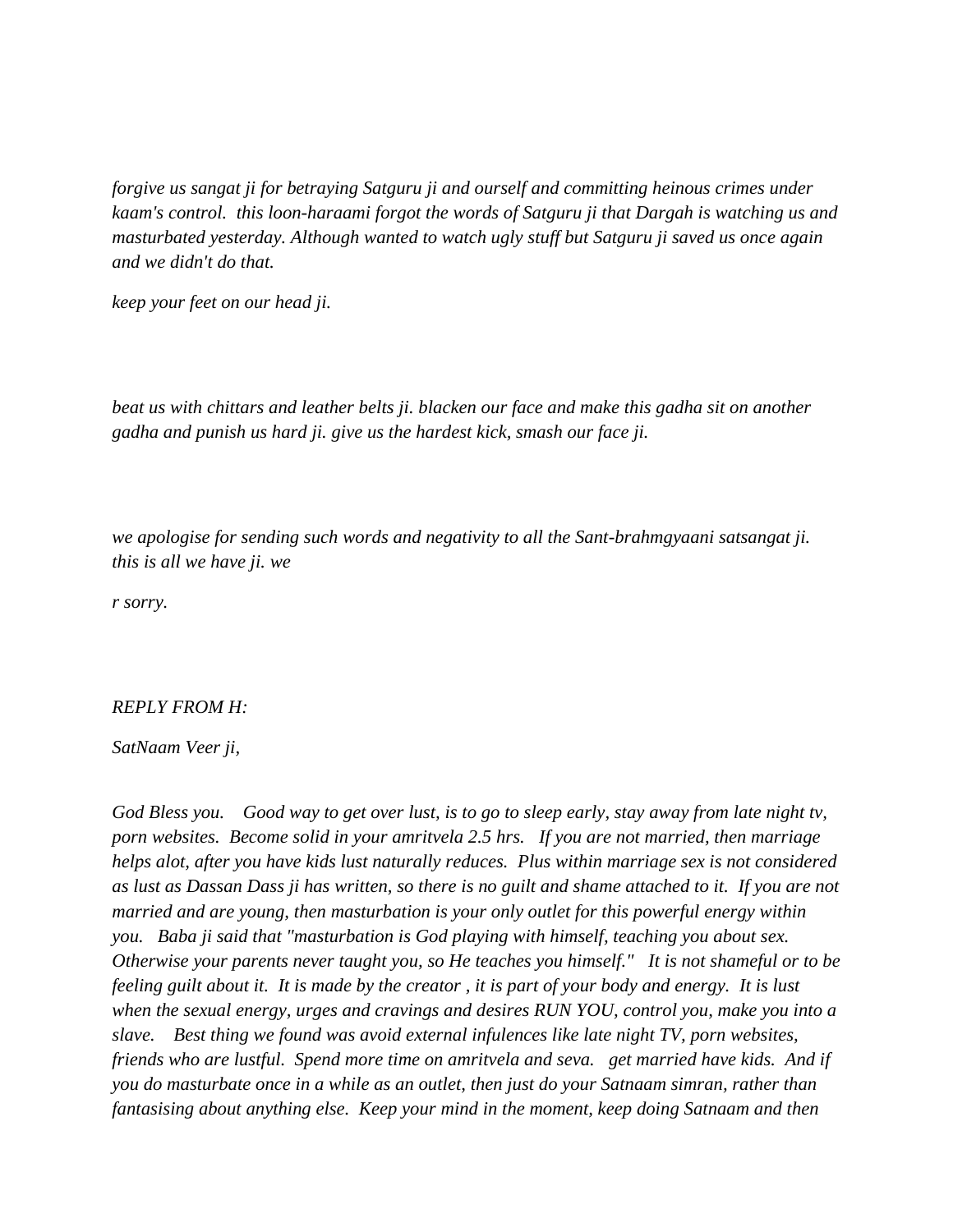*desire goes. Baba ji said sex is not bad, it is man's desire that is bad. Baba ji said even during sex keep donig your Satnaam, dont become a slave to the enjoyment of sexual pleasure.*

*This path is not about making sex and masturbation as bad, then feeling it is a shameful act for which we must be punished. you wont be able to stop masturbating, until much further into your bhagti when the job of sex is done. so are you going to keep on feeling guilt and shame (destructive qualities) until that day?* 

*Dust of your feet.*

*Dandaut bandna ji.*

*REPLY FROM K:*

*Satnam ji,*

 *In the begining these attacks are common. we need to be really strong internaly, with simran otherwise we will always loose to these evils.* 

*As our first step in bhagti is dharam khand. thats when we bring our life into discipline. talking, eating, sleeping and all your daily routines should be in discipline.*

*there are only 2 ways to control the kaam that is by simran, and by eating in limits . overeating always creates kaam energy.*

*whenever we open the leash of mind( means not doing simran) it will be attacked from these evils. always ties a leash to the mind with simran and stay in present.* 

*rest its natural that when ever this energy increases in your body then it has to come out either by night fall or other ways. So when ever we leave our mind ideal from simran it will either dream about porn when you are at young age or money, or arguments in your mind.*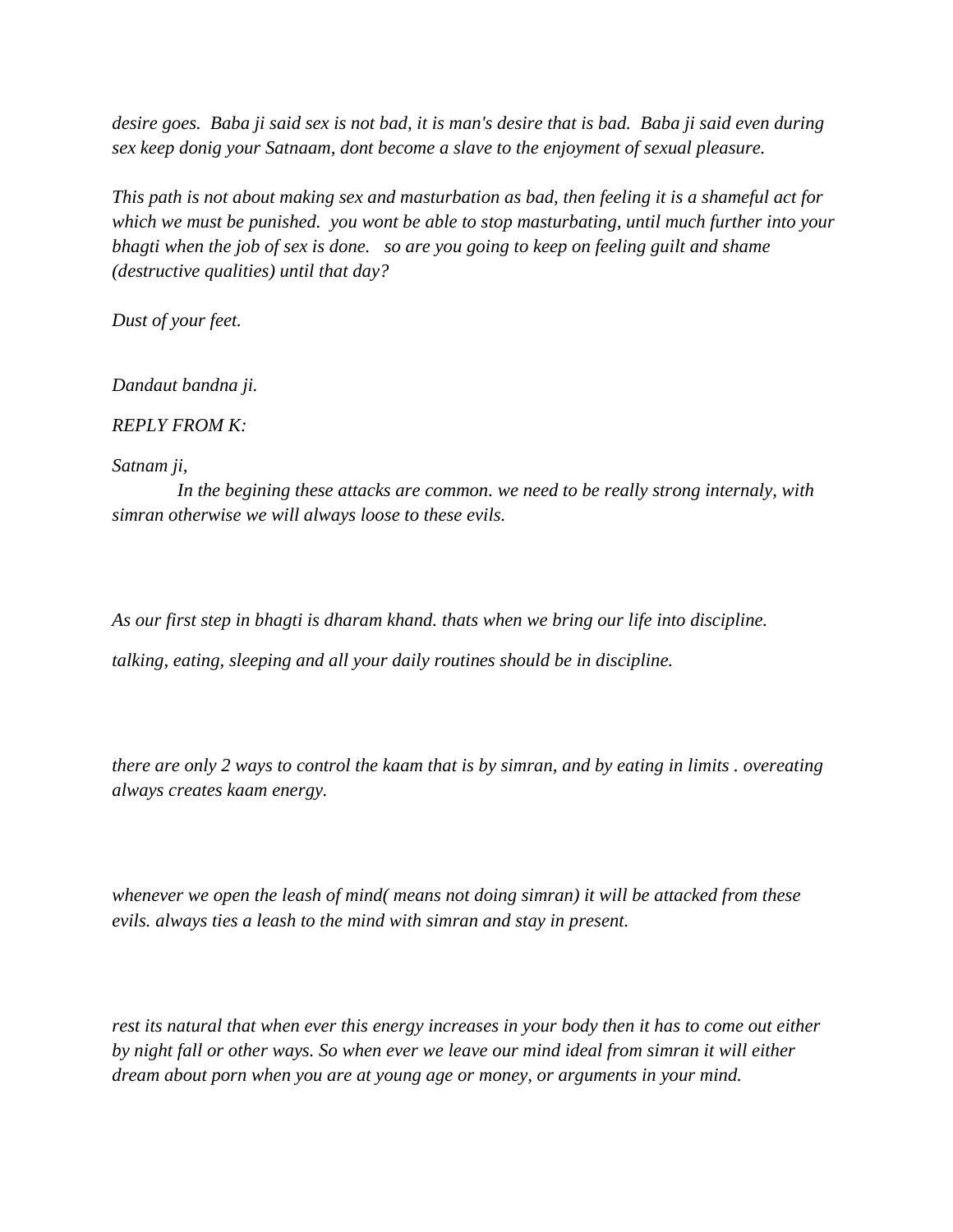*i think only weakness in ourself is lack of simran. when ever they attack try to fight back with naam simran, don't surrender.*

*These r few thoughts from my donkey brain, rest sangat is wise they may help you in better way.*

*sewak*

*REPLY FROM H:*

*Dandauth Bandhna ji* 

*Tanraj ji is only in his 20s when lust is most active in most young men, but he told us a while*  back, and we hope we understood correctly, that the way to overcome lust is whilst having a *good amritvela routine and daily discipline as described above, is to hold off from masturbation for as long as you can, so perhaps 3 weeks before you sucuumb. Then try again , maybe you hold off for 6 weeks and sucuumb. Then hold for 9 weeks next time and you sucuumb. Then hold off for 12 weeks and finally your mind gives in and you win over it. Tanraj ji is dhan dhan. When we were his age and doing our bhagti we couldn't hold off for more than 3 weeks at a time and by then we were getting really lustful and on masturbating enjoying the release but feeling full of guilt and feelings of failure. Then running to the Gurdwara to do our sevan and simran to get cleaned up again - peace of mind again. In the end we realised we can never beat lust, its only ego to think so - akhan jor chupa na jor - no power to speak no power to be quiet as Baba Nanak ji writes. Realised we have no power and we sung a shabad of Baba Nanak ji in which he wrote, "waho waheo sachay ma teree tek. Hau papee tu nirmal ek - wondrous wondrous true One, I am sinner You are the Pure One." Which made us realise that we will always be asinner, a papee, no matter what we do , we are full of filth. We then feel at SatGuru ji's feet and gave in, realised we are always a sinner and HE is the only Pure One. Battling with lust broke our ego that we could beat lust. Great lesson that took years to learn.*

*Baba ji said that to overcome any desire there are two ways, either get the divine wisdom and give it up as Tanraj ji did. Or to indulge in that desire so much so that you see the heaven and then the hell of it and finally get sick and tired of it. Then it can never bother you again. Baba ji gave the example that if a drunk comes to him and wants to give up, he says to him, "well just give it up, or if you can;t do that, then drink so much that you drink yourself to near destruction. After which you will say "god please save me - NO MORE DRINK PLEASE."* 

*So that is why on this spiritual path, for most people, the path of denial as Tanraj ji did, is very , very tough. So the other path of getting married and then only having sex with your partner,*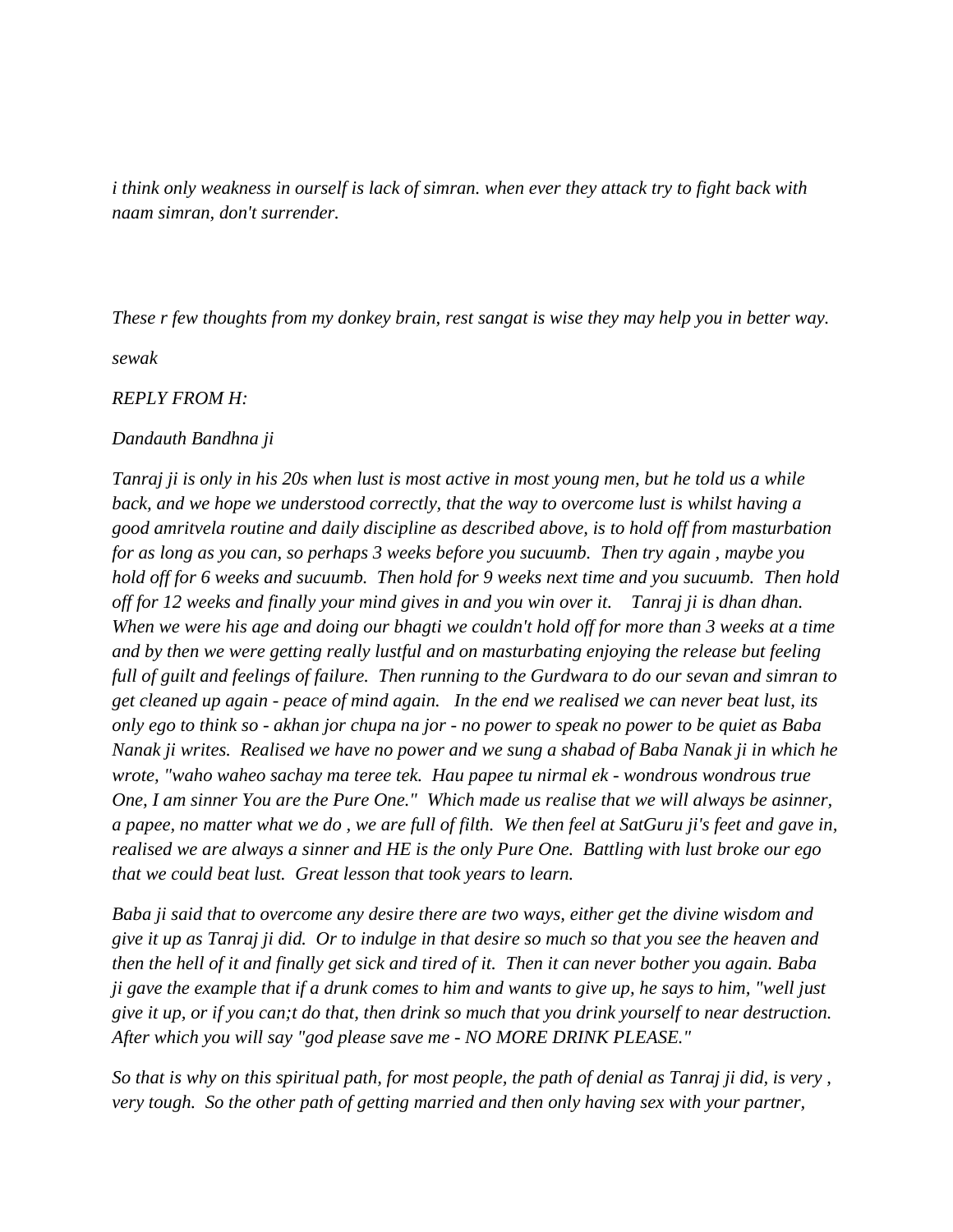*have kids and as you get older the lust energy diminshes and fades away. Or in your unmarried days at least masturbation is better than sleeping around or sexually abusing someone. When we we in our teenage years and 20s we could not hold off lust very well. Now in our 40s after 12 years of mariage and two kids, it hardly bothers us. We dont desire for sex, but as Baba ji says if it happens with our partner then that is hukam and a healthy marriage and natural cycle is having sex about once a month. Baba ji also explained that masturbating often is using up alot of blood cells to create semen , which uses up your spiritual energy and wastes it in desire. It is a tough one to beat - Lust - but it can be done with GurParsaad. May take longer than our ego wants, that's all, but learn to accept the hukam and natural cycle of sex energy in this body. And come to peace with yourself and your sexual behaviour.*

*Dust of your feet.*

# **12. Personal Problems**

*Ik oankaar satnaam satgur parsaad Dhan dhan paar braham parmesar Dhan dhan gur-guru-satgur-gurbani-sat sangat*

*Kottan kot dandaut parvaan karna ji; ik oankaar shri satnaam ji ki fateh parvaan karna ji, shukrana parvaan karna ji, apney charna di Dhool bakshna ji, aap sabh dhan dhan ho, tey dhan dhan raho, chad di Kala vich raho, naam vich raho, sat vich raho, sat vich smaoo ji, sat Saroop ban jaaoo ji, amrit ishnan karo ji.*

*Bhajee has asked some questions, it is all the gur kirpa and gur parsaad that make things happen, a continuous prayer is the key to success, concentration on naam simran and seva and by doing so bringing in all the divine qualities is the key to the dargah, the complete dedication and , surrender to the gur and guru is the key to the dargah and winning over maya, we have tried to answer his questions, please don't hesitate to add to it, you are all dhan dhan and by doing so will be serving the truth and helping everyone else, your spiritual experiences and words of divine wisdom will help everyone. Our (dassan dass) responses are in capitals for your convenience.*

Dhan Dhan Ik Oan Kar Sat Naam sri Vaheguru dhan dhan Sat Sat naam Sat guru, Gurbani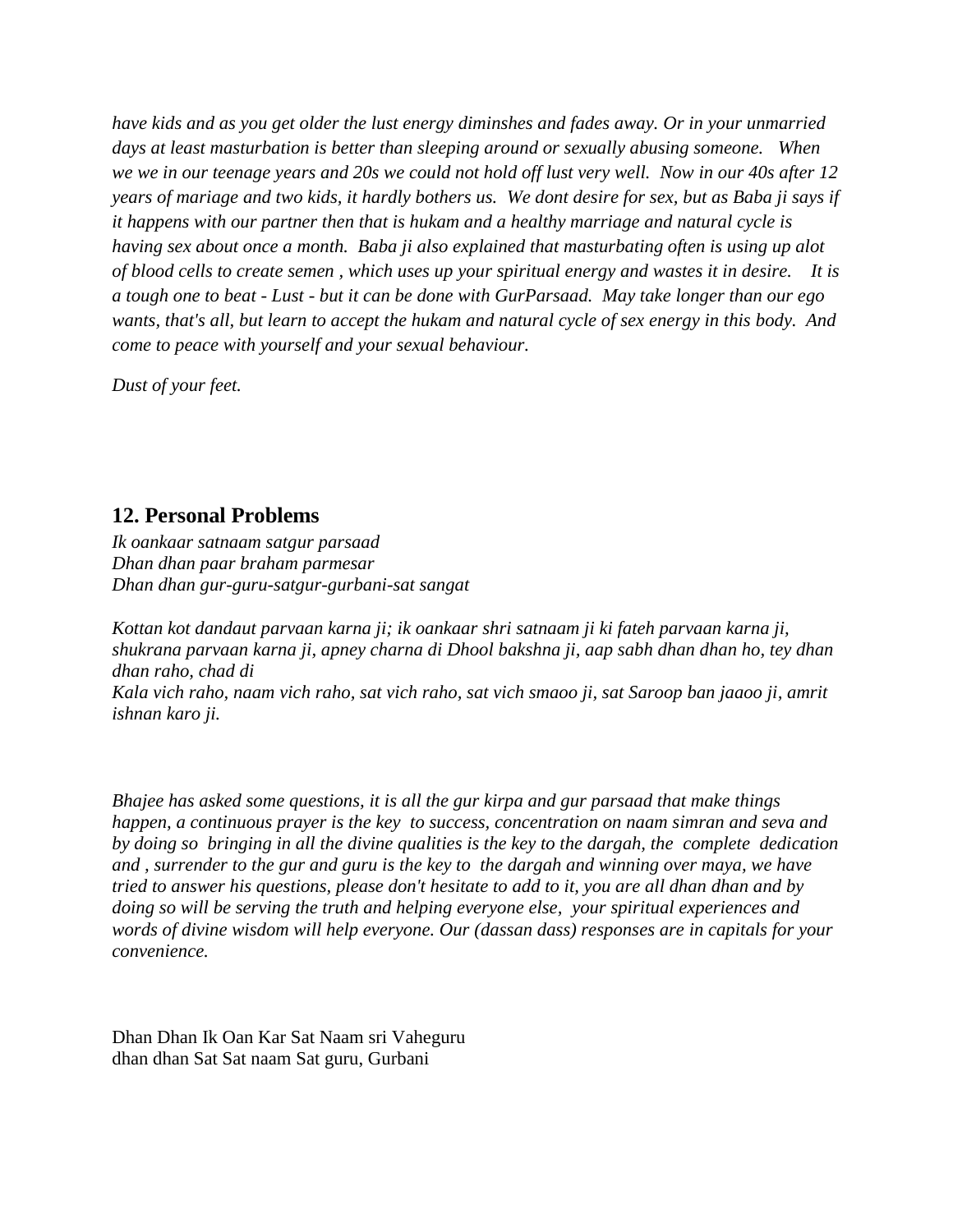Dear Sat naam ji,

ap ji charna vich dandaut..

You are dhan dhan, and the true one. I am false and foolish and dirty and gunda. please forgive this gunda paapi for all his sins and paapi thoughts towards you and the sat naam parivaar sangat Hari.

*We are nothing, we don't deserve any praise, all the dandaut and praise goes to the gur and guru, we are just another worthless creature on the face of this earth capable of doing nothing, there is no existence of me, my mine in this universe, only thing that exists is the ik oankaar satnaam, that is the only and only eternal truth, rest is all garbage, he is the only karta purakh, he is the only doer, he does everything, he is one supreme power that makes thing happen, it is all his gur parsaad that makes things happen.*

*Everything is under his hukam – his supreme command, even his naam is In his supreme command, the supreme hukam, the supreme command is ik Oankaar satnaam, and only this naam's simran with shardhaa, preet, humility, garibi ves in hirda, the full and complete belief and commitment to him, the full and complete trust and faith in him can make things happen, can fill us with the gur parsaad.*

*Only our prayers to him can make things happen for us, can straighten our Minds, can transform our minds from the control of maya to the control of param jyot, only a continuous prayer from the inside most part of the heart, the prayer that comes from concentrated mind, the prayer that comes out with full belief, devotion and love, the prayer that comes with the full sense of completely sacrificing ourselves to him, a complete surrender to him, surrendering everything we do or perform at his shree charans can bring the gur parsaad of divine control to our mischievous mind.* 

*Let us all pray to him on a continuous basis, repeating this prayer every five minutes inside us, and continue to do so until our mind stops the mischief and gets absorbed in him completely and is replaced by param jyot and wins over maya. We have very humbly requested at the charans of all of you many a times and will repeat this prayer – ardaas once again, and it is our dargahi*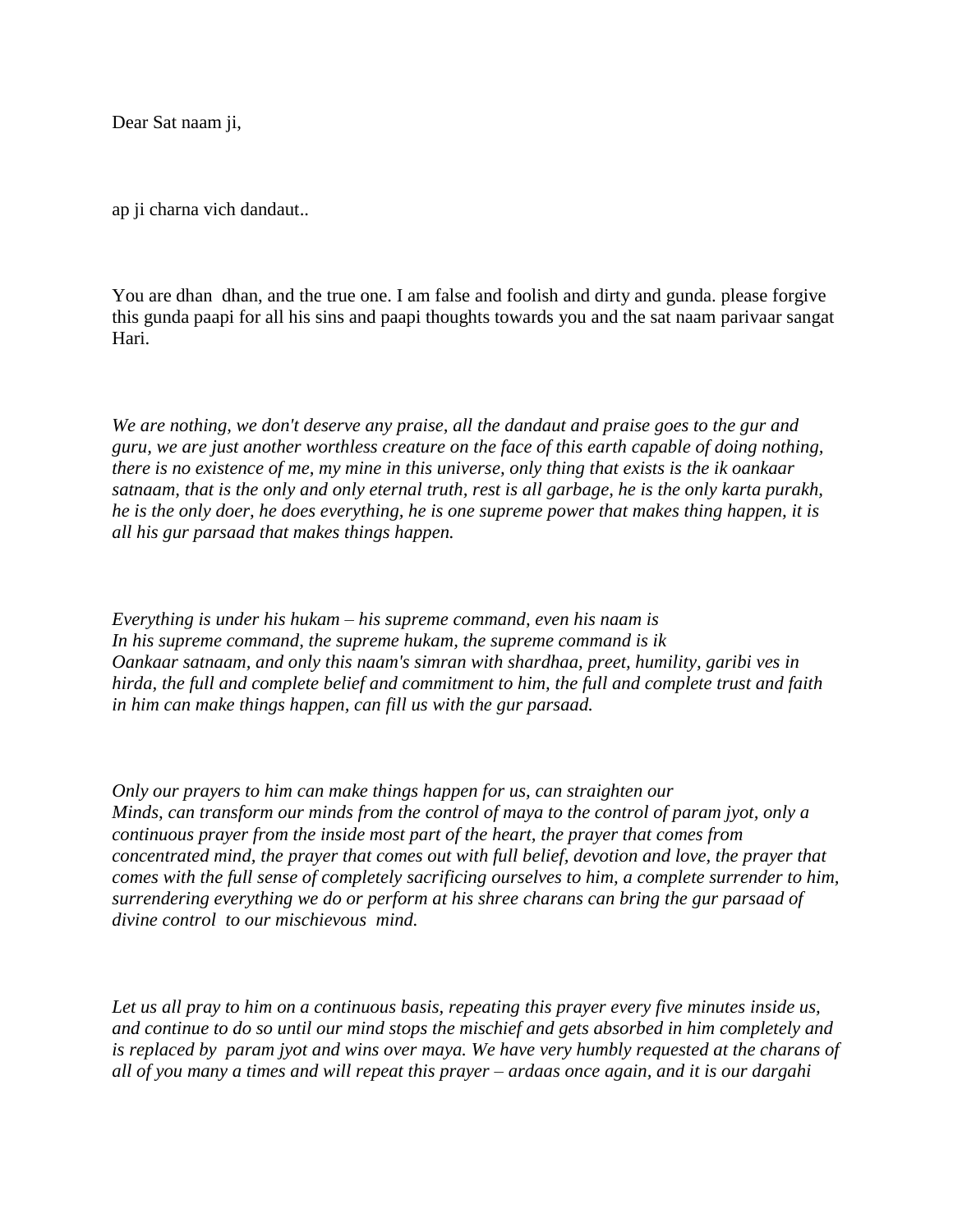*promise to you all that whosoever does this ardaas on a continuous basis will win over maya and be free from the bandhans – shackles of maya forever.*

*There is an article that was written on cleaning of the mind – spiritual cleaning – explaining how to get rid of the previously committed asat karams, please keep on reading that article every week to remind every one to do the practice explained in this article, and again we need to put all this divine wisdom in to practice with love, devotion, faith and trust then only we will be able to cleanup our inside and reach at the stability stage.* 

*We have to keep on accepting our misdeeds on a continuous basis to stay Unaffected by maya until maya is completely defeated.*

*Ardaas:*

*Hum neechan key neech gunehgaar kood kapati loonharami hum maha paapi Hain, maha pakhandi hain, maha kaami hain maha krodhi hain maha lobhi Hain maha mohi hain maha ahankaari hain, asee apney sarey gunah tey Awgun kabool kardey haan kirpa karkey sadhey gunah baksh dey.*

*The moment you repeat this ardas your concious and mind will become Clear, your attention will go back in to naam, your mind will stay focused on naam all through the day (this ardaas is very rewarding during the day time, while at work, driving, shopping, or doing other things) it will keep you focused on the sat karams, and when you start repeating this ardaas then whenever you get any distracting thought you will be absorbed in this ardaas right away and your chitergupt will be cleaned, the only thing is that it should be performed with the real thirst of cleaning you from inside, with belief, trust and faith, with love and devotion.* 

Dass needs your help, past few weeks we've been kinda struggling, simran has been difficult in the sense that we've had bad thoughts, and found it hard to get peace, we've also been Struggling in personal and work life. Please help us in explaining what we need to do.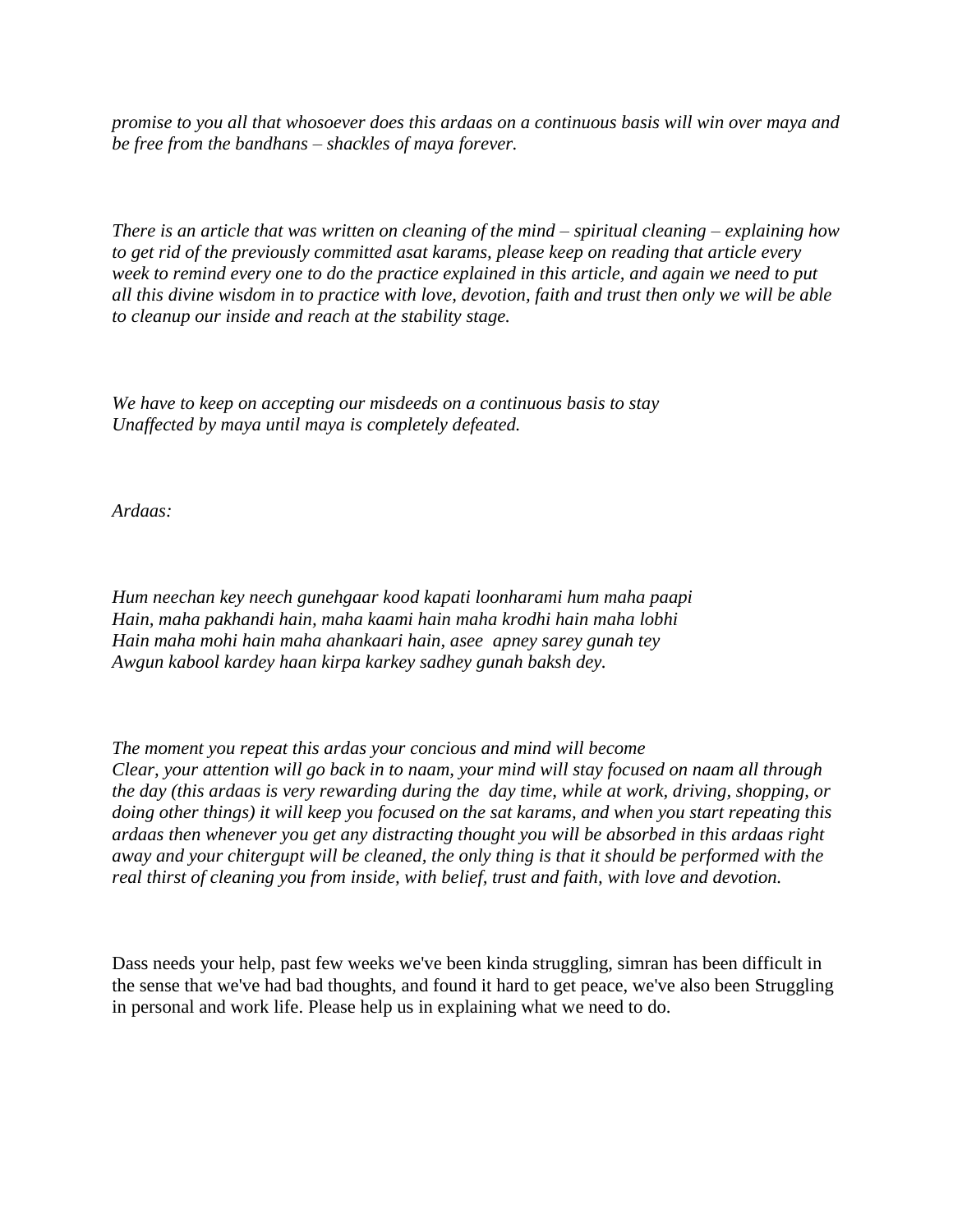*We will stress again and again on longer sessions of naam simran, infact when you sit for simran it takes a few minutes – depending upon individual's state of mind and spiritual state of soul, it might take only a few minutes or it might take half an hour or more for arriving at concentration of the mind, and after the concentration have been achieved and you start to feel the intensity of the amrit increasing then its continuation for long hours will be very rewarding, when we sit down for naam simran, the first two hours are counted on earth and the third hour onwards the simran is counted in the dargah, imagine when we give 10% - dasvandh, he puts in remaining 90%, when we give 20% he puts in 180%, when we give 30% he puts in 360%, the reward keeps on multiplying like that, that is why gurbani Says:* 

*Satgur kot penda aagey hoye leyt hai,* 

*You go one step and he will take ten million steps towards you, so would you like to collect only 90% or 1000% or higher it all depends on your love and devotion. The more time you put in, the more you will gain in terms of* 

*Concentration, amrit and winning over maya. Everything have been explained in the gur parsaadi writings, this will happen only when you earn it, when you perform, when you practically do and experience the change, then only the divine wisdom and divinity will come inside you, just by reading books and articles you don't gain much, these things are there to motivate you and tell you what happens when you perform in the real life, and unless you perform and experience you will not be able to earn the rewards.*

1. Ardas for forgiveness: please advise us on where we are going wrong, as we are getting stuck in when we do a sin, other sins can come and we can end up being in a while in asking for forgiveness, also we are getting in rituals when asking for forgiveness.. please advise us of the best procedure..? Lets say x, y, and z sins happened.. what do we do/say next in the mind..?

*Please re-read the articles pertaining to the ardaas and spiritual cleaning and controlling the mind, and please keep on repeating them, let us start publishing at least one article every other day, it seems like people are forgetting and we need to keep on sending the reminders to them. We will once again stress on reading the article on spiritual cleaning again and again and put that in to practice, that is the only fastest way of cleaning your mind of the effects of the previous life as well the previous janams.*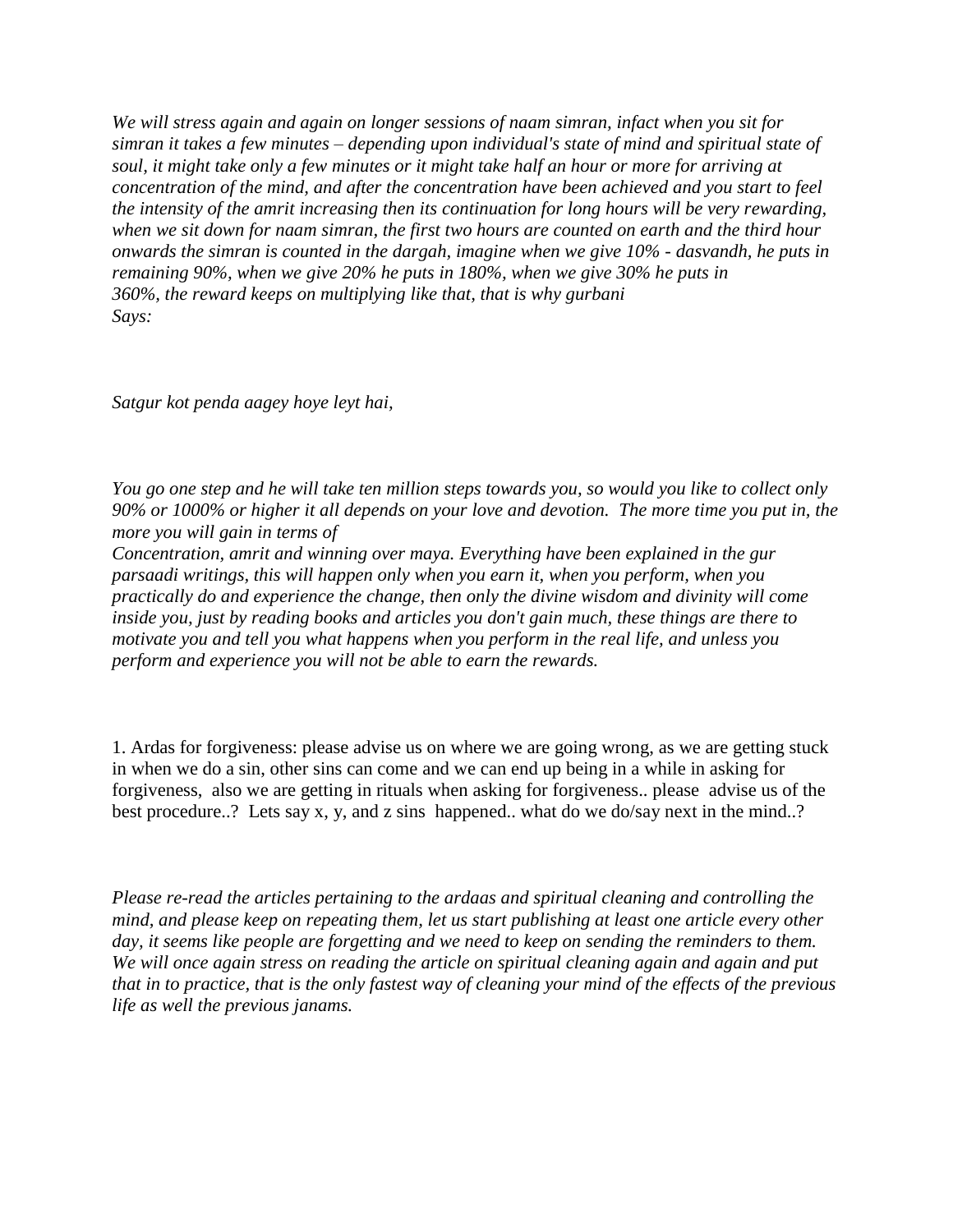1. Do you need to repeat God's name 5 times after you have sinned, is once enough, or is it not even required.?

*It is not repeating the naam, it is the naam simran with shardha, preet, devotion, love, faith and trust, you should be doing naam simran all the time, you should not let your mind stay idle even for a second, as soon as your mind gets free from the work you are performing, you should automatically switch to the satnaam inside you, then where is the chance of committing a sin, and even if you did committ a sin it will be washed right away: hari kaa naam kot paap par harey.* 

3. What is causing our problems in not getting peace and our problems in simran?

*Your inadequate commitment, belief, trust and faith are the reasons For your distractions, your lack of practising the gurbani in the real life is the cause of problems, your not spending enough time in naam simran is causing you the problems, your dubidha is causing you the problems, your illusions and delusions are causing you the problems, your not complete surrender to the gur and guru is the root cause of the problems, the lack of complete surrender is causing the problems, if you want to do puran bandgi then you have to surrender yourself completely and come under his hukam, unless there is me, my, mine the problems will remain, you have to stop doing me, my and mine and remove all delusions and illusions from your mind, as long as you are in dubidha you will keep on facing such problems.*

4. Why are we getting so many negative thoughts towards other people and in our mind (e.g. sometimes the Rape word comes into our mind)... what can we do overcome these problems..? please give us light in

terms of wisdom what we should be doing..

### *There is a lot of divine wisdom given to you, the lack of practicing*

*The divine wisdom is the cause of the bad thoughts, we keep on getting more and more divine wisdom in the form of articles and words, there is every kind of divine wisdom, on every topic that has been sent to you all from time to time, bhajee has now very kindly put them in to the form of books as well, but it seems like there is a lack of reading the words of divine wisdom and practicing them in our day today life, these are not mere articles or a piefe of writing, it is all gur parsaad based on the actual physical experiences, if you treat it as mere articles or reading material then nothing happens, if you bring it inside you by putting it in to practice then only you*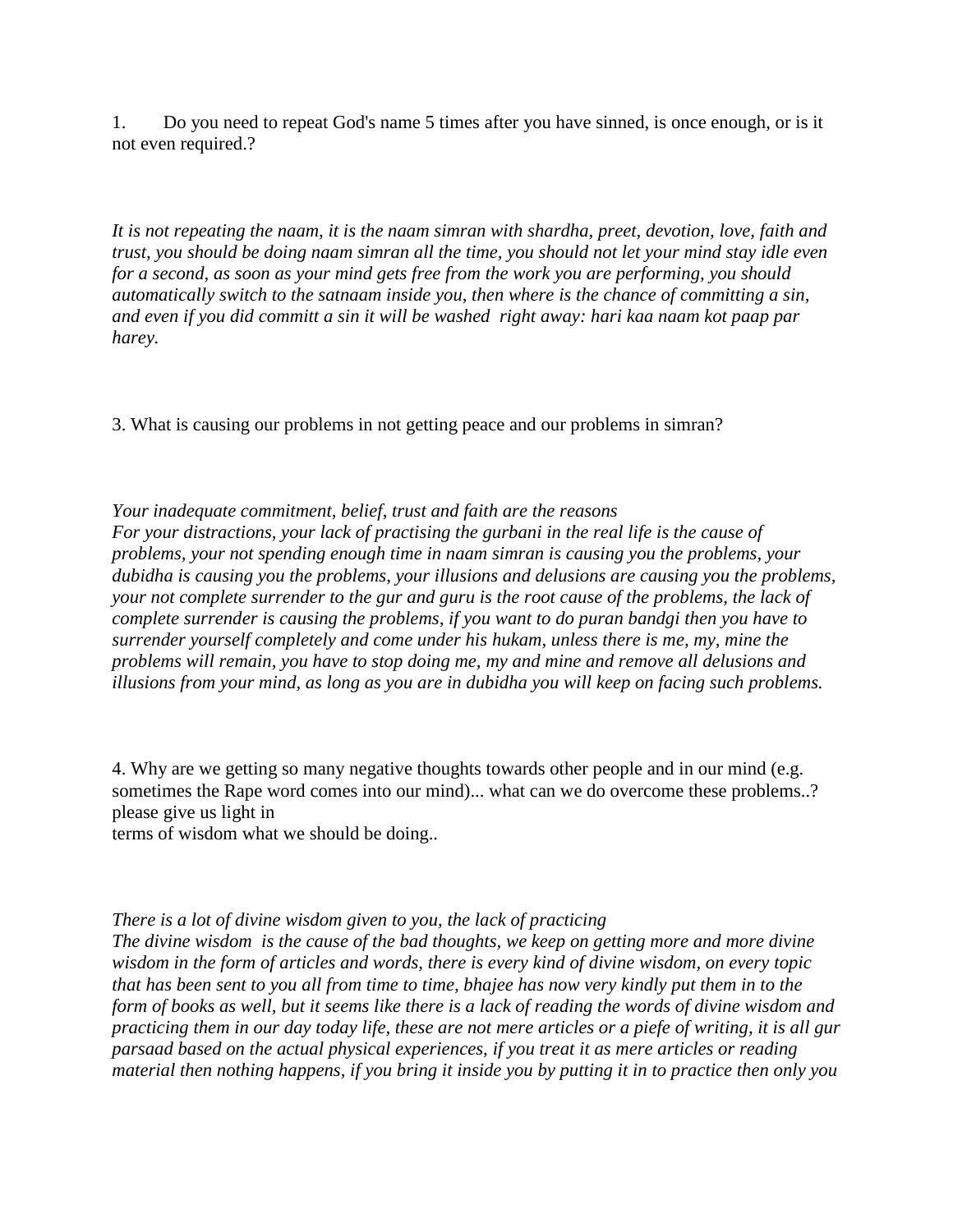*will be advancing on this spiritual path – karni is very important, unless you bring the divine wisdom in your karni and make it a sat ki karni nothing will happen – sat karni sat jaaki rehit.*

5. You know when a negative thought comes into our mind.. is it ok not to ask for forgiveness i.e. just God you did that.. thank you for that thought.. whatever comes in the mind, you are doing.. are we surrendering in this way?.. or is this not a good approach to use for negative words?

### *The negative thoughts are under the rajo and tamo control of maya,*

*They are not created by the divinity, god doesn't tell you to bring bad thoughts inside you, maya does, the panj doot do that to you, the desires do that, the feeling of roop, rus, gandh, sparsh do that to you, these are the distraction causing elements, god doesn't tell you to do asat karams, he tells you to do sat ki karni, don't blame god for your bad thoughts, blame yourselves, your own karni, surrendering is by munn, tan and dhan – not by holding him responsible for your asat karni, you are the one who write your own future by virtue of your own good or bad karni, you write your own fortune by virtue of your karni, if your karni is sat, the furute will be sat too, if your karni is asat, the future will be full of sorrows, sat karni will bring in peace, love, devotion, faith, trust, eternal happiness and comforts, the asat karni will bring sorrows and depressions, distractions and illusions, disruptions and dubidha.*

6. Does giving Maya (i.e. money) to charity give any peace or positivity to the mind, what are the benefits to the mind of giving dhan to charity in the form of money..?

*Giving dasvandh is a mandatory divine law, there is a lot of divine wisdom available in the form of the written material published so far. We should not be looking for any benefits, the love and devotion have to be unconditional, if we say if we give to charity this or that should or will happen to me is foolishness, there is no value for the naam, bandgi and seva, the divinity is not weighed in these terms, you have to do it and then without asking for any rewards the rewards will come by themselves,* 

*The rewards will depend upon your love and devotion, humility and humbleness, garibi in hirda means utmost humbleness nimrata, it all depends upon how much you dedicate yourself, how much you surrender* 

*Or give up yourself to the gur and guru, the rewards are proportional.*

.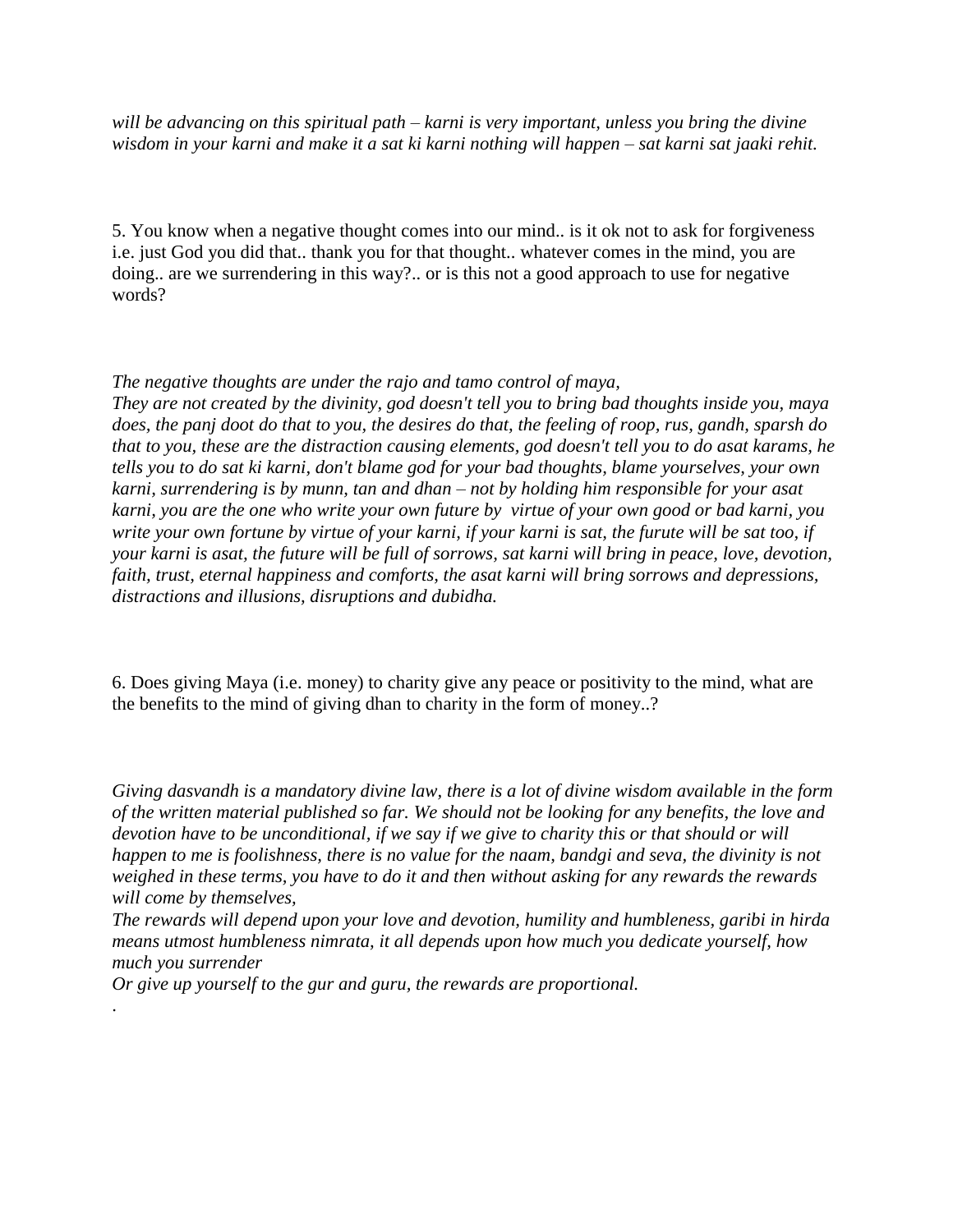ps Thanks so much for the Amrit water (in the bottle given) and thanks for all your blessings .. always thanks to you ji.. please bless us so that we may be at your charans... sat naam. i am nothing,

I cannot do nothing..

you are sada dhan dhan dhan.

*Thanks to you all for being so kind and patient, we pray for you all To win over maya completely and be in chad di kal on a continuous basis.*

Dassan Das

# **13. Stealing Is A Dargahi Crime**

These writings are in continuation of this sevak's Benti for disseminating the wealth of divine wisdom accumulated during the readings from the books written by Sant Baba Waryam Singh Ji and on Sant Baba Nand Singh Ji and Sant Baba Ishar Singh Ji. In fact nothing belongs to this bishta ka kira, everything is Guru's property, all the praise is for the Gur and Guru, for the Guru Sahibans, Sants and Bhagats, Braham Gyanis and Sant Satgurus who have taken on their shoulders the weight of the entire Kalyug's operations and made this earth a livable place from time to time in the past and those who are currently doing the same Seva for the betterment of the mankind.

This is a divine wealth of divine qualities which you all can practice in your daily life and become a part and parcel of the divinity by doing so. Become one with the eternity by losing your own identity – the body and mind, your own wisdom and replace it with Puran Param Jyot Parkash. These divine qualities are a fuel of the Puran Param Jyot and the assimilation of these qualities will make your Jyot more powerful and brighter, will enhance your Amrit, will enhance your Bandgi and will make your Hirda a Sant Hirda.

With the Gur Parsaadi Gurkirpa of Dhan Dhan Gur and Guru let us pray to understand the stealing part of the human nature. Stealing is a major distracting element of the human brain and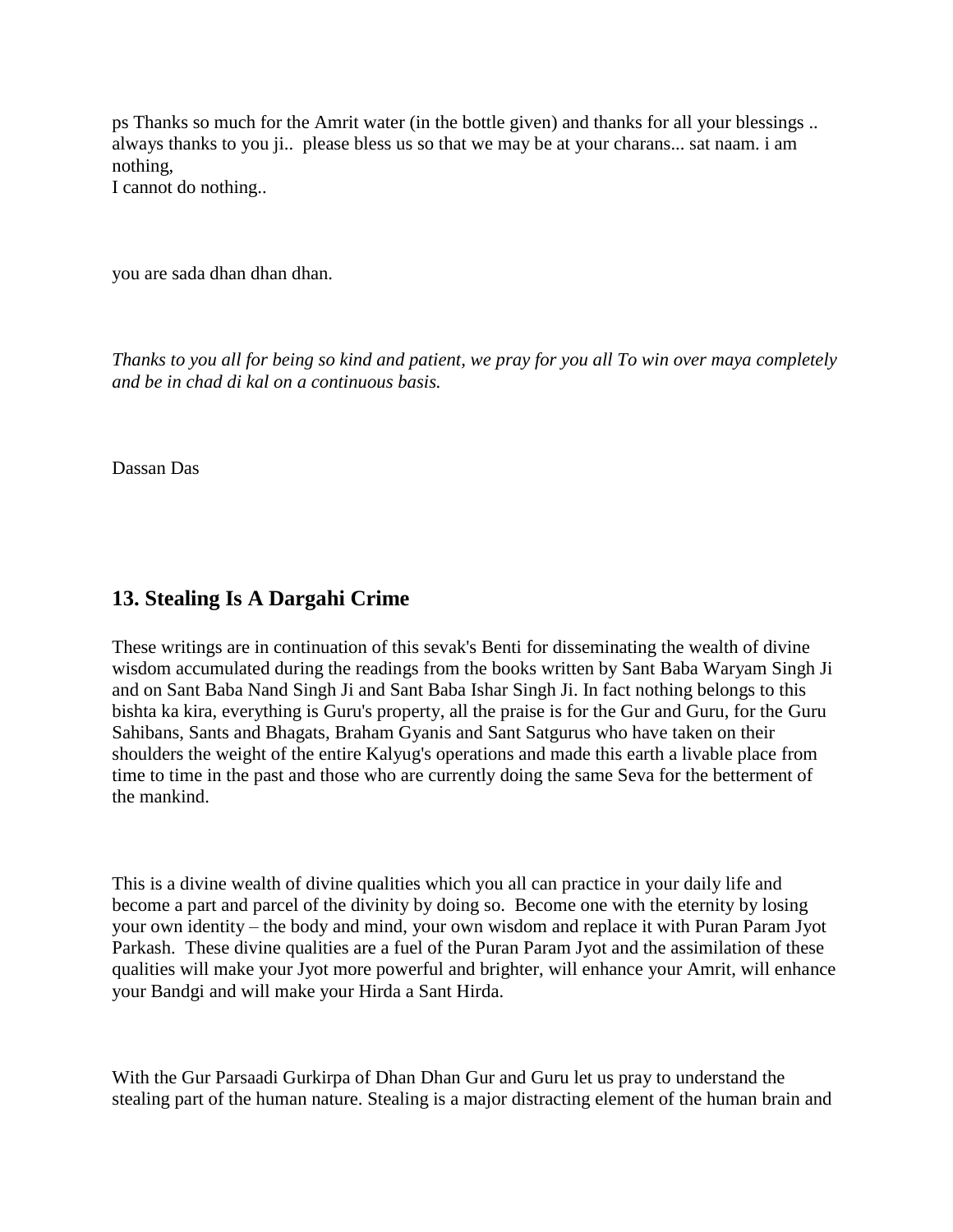mind and takes us away from the Almighty and closer to the hell. Stealing of anything is an ASAT KARAM and will never bring happiness and peace to your mind body and soul. There is a portion of the human brain that is called the reptilian brain. The function of this reptilian brain is to prompt you to snatch and run. This part of the brain prompts you to be jealous about the possessions of the others and develops in you a sense of owning other people's possessions. This also develops in you the feelings of why the others are in possession and you are not. This takes you away from the contentment (divine quality) and prompts you to adopt foul means like extortion, bribery, black marketing, stealing, snatching, killing, cheating, deceiving, discrimination, to strive yourself to possess the things you don't have but the others known to you have. All these foul means are Asaat Karams and make your mind, brain, soul and body a Dargahi Criminal for sure.

Anything earned by foul means will never be rewarding, it will spoil your future of the current life as well as the future lives. All these foul means adopted and practiced for increasing your possessions are prompted by the LOBH – Greed, which lives in the chest portion of your body. Lobh – greed is very dangerous, and even more dangerous is LABH – the greed to accumulate the possessions such as money, property for that matter anything in your possession which is extra to your needs including the food is counted as possessed under LABH.

Sant Baba Nand Singh Ji never build a permanent place for himself. He never accumulated anything for Himself and His close followers. Whenever He used to move from one spot to the other spot He will destroy the place (by burning) being left and build a new temporary shed or Zhuggi for Himself at the new place. So much so He would only carry a couple of clothes only with Him and no food either, the left overs were either distributed among poor people or thrown away.

Once TATA (owner of the famous TATA Group of Industries in India) came to see Sant Baba Nand Singh Ji when He was visiting Delhi and offered Sant Baba Nand Singh Ji to build a Gurudwara for Him, obviously TATA was a very rich man and could easily build a place for Sant Baba Nand Singh Ji, but He refused to do so. And when TATA insisted and said that He (Sant Baba Nand Singh Ji) can't find a donator like TATA then Sant Baba Nand Singh Ji refused to take any donation from TATA and told that he cant find a TYAAGI (person who has sacrificed everything) like Him (Sant Baba Nand Singh Ji).

There is another famous story in the history of India – Mohammad Gajnavi was a Moghul Empror who attacked India 17 times and looted all the wealth from India (India was a very rich country in those times and was known as Golden Bird), including the wealth from the famous temples of India and accumulated a unimaginable quantity of wealth (diamonds and jewelry) in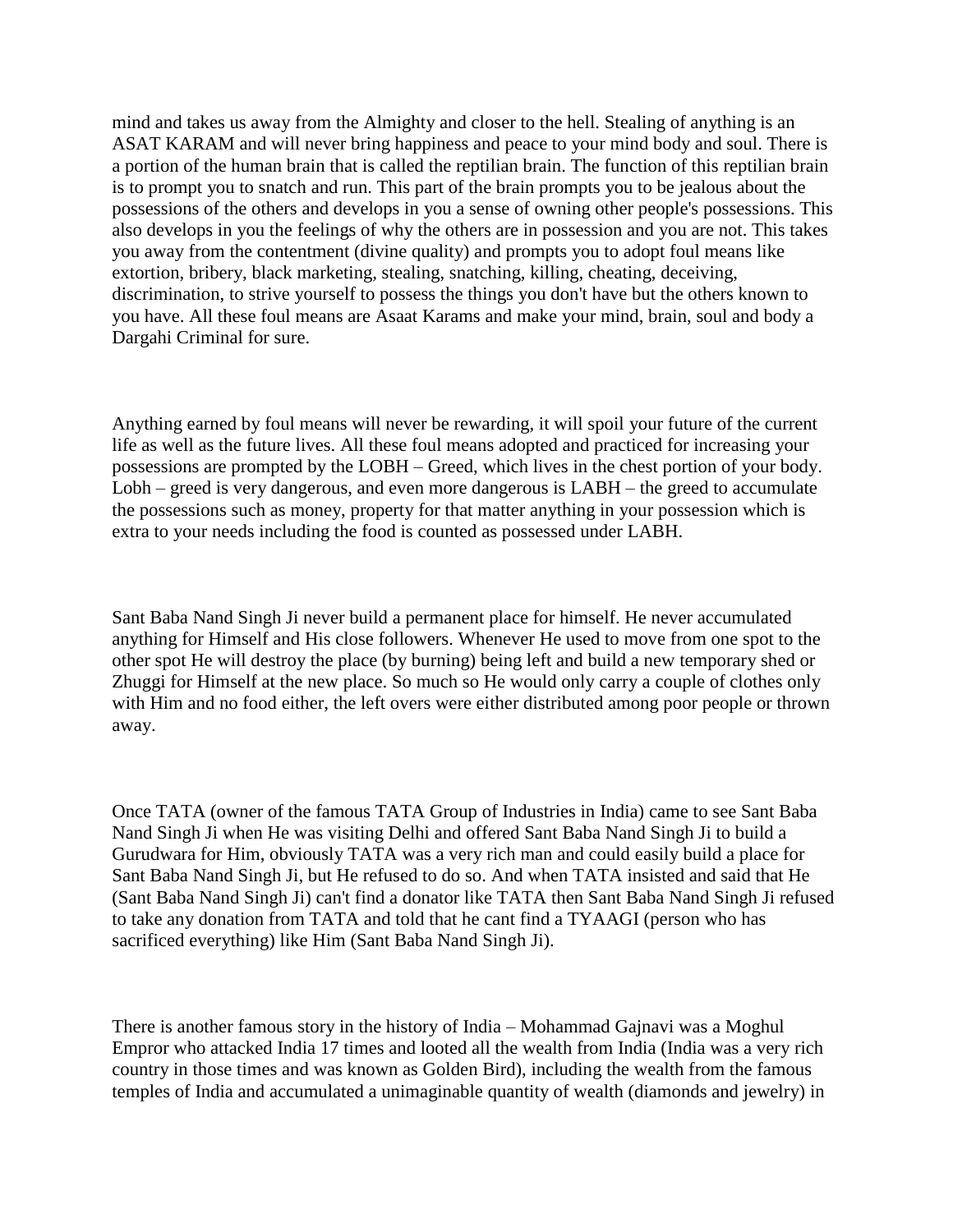his capital – Gajni (which is some place in the middle east). This was the height of his LABH, and when he did so the last time and went back to Gajni, his body got paralyzed and he was handicapped physically. His sons were not successful rulers and were not able to protect the wealth accumulated by Gajnvi, and when he realized that then he repented a lot but what could be done, he had to bear the rewards of his Asat Karams. But when he realized his mistake he wanted to correct it but his physical condition was very poor and he could not do much. But he did come out openly to the public and criticized himself for his bad deeds and told his countrymen to learn a lesson from his deeds.

There are couple more examples of LABH in the history of the world – Alexander the Great and Hitler. These two people are famous for their LABH for acquiring more and more land to rule over. When Alexander (Sikandar – known as in Punjabi) was returning home (after facing a strong resistance from the Indian King) he got sick on his way back and with all the land and wealth accumulated by him could not save his life, he was desperate to see his mother but could not get a few weeks or months of life extended even when he was prepared to give half of his kingdom in lieu of his death. Hitler met even a worse end of his life by being forced by the circumstances to commit a suicide.

LOBH leads to the LABH – greed leads to the accumulation of the wealth by foul means. Nothing except Naam Bandgi and Seva goes with you at the end. We need to concentrate only on collecting the eternal treasure of Naam by doing Bandgi and Seva.

There is another form of stealing that needs to be watched. Stealing somebody's writings and words and presenting them as your own words or writings. This kind of a stealing is dangerous because this is done to achieve false public praise and any kind of praise will bring in the element of ego in you. Never steal anybody's writings and present it as your own writings, however, you can quote the writer while using others writings to communicate with others. So any kind of stealing is a Dargahi Crime and leads to the destruction of the soul mind and body.

Dassan Das

# **14. What is Bhav-sagar ?**

There was a question asked by one of the folks about what is BHAVSAGAR [TERRIBLE-OCEAN]?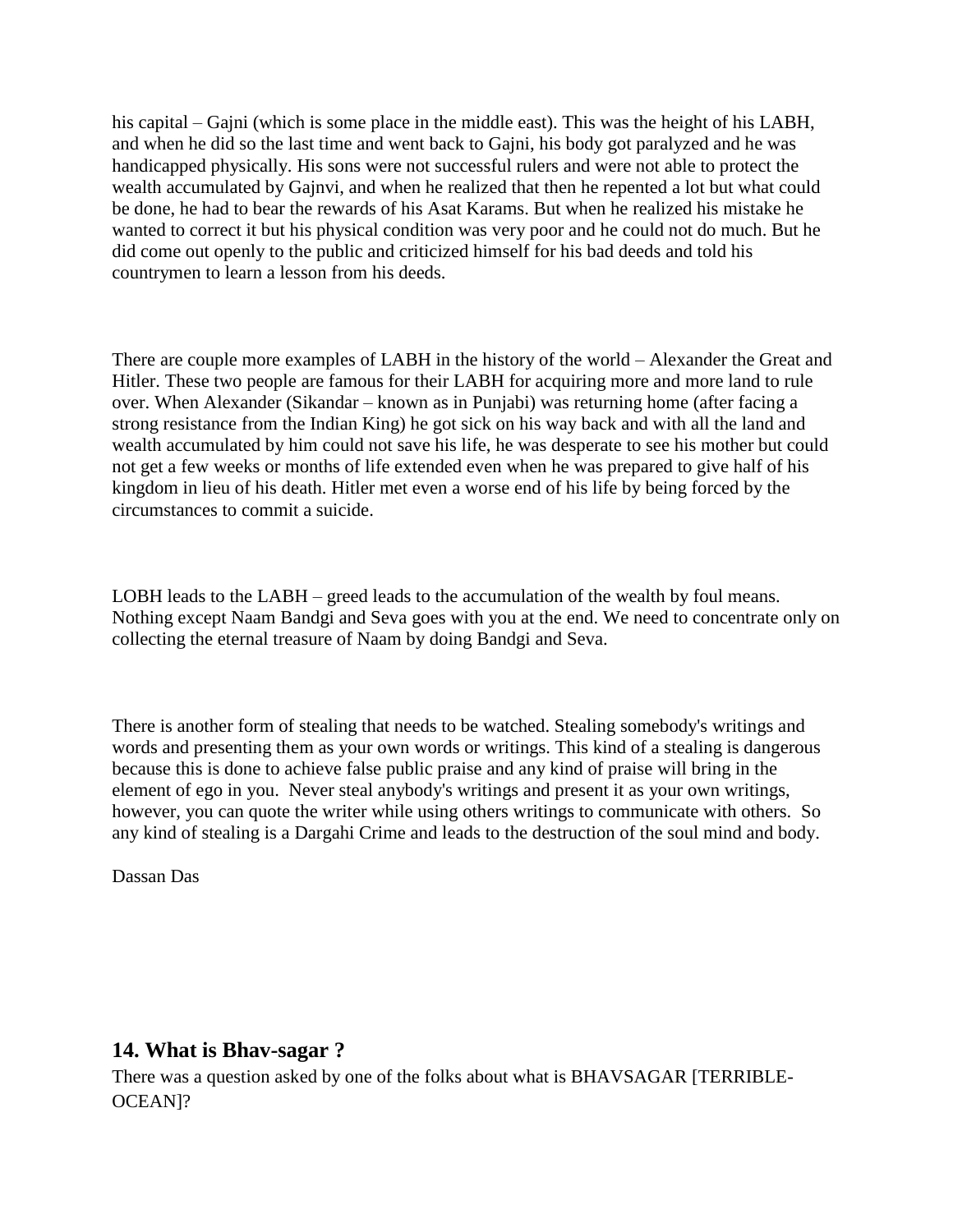Whenever we face a question or a problem we should always pray for the Gur Parsaad. In fact we should be always praying for the Gur Parsaad:

"Dhan Dhan Paar Braham Pita Parmesar, Kirpa Karo Kirpa Karo Kirpa Karo Deen Key Datey."

So let us do it once again with folded hands and with Kottan Kot Dandaut and Kottan Kot Shukrana to Dhan Dhan Guru and Dhan Dhan Agam Agochar Anant Beyant Aprampar Suaami Paar Braham Parmesar, "Kirpa Karo Kirpa karo Kirpa Karo Deen Key Datey; please give us the Gur Parsaad to give us a deep dive in to the true eternal meaning of the Shabad Bhavsagar."

Praying with utmost humbleness and with complete trust and faith, devotion and love, commitment and belief, with complete surrender brings in tremendous rewards in terms of the priceless diamonds and jewels of the Braham Gyan and our Amrit keeps on enhancing with the carving of these Gyan Key Moti.

Let us look at the deep divine meaning of this very important Shabad "Bhavsagar": The simplest meaning of the Shabad "Bhavsagar" as it comes to this slave of the slaves, slave of you all, the slave of the entire creation is that is "Maya".

Maya is the Bhavsagar [terrible ocean], whatever is visible with your naked eye is the Bhavsagar. The Panj Doots – Kaam Krodh Lobh Moh Ahankaar, Asa Trishna Mansha Roop Rus Gandh Raaj Joban Dhan Maal, Shabad Sparsh and even the Sato attributes of Maya-Daya Dharam Daan Sanjam come under the perview of the Bhavsagar.

In a nutshell anything that is beyond the three qualities of the Maya – "Trihu Gun Tey Parey" is not Bhavsagar and everything else is the "Bhavsagar".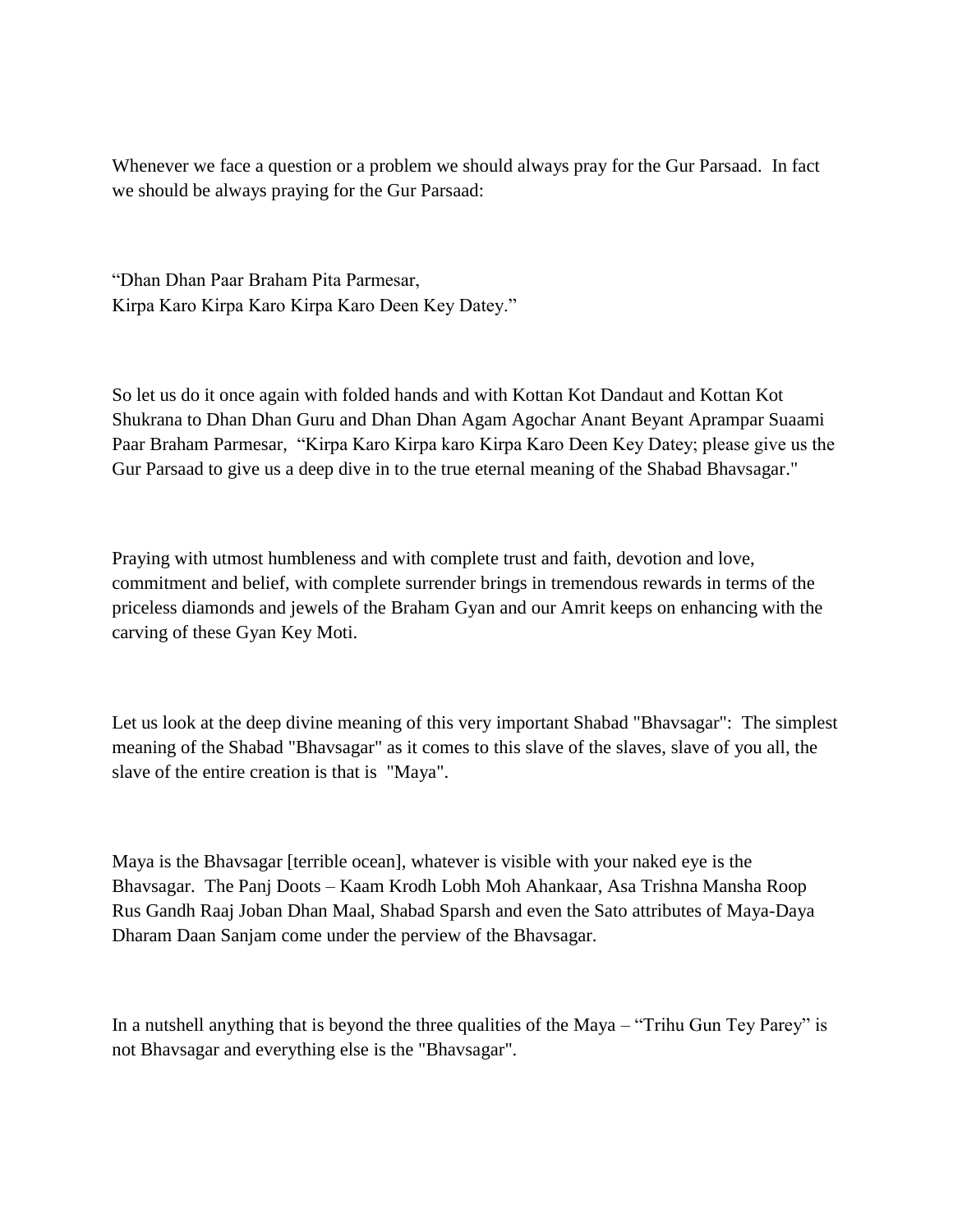Your selfish attachment with the family is the Bhavsagar, the family itself is a Bhavsagar, the entire society, the entire world is a Bhavsagar, anything that is operated under the influence of Maya is a part of the Bhavsagar.

Dassan Das

## **15. Intoxicants**

Use of any kind of substances which distort your mind and body are prohibited in the Gurmat.

Drinking and use of any kind of narcotics and intoxicating substances are totally forbidden on the path of Parmarath - Naam Seva and Bandgi, this is characterized as a very dangerous and henious Dargahi crime, worse than killing somebody.

The person who drinks alcohal destroys his seven generations, the person who drinks alcohal is the killer of his seven generations. The person who uses tobacco products is even a more serious Dargahi criminal, he is the destroyer of his 100 generations, he is the killer of his 100 generations. The use of tobacco products, or even touching them is a Dargahi crime. Once Guru Dassam Patshah Ji were very kindly conducting his normal discourse to the Sat Sangat Ji, when He was explaining to the Sat Sangat that the Gods and Godesses - all Devi Devtas and the spirits that are stuck below the Sach Khand (in Fourth Khand) come in at the place where such Sat Sangat is conducted, when the Sat Sangat requested the Dassam Patshah Ji to let them be able to see these Devi Devtas, Guru Dassam Patshah Ji provided them all with the Divine Vision – Dib Drishtee – so that they could see these souls of Devi Devtas and appreciate the importance of Sat Sangat, even Vishnu Bhagvaan Ji were also sitting in this Sat Sangat way back in the congregation on bare land, and when the Sat Sangat saw this happening they were overwhelmed by the divine importance of the Sat Sangat because the participation in such a Sat Sangat where there is a Puran Sant Satguru sitting, where there is a Puran Braham Gyani sitting, these things happen on a daily basis, the same kind of experiences have been encountered by many people in Baba Ji's Sat Sangat as well, so much so in Baba Ji's Sangat many people had Guru Patshahian's Darshans as well.

So when Guru Dassam Patshah Ji were explaining the importance of the Sat Sangat to His Sat Sangat a king came in to greet the Guru Patshah Ji, and as soon as this king came in, all the Devi and Devtas started to leave the Sat Sangat, at this the Sat Sangat was surprized and questioned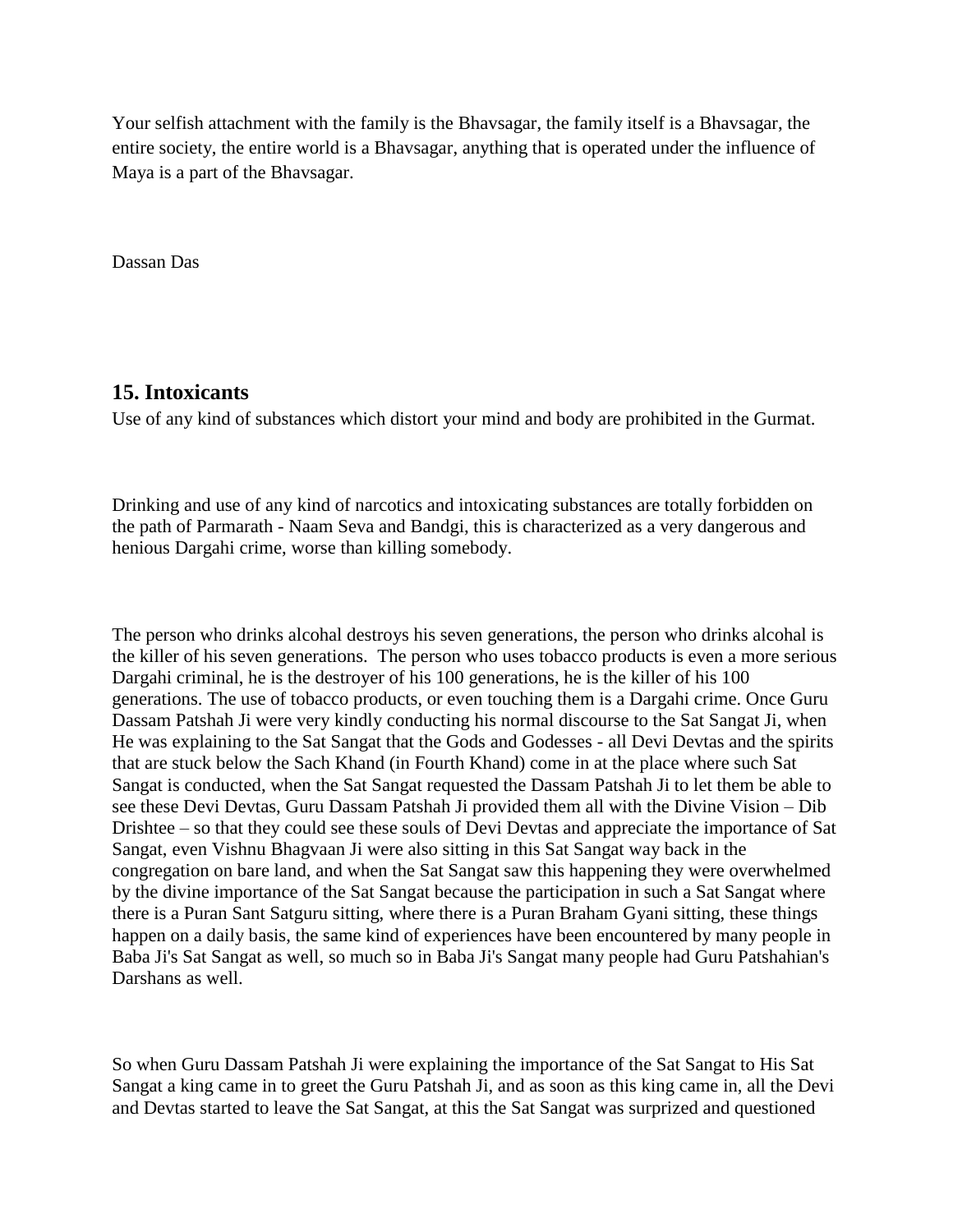Guru Patshah to know the reason for the departure of these souls of Devi and Devtas, then Guru Patshah Ji told the Sat Sangat that this king who walked in the Durbaar used tobacco three days back and the souls of the Devi and Devtas could not withstand his smell,the rotten smell of the tobacco coming from a human being. The worst and the most henious Dargahi Crime is the Nindya, and the Nindayaa of a Sant is the worst, because the Nindak kills an unlimited number of his generations and receives all the punishments as explained by Dhan Dhan Pancham Patshah Ji in the 13th Ashtpadi of Sukhmani Bani.

So it is our earnest request at the Shree Charans of the Sat Sangat to follow this divine piece of wisdom and make your life neat and clean from inside and help yourself by doing so on this path to Sach Khand.

YOU ARE VERY FORTUNATE TO MEET TOGETHER AND HAVE THE SAT SANGAT, SO PLEASE INCREASE AND ENHANCE YOUR SAT SANGAT PARTICIPATION WHICH WILL HELP YOU A GREAT DEAL ON THIS PATH OF ETERNAL TRUTH – SAT SAT SAT SAT SAT SAT SAT . . . . . . THERE IS NO LIMIT IT IS INFINITE.

Dassan Das

## **16. Me, My and Mine**

kab**ee**r m**ae**r**aa** m**u**jh meh**i** k**i**shh neh**ee** j**o** k**i**shh h**ai** s**o** th**ae**r**aa** || th**ae**r**aa** th**u**jh ko so**u**path**ae** k**iaa** l**aa**g**ai** m**ae**r**aa** ||203|| *Kabeer, nothing is mine. Whatever there is, is Yours, O Lord. If I surrender to You what is already Yours, what does it cost me? ||203||*

Let us pray to the Gur and Guru for giving us the Gur Parsaad of understanding the Non-Truth element behind the meaning of "Me, My and Mine" which is the biggest source of ego generation in our mind and body.

"Me, My and Mine" is the physical representation (it is physically reflected in our deeds, actions, reactions and thoughts) of the ego-Ahankaar-Haumai, which is the most serious and chronic & poisonous virus which has infected the entire human race. This virus is so serious and dangerous that it keeps the masses involved in the cycle of death and birth for an unimaginably long period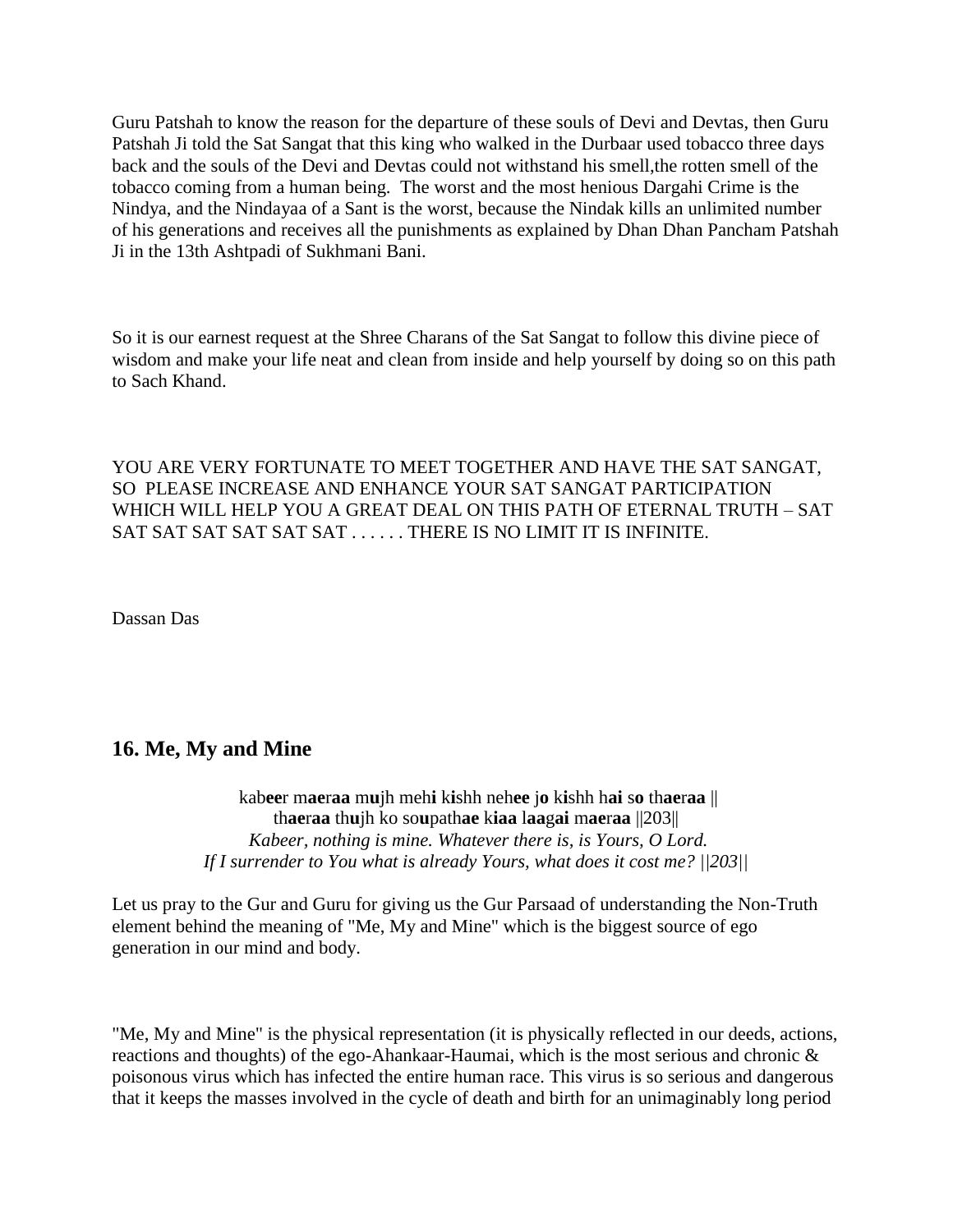in time and space. The "Me My and Mine" has created a dark screen between the eternal truth (Param Jyot Atma) and the non-truth (Maya) element. So if we can understand the "Me My and Mine" aspect of our behavior then it will become easier to eliminate our ego or Haumai, because this is the root of the Haumai – ego – Ahankaar.

The biggest source of ego generation is the body of the person. And the mind controls the body. In this way it effects the mind. In other words we can also say that there is no difference between the mind and the body. The existence of the mind is due to the body. And ego lives in the brain part of the body. In more simpler and practical way we can say that mind is body and body is mind.

Let us look at the "Me" first of all, what is "Me"?

When we say "Me" we refer to our physical body. Tis body is made from five elements: air, water, earth, fire and sky. Now look at these five elements are these your body's creation or the body is created from these elements? The answer is the body is created with the combination of these five elements. So the next question is who is the creator of these five elements? Are you as "Me" the physical body creator of these five elements or there is some other super power behind the creation of these five elements? The answer is obviously the super power is the creator of these five elements. And if these five elements are not your creation and they are created by the superpower then who is the creator of the body? Obviously the superpower is the creator of the body. Then how does this body becomes "Me" - it should be His (God's) because He is the creator.

Let us look at it further. The body is created by the combination of five elements: air, water, earth, fire and sky. Now can you take these five elements physically and combine them? Can you mix all of them together? The fire will burn everything, the water will dissolve everything, the air will blow away everything, the sky is not accessible to you, in other words is it physically possible to combine these five elements by a normal human being? The answer is obviously NO. These elements are physically not compatible with each other, their physical properties don't let them be together in any circumstances. But in spite of the non compatibility of these five elements in the human body these five elements are held together, and what is it that is holding these five elements together ? The answer is the Super Power is holding them together. What is that Super Power that is holding these five non compatible substances together in the form of your body? The Super Power is the Param Jyot Atma, the life element. It keeps the body going by breathing. It is the Jyot (Supreme Light) that keeps these five non compatible elements together and this Jyot is the God Himself. There is no difference between Atma (individual soul) and Param Atma (God, Supreme Soul). The soul that goes beyond the three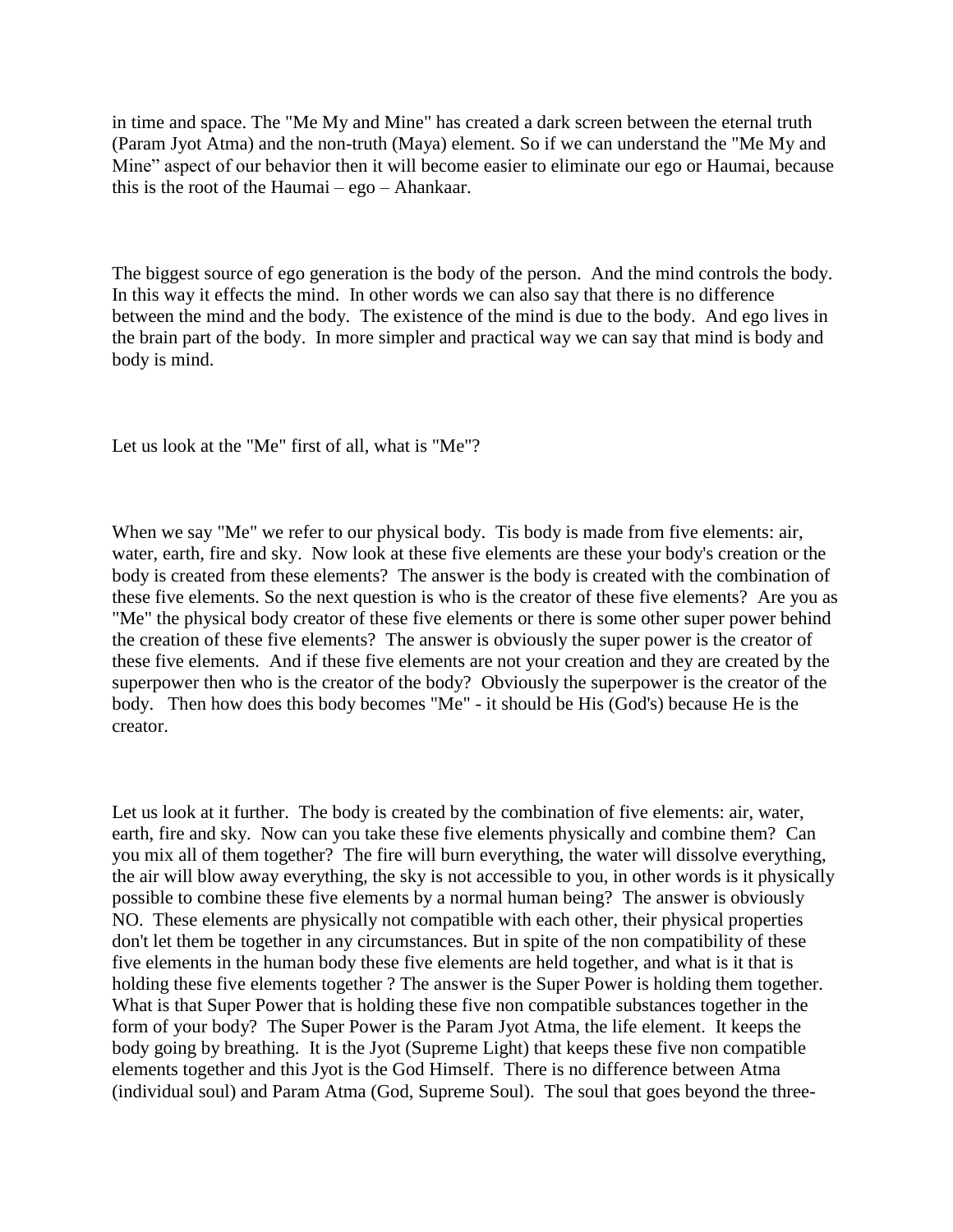sided maya (Trihu Gun Tey Parey) becomes Param Atma. This body is only a house for this Param Atma to live and spend some time in. Like we buy a house or a car and then after using it for a number of years we sell the old home and buy a new home or sell the old car and buy a new car. In the same way this Param Atma lives in the body for a life time and then leaves it and enters in a new home to live another life. And this cycle continues until this Param Atma recognizes Himself and distinguishes Himself from the rest of this play of Maya and detaches itself from the Maya and finds His Eternal Home – the Nirgun Saroop. Like a drop of ocean goes back to the ocean.

This wonderful act of holding these five non compatible elements together in the form of the body is the "KUDRAT KA KRISHMA", it is a miracle and this miracle happens due to the Hukam, the will of Akal Purakh, there is no parallel power that can perform this miracle.

So in the real eternal sense the real "Me" is this Krishma, the "Me" is this Super Power, the Param Atma, the Param Jyot, the Life and not the physical body, and the physical body belongs to the creator and not the "Me" that is normally understood by the masses as the physical body.

Since the body is mind and mind is body and that is what is normally understood in the physical sense as "Me" by the human beings, is replaced by the Super Power, the Param Atma, the Param Jyot, the Life in the real eternal sense. In the end there is no "Me", there is only the Super Power, the Param Atma, the Param Jyot, the Life.

Similarly let us look at "My and Mine", which again for all practical purposes on the physical planes of the Maya World is understood as the stuff belonging to your physical body. Such as your clothes, your house, your car and so on. Let us take an example of a brick used for building the home – which is made by mixing the clay with water then molding it in to the proper shape and then baked in the fire before it is used for building the home for you. Now think for a moment – does the earth or the clay belong to you or created by you, the answer is no the Creator has created this element and by virtue of that this is the property of the Creator.

The second element that goes into making the brick is the water – does the water belong to you? Are you the Creator of the water? The answer is obviously no. The Creator has created the water so the water belongs to the Creator. So the brick, the clay mixed with water, belongs to the Creator. Then the fire is used to bake the brick. Again the question is who created the fire? Was it not created by the Hukam of the God, the only Creator? Then where is the question of you claiming that the brick belongs to you and how can you claim that the home built of these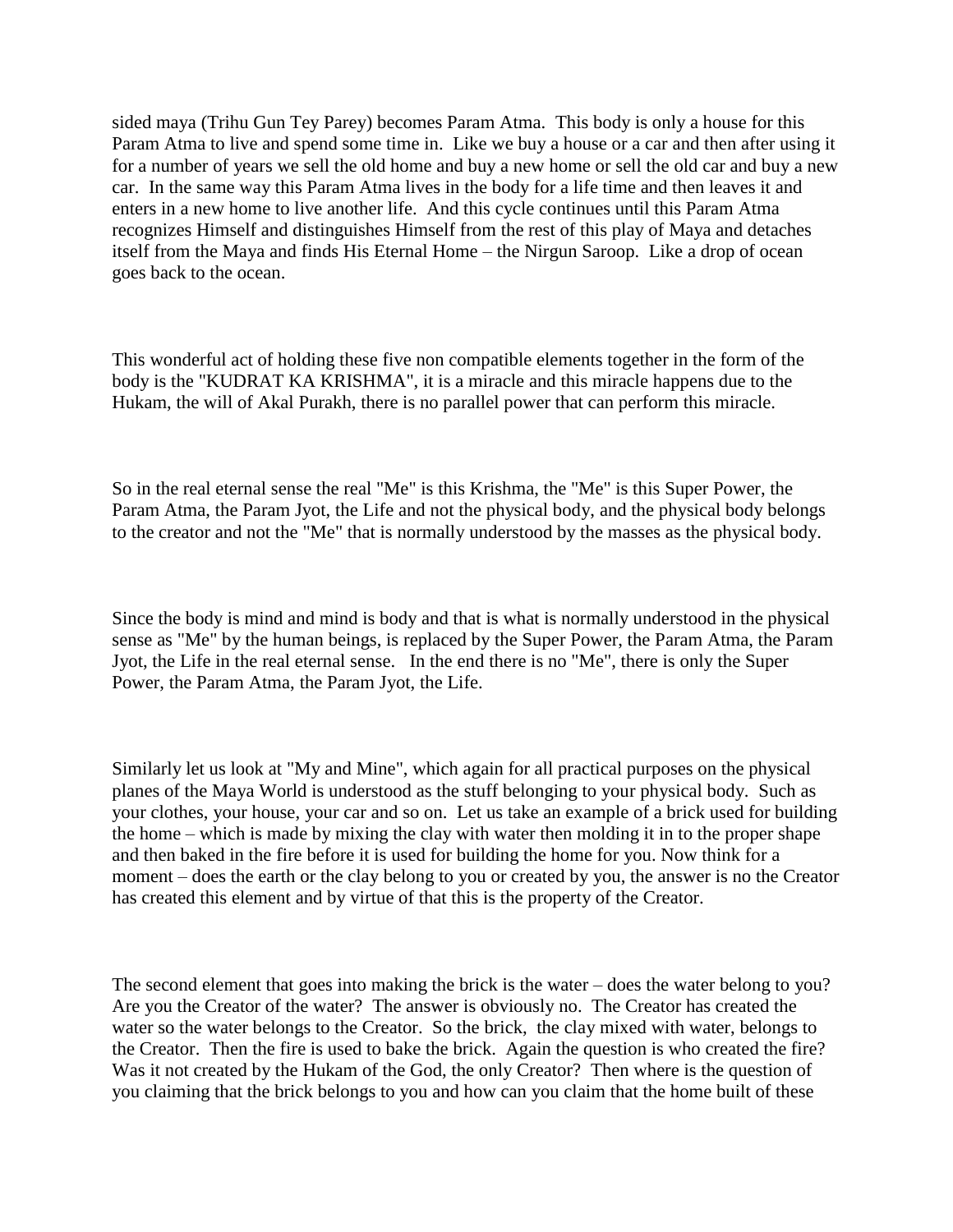bricks belongs to you? Will it be wrong if we say that everything is created by the Creator and so everything belongs to the Creator and not "My and Mine".

Understand this divine wisdom that every thing belongs to the Creator and there is nothing that belongs to you – the soul. The physical body doesn"t belong to you so detach yourself ( your soul) from all these physical elements whatsoever they may be – house, clothes, household goods, family members and so on. For that matter everything that is physically seen with human body eyes is not yours (not the souls, not the Param Atma the Jyot inside you). Then you will be able to win over your ego – Haumai – Ahankaar and by doing so you will be able to win over your mind completely and win over Maya completely.

Once that happens then you (soul) will go beyond the three attributes (Raj - desire, Tam – darkness, Sat - goodness ) of Maya and go back to your (the soul"s) eternal home and never be born again to live in the house made from these five non compatible elements – your physical body. You, the soul, will find your eternal home - the Dargah (Supreme Court) of Akal Purakh and stay there forever and enjoy the highest and most blissful place in time and space.

The above description explains what is meant by:

*Kabeer, nothing is mine. Whatever there is, is Yours, O Lord. If I surrender to You what is already Yours, what does it cost me? ||203||*

The person who understand this wonderful piece of divine wisdom given in the Gurbani will be able to achieve the Jivan Mukti (salvation while alive). Because Jivan Mukti is the Mukti (freedom) from Haumai (ego). Jivan Mukti is Mukti (freedom) from Maya (mammon). And by deleting "Me, My and Mine" from your inside you will be able to do so.

Just an understanding and acceptance of this piece of divine wisdom will make you go beyond the three-parts of Maya (Trihu Gun Tey Parey) and merge your soul back in to the Nirgun Saroop (Suprem Light of God). Please delete the "Me, My and Mine" from your speech, mind and Hirda and you will reach heights of the spiritual world.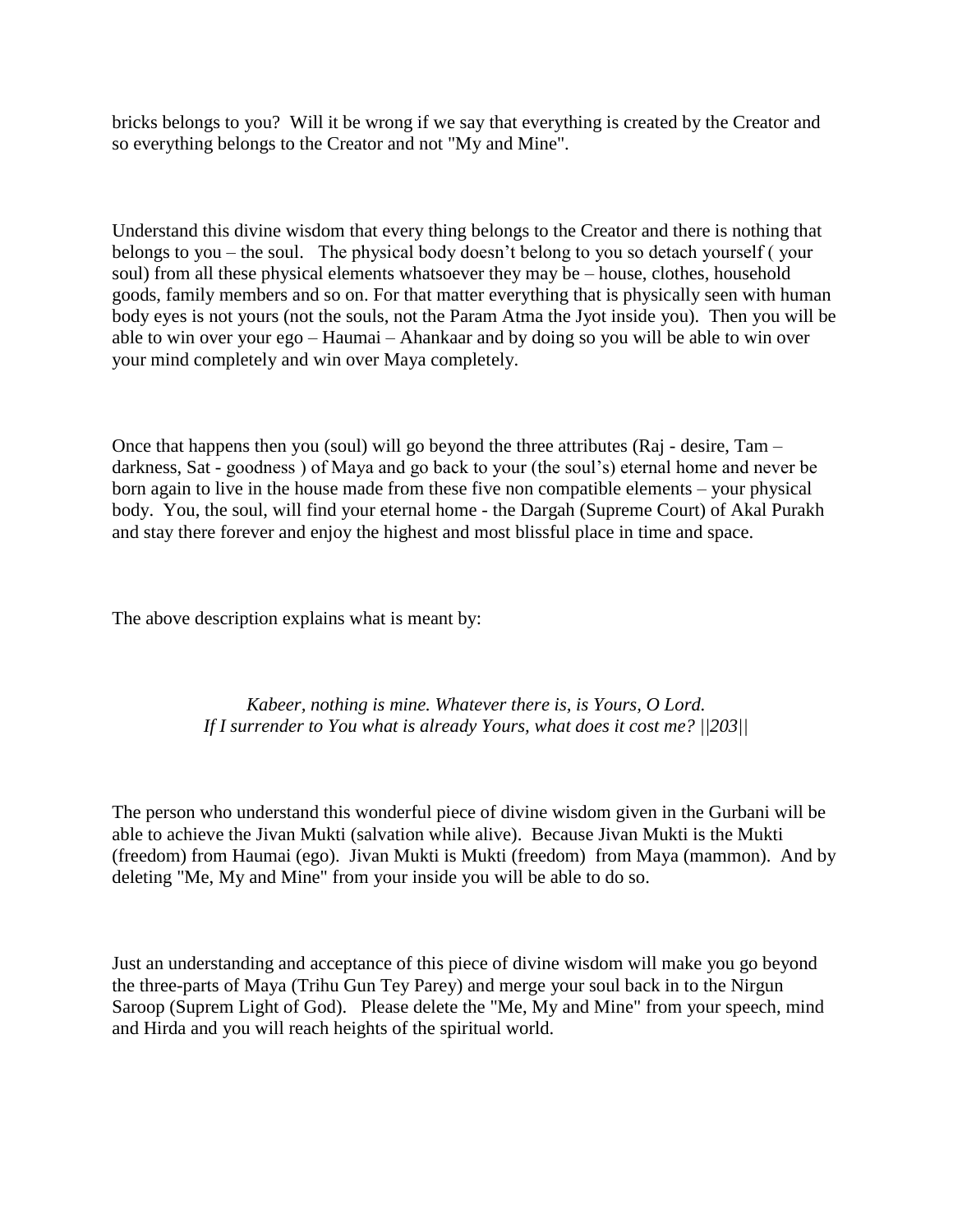Dassan Das

# **17. The Illusion Of Discrimination**

It is an illusion (bharam) in itself to discriminate between good and bad. Eg It is an illusion to think that meat is bad but lentils are good. Or that men are better than woman. Or that religious looking Sikhs are better than cut-haired Sikhs. Discrimination gives birth to desire and duality. For example with meat, the animal dies according to its pre-destined life cycle. The Guru's teach that life and death is all under the Command of God. As long as you are not killing the animal with cravings for the taste or for the thrill of the kill you are not doing a bad deed. God has given each being the right to kill for food. But not the right to kill for desires – meaning you are doing a bad deed if you kill for pleasure or for sport or for cravings for the taste. One can opt not to eat meat if it disturbs the mental state. Again, it is in the mind and not in seeing one food as good and another as impure.

We have to conquer the dualities, the doubts and illusions. We have to essentially merge the three minds (trikuti : creating, destroying , balancing) to a single God-like mind (Embodiment of Light). The Trikuti (third eye) opens after dwelling with one mind in meditation. It is the spiritual state of a devotee in the highest realm "SACH KHAND" – God"s Realm Of Truth. It signifies a singular vision of a bhagat, as he or she becomes the embodiment of the Lord. This is where bhagat chants–

"Tohi Mohi anter kaisa"

**O'Lord, there is no distance between two of us, you - the Highest of the Highest and your very humble servant are absorbed in each other.**

This state is difficult to understand for a common being. The Lord is going to make you do the things you probably wouldn't want to do. The true bhagats recognize His will, and sacrifice everything without any self. It is impossible to completely understand the infinite nature of the Lord.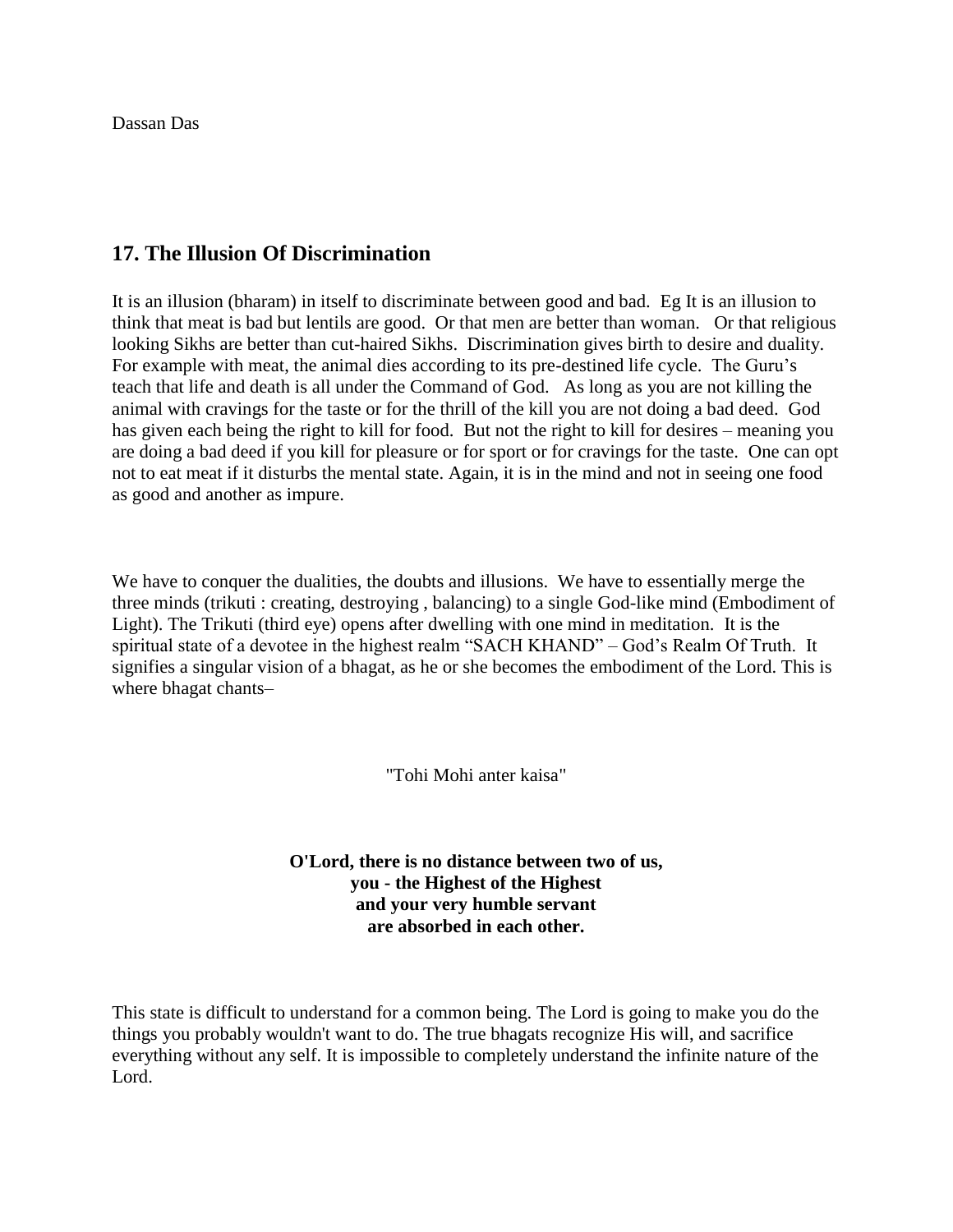Bhagat Sadna Ji got the wisdom through a goat, as he (a butcher by profession) was ready to cut its head. The Lord gave him the message that he is killing the goat in this birth, and the goat is going to repeat the same with him in the next birth.

It is also true that the meal offerings from ill-earnings do corrupt your mind. This is true for common beings, but the Saints have the ability to sanitize the food, as they pray before eating it. Baba Nanak did not eat the rich food from Malak Bhago probably to convey the message to his Sikhs.

There is similar history related to Bhagat Ravidaas Ji from his previous birth. Ravidass ji was cursed by his Guru Bhagat Rama Nand ji to be a low caste in his next birth because he chose to bring the whole food from a nearby rich man's house instead of collecting from common people's houses (Bhagat Ravidaas ji used to go door to door and collect food for his Guru and other followers. He was instructed by his Guru to bring the food from common people's houses. He was specifically told not to go to one particular person's house. This person was an affluent person, but he was making his living out of ill deeds).

One should not interpret Bhagat Rama Nand ji's intentions as discriminatory. He was totally against the caste-system, and he did this perhaps to communicate the message to his followers and others. Without going into further details, we would like to mention that Bhagat Rama Nand ji was Guru to many so-called low caste bhagats – Ravidaas Ji, Namdev Ji, Sain Ji, and many more. The bani quoted through Bhagat Rama Nand ji is a part of SGGS Ji.

Baba ji eats meat if offered. That is probably unique to the traditions. Every bhagat is unique and has a unique charisma. The Lord has not created things or people alike. Looking at the history, Baba Farid ji was destined to live in a saint"s rough rags, and he used to chew on chippattis made out of wood to kill his desires and needs. Yet the sixth Guru Hargobind Sahib and Dasam Patshah lived in royal dress-up.

> j**i**o th**oo** r**aa**kheh**i** th**i**v h**ee** rehan**aa** th**u**mhar**aa** p**ai**n**ai**h kh**aa**e ||1|| *As You keep me, so do I survive; I eat and I wear whatever You give me. ||1||*

> > *SGGS 1223*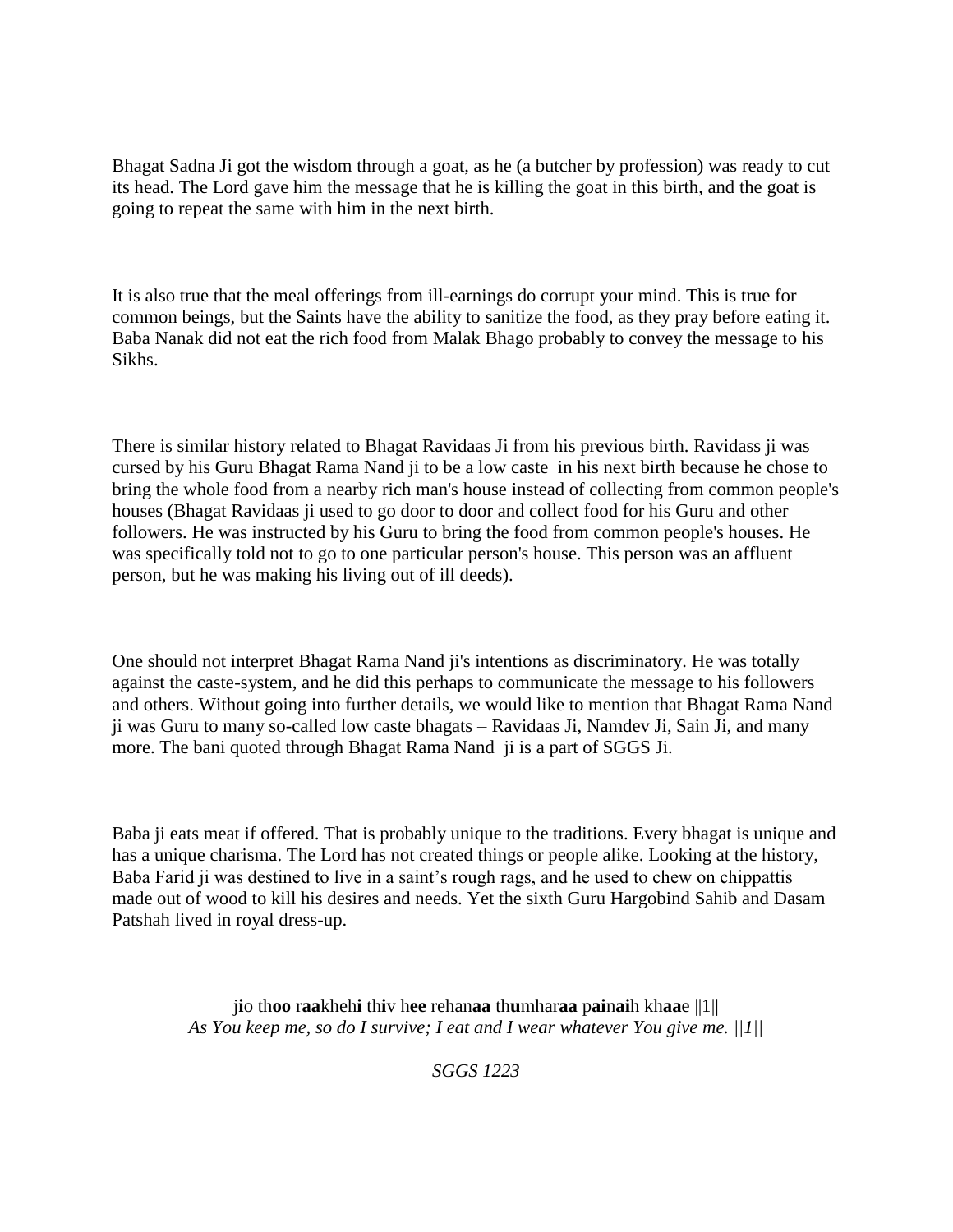*In the recent past, Brahmgyani Baba Nand Singh ji lived in temporarily built soil-huts throughout. He used to demolish these and would relocate often, and do the same again. Whereas Baba Ishar Singh Ji Rarewale, lived in an affluent manner. An example - Baba Ji had several hundreds (if not thousands) of pairs of shoes. This is how he was served by the devotees. Maya is the servant of Saints, yet it runs the common beings. All of the above mentioned bhagats or Gurus were under Lord's total will, and they served only the truth.* 

*Once again, the Almighty is beyond any judgment or limits, and so are His bhagats. We cannot put any assessment on Brahmgyanis.*

*Baba ji advises everyone to be truthful, and remember the Lord. He does not force anyone to put on a turban, or take the same off. According to him, the key importance should always go to the internal discipline (anderly rehat). Baba Ji does not encourage or discourage to change from being clean-shaven to an amritdhari or vice-versa. According to him, be puran sachiara (completely truthful) first, and if your internal guru inspires you to put on a turban or be amritdhari – then do it. SGGS Ji clarifies –*

> *sarab dhharam mehi sraesatt dhharam || Of all religions, the best religion*

*sarab dhharam meh srsatt dhharam || har ko naam jap niramal karam || is to chant the Name of the Lord and maintain pure conduct.*

*SGGS 266*

*sabh thae ootham eihu karam || This is the most exalted deed.*

*sabh th tham eh karam ||*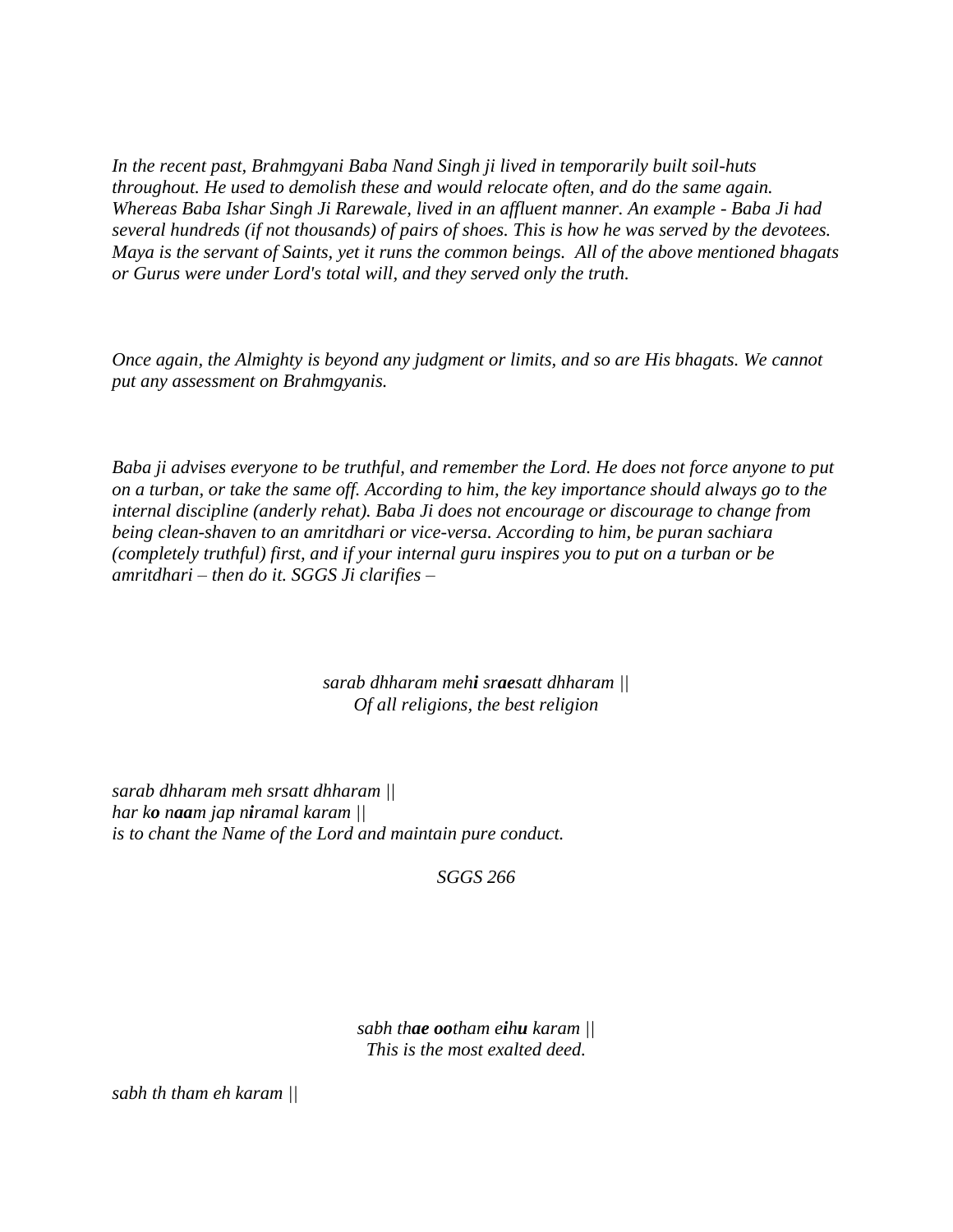*sagal dhharam mehi sraesatt dhharam || Of all faiths, this is the most sublime and excellent faith.*

*har simaran thaeraa hoe oudhhaar || Meditating in remembrance on the Lord, you shall be saved.*

*janam janam kaa outharai bhaar ||3|| You shall be rid of the burden of countless incarnations. ||3||*

*SGGS 895*

*Khande da Pahul (Sikh Initiation Ceremony) was introduced by Dasam Patshah under His (The Almighty) Hukam. It is a initiation Amrit that brings you to the Dharam Khand. Or you can consider it a Panthak Amrit or Baptizing Amrit. It is good way of showing your commitment to God . But remember it is just the beginning.* 

*One should not consider him (her) self the "Khalsa" here. It is a sin to even think like this because you have to completely (tan-man-dhan) surrender and accomplish this Padvi in Sachkhand-the fifth khand. This is where the puran Jyote dwells in the hirda of the devotee. The tenth Guru Gobind Singh Ji quoted* 

*very clearly:*

## *"Pooran Jyote jage ghat mein, tab Khalas Tahe Nakhalas janei"*

*Only the one within who's heart the Perfect Light shines is the KHALSA,*

*Recognise all others as NOT KHALSA."*

*Guru Gobind Singh*

*The very soul that is enlightened with His divine Jyote (light) is a Khalsa and whoever is not, is a Na-khalas: not a Khalsa. A very fine line (no room for any confusion) laid out by the tenth Guru here that whoever is totally committed to the Almighty and is one on one with the Lord, is a Khalsa. It does not talk about Bana (dress code) or Shasters (weapons) here at all.*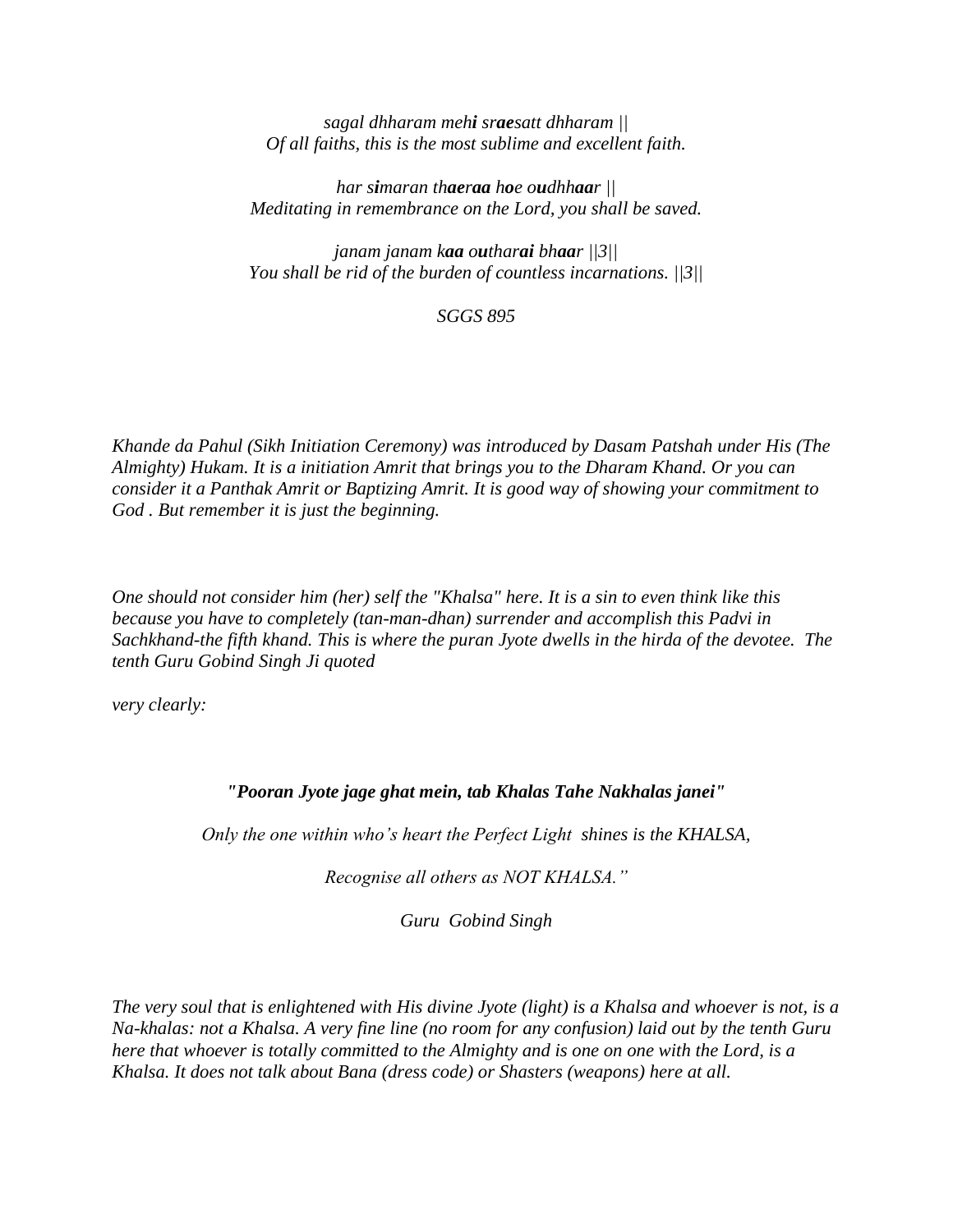*An Amritdhari has to be extremely humble and respectful to all. Consider thyself the lowest of the all (people from your faith, other faiths, animals, birds and so on). Control your five vices and monitor it for progress on your Ego-gram, Lust-o-gram, Greed-o-gram, Anger-o-gram etc.. If at anytime your score on the vice-grams is deteriorating then it implies that you are heading back on the path of falsehood. It doesn't matter if you are Amritdhari or not – this applies to all. You can be an amritdhari, and if you do not stay the course of true internal discipline, you are not any more religious or spiritual than anyone else. Instead, if you gained any ego out of it and start slandering others, it is going to take you backwards. Bhagat Kabir ji very bluntly quoted in SGGS Ji –*

*kabeer preeth eik sio keeeae aan dhubidhhaa jaae || Kabeer, when you are in love with the One Lord, duality and alienation depart.*

*bhaavai laa(n)bae kaes kar bhaavai gharar muddaae ||25|| You may have long hair, or you may shave your head bald. ||25||*

#### *SGGS 1365*

*There are many in Baba ji's sangat who have changed from being clean-shaven to keshdhari.* 

*breham giaanee sa(n)g sagal oudhhaar || In the Company of the God-conscious being, all are saved.*

*naanak breham giaanee japai sagal sa(n)saar ||4|| O Nanak, through the God-conscious being, the whole world meditates on God. ||4||*

*SGGS 273*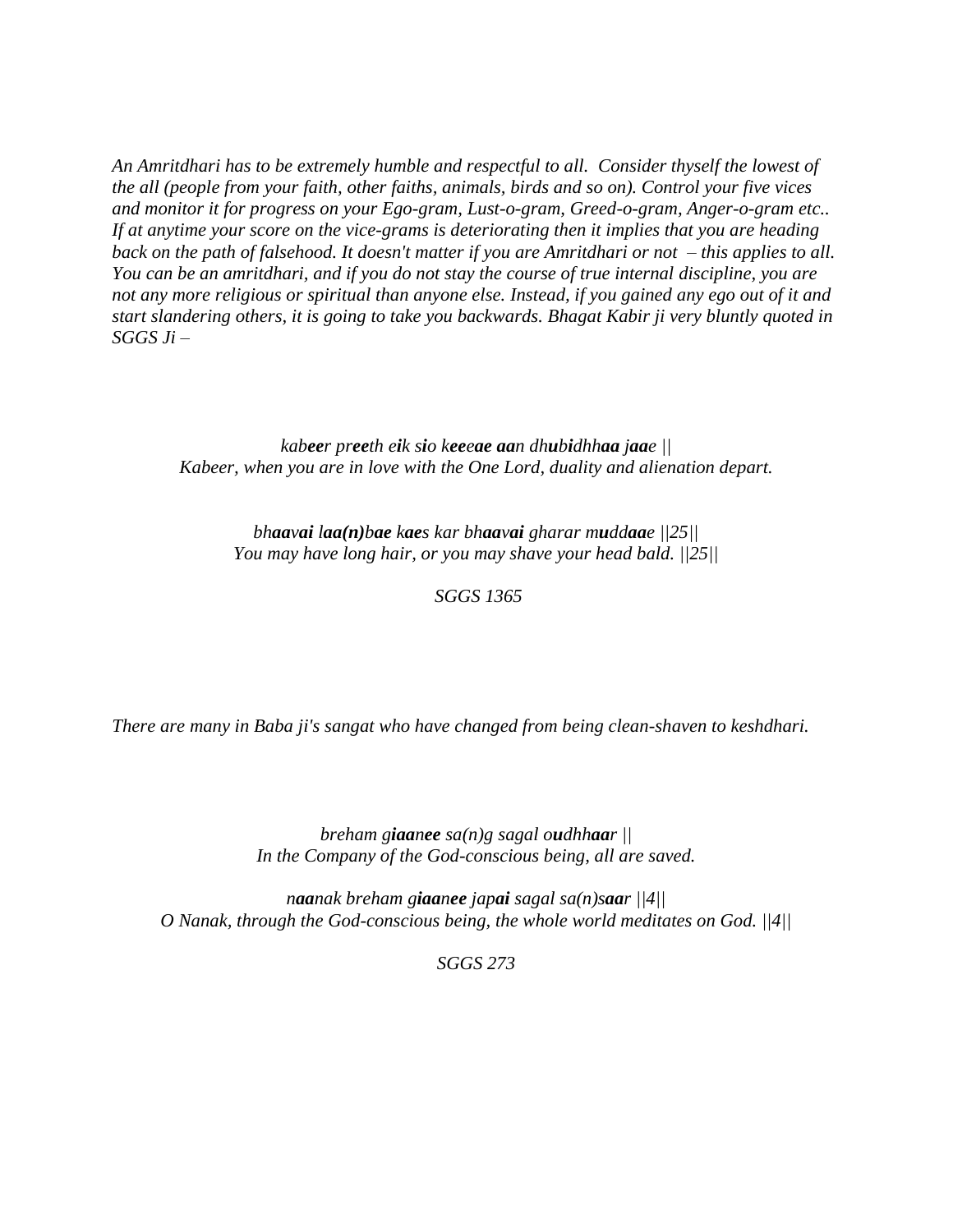*A brahmgyani is an enlightened soul, and he ignites the spark in others through his blessings and wisdom of the truth.*

> *breham giaanee kaa bhojan giaan || Spiritual wisdom is the food of the God-conscious being.*

> > *SGGS 273*

*The brahmgyani is constantly in the company of the Lord, and he tastes the holy nectar all the time. The Brahmgyani's teachings and blessings do the same for others.*

> *breham giaanee sadhaa samadharasee || The God-conscious being is always impartial.*

*breham gn sadh samadharas ||*

*breham giaanee kee dhrisatt a(n)mrith barasee || Nectar rains down from the glance of the God-conscious being.*

*SGGS 273*

*Eventually, anything that is visible is going to vanish, and it is the `Naam' itself that gets you the salvation forever. All the religions if truly followed lead to the same destination – Sachkhand, and all disciplines / rituals related to the religions are external to the Sachkhand.* 

*One has to detatch from all the bonds at the end (Sachkhand). SGGS Ji says –*

*breham giaanee ba(n)dhhan thae mukathaa || The God-conscious being is free from entanglements.*

*SGGS 273*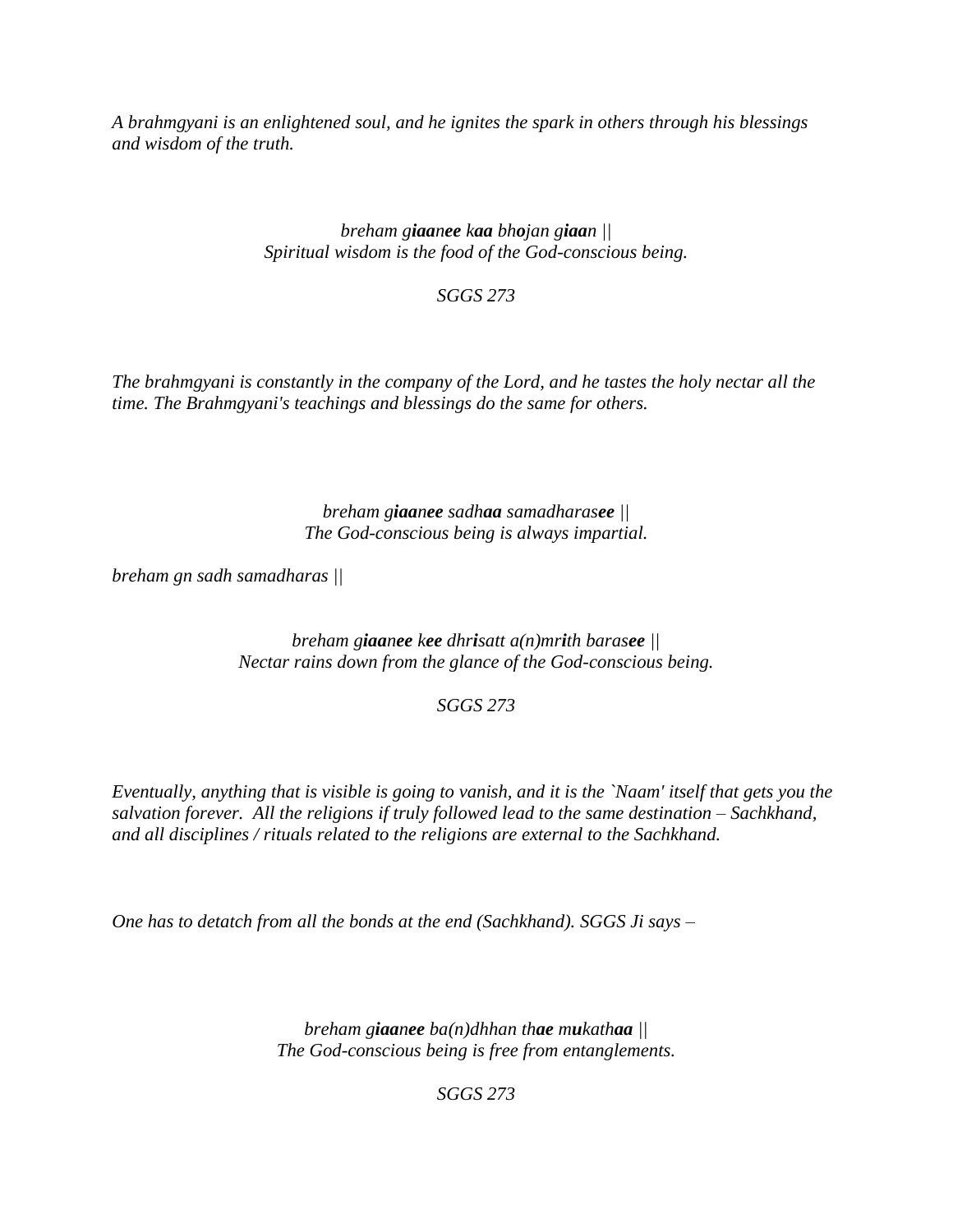*A Humble Servant*

# **18. God, the perfect Truth and Maya, the perfect Illusion**

God, the Parbrahm Parmeshar is the complete and Infinite Truth. Has always been Truth and always will be the Truth.

> **aa**dh sach j**u**g**aa**dh sach || *True In The Primal Beginning. True Throughout The Ages.*

h**ai** bh**ee** sach n**aa**nak h**o**s**ee** bh**ee** sach ||1|| *True Here And Now. O Nanak, Forever And Ever True. ||1||*

### SGGS 1

God is Infinite Truth, nobody knows God"s limits. Satgurus like Nanak, even though in union with the God, the Truth, admitted:

bal**i**h**aa**r**ee** k**u**dharath vas**iaa** || *I am a sacrifice to Your almighty creative power which is pervading everywhere.*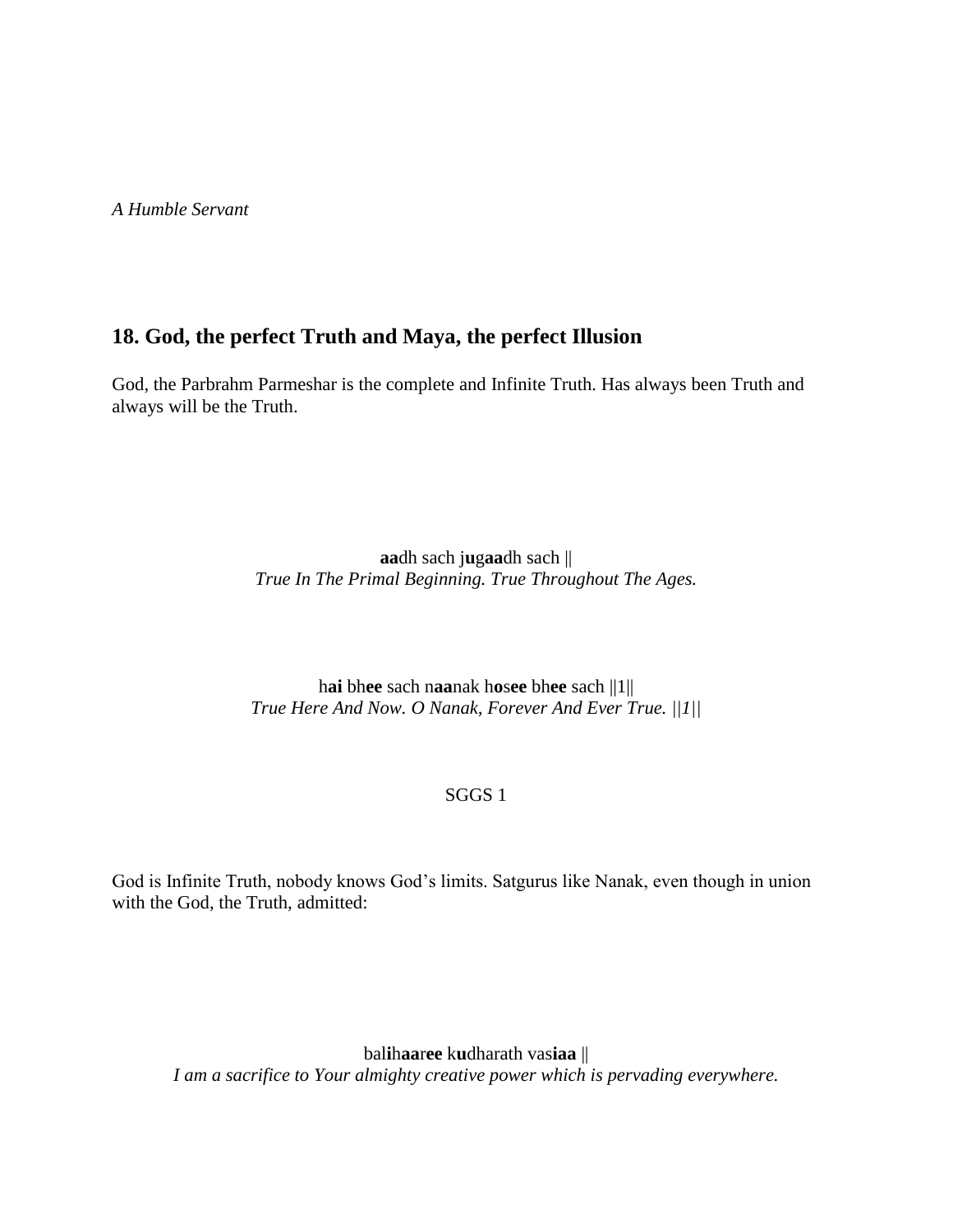th**ae**r**aa** a(n)th n j**aaee** lakh**iaa** ||1|| reh**aa**o || *Your limits cannot be known. ||1||Pause||*

#### SGGS 469

Maya is the complete and unlimited Illusion. Maya, that is, everything that you see in this world with your eyes, is a complete, perfect and infinite illusion. Illusion is opposite of Truth. Maya is a, shadow of God. Since God is infinite, so is Maya. Illusions are not long lasting and vanish eventually. So is Maya and all things associated with Maya.

Everything in this world, people, all other life forms, things, wealth, Stars, Moon, Sun, Air, Water, Fire, Sky, Dust, Shiva, Brahma, Vishnu and all 330 million demi-gods (devi devtas in hinduism and other paths), are all controlled by Maya the illusion. They all have limited life and eventually they all perish. The Soul, however, is a separated part of God, and hence is not perishable. With the demise of one body the soul gets transplanted in another body , and thus goes on, the cycle of reincarnation.

Illusions are attractive to children and adults alike. The attraction causes the desire to have them. The inability to achieve the illusion results in grief. So, all of us attracted to various forms of Maya, are attracted to it, we want to have all those forms of Maya. Since we do not succeed always other than what is destined, we suffer in the unfulfilled desires. Typically desires fall in the following categories:

**Possessions:** We like to accumulate things, wealth etc (Because of Lobh and Trishna). We want to possess or control people also, as if they were things (Because of Kaam, Moh and Hankaar).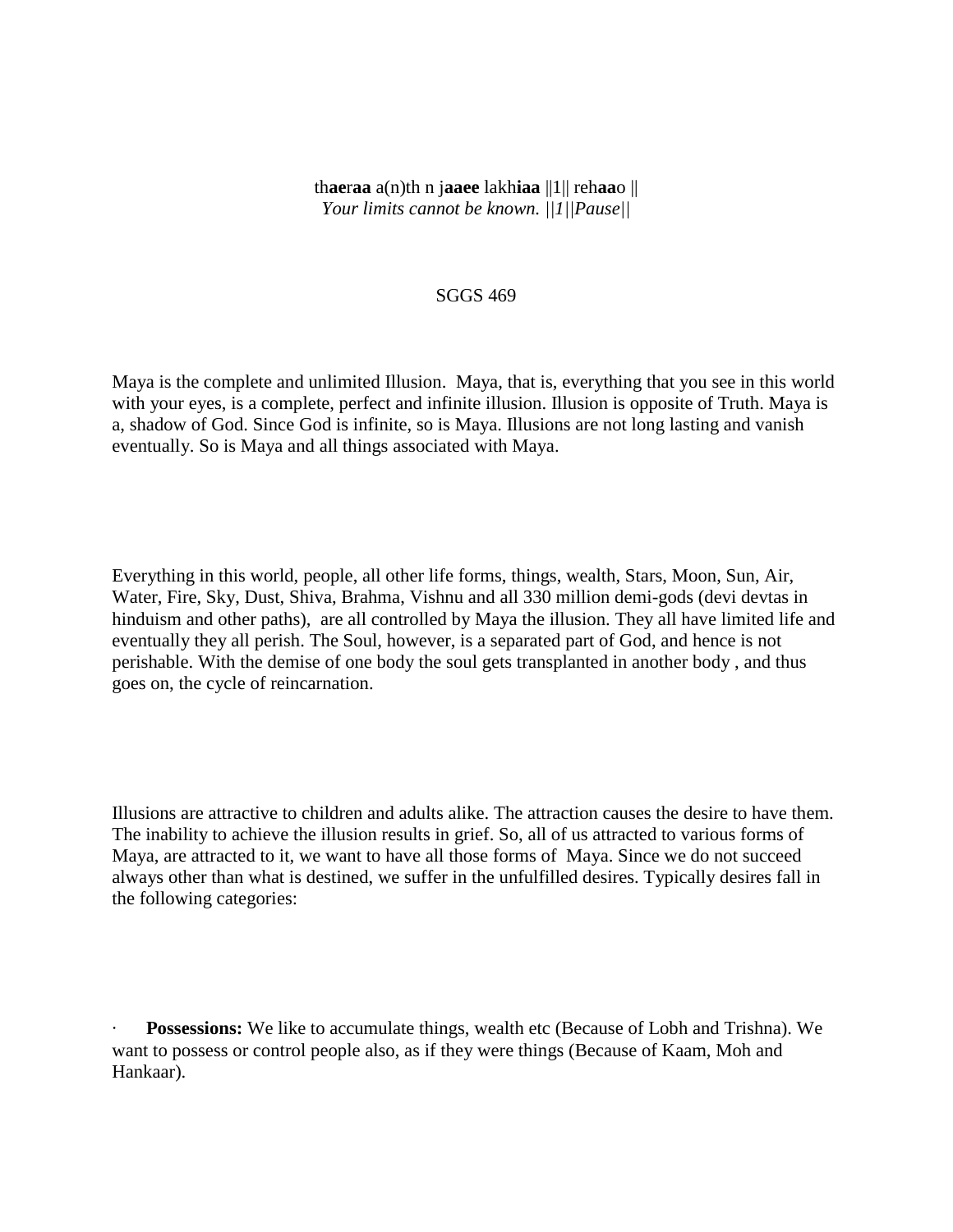**Pride:** We want to look wise, impressive and capable to others. Most of us want to look bigger than life. This is all because of our out of control Ego ( Hankaar and Haumai). Any time we feel our pride or status is being threatened, we lose our calm and composure ( Sat, Santokh) and we get agitated (under the influence of anger i.e. Krodh)

Even after knowing all that has been mentioned, getting out of the cob web of Maya is next to impossible. To escape illusion you need to follow your movement relative to a point of Truth (God) using a vehicle (Satnaam) that can propel you against the resistance of Maya using the navigation or guidance of a True Master (Brahmgyani Sant Satguru) who knows how to get out of Maya and unite with Truth.

Also, you have to stay away from faltering by staying on path by Truthful living (Sachiyari Rehat)

> sachah**u** our**ai** sabh k**o** o**u**par sach **aa**ch**aa**r ||5|| *Truth is higher than everything; but higher still is truthful living. ||5||*

> > *SGGS 62*

*No one can escape the illusion of Maya by using human intellect (under the influence of Maya), worldly rituals of Karam Dharam(governed by Maya) or using any other means that are based upon Maya. The definitions of True and False based on Maya are also illusion. All justice based on Maya is actually illusion.*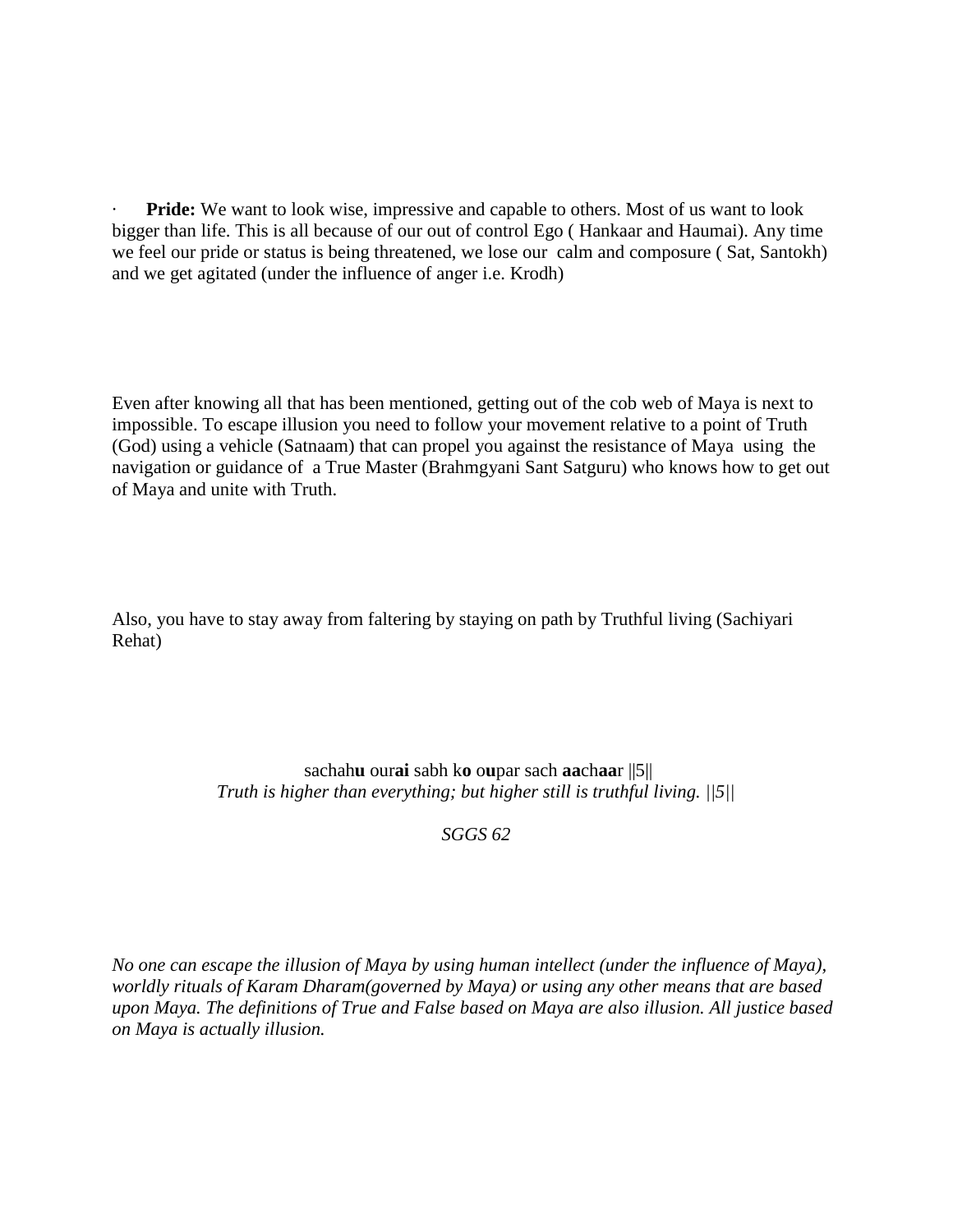*After the death, each individual is judged in Dargah (Supreme court of Truth) relative to the scale of Truth. The ones who are closer to Truth but not completely Truth yet are reborn to a superior life form, the ones who are substantially away from Truth are given the birth of lower life form.* 

## *karamee aapo aapanee kae naerrai kae dhoor || According to their own actions, some are drawn closer, and some are driven farther away.*

## *SGGS 8*

*The ones who become complete Truth, do so while they are still alive. The journey to Truth must be completed before death. The God, complete Truth and the Truth seeker, who became the pure Truth combine into one like a drop combines with the ocean. Says Sant Kabir:*

*ab tho jaae chadtae si(n)ghaasan milae hai saari(n)gapaanee || Now, I have mounted to the throne of the Lord; I have met the Lord, the Sustainer of the World.*

> *raam kabeeraa eaek bheae hai koe n sakai pashhaanee ||6||3|| The Lord and Kabeer have become one. No one can tell them apart. ||6||3||*

> > *SGGS 969*

*kabeer man niramal bhaeiaa jaisaa ga(n)gaa neer || Kabeer, my mind has become immaculate, like the waters of the Ganges.*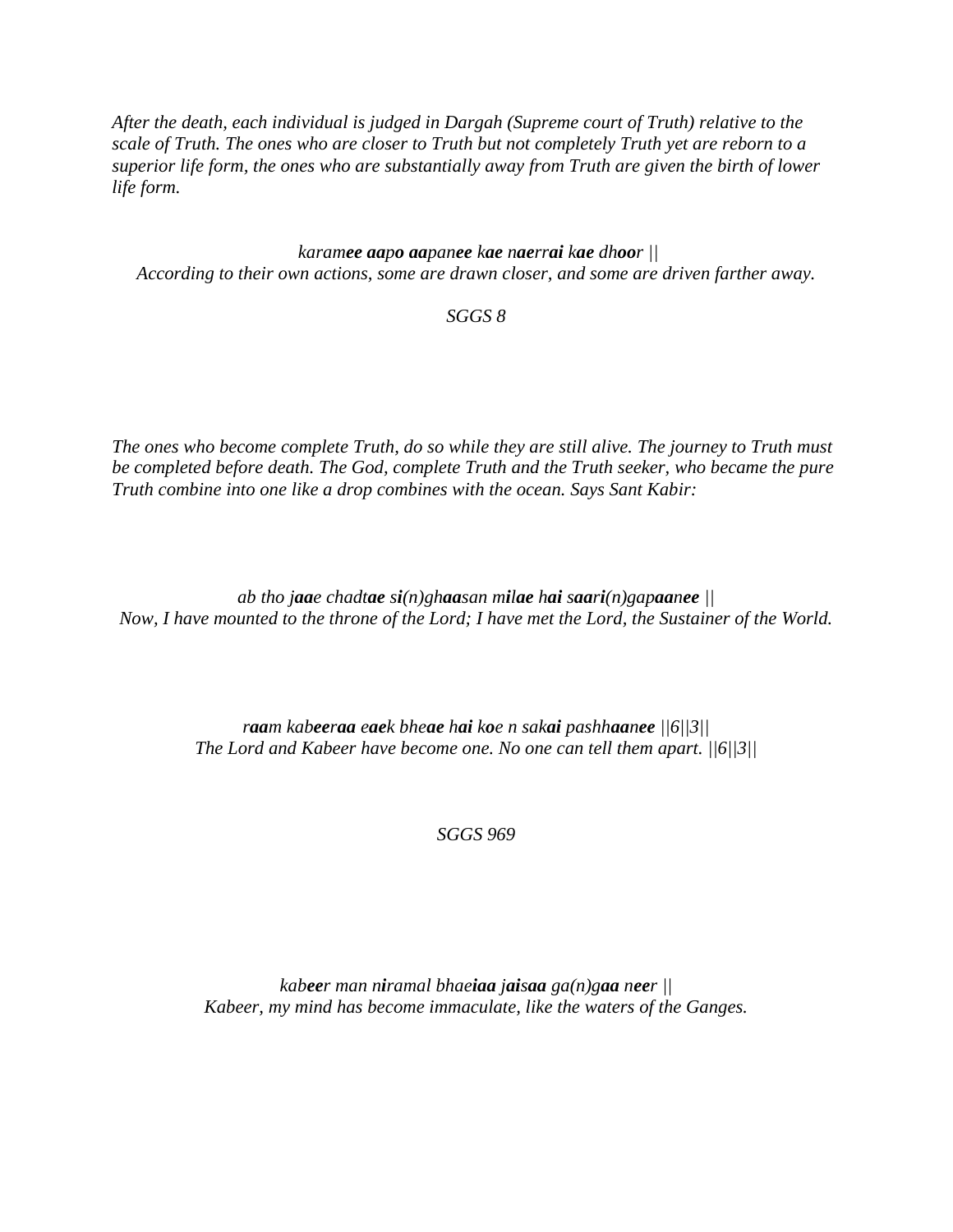*paashhai laago har firai kehath kabeer kabeer ||55|| The Lord follows after me, calling, ""Kabeer! Kabeer!""||55||*

#### *SGGS 1367*

*Nothing comes without price. Journey to the Truth is an extremely difficult and tricky one. Several try. Few in a million succeed. One has to win over everything that is under Maya. One has to be prepared to sacrifice anything and everything if needed for Truth.*

> *jo tho praem khaelan kaa chaao || If you desire to play this game of love with Me,*

> *sir dhhar thalee galee maeree aao || then step onto My Path with your head in hand.*

*eith maarag pair dhhareejai || When you place your feet on this Path,*

*sir dheejai kaan n keejai ||20|| give Me your head, and do not pay any attention to public opinion. ||20||*

## *SGGS 1412*

*All the above written has happened due to the grace of Almighty and Sant Baba Ji*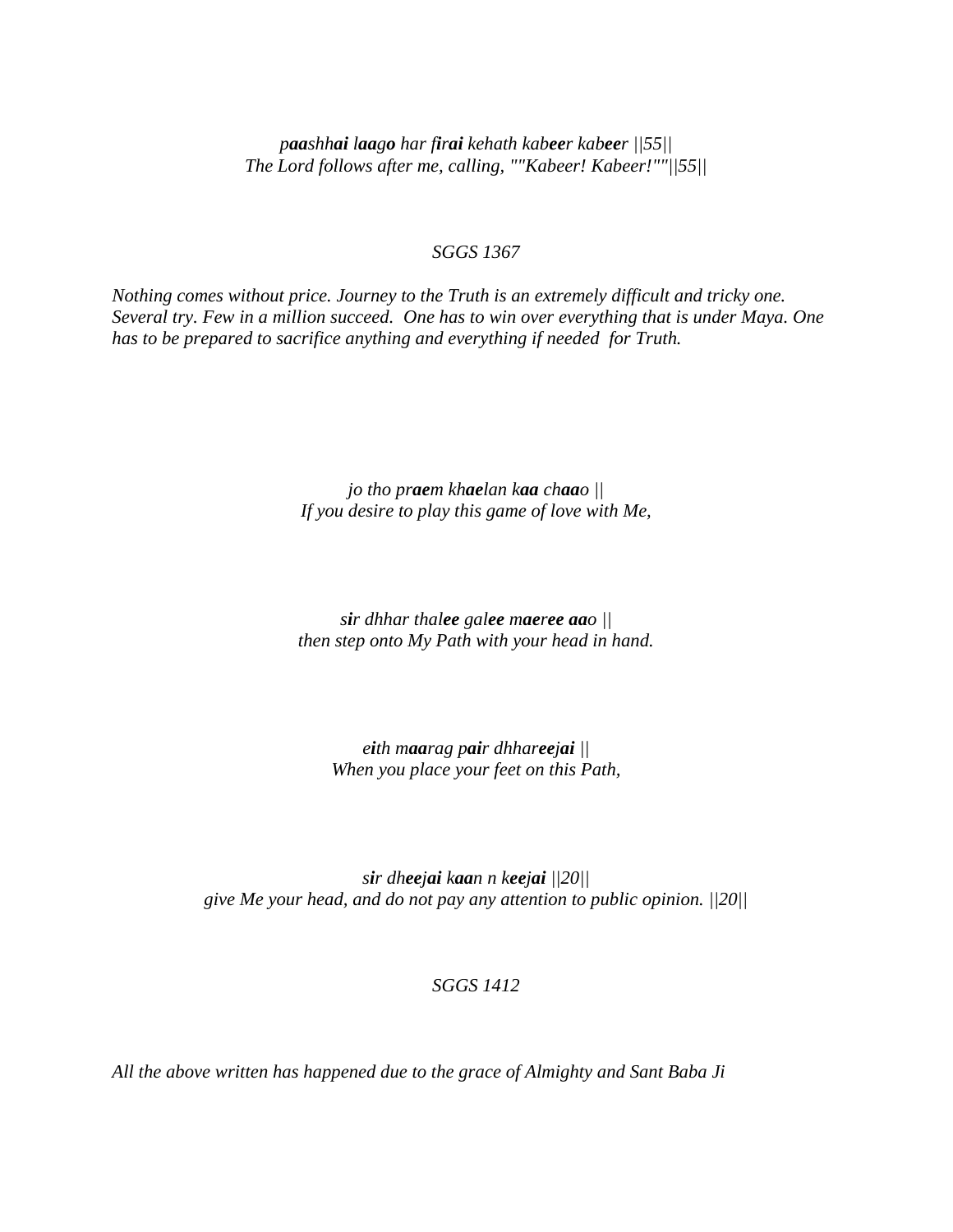*A Humble Servant*

# **19. Why Do We Slander And Criticise Others?**

With our souls lost to Maya (mammon) and Punj Doots (5 Thieves : Anger, greed, Lust, Attachment, Pride), we do not understand the Hukam (God"s Will). So, all that happens in the universe, though in Hukam, does not appear to us that way.

> k**ee**th**aa** karan**aa** sarab raj**aa**e ||2|| *Whatever He has done, or will do, is all by His Own Will. ||2|| SGGS 463 hukamai a(n)dhar sabh ko baahar hukam n koe || Everyone is subject to His Command; no one is beyond His Command.*

## *SGGS 1*

*As a result, we, lost in Maya, fault others and sometimes even God for the happenings that do not fit the framework of our liking. We do not understand that what we call True or False in Maya is actually all false because the basis, Maya itself, is an illusion or Falsehood.* 

> *ho vich sachiaar koorriaar || In ego they become truthful or false.*

> > *SGGS 466*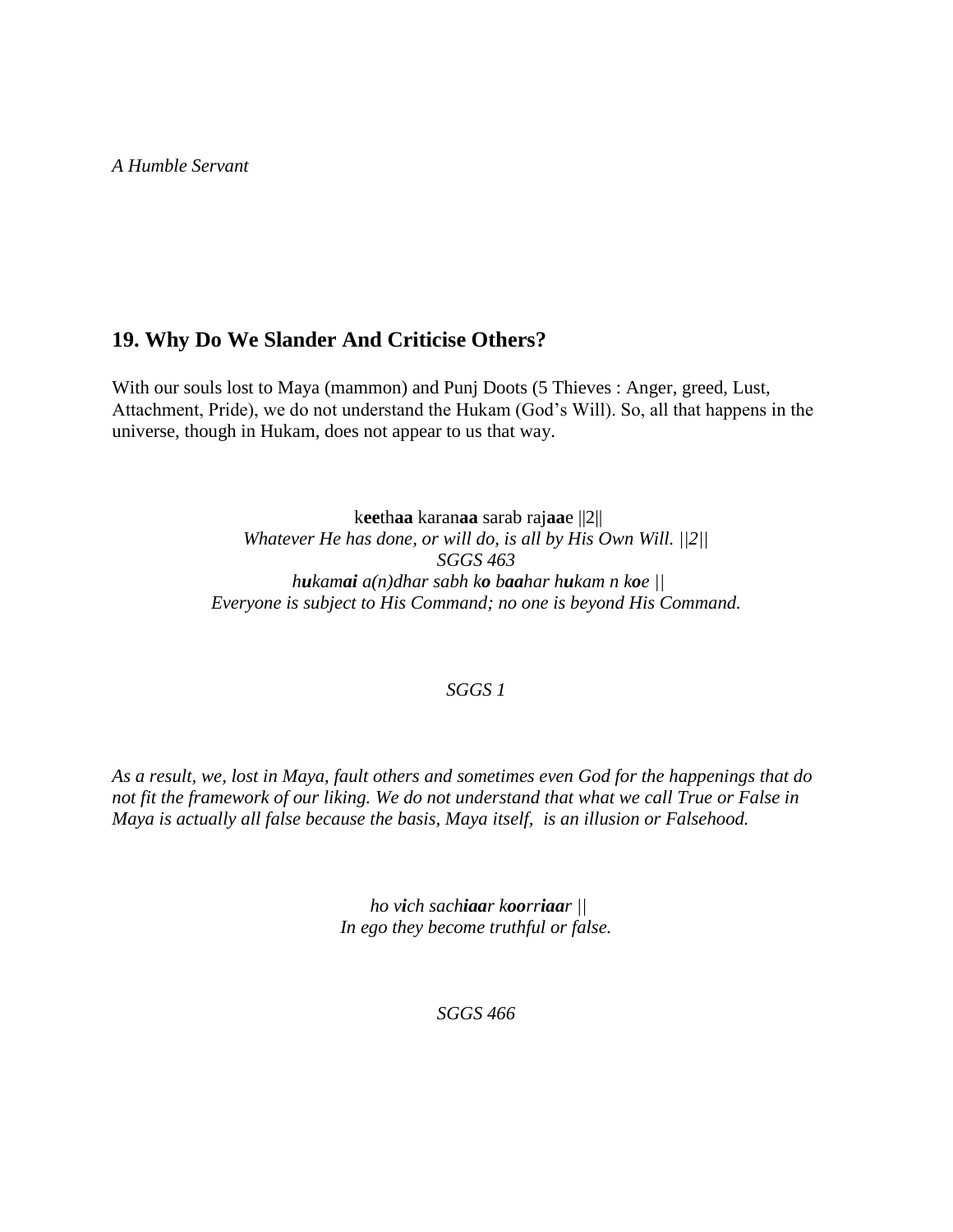*naanak mathee mithhiaa karam sachaa neesaan ||2|| O Nanak, all these things are false. True is the Insignia of His Grace. ||2||*

#### *SGGS 467*

*Since, Maya and Doots are a perpetual illusion, under their influence, We can never see the Truth (Parbrahm, Brahmgyani Satguru, Gurparsadi Naam, God's Will or Hukam). The illusion will distort the reality and make it look ugly.* 

*· We fail to recognize that "Satnaam (or equivalents in other languages)" is the primal name of God.* 

> *kiratham naam kathhae thaerae jihabaa || With my tongue I chant the Names given to You.*

*kratham nm kathh thr jhab ||*

*sath naam thaeraa paraa poorabalaa || 'Sat Naam' is Your perfect, primal Name.*

### *SGGS 1082*

*Satnaam means a complete and infinite Truth. On the other hand, the praise (Kirtam) names take one characteristic of God and praise him for that eg :* 

*-Peetambar (God, wearer of saffron clothes),*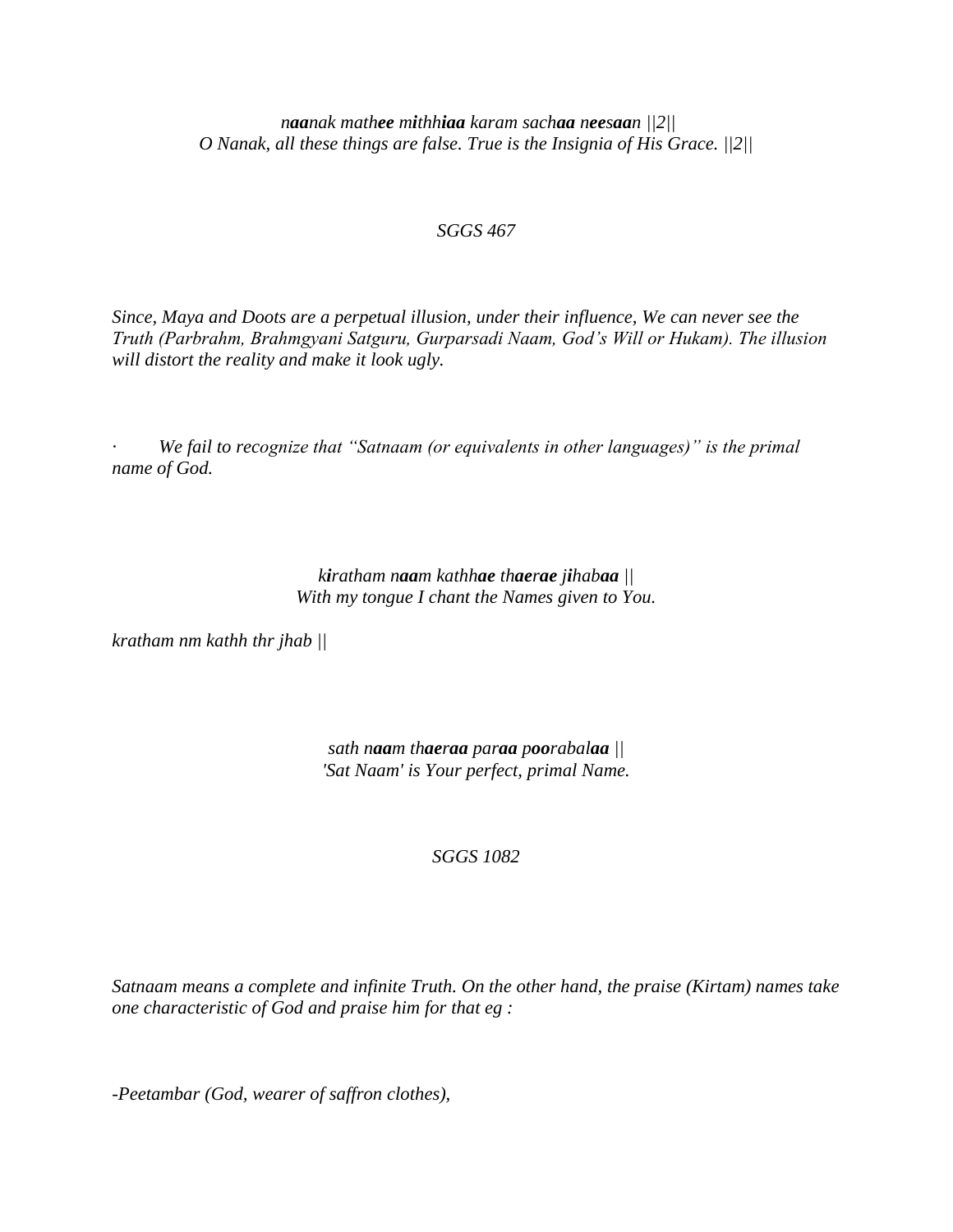*-Keshav (God, wearer of Hair),* 

*-Madho (God, sweet as Honey),* 

*-Waheguru (God, you are great) etc.* 

*Whereas Satnaam (Truth) is the ever encompassing umbrella over all other Kirtam names of God. But our false pride in our own limited Maya intellect does not let us accept the reality.* 

*· Society, existing religions, empires have invariably misunderstood Enlightened souls (Brahmgyani*

*Pragtyo Jyots). Nanak, Jesus, Mohammad, Kabir and almost any other Saint suffered percecution at the hands of these categories of the people, during their lifetimes. People called Guru Nanak insane :*

> *koee aakhai bhoothanaa ko kehai baethaalaa || Some call him a ghost; some say that he is a demon.*

*k kh bhthan k keh bthl ||*

*koee aakhai aadhamee naanak vaechaaraa ||1|| Some call him a mere mortal; O, poor Nanak! ||1||*

### *SGGS 991*

*After the Saint dies (talking about the physical body, the Soul of Saint-Satguru Jyot is God himself and never dies) people construct Gurduaras or Samadhs, shrines in their remeberance.*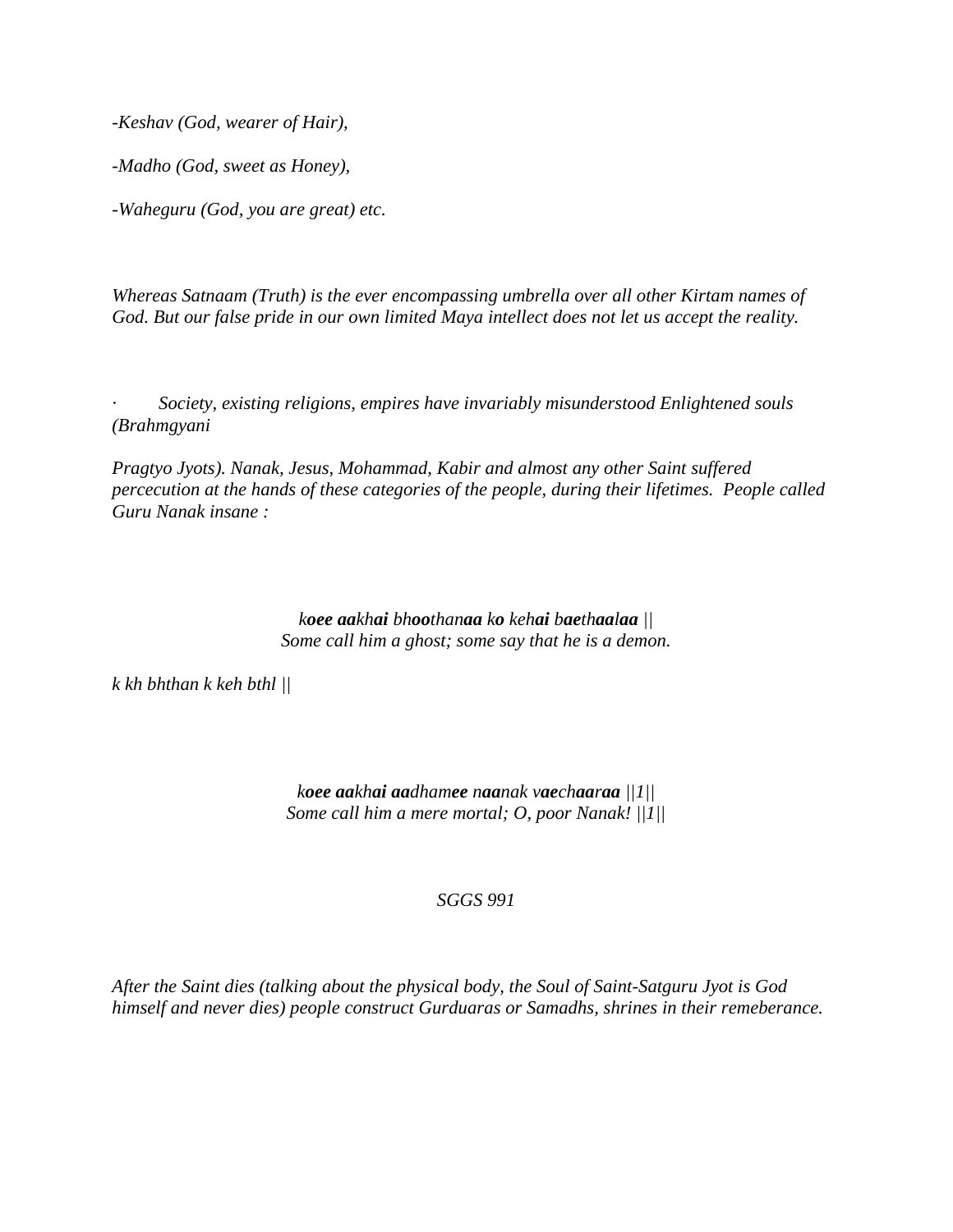*· And do we believe in God or Parbrahm ? No, under our Maya intellect we even think God is just a toy and don't take it seriously.*

# *logan raam khilounaa jaanaa(n) ||1|| Some people think that the Lord is a play-thing. ||1||*

# *SGGS 1158*

*· Everyone, on this earth, by Mind, body and wealth belongs to the Supreme Lord (Parbrahm). None of*

*these three things actually belong to us.* 

*· We criticize people for their color, race, gender, their appearance etc and even curse our own bodies.*

*Truly we are cursing the God, the owner of that body.*

*· We criticize or slander others for their actions. Now all actions are controlled by the mind. Now, who*

*controls our mind? God, who else? So, when we criticize others actions we are criticizing or slandering Parbrahm himself. When we do " ustat" i.e. praise of our actions or someone else's actions. We say, "look what I accomplished?" or Gopal Singh did a wonderful task. Who are we praising- I (Maya), Gopal Singh (Maya). Whereas the worthy of praise is actually the controller of minds i.e. Parbrahm Parmeshar. So Gurbaani in SGGS says,* 

> *ousathath ni(n)dhaa dhooo thiaagai khojai padh nirabaanaa || Renounce both praise and blame; seek instead the state of Nirvaanaa.*

> > *SGGS 218*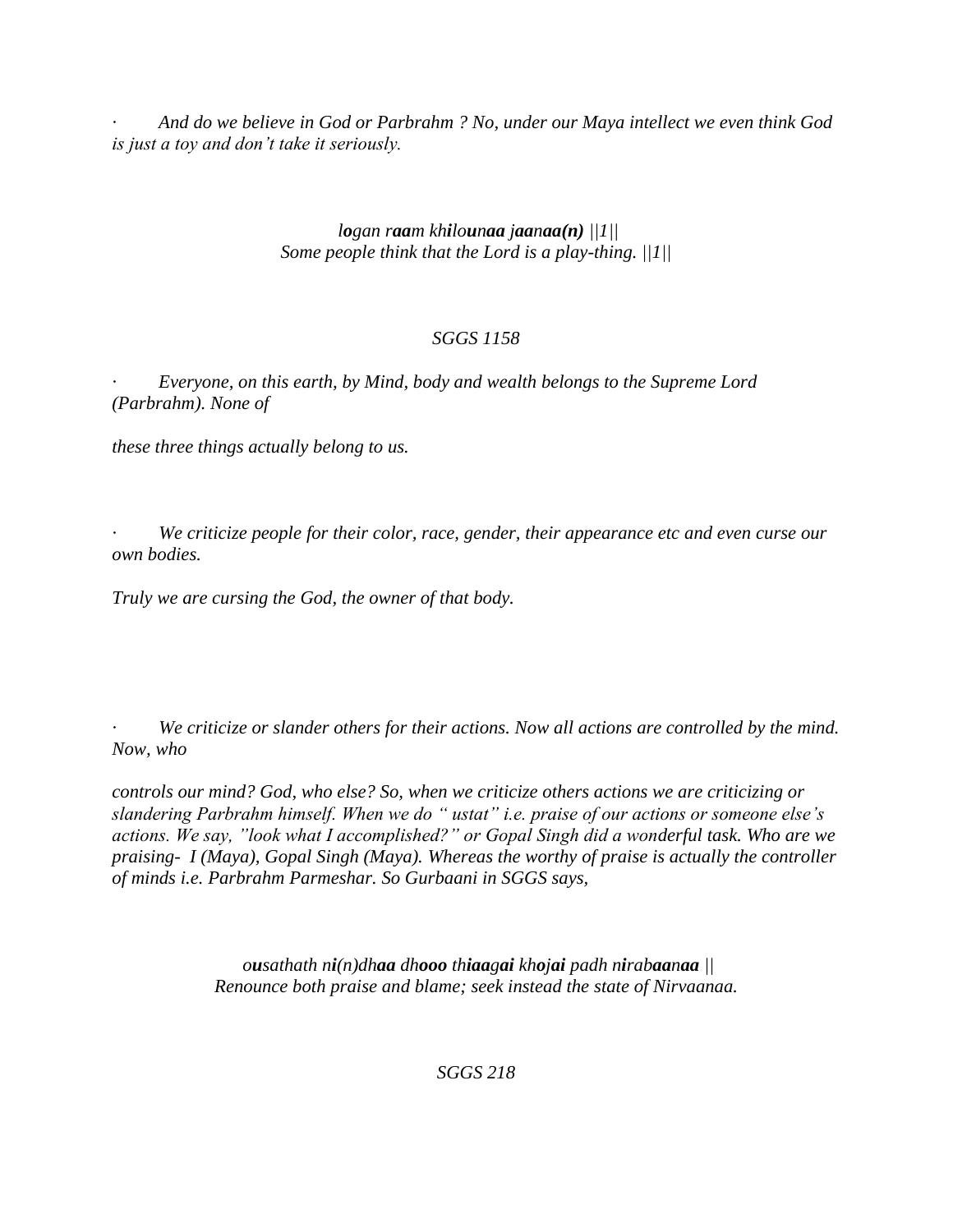*Instead indulge in the praise of True Lord. We should always believe others to be the creation of God and Trust that God resides in every body's Heart and consider ourselves lower than the lowest.* 

> *ham nehee cha(n)gae buraa nehee koe || I am not good; no one is bad.*

> > *SGGS 728*

*kabeer sabh thae ham burae ham thaj bhalo sabh koe || Kabeer, I am the worst of all. Everyone else is good.*

### *SGGS 1364*

*· We should not analyze behavior of God or his Saints. God and his Saints are all one entity* 

*har jan har a(n)thar nehee naanak saachee maan ||29|| There is no difference between the Lord and the humble servant of the Lord; O Nanak, know this as true. ||29||*

## *SGGS 1428*

*Why get into a match of infinite inequality. We are not going to win it. On one side it is infinite God and on the other side we have our minuscule Maya mind. Why do we question and judge our Guru's actions, when Gurbani says for us not to judge anyone, but to put the Guru's teachings into practise?*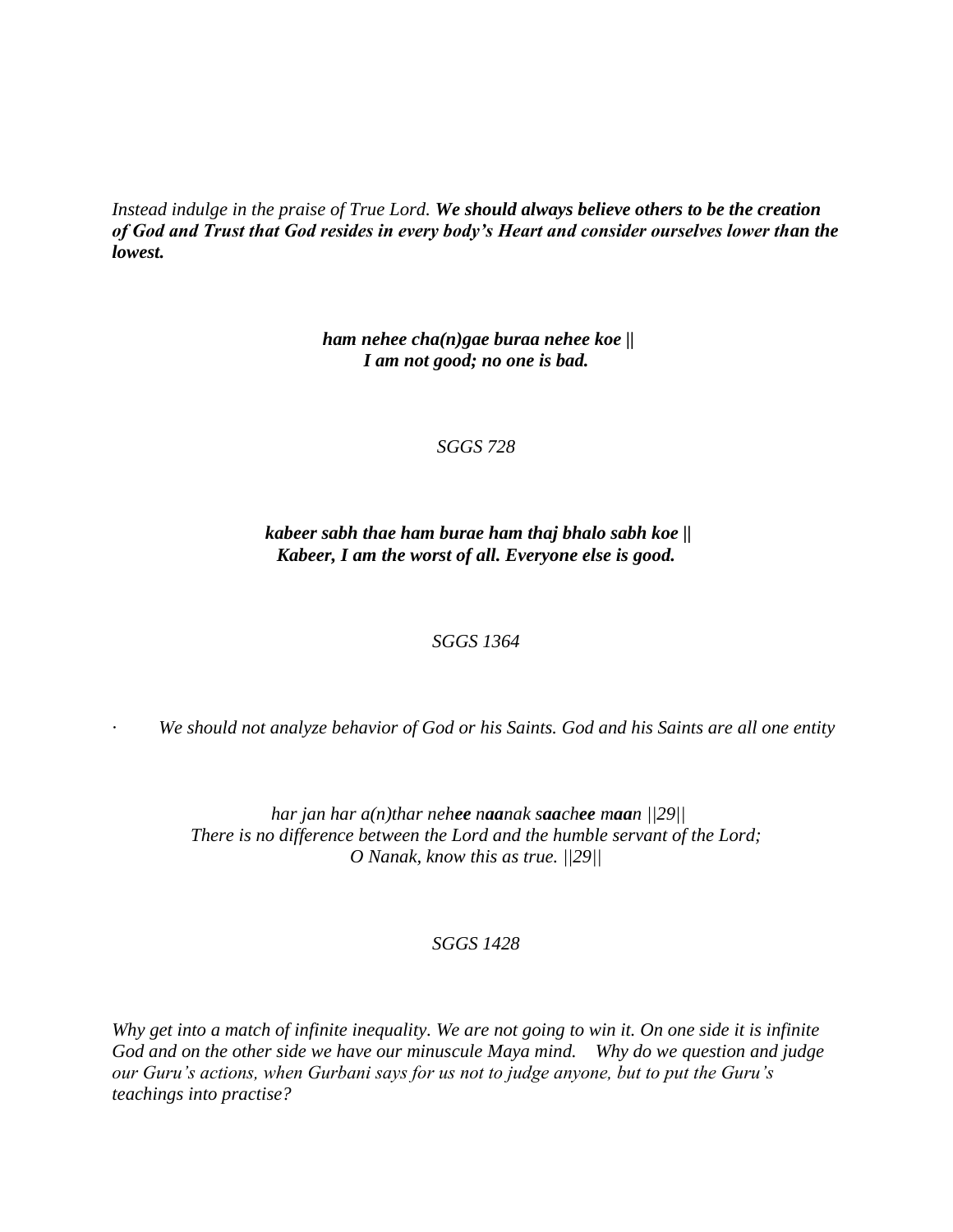*gur kehiaa saa kaar kamaavahu || Do those deeds which the Guru has ordained.*

*gr keh s kr kamvah ||*

*gur kee karanee kaahae dhhaavahu || Why are you chasing after (questioning) the Guru's actions?*

*naanak guramath saach samaavahu ||27|| O Nanak, through the Guru's Teachings, merge in the True Lord. ||27||*

*SGGS 929*

In the light of all that has been mentioned above, then, there is no sense in doing Ninda or *criticizing.*

*But under God's "Will or Hukam", very few of the human beings will worship the Lord, honour God's will, detach themselves from the bondage of Maya and as a result progress towards Sachkhand. A vast majority will leave this world without any significant gain or loss. But a small minority "Nindaks" (slanderers) will not understand the play of God and by doing Ninda will sink in the Bhavsaagar (Ocean Of Terror – The Mind) deeper and deeper. Our deeds(Kirat) is destined from the Dargah by God and then is played on this earth with our minds controlled by none else but by the God.* 

> *kirath ni(n)dhak kaa dhhur hee paeiaa || The fate of the slanderer is pre-ordained from the very beginning of time.*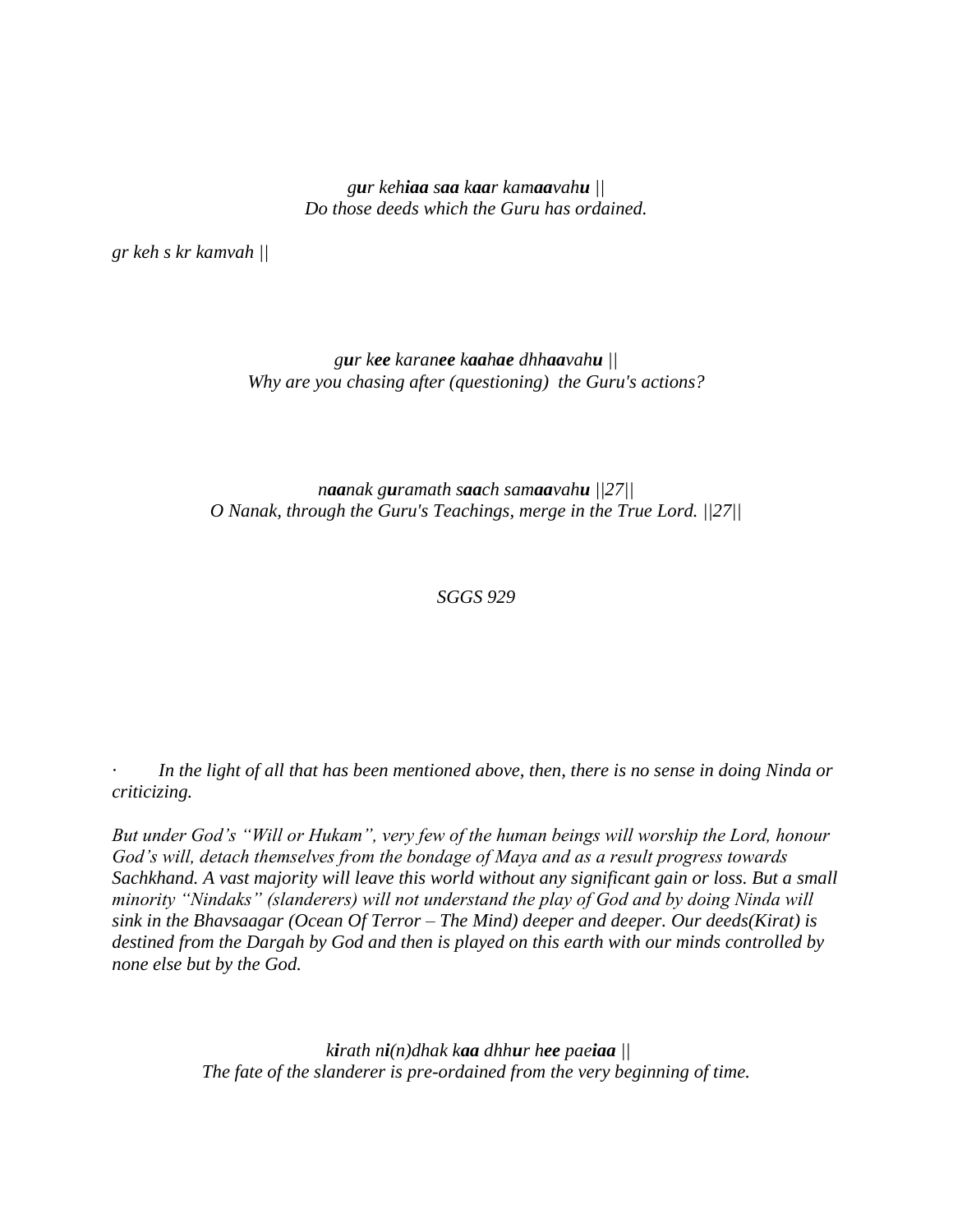#### *SGGS 280*

*So, the few of us, who are slanderers (Nindaks), should learn from this that what they are doing is all destined from God's court (Dargah). Yet, if they start admitting to God :*

*-that their deeds are bad, and they want to get out of it,* 

*-that they want to do truthful acts (sachiyari rehat),* 

*-that they want to praise God and Brahmgyani's,* 

*-that they want union with God,* 

*I am sure he will listen to your prayers.* 

*He is not far from you, he is residing within you, in your Hirda (spiritual heart centre). He always answers prayers done with a pure heart (Shudh, sahiyara Hirda). Then, once he listens to your plea (pukar), he is going to create means for your correction and elevation.*

*A Humble Servant*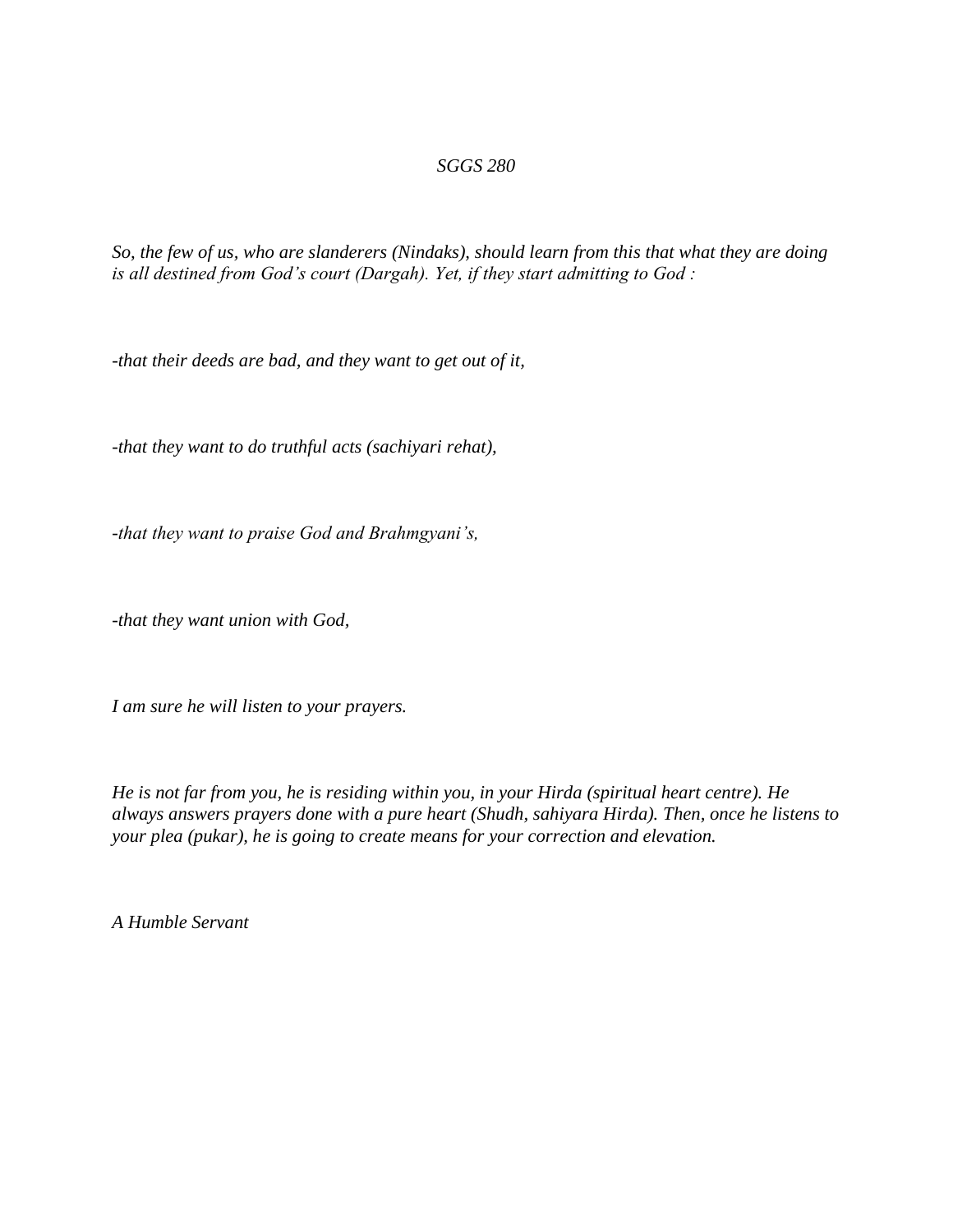# **20. Slander & Flattery**

## *NINDYA – EK MANSIK ROG*

#### *SLANDER – A MENTAL SICKNESS*

"Nindya" (Slander) means negative criticism of somebody – to deliberate on somebody else's actions, character, integrity, lifestyle, behavior or other attributes in the negative sense, to discuss the presumably bad qualities and doings of another person, it can be in his absence or in his presence. This is a common fashion in today's society to either praise or criticize somebody else's character, actions, doings or behavior, or for that matter anything connected to the person being criticized.

This criticism is normally created to let down the person being criticized in the society and in certain cases will go to extent of eliminating the person from the day today dealings and disrespect him in the society. However, this criticism can also be positive in some cases, where the group exclaims over the good qualities of a person beyond the reality, again it can be in his absence or presence – such actions are to praise somebody for his good qualities beyond the reality– this is known as "Ustat "(flattery) in the divine language.

The interesting thing is that Nindya is very enjoyable by the common people, in all practical situations you will note that people give a lot of attention to the negative criticism of somebody else, rather than gaining from that person's good qualities. In all such discussions propagating Ustat (flattery) and Nindya (Slander), you will observe that for such a criticism the participants won't mind spending a lot of their time. There will be a very few people whom you will find avoiding such negative criticism, and concentrate and learn from the good qualities of another person. The Ustat and Nindya have been a part of the human character from times immemorial.

Let us evaluate and look at these qualities from the spirituality and Gurbani point of view. According to Gurbani there is no place for Nindya and Ustat in a Gursikh's (disciple of the Guru) life. Nindya - negative criticism of somebody else is a very serious mental sickness – "Mansik Rog" and so is the Ustat.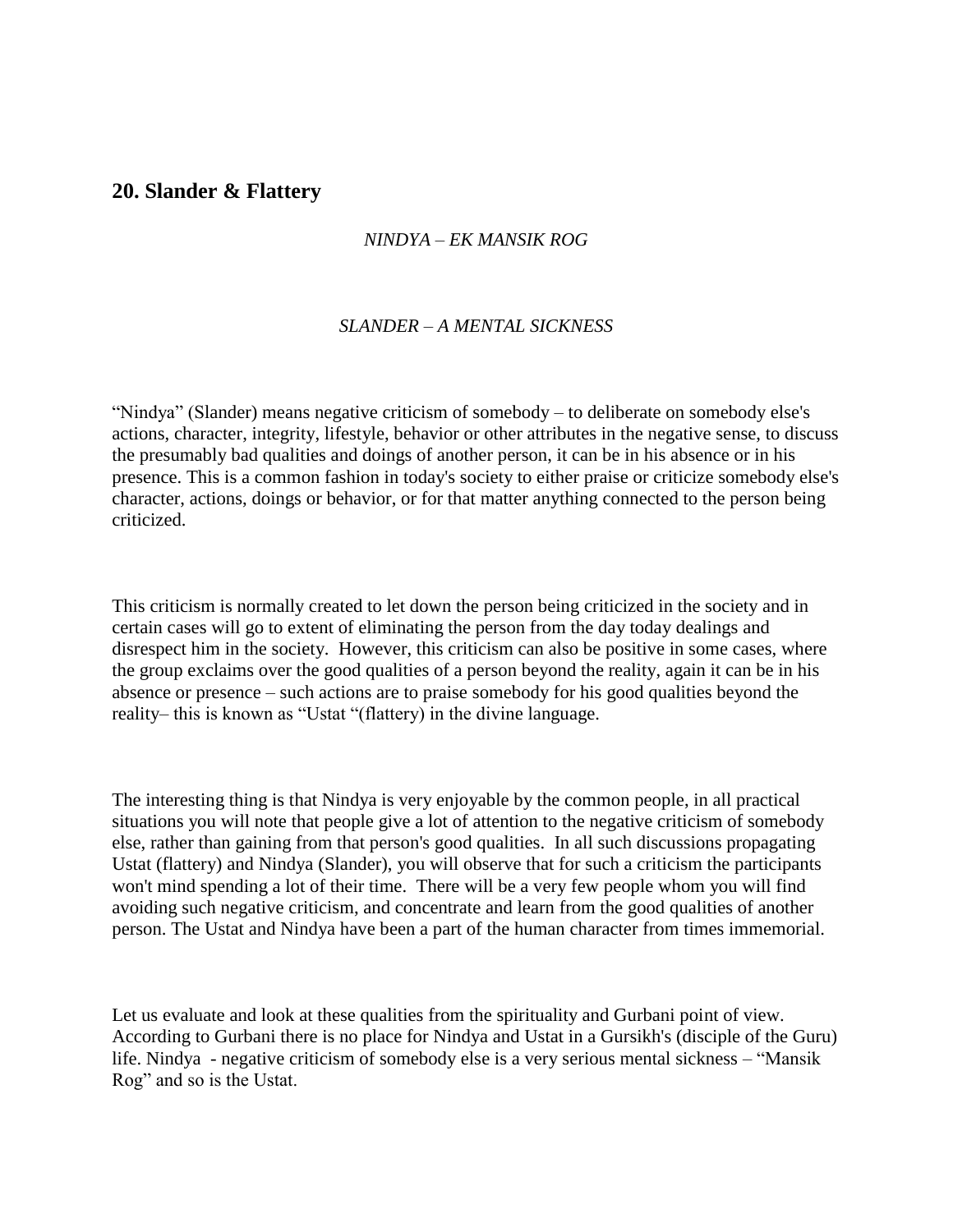Guru Tegh Bahadr ji writes on Siri Guru GRanth Sahib (SGGS Ji) page 218 :

ousathath ni(n)dhaa dhooo thiaagai khojai padh nirabaanaa || jan naanak eihu khael kat(h)an hai kinehoo(n) guramukh jaanaa ||2||1||

osathath n(n)dh dh thg khj padh nrabn ||jan nnak eh khl kat(h)an h kneh(n) gramkh jn ||2||1||

*Renounce both praise and blame; seek instead the state of Nirvaanaa. O servant Nanak, this is such a difficult game; only a few Gurmukhs understand it! ||2||1||*

### SGGS 218

Though both Nindya and Ustat are prohibited in Gurmat (Guru"s Wisdom), however, Nindya is a more dangerous and serious mental sickness – Mansik Rog. We should therefore not restore to Nindya of anybody, whether he or she is a common person being controlled by the 5 Thieves (Panj Doot) (Anger, Greed <lust, Attachment, Self-Pride) or a holy person (Sant, Sadh or a Braham Gyani). The consequences of Nindya are very serious and are sure to cause an irreparable damage to your spirituality as well as to your physical being.

A Nindak (slanderer) is the person who is doing Nindya is a Selfish Worldly Person (Manmukh) and a great fool (Maha Moorakh). Such a person might be reading a lot of Guru"s divine words (Gurbani) but never understood them. Such a person has a blackened face ing God"s court (Kala Mooh in the Dargah). And will be very heavily punished in the court of God (Dargah of Paar Braham Parmeshwar). He will be living in a hell (Narak) for a long time.

> ni(n)dhaa bhalee kisai kee naahee manamukh mugadhh kara(n)n || muh kaalae thin ni(n)dhakaa narakae ghor pava(n)n ||6||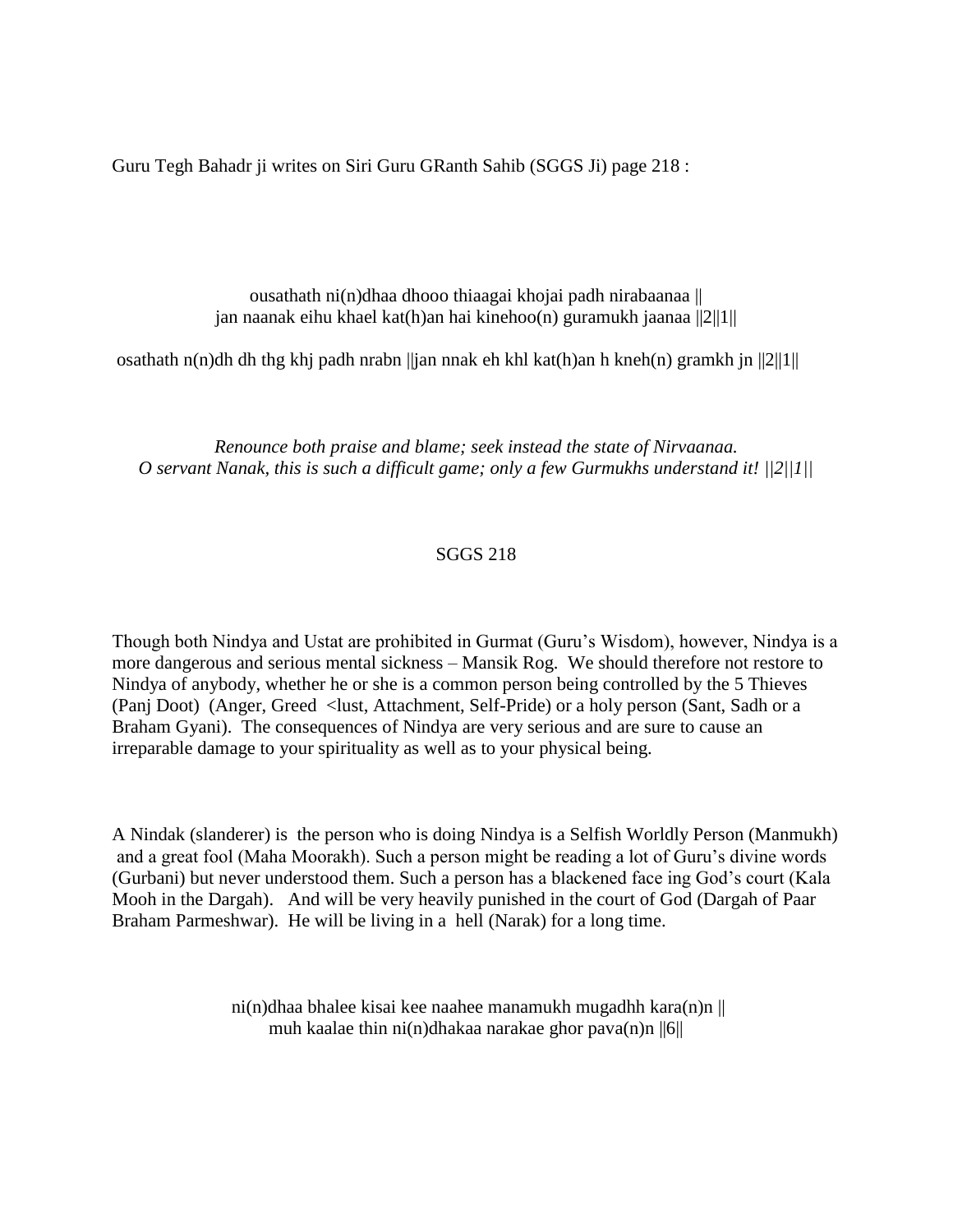*It is not good to slander anyone, but the foolish, self-willed manmukhs still do it. The faces of the slanderers turn black, and they fall into the most horrible hell. ||6||*

#### SGGS 755

Whereas the Nindak will undergo such punishment as described above, the person who is being criticized will at the same time be heavily benefited from his Nindya. According to Gurbani for the person being criticized, the Nindak is better than the mother and father of the person being criticized. Mother washes the dirt of the clothes of her child, whereas the Nindak by doing Nindya will clean the dirt of the previous lives of a person – Janam Janam Ki Mun Ki Maile, with his tongue. Nindak destroys his current life and as well his coming many lives, before he can recover from the punishment given by Dargah and he lives in hell until then.

janam janam kee mal dhhovai paraaee aapanaa keethaa paavai || eehaa sukh nehee dharageh dtoee jam pur jaae pachaavai ||1|| *He washes off the filth of other peoples' incarnations, but he obtains the rewards of his own actions. He has no peace in this world, and he has no place in the Court of the Lord. In the City of Death, he is tortured. ||1||*

#### SGGS 380

SANT KI NINDA (SLANDER OF A SAINT) – is a very serious mental sickness as described earlier. The slanderer of a holy person is thrown back into the cycle of reincarnation. He is surrounded by very serious mental and physical sicknesses. He continues in the cycle of life and death for a very long time and goes through all the punishments defined by Guru Arjun Dev Ji (in Ashtpadi 13 of Sukhmani Sahib)

This Shabad is by Guru Arjan Dev Ji in Raag Bhairao on Pannaa 1145

bhairo mehalaa 5 || sa(n)th kee ni(n)dhaa jonee bhavanaa  $\parallel$ sa(n)th kee ni(n)dhaa rogee karanaa  $\parallel$ sa(n)th kee ni(n)dhaa dhookh sehaam ||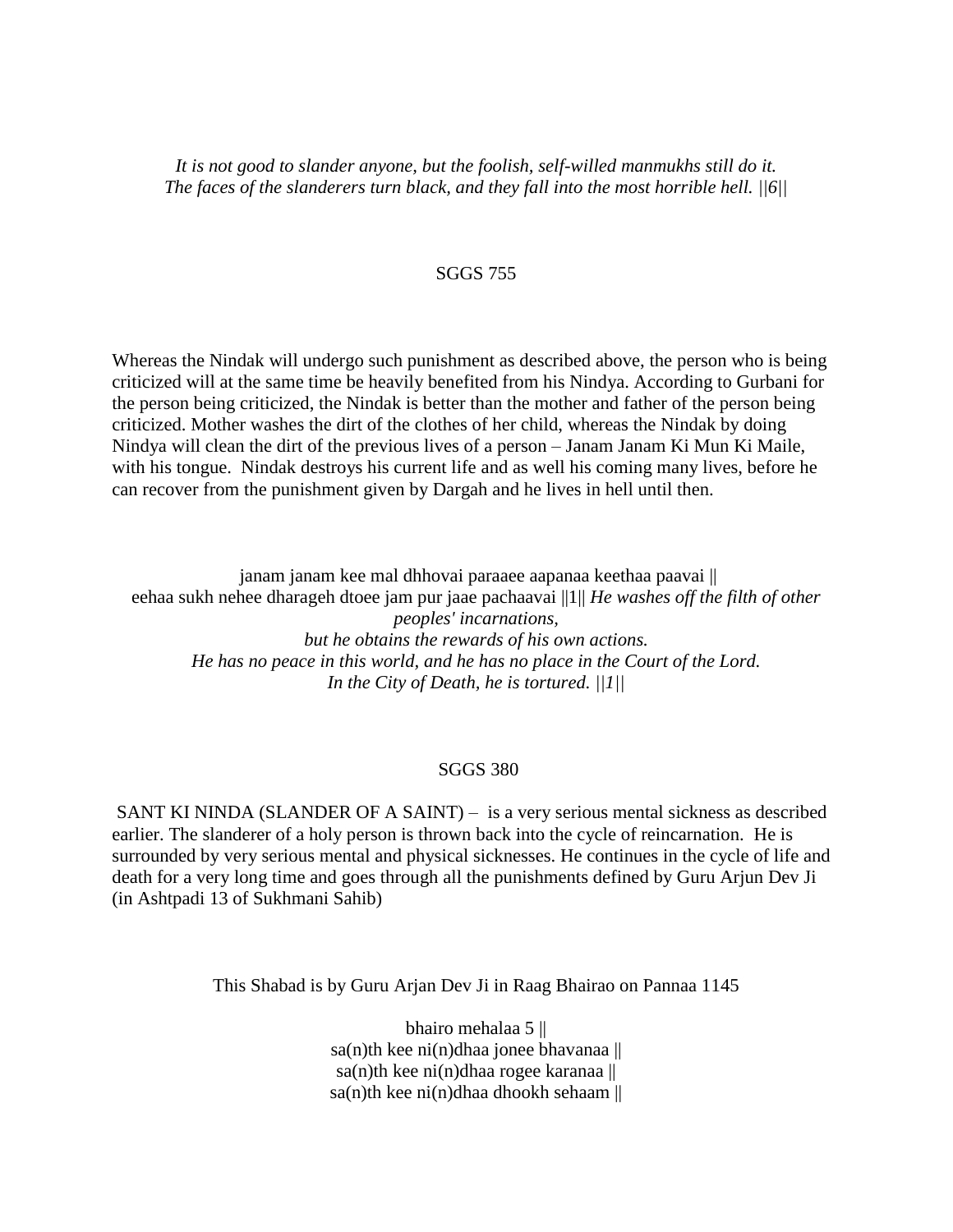ddaan dhaith ni(n)dhak ko jaam ||1|| sa(n)thasa(n)g karehi jo baadh  $\parallel$ thin ni(n)dhak naahee kishh saadh ||1|| rehaao || bhagath kee ni(n)dhaa ka(n)dhh shhaedhaavai  $\parallel$ bhagath kee ni $(n)$ dhaa narak bhu $(n)$ chaavai || bhagath kee ni(n)dhaa garabh mehi galai || bhagath kee ni(n)dhaa raaj thae ttalai  $||2||$ ni(n)dhak kee gath kathehoo naahi || aap beej aapae hee khaahi || chor jaar jooaar thae buraa || anehodhaa bhaar ni(n)dhak sir dhharaa ||3|| paarabreham kae bhagath niravair || so nisatharai jo poojai pair || aadh purakh ni(n)dhak bholaaeiaa || naanak kirath n jaae mittaaeiaa ||4||21||34|| *Bhairao, Fifth Mehl: Slandering the Saints, the mortal wanders in reincarnation. Slandering the Saints, he is diseased. Slandering the Saints, he suffers in pain. The slanderer is punished by the Messenger of Death. ||1|| Those who argue and fight with the Saints - those slanderers find no happiness at all. ||1||Pause|| Slandering the devotees, the wall of the mortal's body is shattered. Slandering the devotees, he suffers in hell. Slandering the devotees, he rots in the womb. Slandering the devotees, he loses his realm and power. ||2|| The slanderer finds no salvation at all. He eats only that which he himself has planted. He is worse than a thief, a lecher, or a gambler. The slanderer places an unbearable burden upon his head. ||3|| The devotees of the Supreme Lord God are beyond hate and vengeance. Whoever worships their feet is emancipated. The Primal Lord God has deluded and confused the slanderer. O Nanak, the record of one's past actions cannot be erased. ||4||21||34||*

bhro mehal 5  $||sa(n)$ th k n(n)dh jn bhavan  $||sa(n)$ th k n(n)dh rg karan  $||sa(n)$ th k n(n)dh dhkh sehm ||ddn dhth n(n)dhak ko jm ||1||sa(n)thasa(n)g kareh j bdh ||thn n(n)dhak nh kshh sdh ||1|| reho ||bhagath k n(n)dh ka(n)dhh shhdhv ||bhagath k n(n)dh narak bh(n)chv ||bhagath k n(n)dh garabh meh gal ||bhagath k n(n)dh rj th ttal  $||2||n(n)$ dhak k gath katheh nh ||p bj p h khh ||chr jr jr th br ||anehdh bhr n(n)dhak sr dhhar ||3||prabreham k bhagath nravr ||s nsathar j pj pr ||dh prakh n(n)dhak bhle ||nnak krath n je mtte ||4||21||34||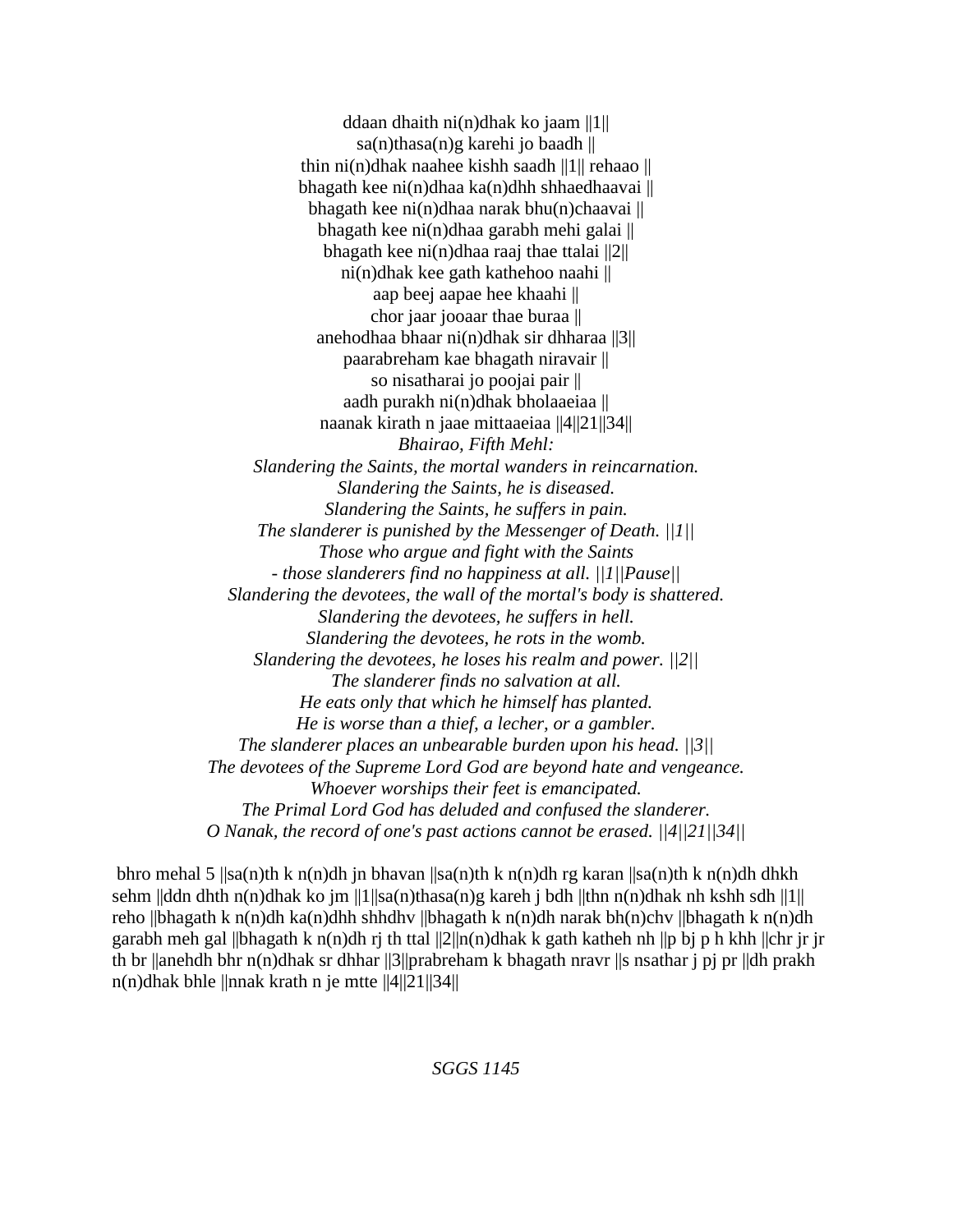Slanderer of a Saint will never be able to achieve Liberation (Jivan Mukti), no matter whatever religious acts he performs (Dharam Karams). The more the slanderer slanders, the more the Sant will enjoy more and more Amrit and will be more and more elevated in spirituality. All the spiritual earnings of the slanderer are transferred to the Sant by God"s Court (the Dargah), and the slanderer totally loses his spirituality.

aasaa mehalaa 5 ||

janam janam kee mal dhhovai paraaee aapanaa keethaa paavai || eehaa sukh nehee dharageh dtoee jam pur jaae pachaavai ||1|| ni(n)dhak ahilaa janam gavaaeiaa || pahuch n saakai kaahoo baathai aagai t(h)our n paaeiaa ||1|| rehaao || kirath paeiaa ni(n)dhak bapurae kaa kiaa ouhu karai bichaaraa || thehaa bigoothaa jeh koe n raakhai ouhu kis pehi karae pukaaraa ||2|| ni(n)dhak kee gath kathehoo(n) naahee khasamai eaevai bhaanaa || jo jo ni(n)dh karae sa(n)than kee thio sa(n)than sukh maanaa  $||3||$ sa(n)thaa ttaek thumaaree suaamee thoo(n) sa(n)than kaa sehaaee  $\parallel$ kahu naanak sa(n)th har raakhae ni(n)dhak dheeeae rurraaee ||4||2||41|| *Aasaa, Fifth Mehl: He washes off the filth of other peoples' incarnations, but he obtains the rewards of his own actions. He has no peace in this world, and he has no place in the Court of the Lord. In the City of Death, he is tortured. ||1|| The slanderer loses his life in vain. He cannot succeed in anything, and in the world hereafter, he finds no place at all. ||1||Pause|| Such is the fate of the wretched slanderer - what can the poor creature do? He is ruined there, where no one can protect him; with whom should he lodge his complaint? ||2|| The slanderer shall never attain emancipation; this is the Will of the Lord and Master. The more the Saints are slandered, the more they dwell in peace. ||3|| The Saints have Your Support, O Lord and Master; You are the Saints' Help and Support. Says Nanak, the Saints are saved by the Lord; the slanderers are drowned in the deep. ||4||2||41||*

SGGS 380

s mehal 5 ||janam janam k mal dhhv par pan kth pv ||h skh neh dharageh dt jam pr je pachv  $||1||n(n)$ dhak ahl janam gave  $||p$ ahch n sk kh bth g t(h)or n pe  $||1||$  reho  $||$ krath pae n(n)dhak bapr k k ouh kar bchr ||theh bgth jeh ke n rkh ouh ks peh kar pkr  $||2||n(n)$ dhak k gath katheh(n) nh khasam ev bhn ||j j n(n)dh kar sa(n)than k tho sa(n)than skh mn ||3||sa(n)th ttk thmr sm th(n) sa(n)than k seh ||kah nnak sa(n)th har rkh n(n)dhak dhe rrr ||4||2||41||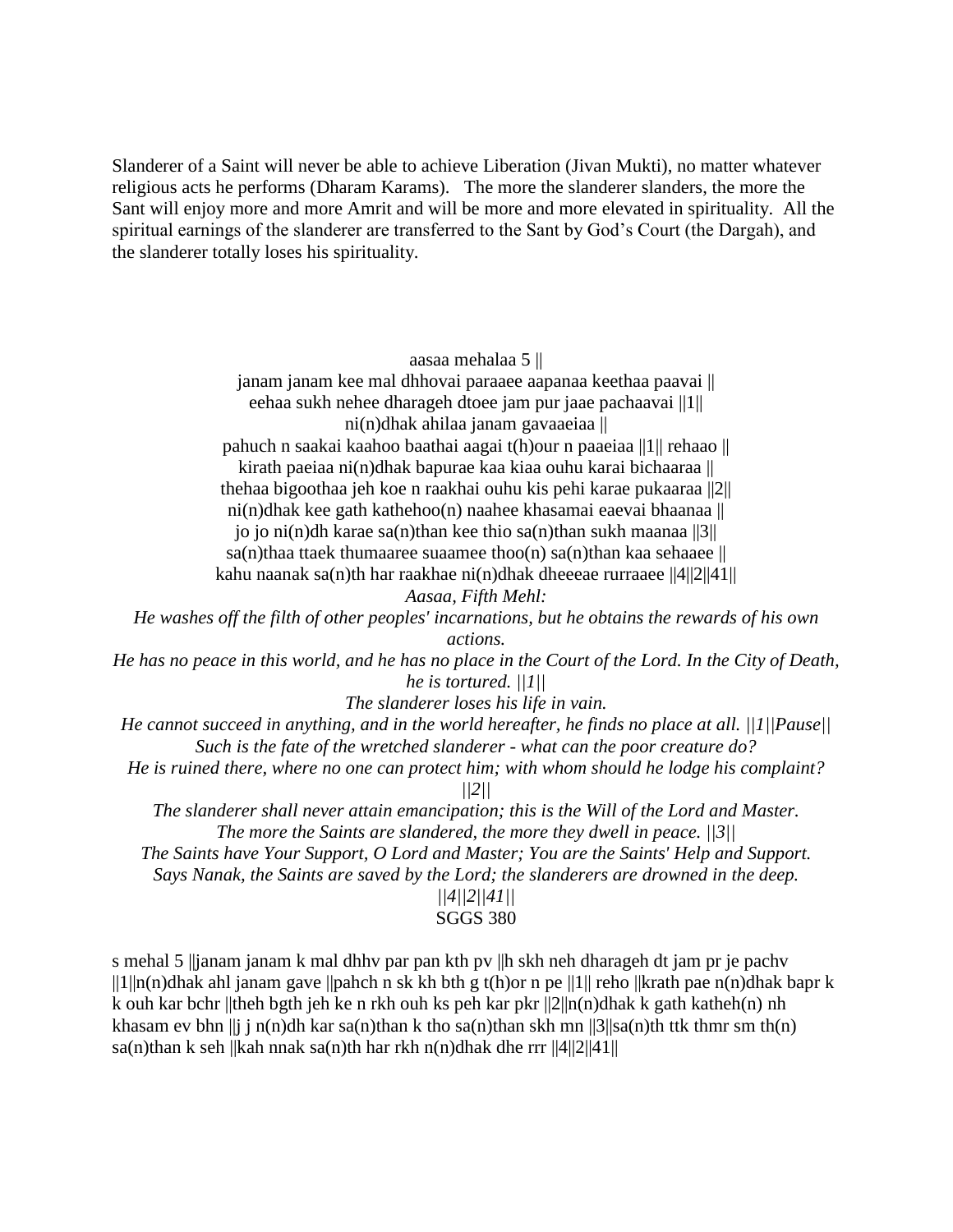Sant Kabir's neighbor died, at his death Sant Kabir cried a lot, he didn't cry when his parents died, even at the death of his wife Loyee He didn't cry, but people living around were surprised when Sant Kabir cried over the death of this neighbor. This neighbor of Sant Kabir was a very severe slanderer of Sant Kabir, not only himself but a lot of other people were prompted by this person in the entire Kashi who became slanderers of Sant Kabir like his neighbor. So other people living around Sant Kabir asked Him why is he crying over His neighbor's death who was a very severe slanderer of his. And you know what Sant Kabir replied – this neighbor had made His devotional worship (bhagti) very easy, he was very helpful in his (Sant Kabir) bhagti, and not only that all the other slanderers in the entire town of Kashi those who were prompted by him, were helping his bhagti due to his neighbor, so the death of this neighbor caused a big loss to Him (Sant Kabir), and that is why he is crying.

*Bhagat Kabir Ji writes the following in praise of his slanderer on SGGS 339*

*gourree || ni(n)dho ni(n)dho mo ko log ni(n)dho || ni(n)dhaa jan ko kharee piaaree || ni(n)dhaa baap ni(n)dhaa mehathaaree ||1|| rehaao || ni(n)dhaa hoe th baiku(n)t(h) jaaeeai || naam padhaarathh manehi basaaeeai || ridhai sudhh jo ni(n)dhaa hoe || hamarae kaparae ni(n)dhak dhhoe ||1|| ni(n)dhaa karai s hamaraa meeth || ni(n)dhak maahi hamaaraa cheeth || ni(n)dhak so jo ni(n)dhaa horai || hamaraa jeevan ni(n)dhak lorai ||2|| ni(n)dhaa hamaree praem piaar || ni(n)dhaa hamaraa karai oudhhaar || jan kabeer ko ni(n)dhaa saar || ni(n)dhak ddoobaa ham outharae paar ||3||20||71|| Gauree: Slander me, slander me - go ahead, people, and slander me. Slander is pleasing to the Lord's humble servant. Slander is my father, slander is my mother. ||1||Pause|| If I am slandered, I go to heaven; the wealth of the Naam, the Name of the Lord, abides within my mind. If my heart is pure, and I am slandered, then the slanderer washes my clothes. ||1|| One who slanders me is my friend; the slanderer is in my thoughts. The slanderer is the one who prevents me from being slandered.*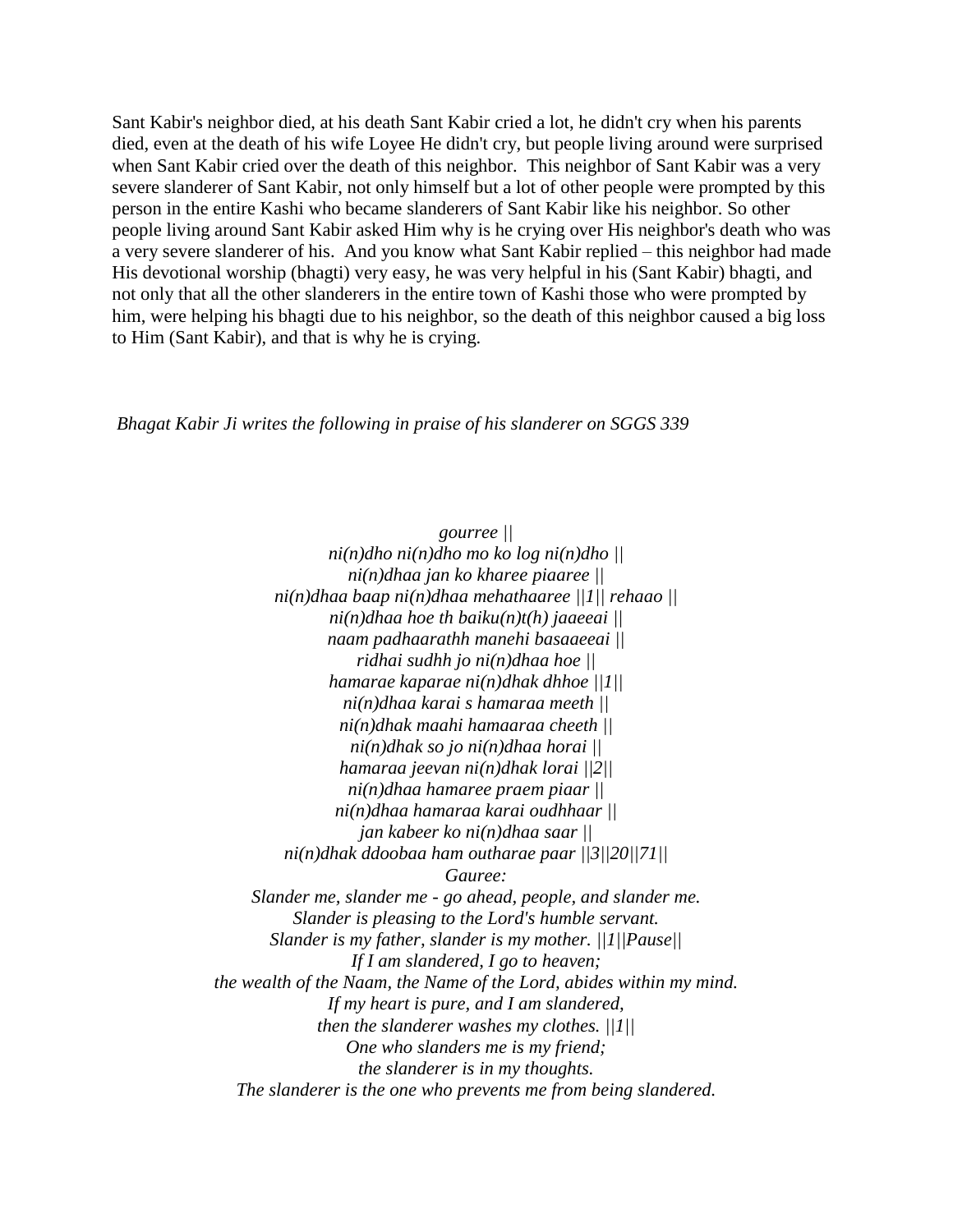*The slanderer wishes me long life. ||2|| I have love and affection for the slanderer. Slander is my salvation. Slander is the best thing for servant Kabeer. The slanderer is drowned, while I am carried across. ||3||20||71||*

gorr  $\|n(n)$ dho  $n(n)$ dho m ko lg n(n)dho  $\|n(n)$ dh jan ko khar pr  $\|n(n)$ dh bp n(n)dh mehathr  $\|1\|$ reho  $\ln(n)$ dh he th bk(n)t(h) j  $\ln m$  padhrathh maneh bas  $\ln m$  sdhh jo n(n)dh he  $\ln m$ ar kapar n(n)dhak dhhe  $||1||n(n)$ dh kar s hamar mth  $||n(n)$ dhak mh hamr chth  $||n(n)$ dhak s j n(n)dh hr ||hamar jvan n(n)dhak lr ||2||n(n)dh hamar prm pr ||n(n)dh hamar kar odhhr ||jan kabr ko n(n)dh sr  $\ln(n)$ dhak ddb ham othar pr  $\frac{3}{20}$ ||71||

## *SGGS 339*

A slanderer of a Saint has a heart that is full of dirty thoughts, his actions, words, and reactions are all controlled by the 5 thieves. His mental condition is very weak and he is carried away by bad thoughts very easily and quickly. The bad thoughts and words go inside him very quickly. He is always restless and longs for finding opportunities where he can do some slander (Nindya). He is mentally very sick person. He never gets out of bonds of reincarnation (Jaman Maran Ke Bandhan). He stays in the cycle of 8.4 million life forms reincarnation for a long time. He can't be saved anybody except the Sant whose slander was done by him. No other Guru or Sant or even God (Akal Purakh) can save this person from the punishments allotted to him by God's court (the Dargah). He can only be saved from such punishments if he goes back to the Sant he has criticized and asks for His forgiveness. And if that Sant forgives him for his slander then all is well, otherwise the slanderer of a Sant will fall into the lives of snake, and other animals. He commands no respect at all. There are so many such punishments he has to go through and all such punishments are defined in  $13<sup>th</sup>$  Ashtpadi of Sukhmani (see translation above).

Kabir ji has very strongly warned people to restrain from slandering the saint in his following verse. There is no difference between Sant and the Almighty – the Creator, the Akal Purakh resides in the spiritual heart of a Saint.

> sa(n)thaa ko math koee ni(n)dhahu sa(n)th raam hai eaekuo  $\parallel$ *Let no one slander the Saints, because the Saints and the Lord are as one.*

sa(n)th ko math k n(n)dhah sa(n)th rm h ek  $\parallel$